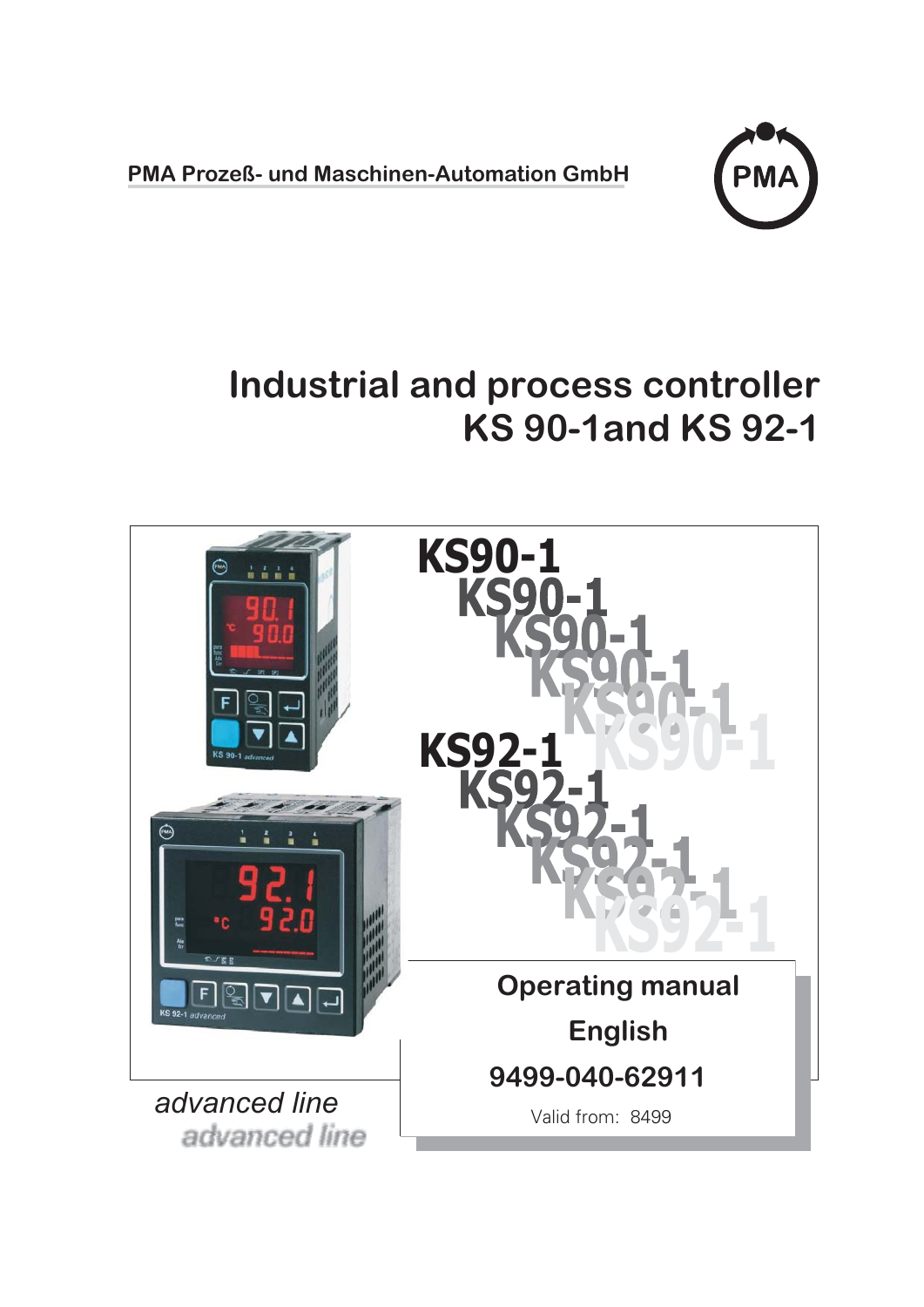

More efficiency in engineering, more overview in operating: The projecting environment for the BluePort® controllers



#### **Description of symbols in the text: on the device:**

General information  $\triangle$  Follow the operating instructions

- $\triangle$  General warning
- Attention: ESD-sensitive devices

© PMA Prozeß- und Maschinen-Automation GmbH • Printed in Germany All rights reserved. No part of this document may bereproduced or published in any form or by any means without prior written permission from the copyright owner.

> A publication of PMA Prozeß- und Maschinen Automation P.O.Box 310229 D-34058 Kassel Germany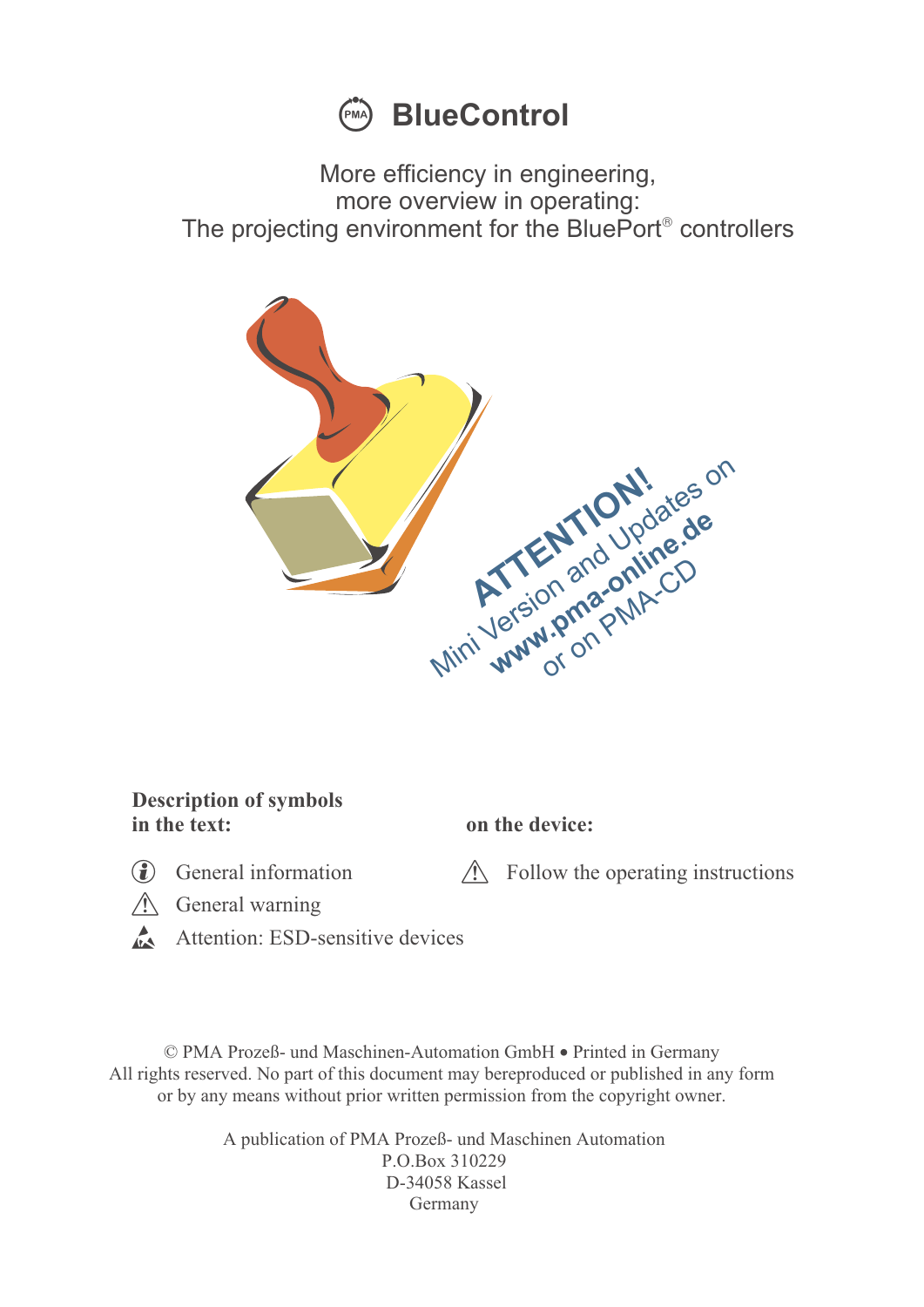#### **Contents**

| 2 <sup>1</sup>          |                                                                                                                                   |  |  |  |  |
|-------------------------|-----------------------------------------------------------------------------------------------------------------------------------|--|--|--|--|
| 2.1                     |                                                                                                                                   |  |  |  |  |
| 2.2                     | Terminal connection $\ldots \ldots \ldots \ldots \ldots \ldots \ldots \ldots \ldots$                                              |  |  |  |  |
| 3 <sup>1</sup>          |                                                                                                                                   |  |  |  |  |
| 3.1                     | Front view $\ldots \ldots \ldots \ldots \ldots \ldots \ldots \ldots \ldots \ldots 11$                                             |  |  |  |  |
| 3.2                     |                                                                                                                                   |  |  |  |  |
| 3.3                     |                                                                                                                                   |  |  |  |  |
| 3.4                     |                                                                                                                                   |  |  |  |  |
| 3.5                     |                                                                                                                                   |  |  |  |  |
|                         | 3.5.1                                                                                                                             |  |  |  |  |
|                         | Optimization after start-up or at the set-point $\dots \dots \dots \dots$<br>3.5.2                                                |  |  |  |  |
|                         | 3.5.3                                                                                                                             |  |  |  |  |
|                         | 3.5.4<br>Step attempt after start-up $\ldots \ldots \ldots \ldots \ldots \ldots \ldots 18$                                        |  |  |  |  |
|                         | 3.5.5                                                                                                                             |  |  |  |  |
|                         | Optimization at the set-point $\dots \dots \dots \dots \dots \dots \dots \dots 18$<br>3.5.6                                       |  |  |  |  |
|                         | Optimization at the set-point for 3-point stepping controller. . 20<br>3.5.7                                                      |  |  |  |  |
|                         | 3.5.8                                                                                                                             |  |  |  |  |
|                         | 3.5.9                                                                                                                             |  |  |  |  |
|                         | Acknowledgement procedures in case of<br>3.5.10<br>unsuccessful self-tuning $\ldots \ldots \ldots \ldots \ldots \ldots \ldots 22$ |  |  |  |  |
|                         | Examples for self-tuning attempts 23<br>3.5.11                                                                                    |  |  |  |  |
| 3.6                     |                                                                                                                                   |  |  |  |  |
| 3.7                     |                                                                                                                                   |  |  |  |  |
| 3.8                     | Alarm handling $\ldots \ldots \ldots \ldots \ldots \ldots \ldots \ldots \ldots 26$                                                |  |  |  |  |
| 3.9                     |                                                                                                                                   |  |  |  |  |
| $\overline{\mathbf{4}}$ |                                                                                                                                   |  |  |  |  |
| 4.1                     | Configuration survey<br>. 29                                                                                                      |  |  |  |  |
| 4.2                     |                                                                                                                                   |  |  |  |  |
| 4.3                     |                                                                                                                                   |  |  |  |  |
|                         | 4.3.1                                                                                                                             |  |  |  |  |
| 4.4                     |                                                                                                                                   |  |  |  |  |
|                         | 4.4.1                                                                                                                             |  |  |  |  |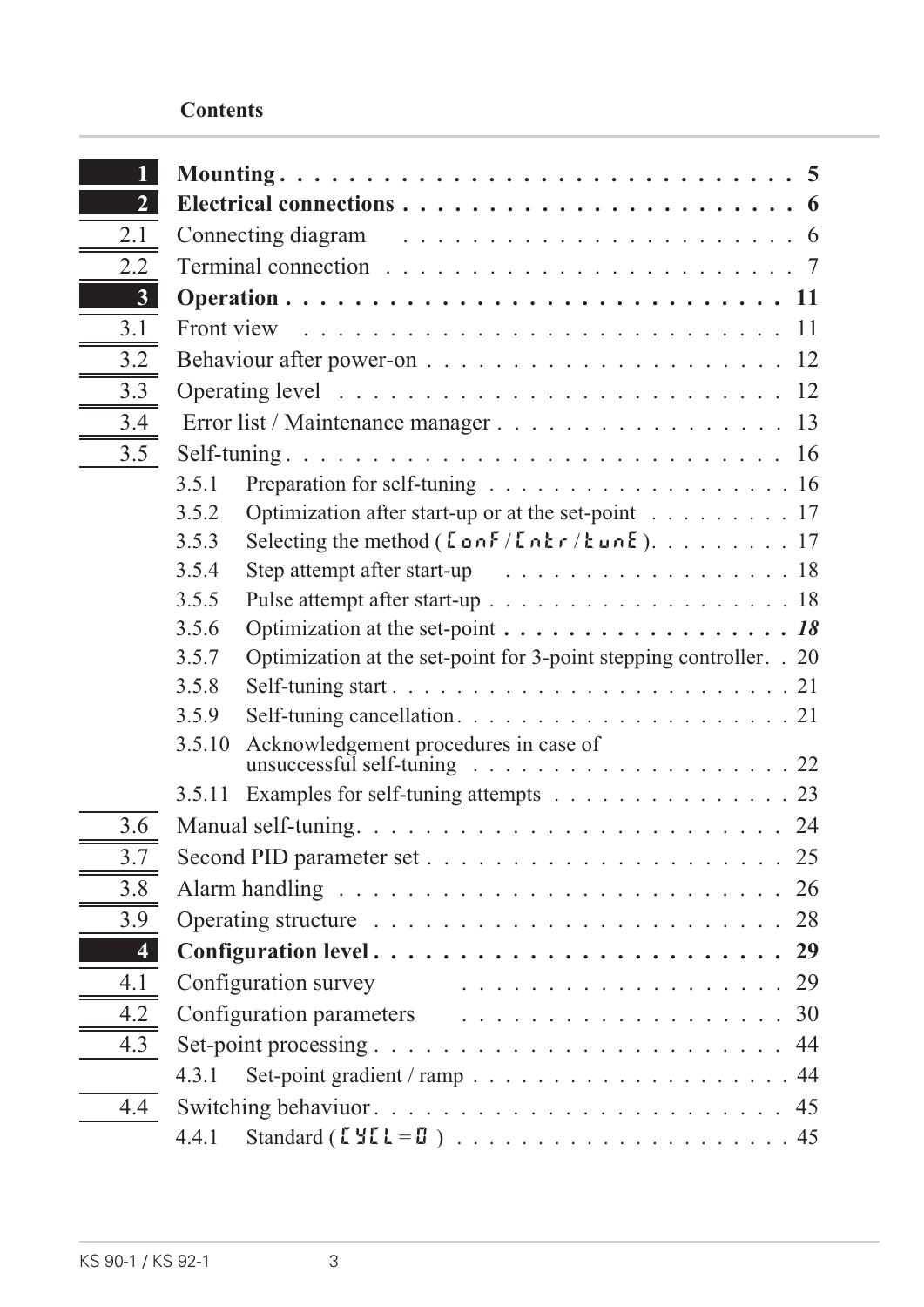|                | 4.4.2                                                                                                                                                                                                                                                                                                                                |  |
|----------------|--------------------------------------------------------------------------------------------------------------------------------------------------------------------------------------------------------------------------------------------------------------------------------------------------------------------------------------|--|
|                | Switching attitude non-linear ( $[YL = Z]$ ) 46<br>4.4.3                                                                                                                                                                                                                                                                             |  |
|                | Heating and cooling with constant period ( $[YL = 3]$ ) 47<br>4.4.4                                                                                                                                                                                                                                                                  |  |
| 4.5            |                                                                                                                                                                                                                                                                                                                                      |  |
|                | 4.5.1<br>On-Off controller / Signaller (inverse) 48                                                                                                                                                                                                                                                                                  |  |
|                | 4.5.2                                                                                                                                                                                                                                                                                                                                |  |
|                | 4.5.3                                                                                                                                                                                                                                                                                                                                |  |
|                | 4.5.4<br>3-point stepping controller (relay & relay) 51                                                                                                                                                                                                                                                                              |  |
|                | 4.5.5<br>Continuous controller (inverse). 52                                                                                                                                                                                                                                                                                         |  |
|                | $\Delta$ Z Y - Off controller / 2-point controller with pre-contact . 53<br>4.5.6                                                                                                                                                                                                                                                    |  |
|                | 4.5.7<br>Continuous controller with position controller 54                                                                                                                                                                                                                                                                           |  |
|                | 4.5.8                                                                                                                                                                                                                                                                                                                                |  |
| 5 <sup>1</sup> |                                                                                                                                                                                                                                                                                                                                      |  |
| 5.1            | Parameter survey extensive response to the contract of the parameter survey                                                                                                                                                                                                                                                          |  |
| 5.2            |                                                                                                                                                                                                                                                                                                                                      |  |
| 5.3            | Input scaling $\ldots \ldots \ldots \ldots \ldots \ldots \ldots \ldots \ldots \ldots \ldots \ldots 60$                                                                                                                                                                                                                               |  |
|                | Input $\ln P$ , $\ln \ln P$ , $\ln P$ , $\ln P$ , $\ln P$ , $\ln P$ , $\ln P$ , $\ln P$ , $\ln P$ , $\ln P$ , $\ln P$ , $\ln P$ , $\ln P$ , $\ln P$ , $\ln P$ , $\ln P$ , $\ln P$ , $\ln P$ , $\ln P$ , $\ln P$ , $\ln P$ , $\ln P$ , $\ln P$ , $\ln P$ , $\ln P$ , $\ln P$ , $\ln P$ , $\ln P$ , $\ln P$ , $\ln P$ , $\ln$<br>5.3.1 |  |
|                | 5.3.2                                                                                                                                                                                                                                                                                                                                |  |
| 6              |                                                                                                                                                                                                                                                                                                                                      |  |
| 7 <sup>1</sup> |                                                                                                                                                                                                                                                                                                                                      |  |
| 7.1            |                                                                                                                                                                                                                                                                                                                                      |  |
| 7.2            |                                                                                                                                                                                                                                                                                                                                      |  |
|                | 7.2.1                                                                                                                                                                                                                                                                                                                                |  |
|                | 7.2.2<br>Configuration: $\ldots \ldots \ldots \ldots \ldots \ldots \ldots \ldots \ldots \ldots 67$                                                                                                                                                                                                                                   |  |
| 7.3            |                                                                                                                                                                                                                                                                                                                                      |  |
| 7.4            |                                                                                                                                                                                                                                                                                                                                      |  |
| 7.5            | Heating current input / heating current alarm $\dots \dots \dots \dots \dots$                                                                                                                                                                                                                                                        |  |
| 7.6            |                                                                                                                                                                                                                                                                                                                                      |  |
| 7.7            | Back-up controller (PROFIBUS) 70                                                                                                                                                                                                                                                                                                     |  |
| 8              |                                                                                                                                                                                                                                                                                                                                      |  |
| 9              |                                                                                                                                                                                                                                                                                                                                      |  |
| 10             |                                                                                                                                                                                                                                                                                                                                      |  |
| 11             | Safety hints $\ldots \ldots \ldots \ldots \ldots \ldots \ldots \ldots \ldots \ldots \ldots$ 78                                                                                                                                                                                                                                       |  |
| 11.1           |                                                                                                                                                                                                                                                                                                                                      |  |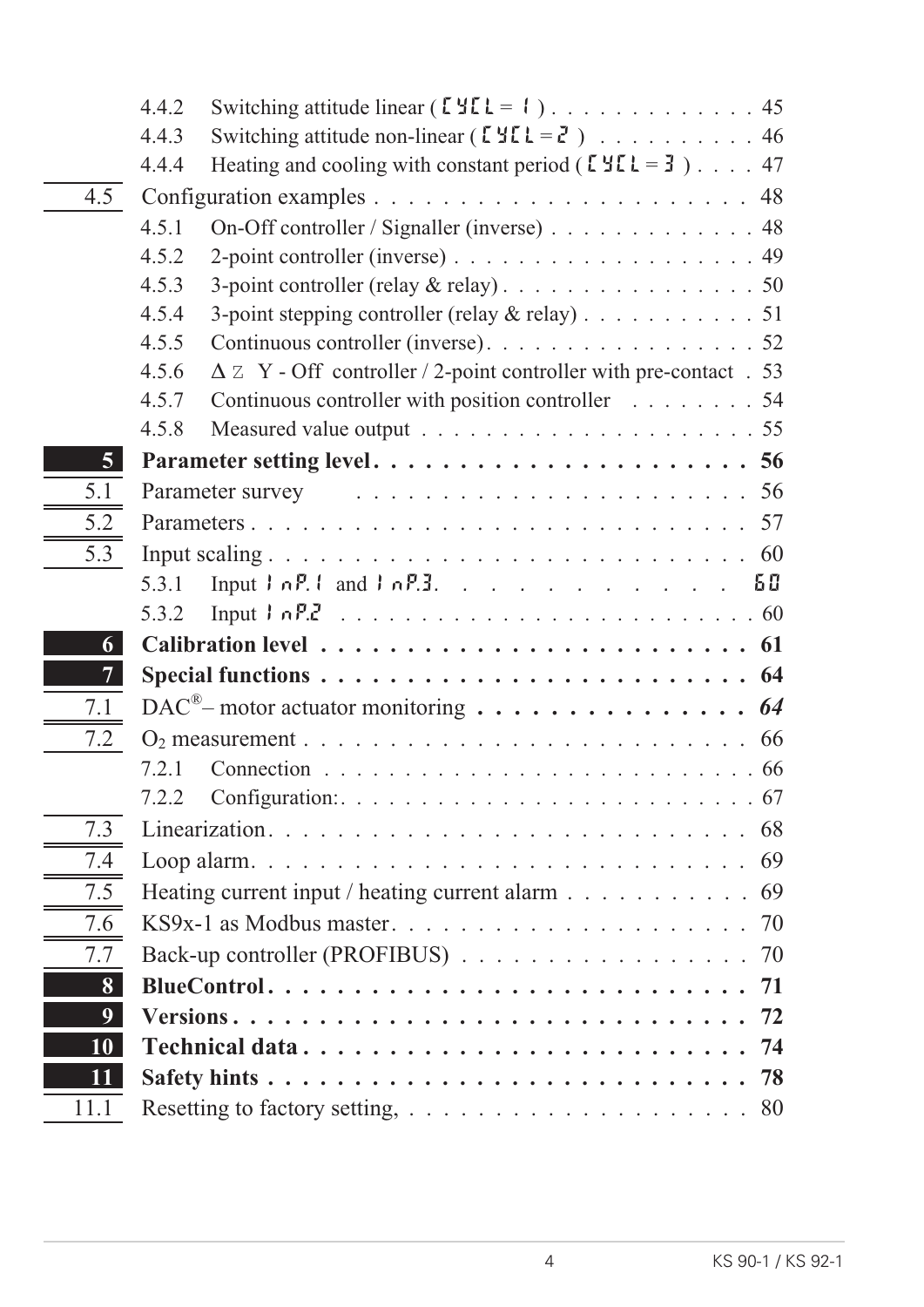## **1 Mounting**





Fix the instrument only at top and bottom to avoid damaging it.

#### **Safety switch:**

For access to the safety switch, the controller must be withdrawn from the housing. Squeeze the top and bottom of the front bezel between thumb and forefinger and pull the controller firmly from the housing.

Loc open Access to the levels is as adjusted by means of BlueControl<sup>+</sup> (engineering tool) <br>
also also all levels as a security with the contribution closed  $\bullet$  all levels accessible wihout restriction



**1** Factory setting **2** Default setting: display of all levels suppressed, password  $PAS5 = DFF$ 



**Caution!** The unit contains ESD-sensitive components.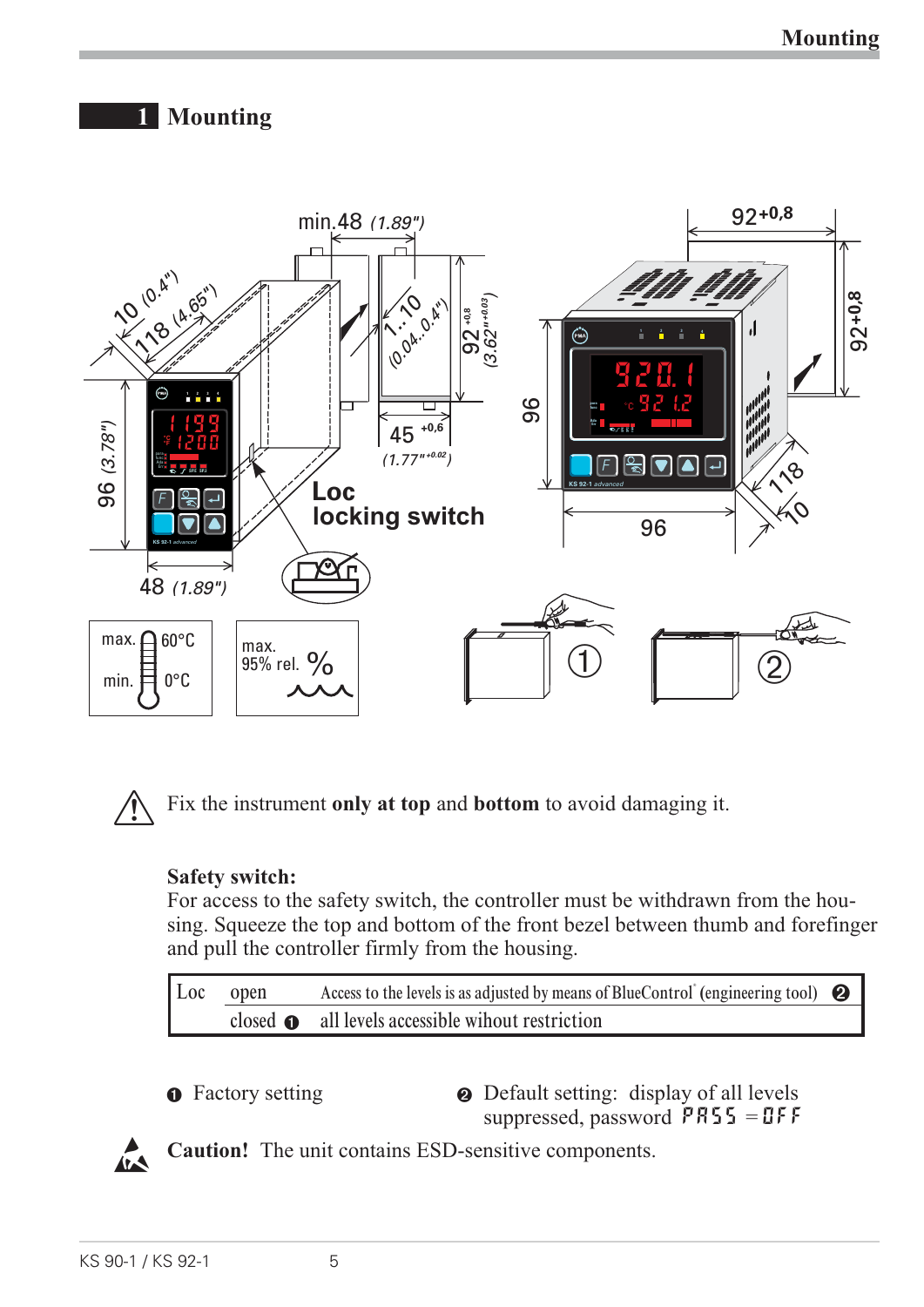

**the Dependent of order, the controller is fitted with :**<br> $\bullet$  flat-pin terminals 1 x 6.3mm or 2 x 2.8mm to

- flat-pin terminals 1 x 6,3mm or 2 x 2,8mm to DIN 46 244 or<br>• screw terminals for 0.5 to 2.5mm<sup>2</sup>
- screw terminals for  $0,5$  to  $2,5$ mm<sup>2</sup> On instruments with screw terminals, the insulation must be stripped by min. 12 mm. Choose end crimps accordingly!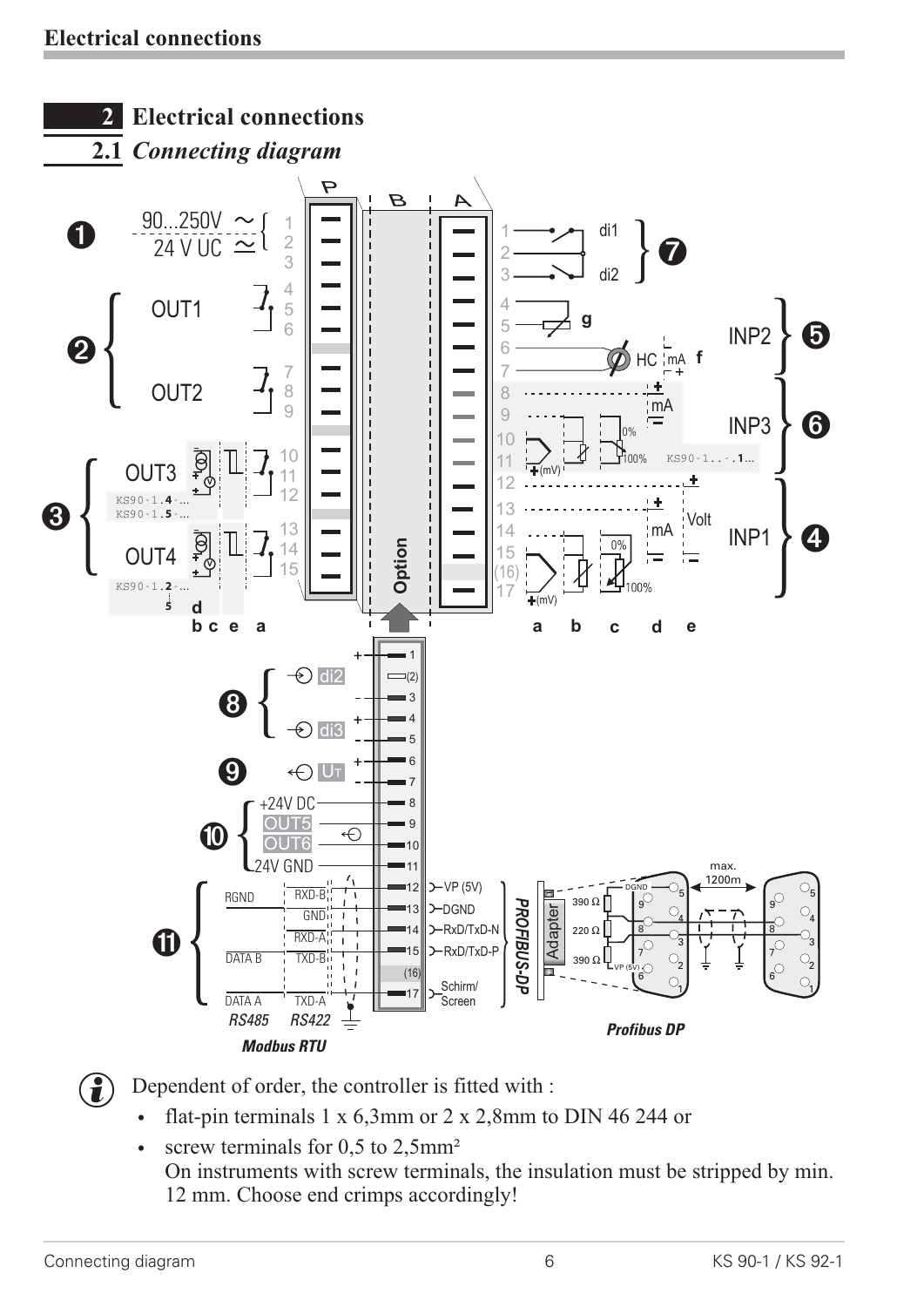## **2.2** *Terminal connection*

*Power supply connection* **0** 

See chapter "Technical data"

## *Connection of outputs OUT1/2* **2**

Relay outputs (250V/2A), potential-free changeover contact

#### *Connection of outputs OUT3/4* **8**

**a** relay (250V/2A), potential-free changeover contact

universal output

- **b** current (0/4...20mA)
- **c** voltage (0/2...10V)
- **d** transmitter supply
- **e** logic (0..20mA / 0..12V)

### *Connection of input INP1 4*

Input mostly used for variable x1 (process value)

- **a** thermocouple
- **b** resistance thermometer  $(Pt100/Pt1000/KTY/ ...)$
- **c** current (0/4...20mA)
- **d** voltage (0/2...10V)

### *Connection of input INP2 5*

**f** heating current input (0..50mA AC) or input for ext. set-point (0/4...20mA)

**g** potentiometer input for position feedback

### *Connection of input INP2 5*

- **a** Heating current input (0...50mA AC) or input for ext. Set-point (0/4...20mA)
- **b** Potentiometer input for position feedback

### *Connection of input INP3 6*

As input INP1, but without voltage

### *Connection of inputs di1, di2 D*

Digital input, configurable as switch or push-button

*2 OUT1/2 heating/cooling*



### *5 INP2 current tansformer*

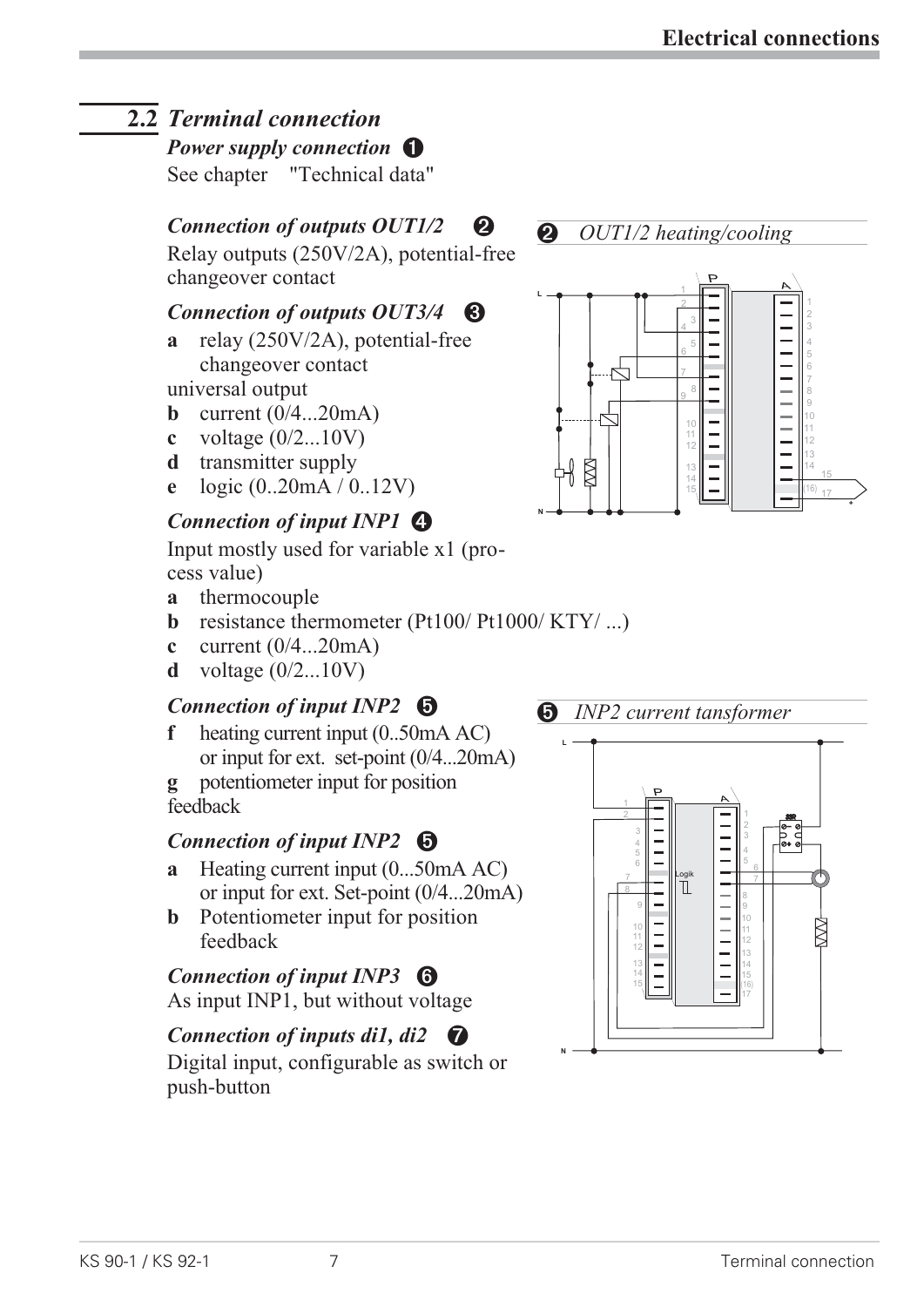#### *Connection of inputs di2/3 8 (option)*

Digital inputs (24VDC external), galvanically isolated, configurable as switch or push-button

### *Connection of output*  $U_T$  $\Theta$  *(option)*

Supply voltage connection for external energization

### *Connection of outputs OUT5/6 0 (option)*

Digital outputs (opto-coupler), galvanic isolated, common positive control voltage, output rating: 18...32VDC

### *Connection of bus interface ! (option)*

PROFIBUS DP or RS422/485 interface with Modbus RTU protocol



Analog outputs OUT3 or OUT4 and transmitter supply  $U_T$  are connected to different voltage potentials. Therefore, take care not to make an external ga connection between OUT3/4 and  $U_T$  with analog outputs! different voltage potentials. Therefore, take care not to make an external galvanic connection between OUT3/4 and  $U_T$  with analog outputs!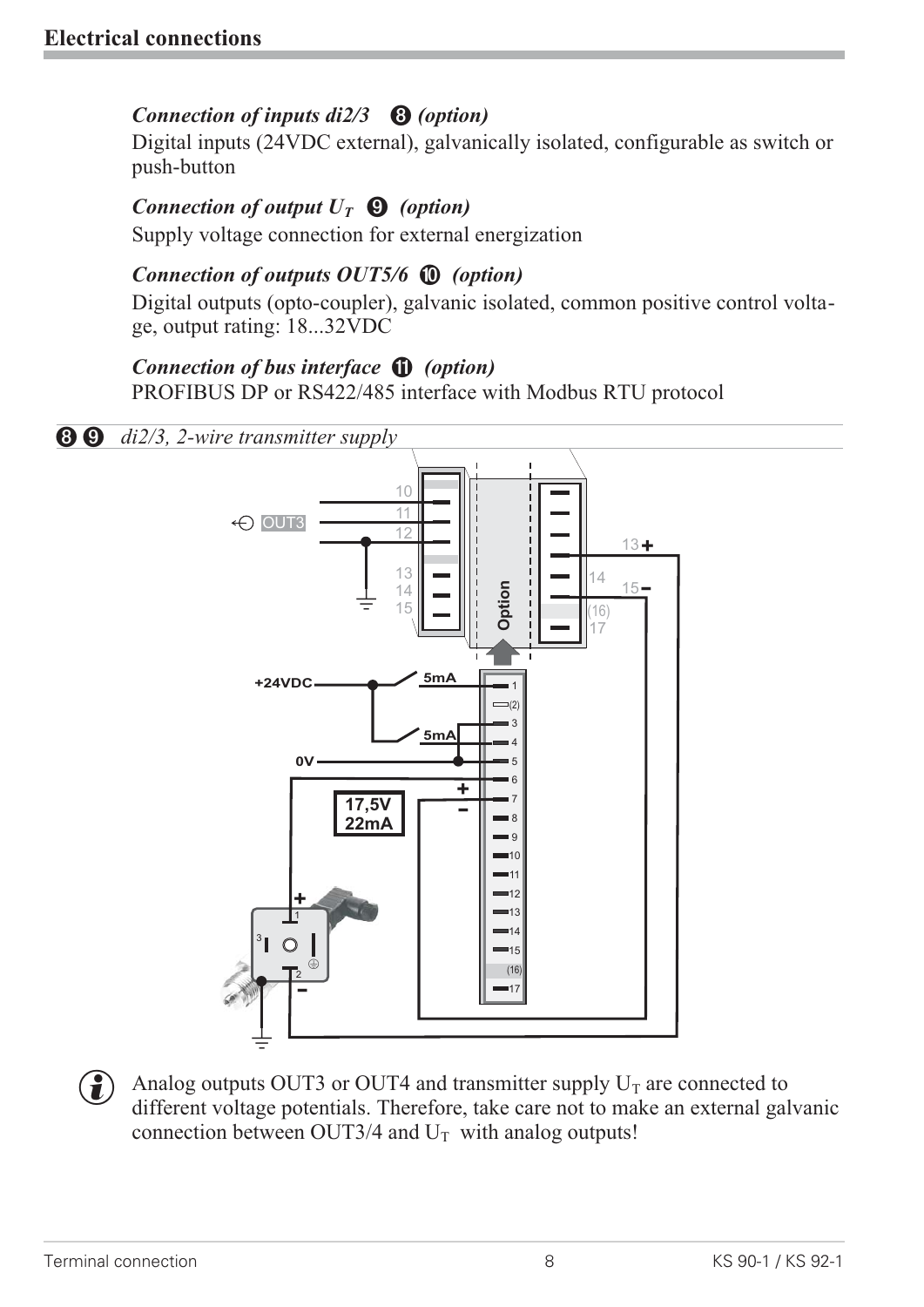

**\* Interface description Modbus RTU in separate manual: see page 72.**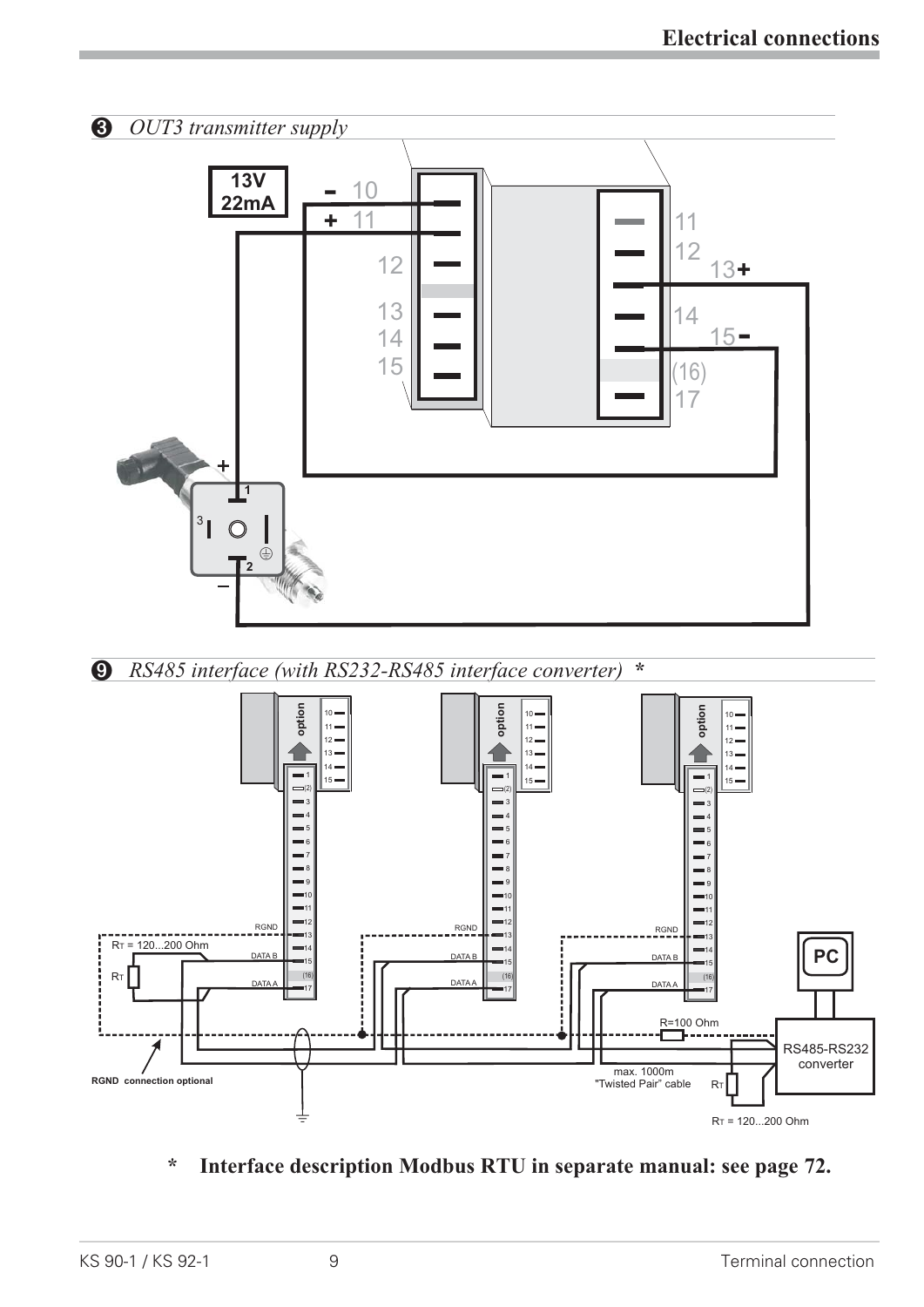

*KS9x-1 connecting example:*



a **CAUTION: Using a temperature limiter is recommendable in systems where overtemperature implies a fire hazard or other risks.**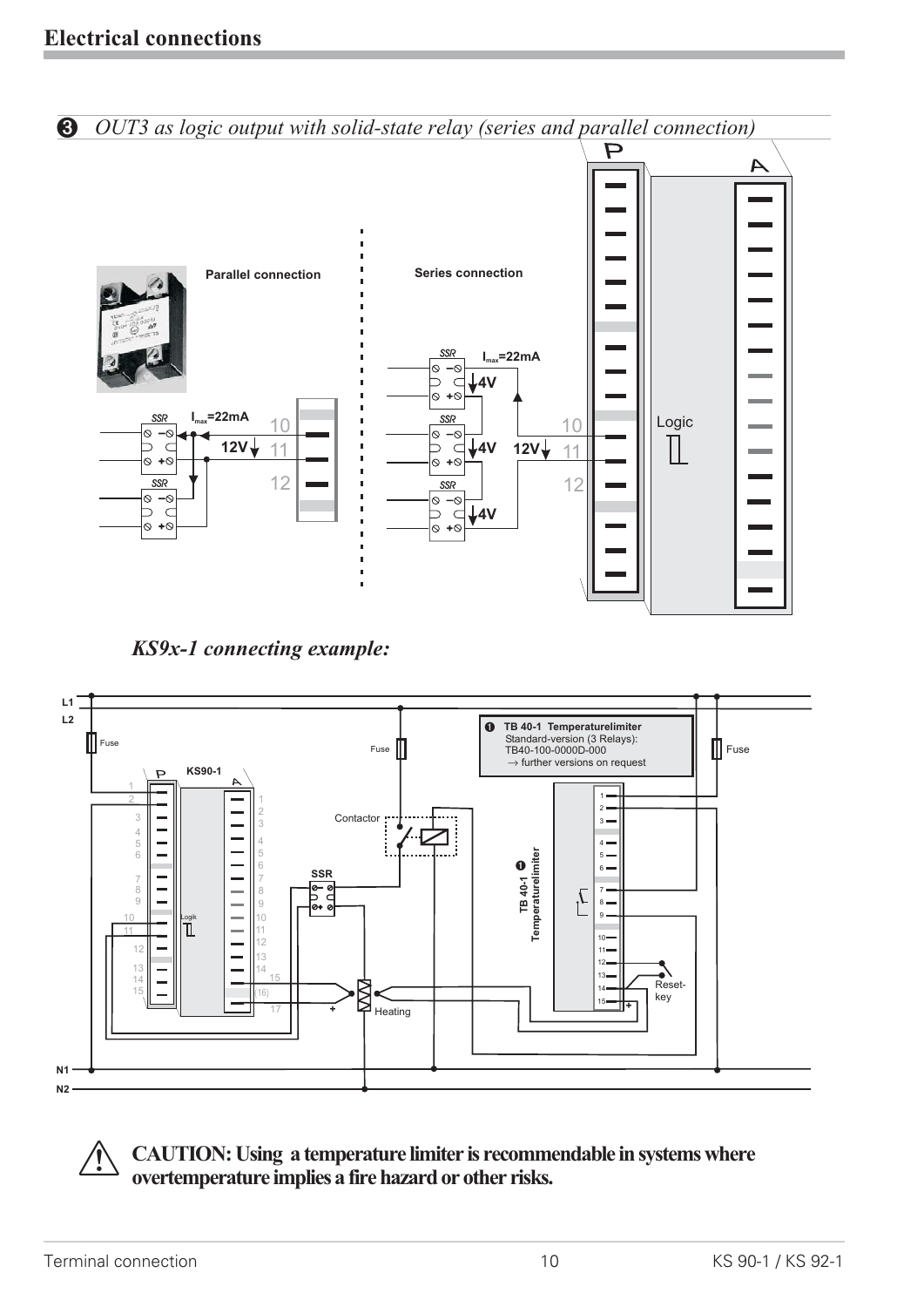## **3 Operation**

**3.1** *Front view*



| $\bullet$ Statuses of switching outputs $\mathbf{Z} \cup \mathbf{E}$ . $\mathbf{L} \cup \mathbf{S}$                                                                                                                                   | 2            | Process value display                         |  |
|---------------------------------------------------------------------------------------------------------------------------------------------------------------------------------------------------------------------------------------|--------------|-----------------------------------------------|--|
| Setpoint or correcting variable display                                                                                                                                                                                               | 4            | $\degree$ C or $\degree$ F display signalling |  |
| $\bigotimes$ Signals $\mathsf{L}$ on $\mathsf{F}$ - and $\mathsf{PR}$ $\mathsf{F}$ R level                                                                                                                                            | 6            | Signals activated function key                |  |
| <b>B</b> Selft-tuning active                                                                                                                                                                                                          | 8            | Entry into the error list                     |  |
| <b>O</b> Bargraph or plain text display                                                                                                                                                                                               | $\bf \Phi$   | Setpoint $5P.2$ is effective                  |  |
| <b>ID</b> Setpoint <b>5 P.E</b> is effective                                                                                                                                                                                          | $\mathbf{P}$ | Setpoint gradient is effective                |  |
| <b>B</b> Manual-automatic switchover: Off: automatic On: manual mode (adjustment possible)<br>Blinks: manual mode (adjustment not possible $(\rightarrow \text{L}_0 \cap \text{F}/\text{L}_0 \mid \text{F}/\text{R}_0)$ )             |              |                                               |  |
| $\mathbf{\Omega}$ Enter key: call up extented operating level / error list                                                                                                                                                            |              |                                               |  |
| $\begin{array}{ c c c c c }\hline \textbf{O} & \text{Up/ down keys: changing setpoint or correcting variable} \\\hline \textbf{O} & \text{automatic/ manual or other functions } (\rightarrow \text{LonF /LDI}) \\\hline \end{array}$ |              |                                               |  |
| automatic/manual or other functions ( $\rightarrow$ [anF / [15]                                                                                                                                                                       |              |                                               |  |
| $\boxed{\odot}$ freely configurable function key with pure controller operation                                                                                                                                                       |              |                                               |  |
| <b>B</b> PC connection for BlueControl (engineering tool)                                                                                                                                                                             |              |                                               |  |
|                                                                                                                                                                                                                                       |              |                                               |  |

LED colours: LED 1, 2, 3, 4: yellow, Bargraph: red, other LEDs: red

In the upper display line, the process value is  $\frac{always}{days}$  displayed. At parameter, configuration, calibration as well as extended operating level, the bottom disples line changes cyclically between parameter name and para configuration, calibration as well as extended operating level, the bottom display line changes cyclically between parameter name and parameter value.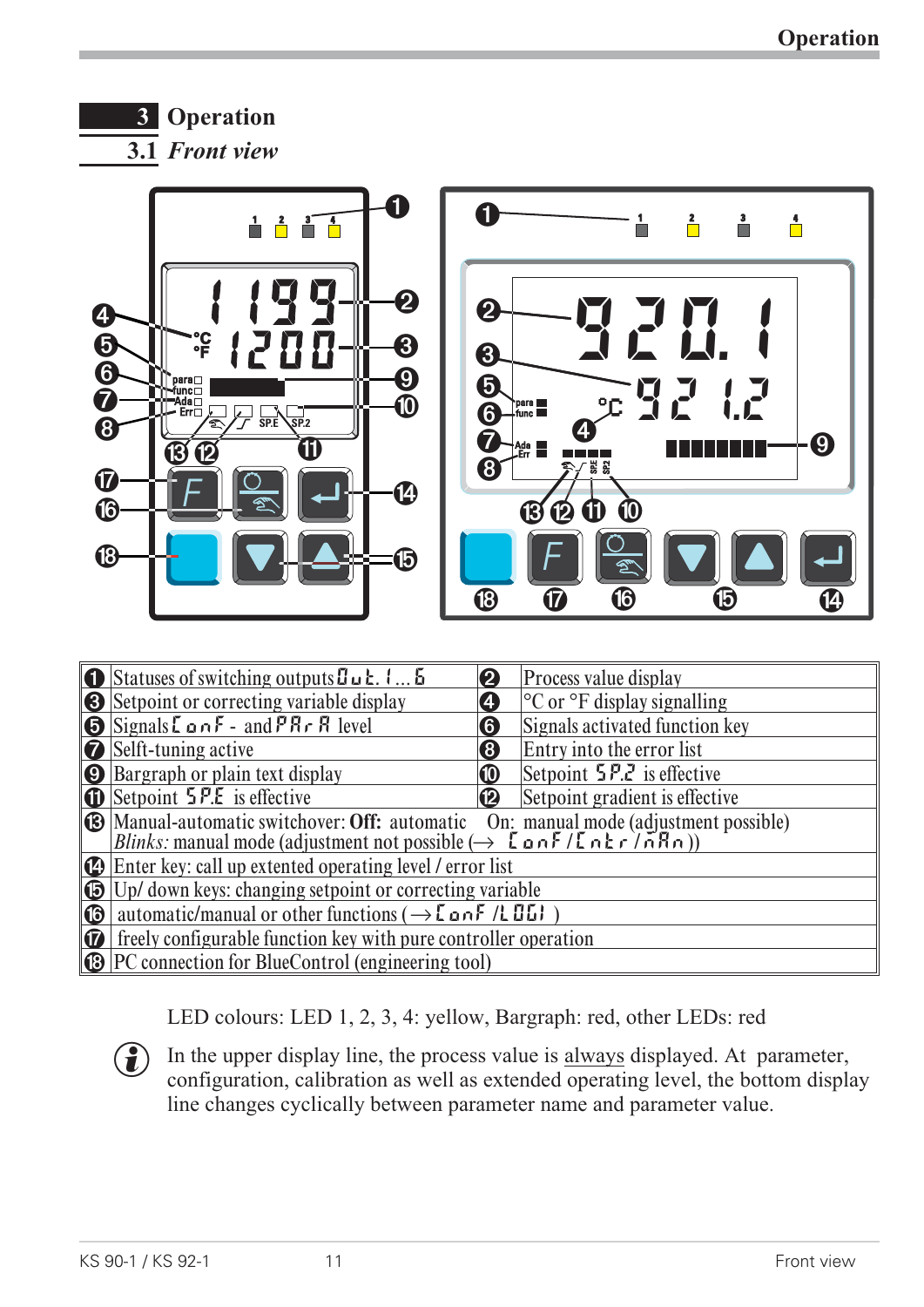## **3.2** *Behaviour after power-on*

After supply voltage switch-on, the unit starts with the **operating level**. The unit is in the condition which was active before power-off. If the controller was in manual mode at supply voltage switch-off, the controller will re-start with the last output value in manual mode at power-on.

### **3.3** *Operating level*

The content of the extended operating level is determined by means of BlueControl (engineering tool). Parameters which are used frequently or the display of which is important can be copied to the extended operating level.

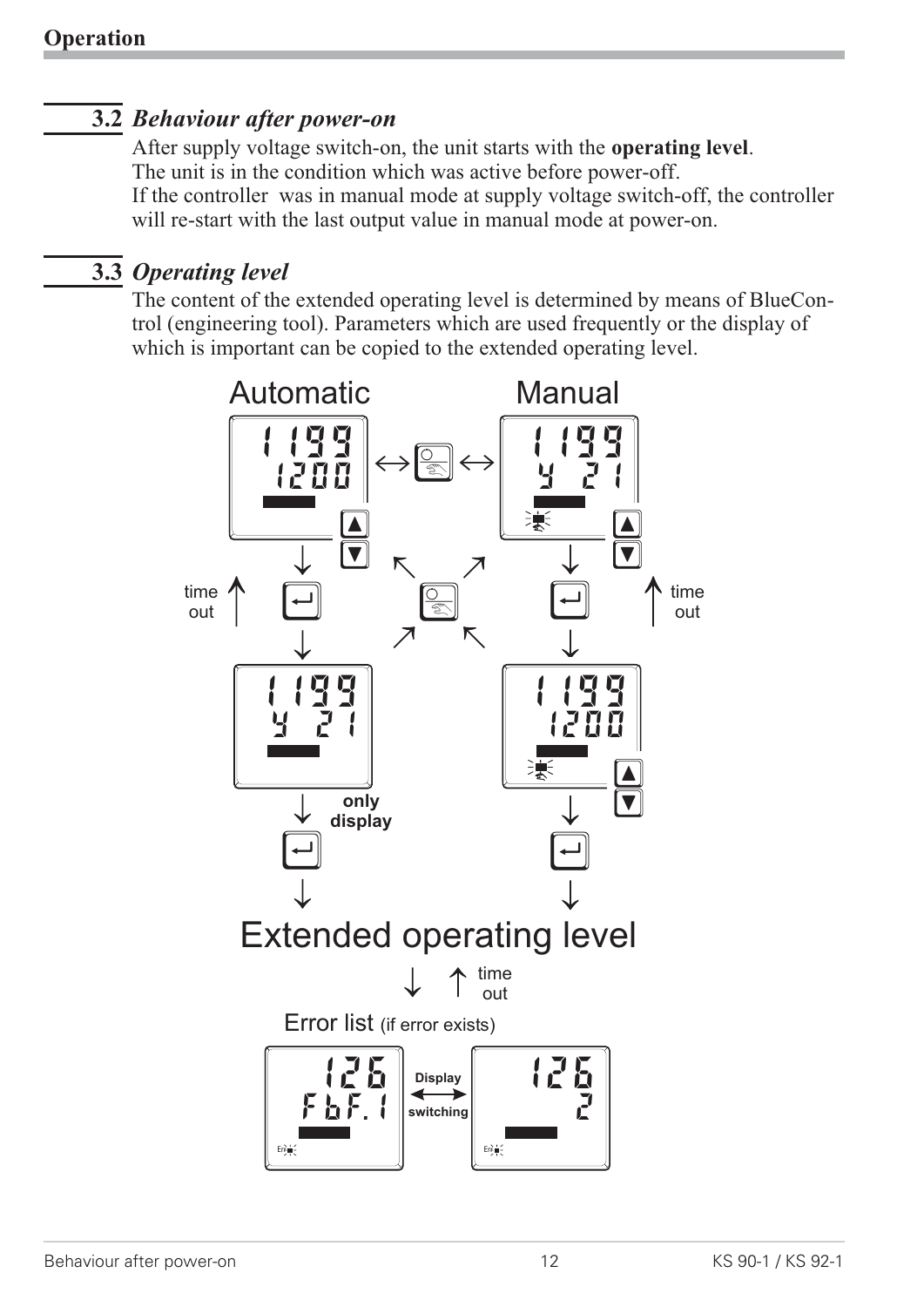## **3.4** *Error list / Maintenance manager*

With one or several errors, the extended operating level always starts with the error list. Signalling an actual entry in the error list (alarm, error) is done by the Err LED in the display. To reach the error list press  $\Box$  twice.



| <b>Err LED</b> status       | <b>Signification</b>                             | Proceed as follows                                                                                                                                                               |
|-----------------------------|--------------------------------------------------|----------------------------------------------------------------------------------------------------------------------------------------------------------------------------------|
| blinks<br>(status 2)<br>lit | Alarm due to<br>existing error<br>Error removed, | - Determine the error type in the error list<br>- After error correction the unit changes to status f<br>- Acknowledge the alarm in the error list pressing key $\Box$ or $\Box$ |
| (status 1                   | alarm not<br>acknowledged                        | - The alarm entry was deleted (status $\mathbf{\mathbf{\mathcal{Q}}}$ ).                                                                                                         |
| off<br>(status $\bm{\Pi}$ ) | No error, all alarm<br>entries deleted           | - Not visible except when acknowledging                                                                                                                                          |

#### **Error list:**

| <b>Name</b>                   | <b>Description</b>                      | Cause                                                                                                                                                         | Possible remedial action                                                                                                              |
|-------------------------------|-----------------------------------------|---------------------------------------------------------------------------------------------------------------------------------------------------------------|---------------------------------------------------------------------------------------------------------------------------------------|
| E.1                           | Internal error,<br>cannot be<br>removed | - E.g. defective EEPROM                                                                                                                                       | - Contact PMA service<br>- Return unit to our factory                                                                                 |
| E.2                           | Internal error,<br>can be reset         | - e.g. EMC trouble                                                                                                                                            | - Keep measurement and power supply<br>cables in separate runs<br>- Ensure that interference suppression<br>of contactors is provided |
| E.3                           | Configuration<br>error,<br>can be reset | - wrong configuration<br>- missing configuration                                                                                                              | - Check interaction of configuration /<br>parameters                                                                                  |
| E.Y                           | Hardware error                          | Codenumber and hardware<br>are not identical                                                                                                                  | - Contact PMA service<br>- Elektronic-/Optioncard must be<br>exchanged                                                                |
| FbF<br>$1/\sqrt{2}/3$         | Sensor break<br>INP1/2/3                | - Sensor defective<br><b>Faulty cabling</b>                                                                                                                   | - Replace INP1/2/3 sensor<br>- Check INP1/2/3 connection                                                                              |
| <b>Sht.</b><br>$1/\sqrt{2}/3$ | Short circuit<br><b>INP1/2/3</b>        | - Sensor defective<br>- Faulty cabling                                                                                                                        | - Replace INP1/2/3 sensor<br>- Check INP1/2/3 connection                                                                              |
| POL.<br>$1/\zeta/3$           | INP1/2/3<br>polarity error              | - Faulty cabling                                                                                                                                              | - Reverse INP1/2/3 polarity                                                                                                           |
| HER                           | Heating current<br>alarm (HCA)          | Heating current circuit<br>interrupted, $I < H\llbracket R \rrbracket$ or<br>$I > H\mathbf{L}$ . R (dependent of<br>configuration)<br>- Heater band defective | - Check heating current circuit<br>- If necessary, replace heater band                                                                |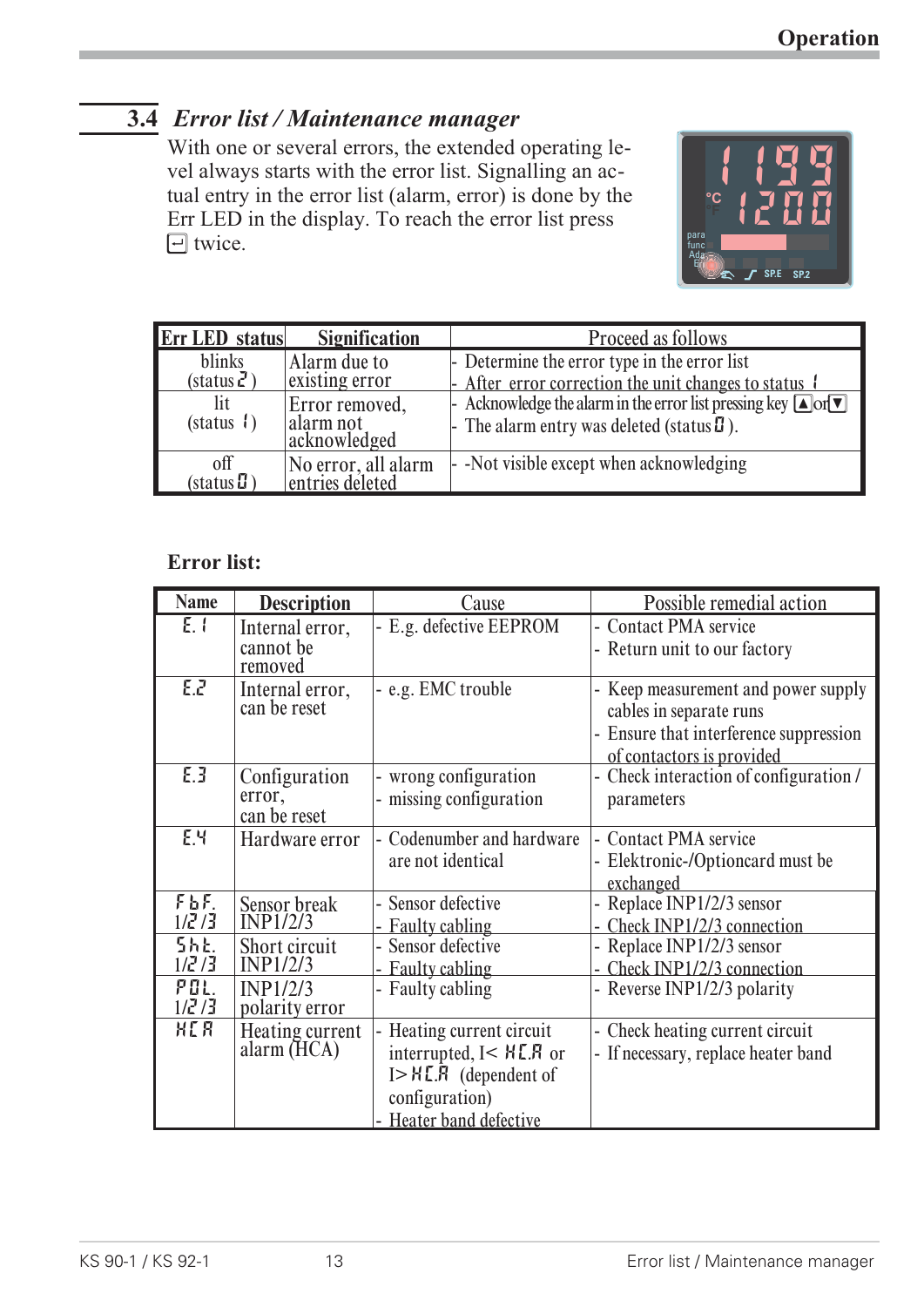| <b>Name</b>              | <b>Description</b>                                    | Cause                                                                                         | Possible remedial action                                                                                                         |
|--------------------------|-------------------------------------------------------|-----------------------------------------------------------------------------------------------|----------------------------------------------------------------------------------------------------------------------------------|
| 55r                      | Heating current<br>short circuit<br>(SSR)             | - Current flow in heating<br>circuit with controller off<br>- SSR defective                   | - Check heating current circuit<br>- If necessary, replace solid-state relay                                                     |
| Loop                     | Control loop<br>alarm $(LOOP)$                        | - Input signal defective or not<br>connected correctly<br>- Output not connected<br>correctly | Check heating or cooling circuit<br>- Check sensor and replace it, if<br>necessary<br>- Check controller and switching<br>device |
| RdRH                     | Self-tuning<br>heating alarm<br>(ADAH)                | - See Self-tuning heating<br>error status                                                     | - see Self-tuning heating error status                                                                                           |
| RdRE                     | Self-tuning<br>heating alarm<br>cooling (ADAC)        | - See Self-tuning cooling<br>error status                                                     | - see Self-tuning cooling error status                                                                                           |
| dRT                      | DAC-Alarm                                             | Actor error                                                                                   | see errorstatus DAC-function                                                                                                     |
| $L_{\rm 40h}$ $U$<br>273 | stored limit<br>alarm $1/2/3$                         | - adjusted limit value 1/2/3<br>exceeded                                                      | - check process                                                                                                                  |
| InF.1                    | time limit value<br>message                           | - adjusted number of<br>operating hours reached                                               | - application-specific                                                                                                           |
| Ind                      | duty cycle<br>message<br>(digital ouputs)             | - adjusted number of duty<br>cycles reached                                                   | application-specific                                                                                                             |
| E.5                      | Internal error in<br>DP module                        | self-test errorinternal<br>communication interrupted                                          | Switch on the instrument<br>againContact PMA service                                                                             |
| dP.1                     | No access by bus<br>master                            | bus errorconnector<br>problemno bus connection                                                | Check cableCheck connectorCheck<br>connections                                                                                   |
| dP.2                     | Faulty<br>configuration                               | Faulty DP configuration<br>telegram                                                           | Check DP configuration telegram in<br>master                                                                                     |
| dP.3                     | Inadmissible<br>parameter<br>setting telegram<br>sent | Faulty DP parameter<br>setting telegram                                                       | <b>Check DP</b> parameter setting<br>telegram in master                                                                          |
| dP.4                     | No data<br>communication                              | <b>Bus errorAddress</b><br>errorMaster stopped                                                | <b>Check cable connectionCheck</b><br>addressCheck master setting                                                                |

- G Saved alarms (Err-LED is lit) can be acknowledged and deleted with the digital<br>input di1/2/3, the  $\boxed{F}$ -key or the  $\boxed{F}$ -key.<br>Configuration, see page 37:  $\boxed{L \cdot F}$  /  $\boxed{L \cdot F}$ .
- $\bigodot$  If an alarm is still valid that means the cause of the alarm is not removed so far (Err-LED blinks), then other saved alarms can not be acknowledged and deleted.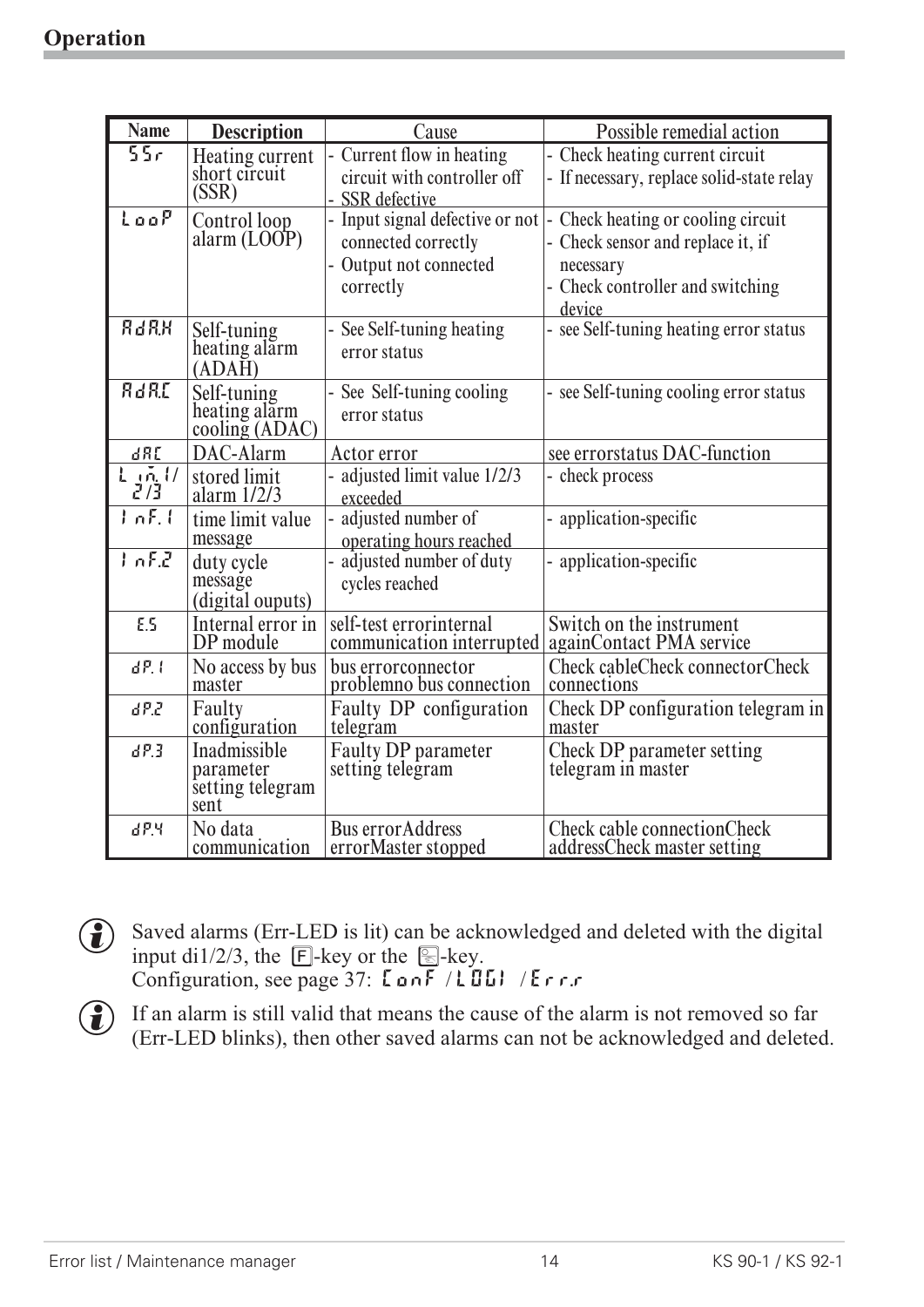| <b>Error</b><br>status | Description                                                | <b>Behaviour</b>                                                                                                                                                                                                                                                                        |
|------------------------|------------------------------------------------------------|-----------------------------------------------------------------------------------------------------------------------------------------------------------------------------------------------------------------------------------------------------------------------------------------|
| П                      | No error                                                   |                                                                                                                                                                                                                                                                                         |
| 3                      | <b>Faulty control</b><br>action                            | Re-configure controller (inverse $\leftrightarrow$ direct)                                                                                                                                                                                                                              |
| Ч                      | No response of<br>process variable                         | The control loop is perhaps not closed: check sensor,<br>connections and process                                                                                                                                                                                                        |
| 5.                     | Low reversal point                                         | Increase $(RdRM)$ max. output limiting $4M$ correction of $dRL$ ) min. output limiting $4L \Omega$                                                                                                                                                                                      |
| 5.                     | Danger of exceeded<br>set-point (parameter)<br>determined) | If necessary, increase (inverse) or reduce (direct) set-point                                                                                                                                                                                                                           |
|                        | Output step change<br>too small $(dy > 5\%)$               | Increase $(RdRR)$ max. output limiting $4.H$ or reduce (<br>$RdRL$ ) min. output limiting $4.L$ $\omega$                                                                                                                                                                                |
| Я                      | Set-point reserve too<br>small                             | Acknowledgment of this error message leads to switch-over to<br>automatic mode.If self-tuning shall be continued,<br>increase set-point (invers), reduce set-point (direct)<br>or decrease set-point range<br>$(\rightarrow P R \cdot R / 5E E P / 5P \cdot L \square$ and $5P \cdot H$ |

## **Self-tuning heating ( ADA.H) and cooling ( ADA.C) error status:**

## **DAC function ( DAC) error status:**

| <b>Error status</b> | Description            | <b>Behaviour</b>                                                  |
|---------------------|------------------------|-------------------------------------------------------------------|
|                     | No error               |                                                                   |
|                     | Output is blocked      | Check the drive for blockage                                      |
| Ч                   |                        | Wrong method of operation   Wrong phasing, defect motor capacitor |
| 5                   | Fail at Yp measurement | Check the connection to the Yp input                              |
|                     | Calibration error      | Manual calibration necessary                                      |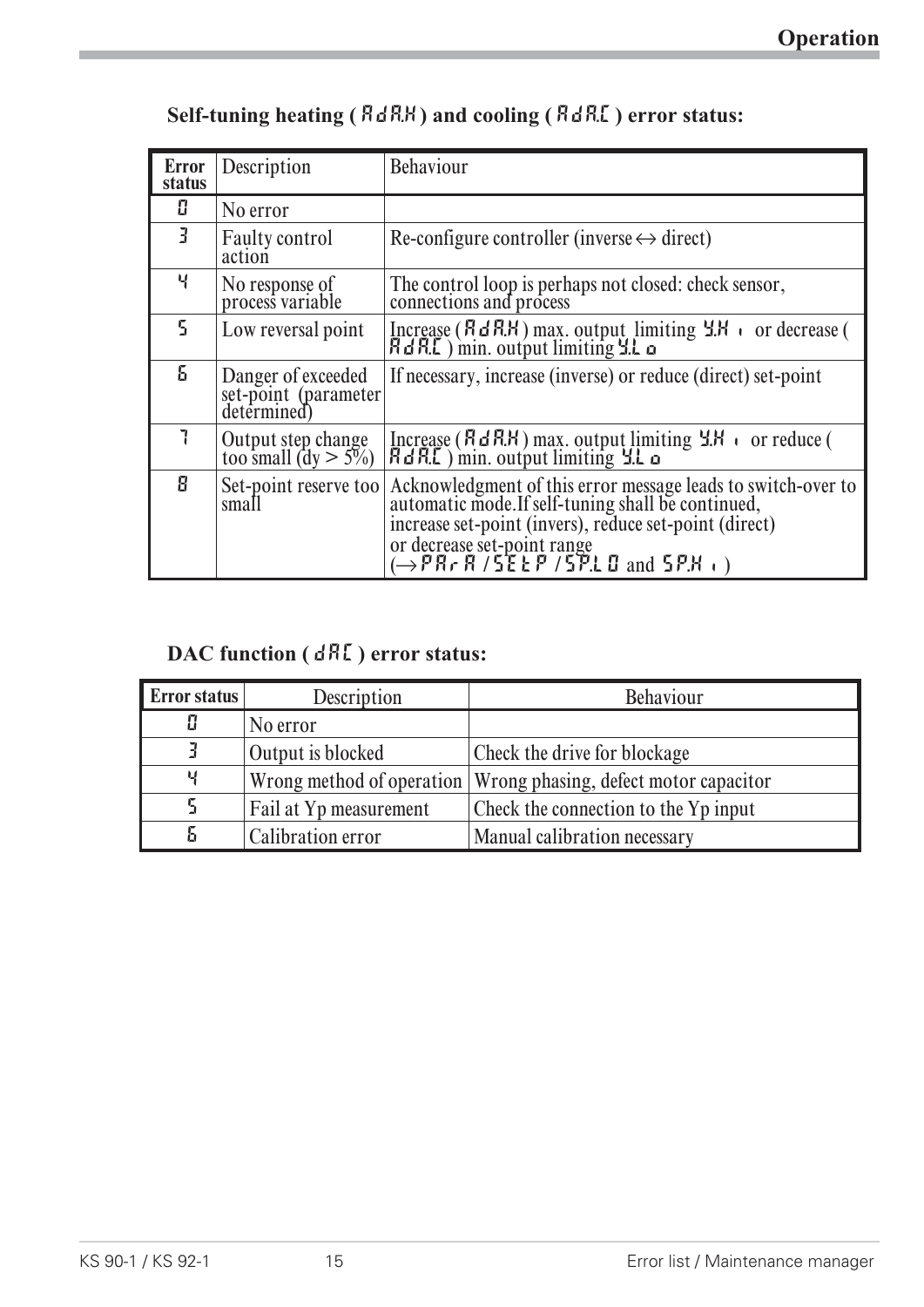## **3.5** *Self-tuning*

For determination of optimum process parameters, self-tuning is possible.

After starting by the operator, the controller makes an adaptation attempt, whereby the process characteristics are used to calculate the parameters for fast line-out to the set-point without overshoot.

#### **The following parameters are optimized when self-tuning: Parameter set 1:**

| ዖኤ                     | - Proportional band 1 (heating) in engineering units [e.g. °C]                                                                                                                                                                                                                                                                                                                                                   |
|------------------------|------------------------------------------------------------------------------------------------------------------------------------------------------------------------------------------------------------------------------------------------------------------------------------------------------------------------------------------------------------------------------------------------------------------|
| $k +$                  | - Integral time 1 (heating) in [s] $\rightarrow$ only, unless set to <b>OFF</b>                                                                                                                                                                                                                                                                                                                                  |
| Ed I                   | - Derivative time 1 (heating) in [s] $\rightarrow$ only, unless set to <b>QFF</b>                                                                                                                                                                                                                                                                                                                                |
| ŁΙ                     | - Minimum cycle time 1 (heating) in [s] $\rightarrow$ only, unless Adt0 was set to "no self-tuning" during configuration by means of BlueControl <sup>®</sup> .                                                                                                                                                                                                                                                  |
| ዖኔሪ<br>とば<br>Edd<br>ΕZ | - Proportional band 2 (cooling) in engineering units [e.g. $^{\circ}$ C]<br>- Integral time 2 (cooling) in [s] $\rightarrow$ only, unless set to UFF<br>- Derivative time 2 (cooling) in [s] $\rightarrow$ only, unless set to <b>UFF</b><br>- Minimum cycle time 2 (cooling) in [s] $\rightarrow$ only, unless Adt0 was set to "no self-tuning" during configuration by means of<br>$BlueControl^{\circledR}$ . |

**Parameter set 2:** analogous to parameter set 1 (see page 25)

#### *3.5.1* **Preparation for self-tuning**

- Adjust the controller measuring range as control range limits. Set values  $r \nabla \cdot L$  and  $r \nabla L$  to the limits of subsequent control.  $(Configuration \rightarrow Controler \rightarrow lower and upper control range limits)$  $\mathcal{L}$ on $\mathcal{F} \rightarrow \mathcal{L}$ ntr $\rightarrow$ rnG.L and rnG.H
- Determine which parameter set shall be optimized. -The instantaneously effective parameter set is optimized.  $\rightarrow$  Activate the relevant parameter set (1 or 2).
- Determine which parameter set shall be optimized (see tables above).
- Select the self-tuning method see chapter 3.5.3 -Step attempt after start-up -Pulse attempt after start-up -Optimization at the set-point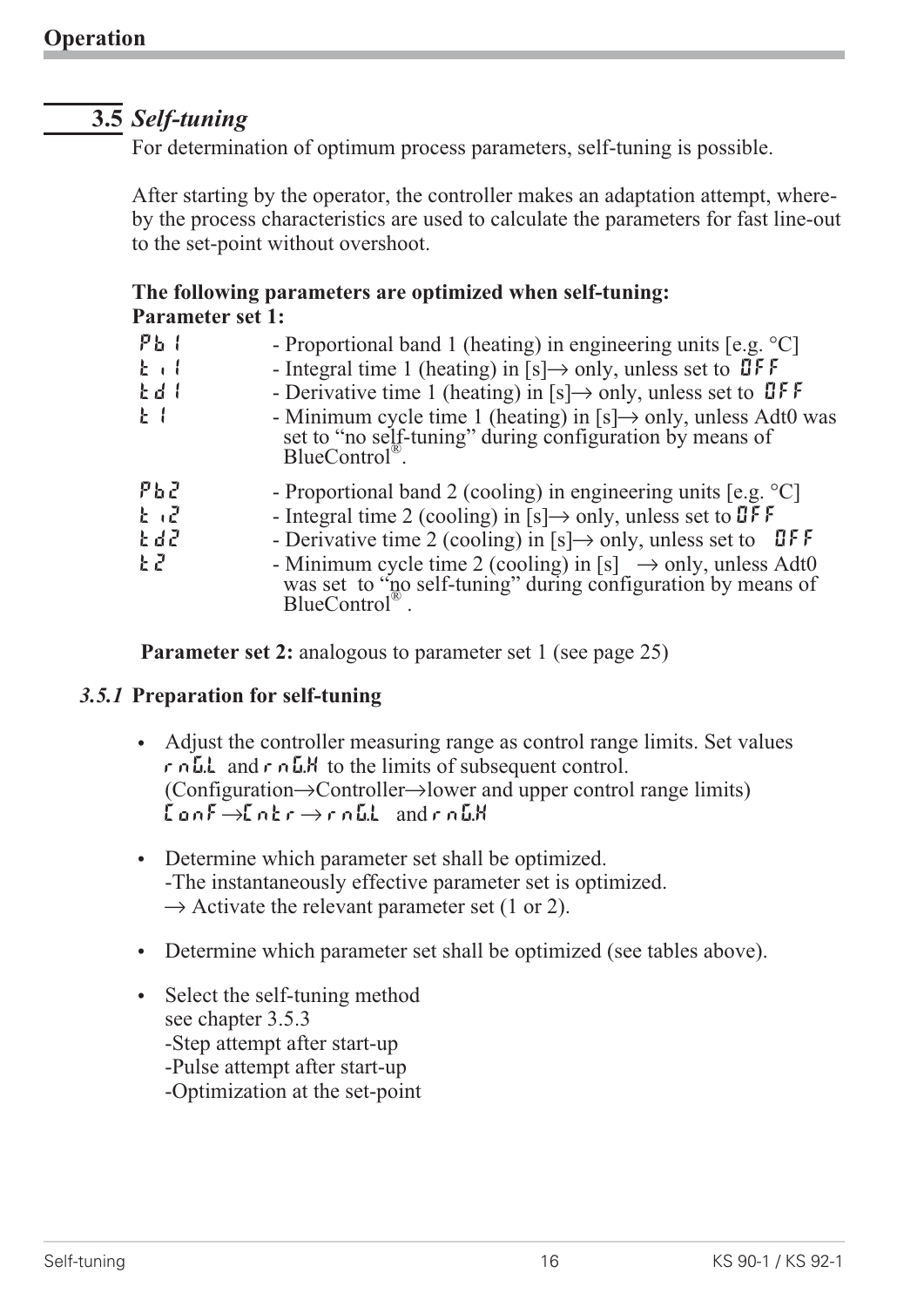#### *3.5.2* **Optimization after start-up or at the set-point**

The two methods are optimization after start-up and at the set-point. As control parameters are always optimal only for a limited process range, various methods can be selected dependent of requirements. If the process behaviour is very different after start-up and directly at the set-point, parameter sets 1 and 2 can be optimized using different methods. Switch-over between parameter sets dependent of process status is possible (see page ).

#### **Optimization after start-up**: (see page 4)

Optimization after start-up requires a certain separation between process value and set-point. This separation enables the controller to determine the control parameters by evaluation of the process when lining out to the set-point. This method optimizes the control loop from the start conditions to the set-point, whereby a wide control range is covered.

We recommend selecting optimization method **"Step attempt after start-up"** with  $\mathbf{E} \cup \mathbf{n} \mathbf{E} = 0$  first. Unless this attempt is completed successfully, we recommend a **"Pulse attempt after start-up"**.

#### **Optimization at the set-point**: (see page 18)

For optimizing at the set-point, the controller outputs a disturbance variable to the process. This is done by changing the output variable shortly. The process value changed by this pulse is evaluated. The detected process parameters are converted into control parameters and saved in the controller.

This procedure optimizes the control loop directly at the set-point. The advantage is in the small control deviation during optimization.

## $3.5.3$  **Selecting the method (** $\lceil \ln(5) \rceil$ **,**  $\lceil \ln(5) \rceil$ **)**

#### **Selection criteria for the optimization method:**

|                                              | Step attempt after start-up                 | <b>Pulse attempt after</b><br>start-up      | <b>Optimization at the</b><br>set-point                     |
|----------------------------------------------|---------------------------------------------|---------------------------------------------|-------------------------------------------------------------|
| $\ $ Łun $E=0$                               | sufficient set-point reserve<br>is provided |                                             | sufficient set-point reserve is $\parallel$<br>not provided |
| $\mathbf{E}$ un $\mathbf{E} = 1$             |                                             | sufficient set-point<br>reserve is provided | sufficient set-point reserve is<br>not provided             |
| $\mathbf{I}$ tun $\mathbf{E} = 2 \mathbf{I}$ | always step attempt after<br>start-up       |                                             |                                                             |

#### **Sufficient set-point reserve:**

inverse controller: (with process value  $\le$  set-point- (10% of r nGH - r nGL) direct controller: (with process value  $>$  set-point + (10% of r  $n \Delta H$  -r  $n \Delta L$ )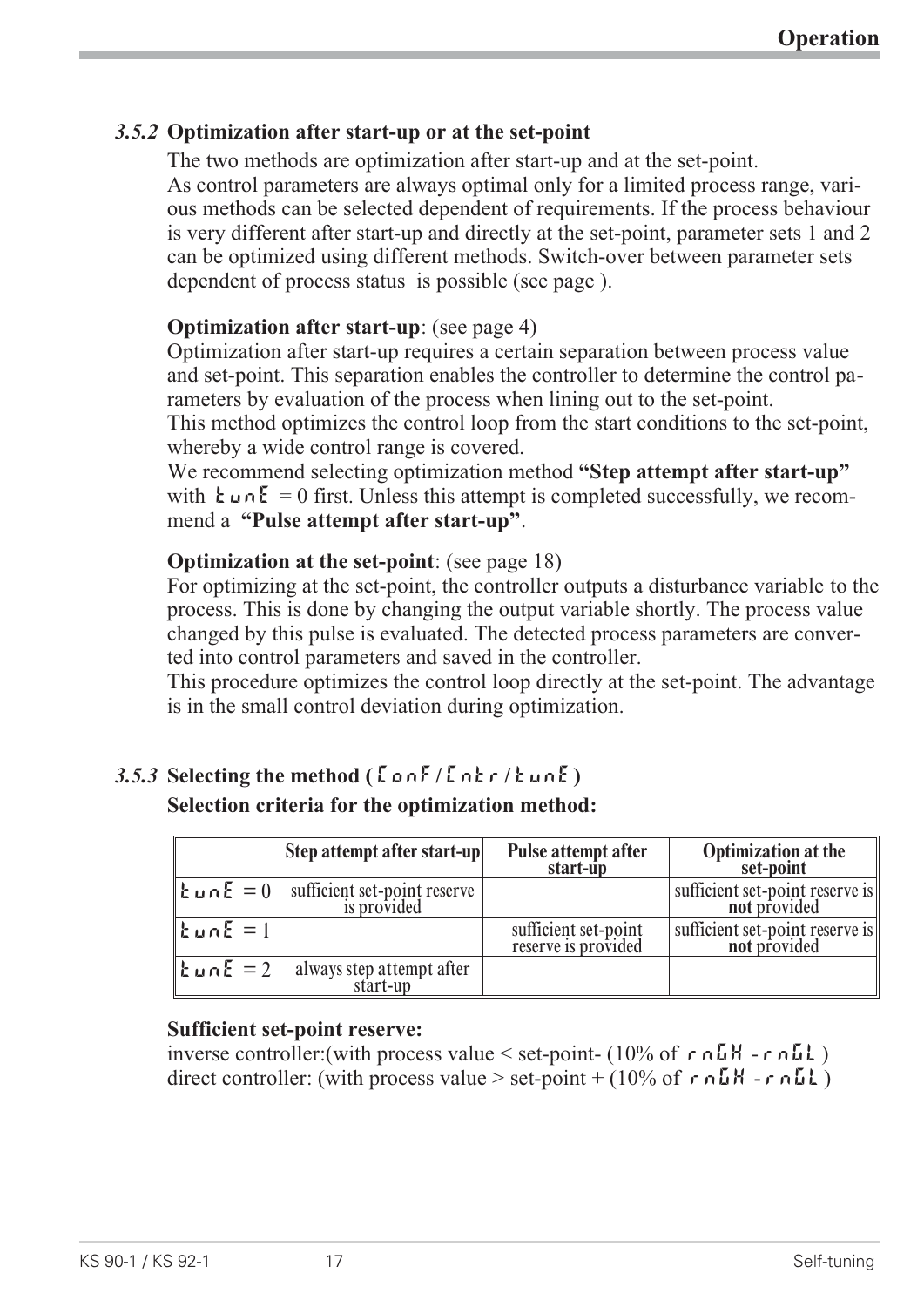#### *3.5.4* **Step attempt after start-up**

Condition:  $\mathbf{L} \cdot \mathbf{L} = 0$  and sufficient set-point reserve provided or  $\tanE = 2$ 

The controller outputs  $0\%$  correcting variable or  $\mathcal{L}$  and waits, until the process is at rest (see start-conditions on page 8).

Subsequently, a correcting variable step change to 100% is output.

The controller attempts to calculate the optimum control parameters from the process response. If this is done successfully, the optimized parameters are taken over and used for line-out to the set-point.

With a *3-point controller,* this is followed by *"cooling".*

After completing the 1st step as described, a correcting variable of -100% (100% cooling energy) is output from the set-point. After successfull determination of the "cooling parameters", line-out to the set-point is using the optimized parameters.

#### *3.5.5* **Pulse attempt after start-up**

Condition:  $\cdot$  **L**  $\cup$   $\cap$  **E** = 1 and sufficient set-point reserve provided.

The controller outputs  $0\%$  correcting variable or  $\sharp L \circ \sharp$  and waits, until the process is at rest (see start conditions page 8)

Subsequently, a short pulse of  $100\%$  is output (Y=100%) and reset.

The controller attempts to determine the optimum control parameters from the process response. If this is completed successfully, these optimized parameters are taken over and used for line-out to the set-point.

With a *3-point controller,* this is followed by "cooling".

After completing the 1st step as described and line-out to the set-point, correcting variable "heating" remains unchanged and a cooling pulse (100% cooling energy) is output **additionally**. After successful determination of the "cooling parameters", the optimized parameters are used for line-out to the set-point.

#### *3.5.6* **Optimization at the set-point**

Conditions:

- w A sufficient set-point reserve is **not** provided at self-tuning start (see page 17).
- w tunE is 0 or 1
- With  $5 \epsilon r \epsilon = 1$  configured and detection of a process value oscillation by more than  $\pm 0.5\%$  of (r nGH - r nGL) by the controller, the control parameters are preset for process stabilization and the controller realizes an *optimization at the set-point* (see figure "Optimization at the set-point").
- when the step attempt after power-on has failed
- with active gradient function ( $P R r R / 5E E P / r. 5P \neq \mathbb{Q} F F$ ), the set-point gradient is started from the process value and there isn't a sufficient set-point reserve.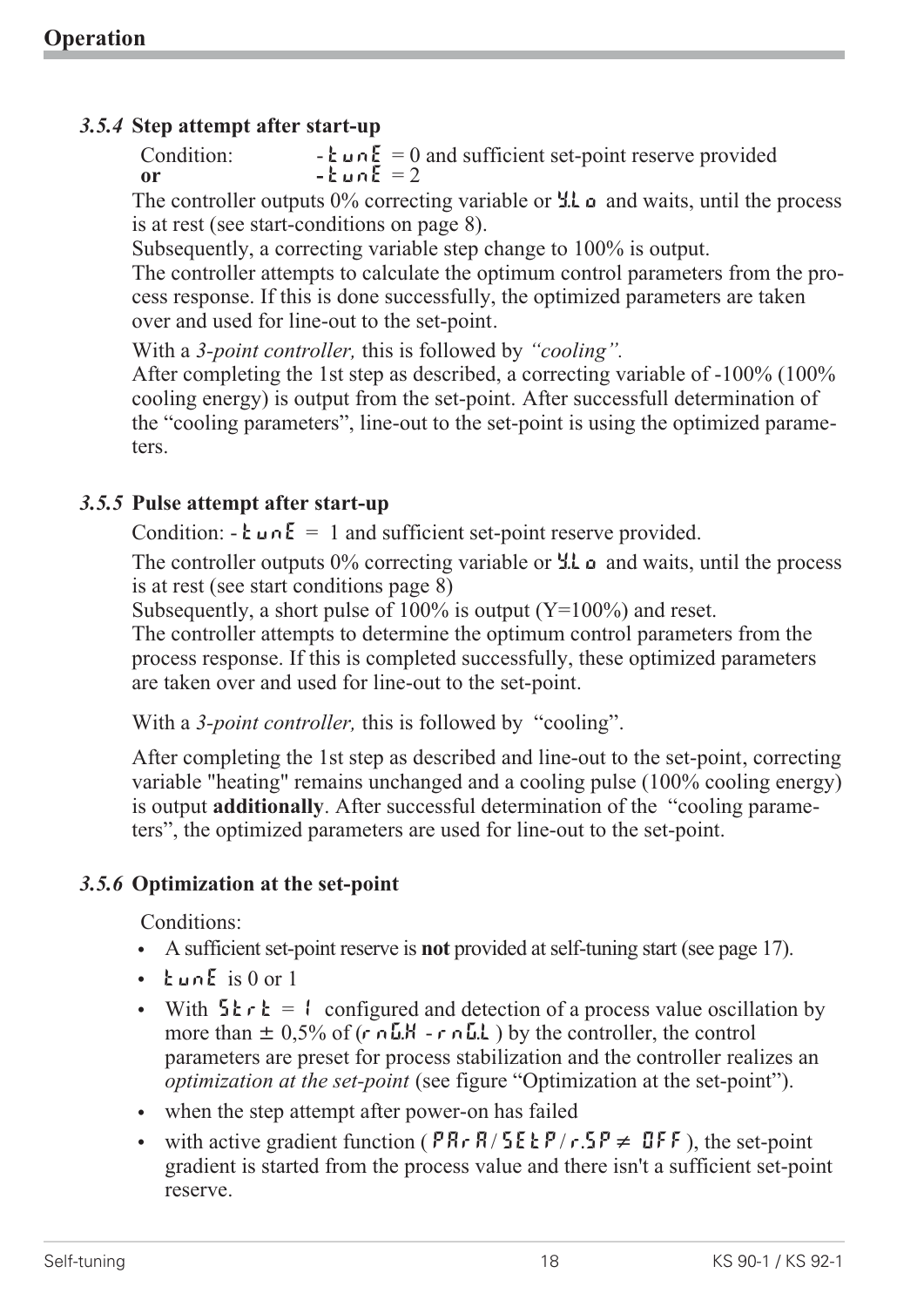#### **Optimization-at-the-set-point procedure:**

The controller uses its instantaneous parameters for control to the set-point. In lined out condition, the controller makes a pulse attempt. This pulse reduces the correcting variable by max.  $20\%$   $\bullet$ , to generate a slight process value undershoot. The changing process is analyzed and the parameters thus calculated are recorded in the controller. The optimized parameters are used for line-out to theset-point.



With a *3-point controller,* optimization for the "heating" or "cooling" parameters occurs dependent of the instantaneous condition. These two optimizations must be started separately.

1 If the correcting variable is too low for reduction in lined out condition it is increased by max. 20%.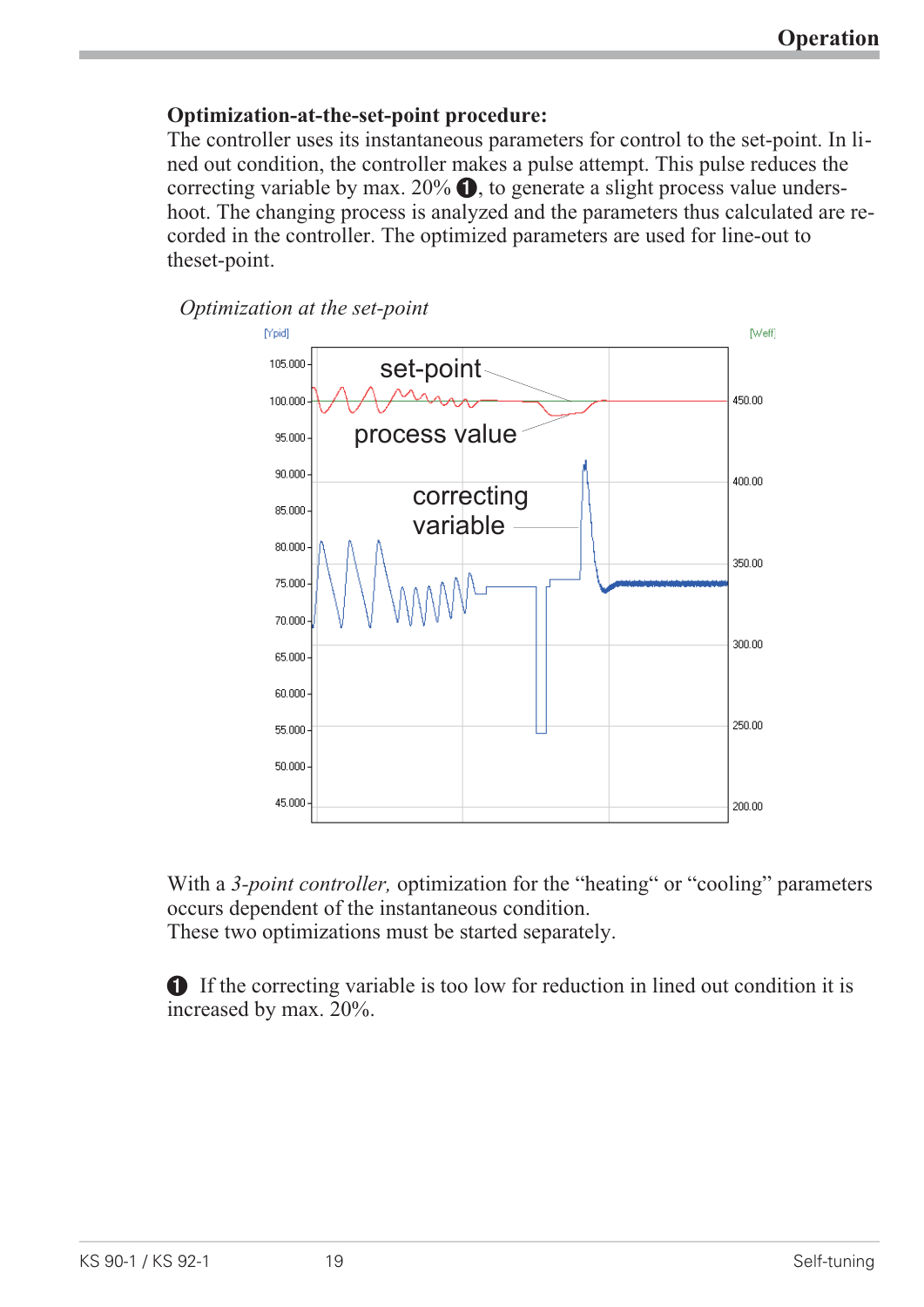#### *3.5.7* **Optimization at the set-point for 3-point stepping controller**

With 3-point stepping controllers, the pulse attempt can be made with or without position feedback. Unless feedback is provided, the controller calculates the motor actuator position internally by varying an integrator with the adjusted actuator travel time. For this reason, precise entry of the actuator travel time  $(\mathbf{k} \mathbf{k})$ , as time between stops is highly important. Due to position simulation, the controller knows whether an increased or reduced pulse must be output. After supply voltage switch-on, position simulation is at 50%. When the motor actuator was varied by the adjusted travel time in one go, internal calculation occurs, i.e. the position corresponds to the simulation:



Internal calculation always occurs, when the actuator was varied by travel time t **in one go**, independent of manual or automatic mode. When interrupting the variation, internal calculation is cancelled. Unless internal calculation occurred already after self-tuning start, it will occur automatically by closing the actuator once.

Unless the positioning limits were reached within 10 hours, a significant deviation between simulation and actual position may have occurred. In this case, the controller would realize minor internal calculation, i.e. the actuator would be closed by 20 %, and re-opened by 20 % subsequently. As a result, the controller knows that there is a 20% reserve for the attempt.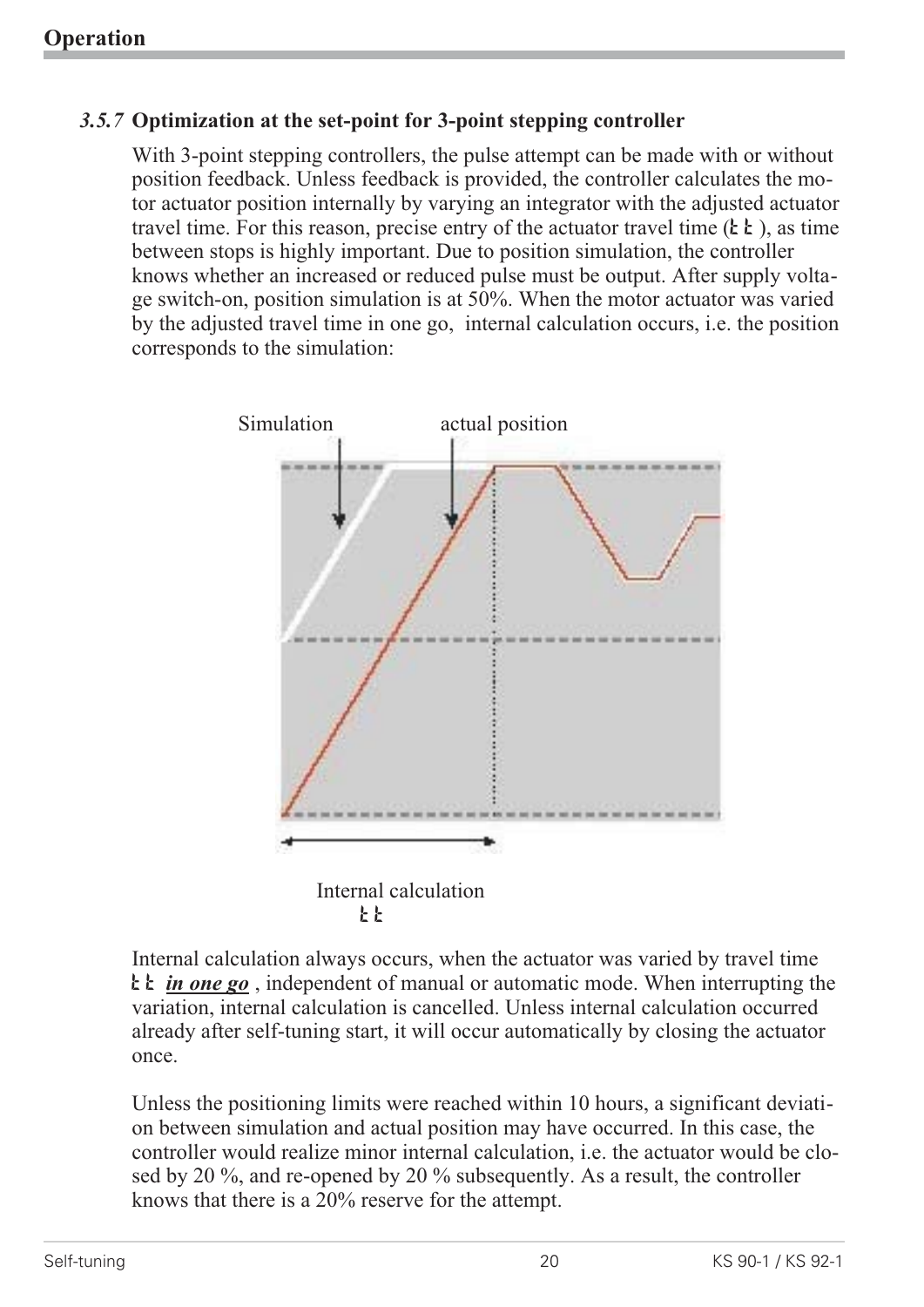### *3.5.8* **Self-tuning start**

#### **Start condition:**

w For process evaluation, a stable condition is required. Therefore, the controller waits until the process has reached a stable condition after self-tuning start.

The rest condition is considered being reached, when the process value oscillation is smaller than  $\pm$  0,5% of (r nGH - r nGL).

For self-tuning start after start-up, a 10% difference from  $(5P.L \mathbb{D} \dots 5P.H)$ is required.

G Self-tuning start can be blocked via BlueControl<sup>®</sup> (engineering tool) (P.Loc).<br>5 k c k =  $\[\mathbf{g}\]$  Only manual start by pressing keys  $\[\n\exists\]$  and  $\[\n\mathbf{g}\]$ 

Only manual start by pressing keys  $\Box$  and  $\Box$ simultaneously or via interface is possible.

 $5 \mathsf{tr} \mathsf{t} = 1$  Manual start by press keys  $\Box$  and  $\Box$  simultaneously via interface and automatic start after power-on and detection of process oscillations.

| <b>Signification</b><br>Ada LED status      |  |
|---------------------------------------------|--|
| blinks<br>Waiting, until process calms down |  |
| Self-tuning is running                      |  |
| Self-tuning not activ or ended              |  |



### *3.5.9* **Self-tuning cancellation**

#### **By the operator:**

Self-tuning can always be cancelled by the operator. For this, press  $\Box$  and  $\Box$ key simultaneously.With controller switch-over to manual mode after self-tuning start, self-tuning is cancelled. When self-tuning is cancelled, the controller will continue operating using the old parameter values.

#### **By the controller:**

If the Err LED starts blinking whilst self-tuning is running, successful self-tuning is prevented due to the control conditions. In this case, self-tuning was cancelled by the controller. The controller continues operating with the old parameters in automatic mode. In manual mode it continues with the old controller output value.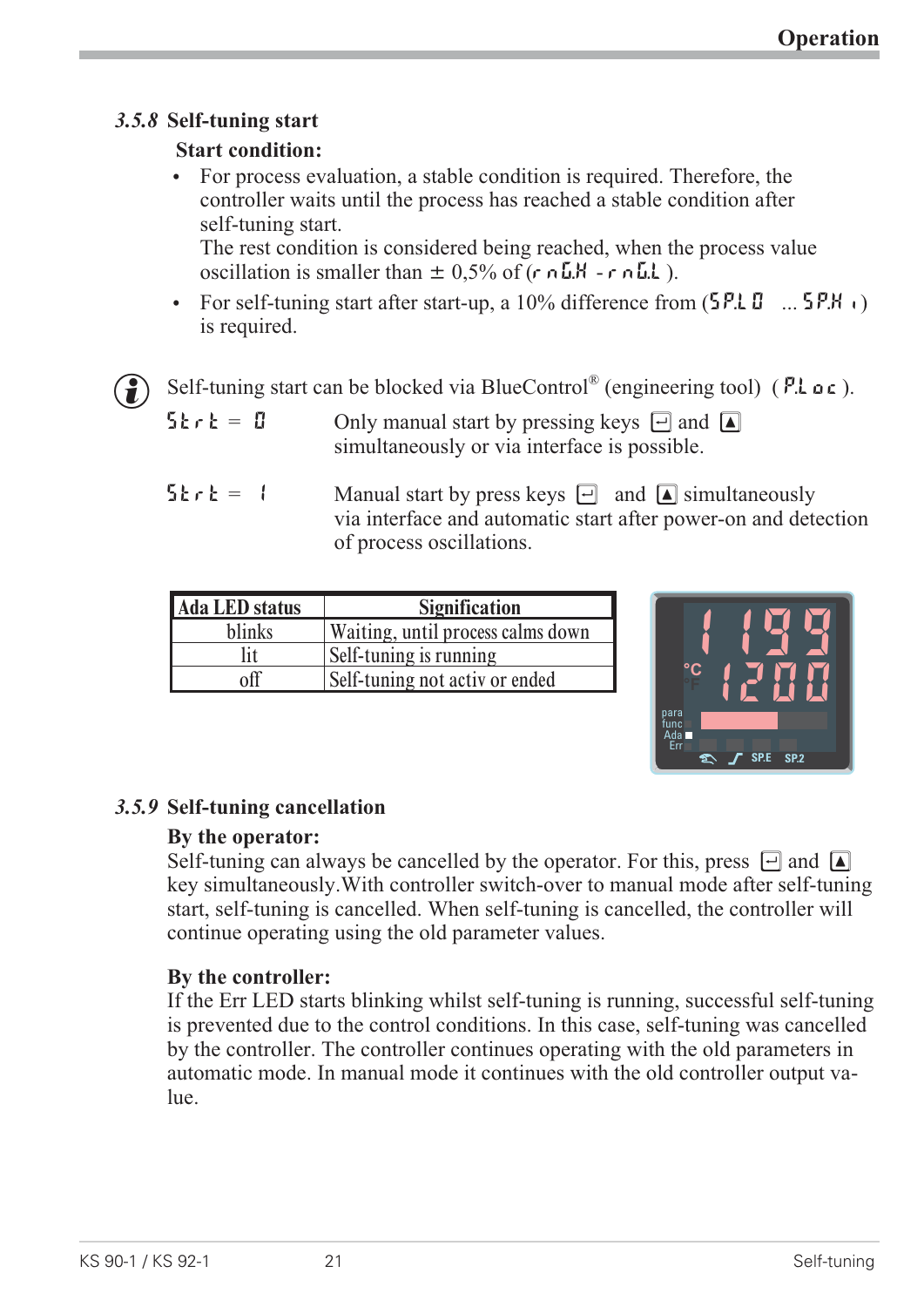#### *3.5.10* **Acknowledgement procedures in case of unsuccessful self-tuning**

- 1. Press keys  $\Box$  *and*  $\Box$  simultaneously: The controller continues controlling using the old parameters in automatic mode. The Err LED continues blinking, until the self-tuning error was acknowledged in the error list.
- 2. *Press key solution (if configured):*

The controller goes to manual mode. The Err LED continues blinking, until the self-tuning error was acknowleged in the error list.

3. *Press key*  $\Box$  *:* 

Display of error list at extended operating level. After acknowledgement of the error message, the controller continues control in automatic mode using the old parameters.

#### **Cancellation causes:**

 $\rightarrow$  page 15: "Error status self-tuning heating ( $RdRM$ ) and cooling ( $RdRL$ )"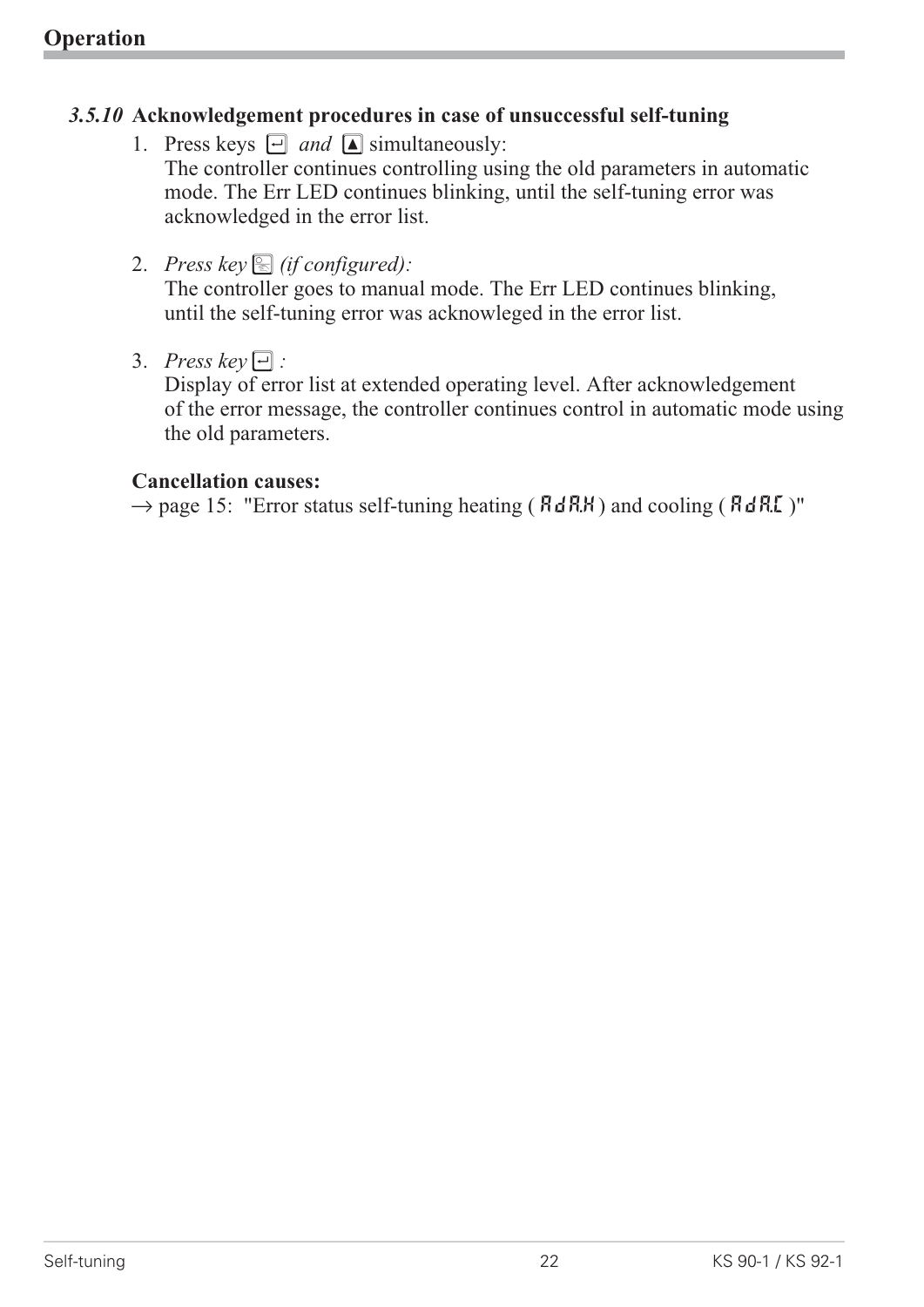### *3.5.11* **Examples for self-tuning attempts (controller inverse, heating or heating/cooling)**

*Start: heating power switched on* Heating power Y is switched off  $(1)$ . When the change of process value X was constant during one minute  $(2)$ , the power is switched on  $\Theta$ ). At the reversal point, the self-tuning attempt is finished and the new parameter are used for controlling to set-point W.

*Start: heating power switched off* The controller waits 1,5 minutes  $(①)$ . Heating power Y is switched on  $(Q)$ . At the reversal point, the self-tuning attempt is finished and control to the set-point is using the new parameters.

## *Self-tuning at the set-point*  $\bigwedge$

The process is controlled to the set-point. With the control deviation constant during a defined time  $(1)$ (i.e. constant separation of process value and set-point), the controller outputs a reduced correcting variable pulse (max.  $20\%$ ) (2). After determination of the control parameters using the process characteristic  $(\bigodot)$ , control is started using the new parameters  $\mathbf{\Theta}$ ).

### *Three-point controller*  $\bigwedge$

The parameter for heating and cooling are determined in two attempts. The heating power is switched on  $\left( \bigodot \right)$ . Heating parameters  $Pb1$ ,  $t1$ ,  $t d1$  and  $t1$  are determined at the reversal point. Control to the set-point occurs $(2)$ . With constant control deviation, the controller provides a cooling correcting variable pulse  $\Theta$ ). After determining its cooling parameters Pb2,  $k \in \mathbb{Z}$ ,  $k \notin \mathbb{Z}$  and  $k \in \mathbb{Q}$ ) from the









process characteristics, control operation is started using the new parameters  $\Theta$ ). During phase  $\Theta$ , heating and cooling are done simultaneously!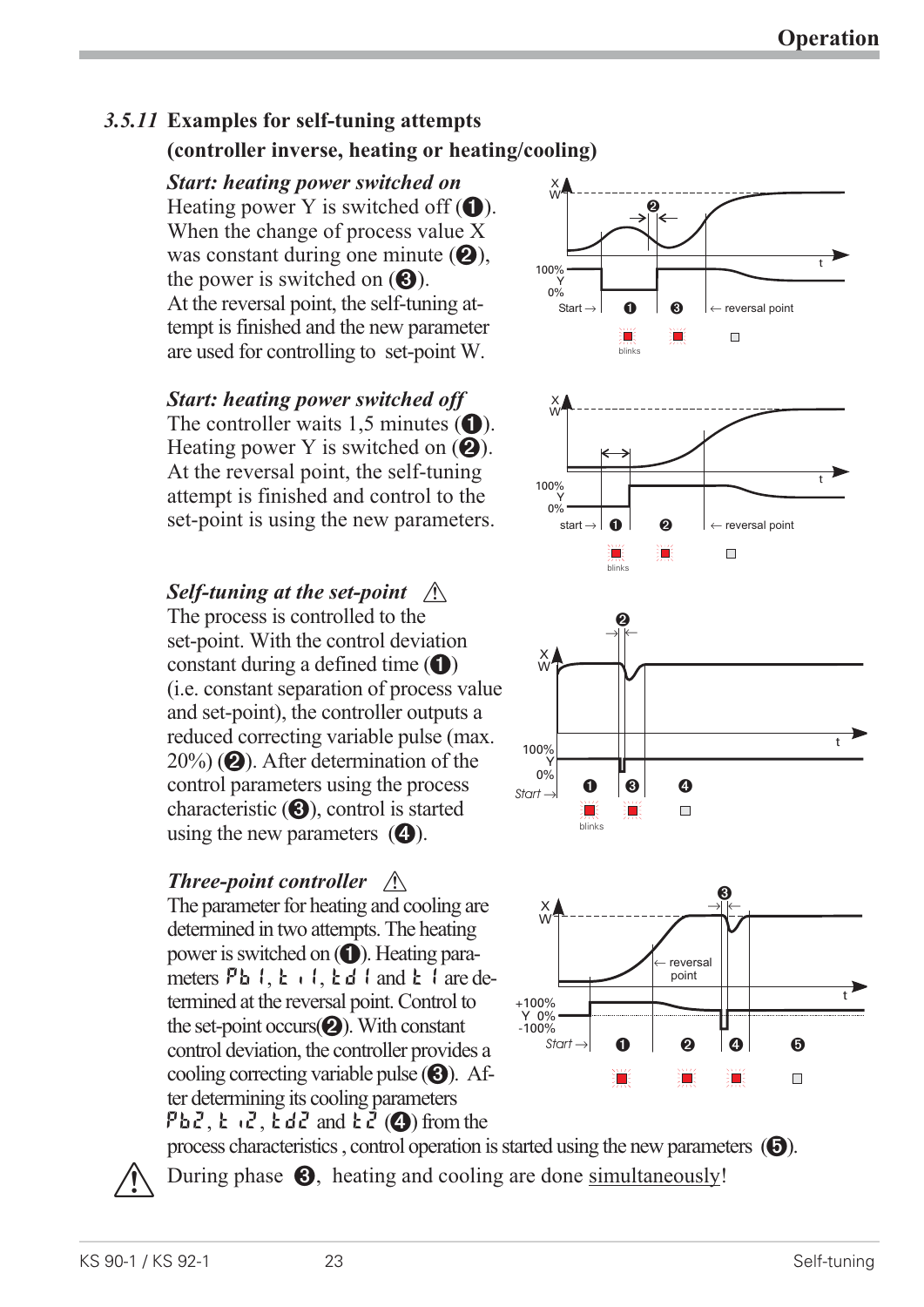## **3.6** *Manual self-tuning*

The optimization aid can be used with units on which the control parameters shall be set without self-tuning.

For this, the response of process variable x after a step change of correcting variable y can be used. Frequently, plotting the complete response curve (0 to 100%) is not possible, because the process must be kept within defined limits. Values  $T_g$  and  $x_{max}$  (step change from 0 to 100 %) or  $\Delta t$  and  $\Delta x$  (partial step response) can be used to determine the maximum rate of increase  $v_{\text{max}}$ .



The control parameters can be determined from the values calculated for delay time  $T_u$ , maximum rate of increase  $v_{max}$ , control range  $X_h$  and characteristic K according to the **formulas** given below. Increase Xp, if line-out to the set-point oscillates.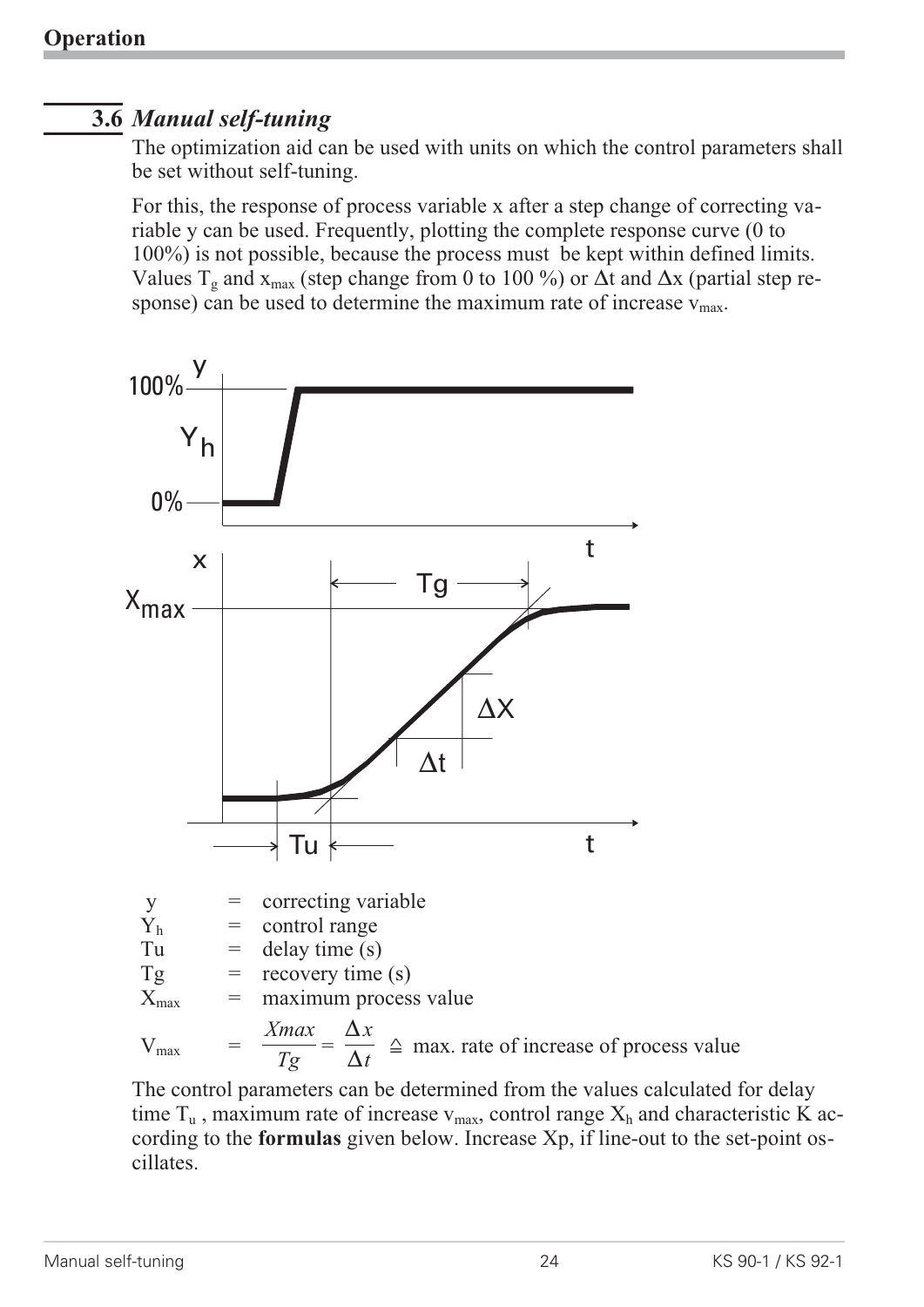| <b>Parameter</b>                 | <b>Control</b>    | Line-out of<br>disturbances        | <b>Start-up behaviour</b>      |
|----------------------------------|-------------------|------------------------------------|--------------------------------|
| $P_b$   higher                   | increased damping | slower line-out                    | slower reduction of duty cycle |
| lower                            | reduced damping   | faster line-out                    | faster reduction of duty cycle |
| $\mathbf{E} \mathbf{d}$ f higher | reduced damping   | faster response to<br>disturbances | faster reduction of duty cycle |
| lower                            | increased damping | slower response to<br>disturbances | slower reduction of duty cycle |
| $\mathbf{k}$ if higher           | increased damping | slower line-out                    | slower reduction of duty cycle |
| lower                            | reduced damping   | faster line-out                    | faster reduction of duty cycle |

*Parameter adjustment effects*

| $\Lambda$ |
|-----------|
|-----------|

With 2-point and 3-point controllers, the cycle time must be adjusted to  $t$  /  $t$   $\overline{c}$   $\leq$  0.25  $^{\circ}$  Tu

| <i>Formulas</i>                                                  |           |            |                                        |
|------------------------------------------------------------------|-----------|------------|----------------------------------------|
| controller behavior $\vert$ $P_{b}$ $\vert$ [phy. units] $\vert$ |           | $Ed$ $[s]$ | $\mathbf{L}$ $\mathbf{I}$ $\mathbf{S}$ |
| PID                                                              | $1.7 * K$ | $2 * Tu$   | $2 * Tu$                               |
| <b>IPD</b>                                                       | $0.5 * K$ | Tu         | BFF                                    |
| PI                                                               | $2.6 * K$ | BFE        | $6 * Tu$                               |
|                                                                  |           | BFE        | BFF                                    |
| 3-point-stepping                                                 | $*K$      | ľп         | $*T_{U}$                               |

## **3.7** *Second PID parameter set*

The process characteristic is frequently affected by various factors such as process value, correcting variable and material differences.

To comply with these requirements, KS 9x-1 can be switched over between two parameter sets.

Parameter sets  $PR \rightharpoonup R$  and  $PR \rightharpoonup R$  are provided for heating and cooling.

Dependent of configuration ( $\mathsf{L} \circ \mathsf{L} \circ \mathsf{L} \circ \mathsf{L} \circ \mathsf{L}$ ), switch-over to the second parameter set  $(\text{LonF/LBE/P i.d.}^2)$  is via one of digital inputs di1, di2, di3,  $key$   $F$  or interface (OPTION).



 $\binom{2}{k}$  Self-tuning is always done using the active parameter set, i.e. the second parameter set must be active for optimizing.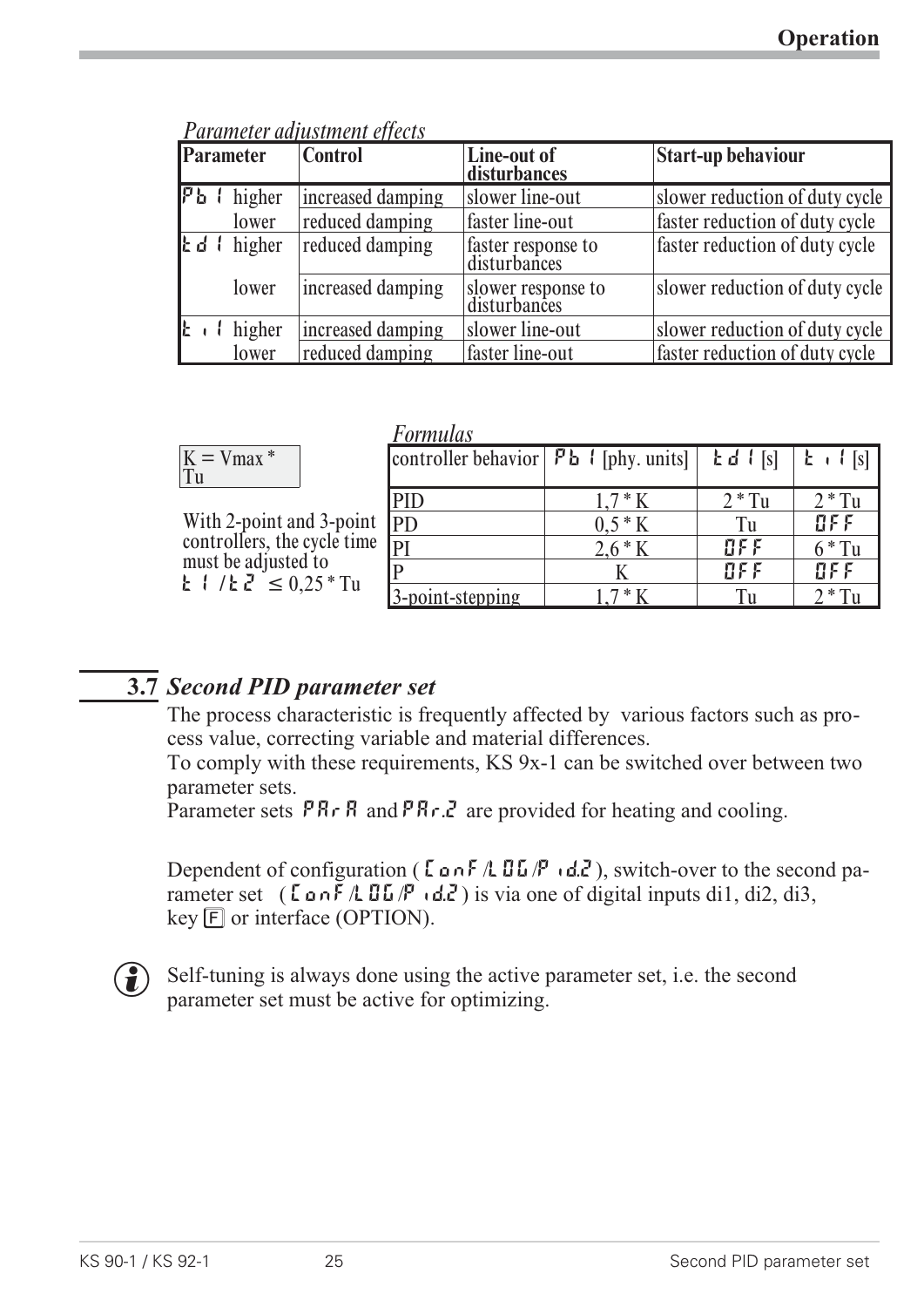## **3.8** *Alarm handling*

Max. three alarms can be configured and assigned to the individual outputs. Generally, outputs  $\mathbf{u}_1$ ....  $\mathbf{u}_2$ ....  $\mathbf{u}_3$  can be used each for alarm signalling. If more than one signal is linked to one output the signals are OR linked. Each of the 3 limit values L<sub>im.1</sub> … L<sub>im.</sub>3 has 2 trigger points H<sub>x</sub> (Max) and L<sub>x</sub> (Min), which can be switched off individually (parameter = " $\mathbb{I}$ FF"). Switching difference  $H Y_5$ .x and delay  $dE$ .x of each limit value is adjustable.



**1:** normally closed (  $\sum \varphi \circ F / \exists u \cdot k \cdot x / \exists R \in k = 1$  ) (see examples in the drawing) 2: normally open (  $\epsilon \propto \frac{1}{2}$   $\epsilon$   $\sim$   $\epsilon$  /  $\epsilon$   $\sim$   $\epsilon$   $\sim$   $\epsilon$   $\sim$   $\epsilon$   $\sim$   $\epsilon$   $\sim$   $\epsilon$   $\sim$   $\epsilon$   $\sim$   $\epsilon$   $\sim$   $\epsilon$   $\sim$   $\epsilon$   $\sim$   $\epsilon$   $\sim$   $\epsilon$   $\sim$   $\epsilon$   $\sim$   $\epsilon$   $\sim$   $\epsilon$   $\sim$   $\epsilon$   $\sim$   $\epsilon$   $\sim$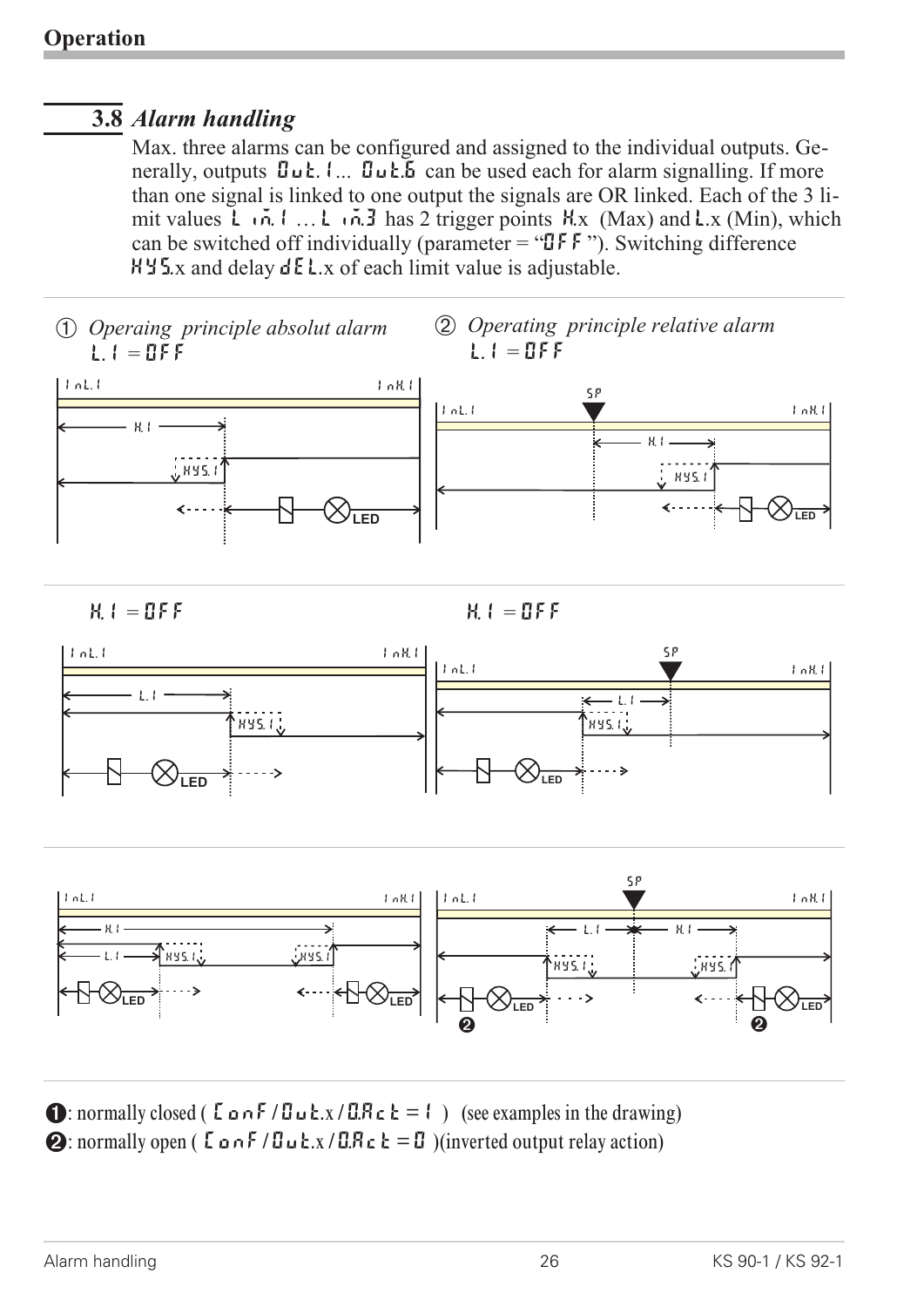

 $\left(\frac{1}{2}\right)$  The variable to be monitored can be selected seperately for each alarm via configuration

The following variables can be monitored:

- process value
- 
- control deviation xw (process value set-point)<br>• control deviation xw + suppression after start-up or set-point change w control deviation xw + suppression after start-up or set-point change After switching on or set-point changing, the alarm output is suppressed, until the process value is within the limits for the first time. At the latest after expiration of time 10  $\boldsymbol{t} \cdot \boldsymbol{l}$ , the alarm is activated. ( $\boldsymbol{t} \cdot \boldsymbol{l}$  = integral time 1; parameter  $\rightarrow$  [n k r)

If  $\mathbf{t} \cdot \mathbf{l}$  is switched off ( $\mathbf{t} \cdot \mathbf{l} = \mathbf{I} \mathbf{F} \mathbf{F}$ ), this is interpreted as  $\infty$ , i.e. the alarm is not activated, before the process value was within the limits once.

- Measured value **INP1**
- Measured value INP2
- Measured value INP3
- effective set-point Weff
- correcting variable y (controller output)<br>• Deviation from SP internal
- Deviation from SP internal
- $x1 x2$
- control deviation  $xw +$  suppression after start-up or setpoint change without time limit.

- after switch-on or setpoint change, alarm output is suppressed, until the process value was within the limits once.



(1) If measured value monitoring + alarm status storage is chosen ( $\zeta$ on $\zeta$  / Lim /  $\mathbf{F} \cap \mathbf{c} \times \mathbf{F} = \mathbf{c}^T / 4$ ), the alarm relay remains switched on until the alarm is resetted in the error list  $(L \tilde{n} \tilde{n} \tilde{n} = 1)$ .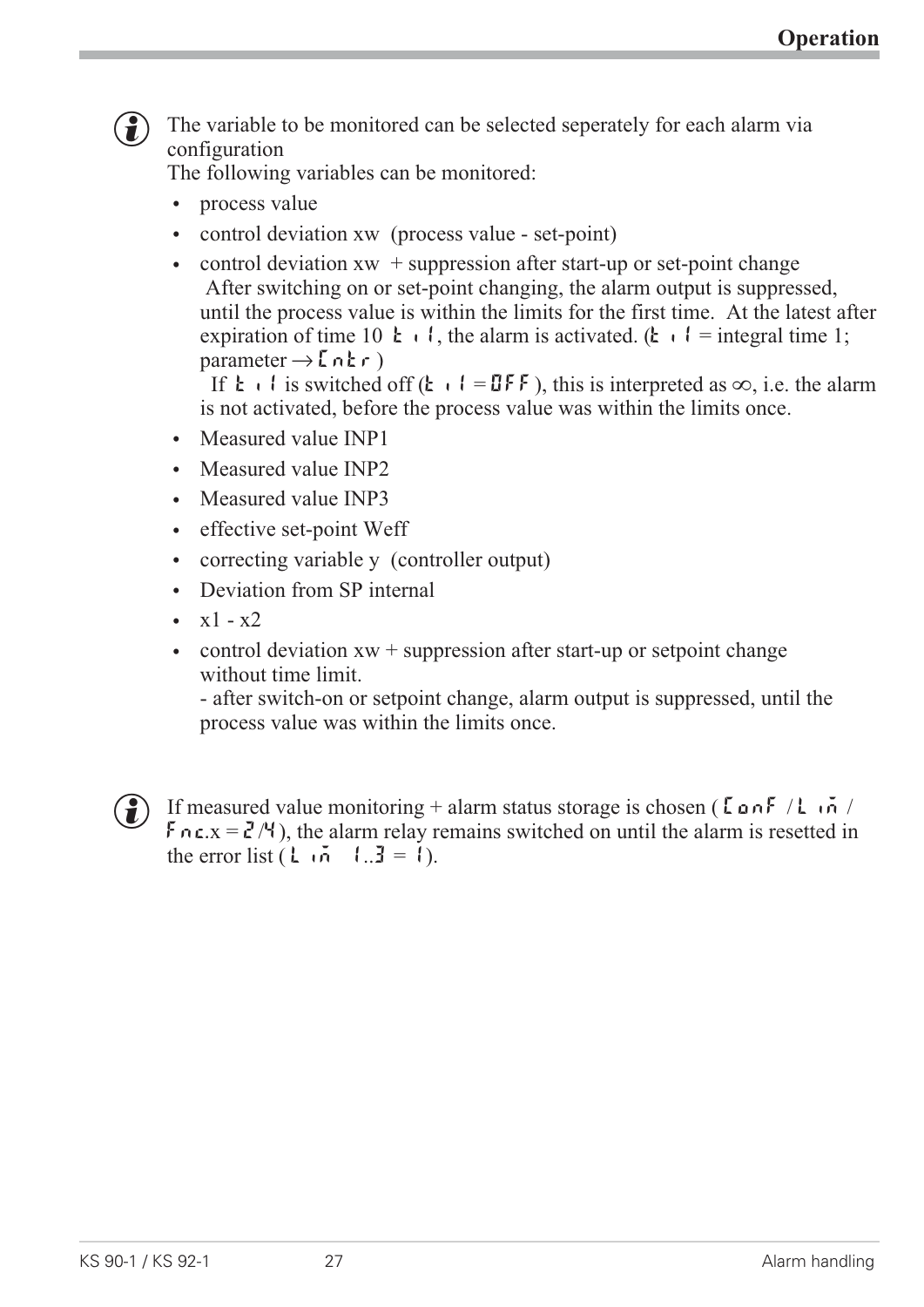### **3.9** *Operating structure*

After supply voltage switch-on, the controller starts with the **operating levels**. The controller status is as before power off.



- **PRr A** level: At **PRr A** level, the right decimal point of the bottom<br>display line is *lit continuously*.<br>**LanF** level: At **LanF** level, the right decimal point of bottom display line is *lit continuously*.
- 
- At  $\zeta$  on F level, the right decimal point of bottom display line *blinks*.



When safety switch **Loc** is open, only the levels enabled by means of BlueControl (engineering tool) are visible and accessible by entry of the password also adjusted by means of BlueControl (engineering

tool). Individual parameters accessible without password must be copied to the extended operating level.





g Factory setting:Safety switch **Loc** closed: all levels accessible without restriction, password  $PRS5 = DFF$ .

| Safety<br>switch Loc | <b>with BluePort®</b> | <b>Password entered Function disabled or</b><br>enabled with BluePort <sup>®</sup> | Access via the instrument<br>front panel: |
|----------------------|-----------------------|------------------------------------------------------------------------------------|-------------------------------------------|
| closed               | OFF/password          | disabled / enabled                                                                 | enabled                                   |
| open                 | OFF/password          | disabled                                                                           | disabled                                  |
| open                 | 0 <sub>FF</sub>       | enabled                                                                            | enabled                                   |
| open                 | Password              | enabled                                                                            | enabled after password entry              |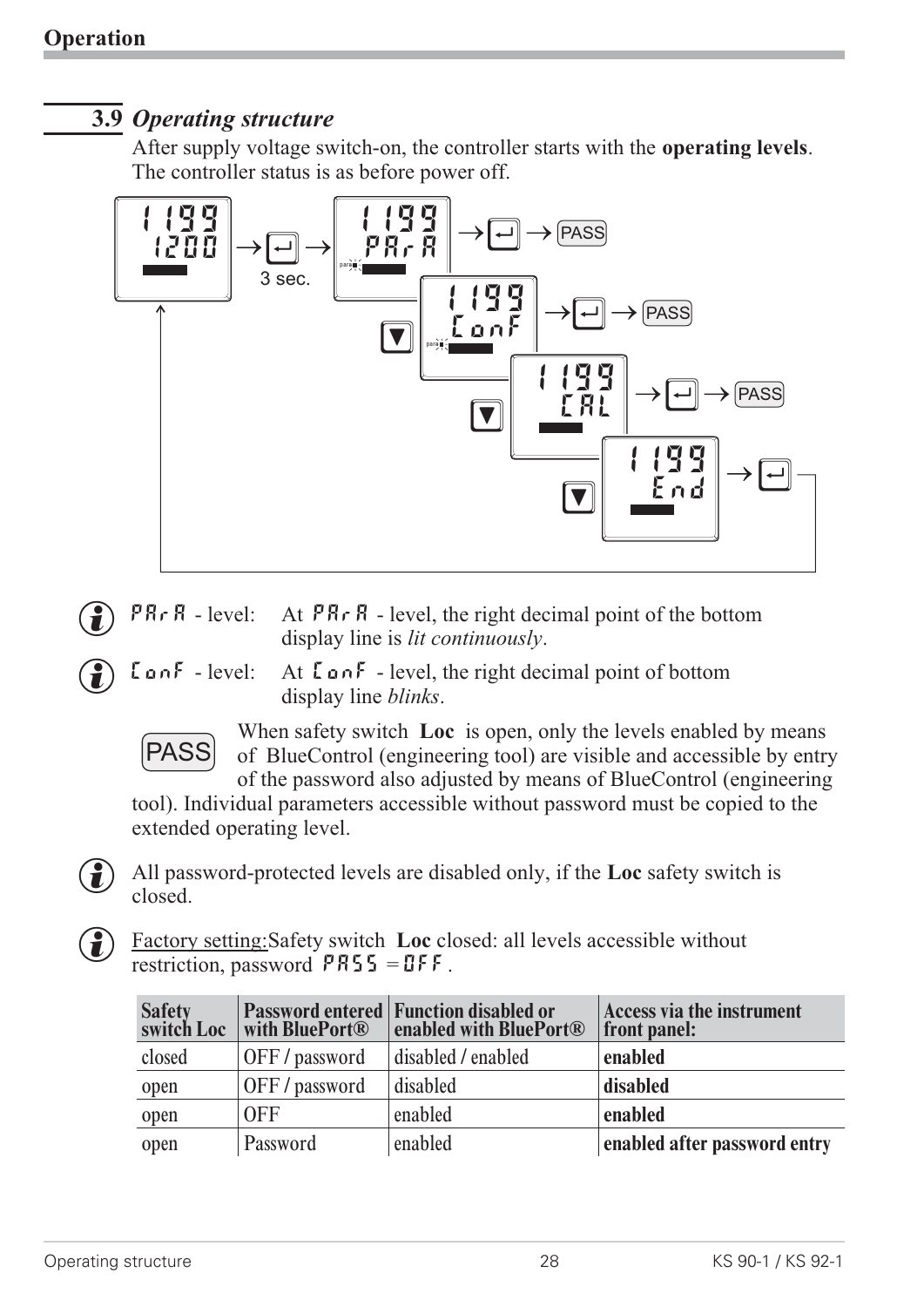## **4 Configuration level**

**4.1** *Configuration survey*

| <b>LanF</b> Configuration level |                               |                |                               |                             |                     |                          |                          |                         |                       |                               |                                          |
|---------------------------------|-------------------------------|----------------|-------------------------------|-----------------------------|---------------------|--------------------------|--------------------------|-------------------------|-----------------------|-------------------------------|------------------------------------------|
| Control and self-tuning<br>Entr | Input 1<br>$\sigma_{\rm s}^2$ | ρ2,<br>Input 2 | Input 3<br>$\sigma$ $\approx$ | Limit value functions<br>١Ş | Output<br>la u t.   | <b>DUL.2</b><br>Output 2 | Output 3<br><b>Dut.3</b> | Output 4<br><b>DUEN</b> | Output 5/6<br>Bul.5/6 | Digital inpu ts<br><b>EDD</b> | operation, interface<br>Display,<br>Dehr |
| SPFn                            | Ifnc                          | l.f.o.c        | $ f_{nc} $                    | Fnc.1                       | B.R.c.              |                          | <b>D.E Y.P</b>           | <b>D.E. Y.P.</b>        |                       | L<br>$\sim$ $\sqrt{ }$        | $b$ $Ru$ d                               |
| <u>EL 9P</u>                    | <b>SE 9P</b>                  | 51 YP          | $5L$ in                       | 5nc.1                       | 9.1                 |                          | B.R.c.                   | B.R.c.                  |                       | 5.22                          | Rddr                                     |
| $LF_{nc}$                       | $SL$ in Earr                  |                | 5.6 9 P                       | $Fnc.$ 2                    | 9,2                 |                          | 0.1.0                    | Ч. I                    |                       | <b>SP.E</b>                   | $P$ r E $\,$ Y                           |
| $L_d$ if                        | $[{\tt ker} ]$ of             |                | Eorr                          | $5 - c$ . $c$               | $L$ $\tilde{m}$ $l$ |                          | $B$ uk. I                | 9,2                     |                       | 9,2                           | <b>dELY</b>                              |
| ñRn                             | InF                           |                | $ 1 \rangle nF$               | Fnc.3                       | Line                | See output 1             | 0.5c c                   | Lind                    | See output 1          | y.g                           | $d$ $P.Rd$                               |
| <u>[Reb</u>                     |                               |                |                               | $5 - c$ .3                  | $L = 0.3$           |                          | C.F.R                    | L 162                   |                       | ñRn                           | bcuP                                     |
| FRI L                           |                               |                |                               | HERL                        | dRc.R               |                          | 9.4                      | $L \tilde{m}$           |                       | E.aFF                         | 82                                       |
| <u>n a G.L</u>                  |                               |                |                               | LPRL                        | LPRL                |                          | 9,2                      | dRc.R                   |                       | <u>nt oc</u>                  | Unit                                     |
| $r_0$ G.H                       |                               |                |                               | dRe.R                       | HERL                |                          | Lind                     | <u>L P.RL</u>           |                       | <u>Ennin</u>                  | dP                                       |
| ENEL                            |                               |                |                               |                             | <b>HESE</b>         |                          | 1.62                     | <b>HERL</b>             |                       | nd2<br>P                      | LEd                                      |
| <u>EunE</u>                     |                               |                |                               |                             | P.End               |                          | 1,5.3                    | RESE                    |                       | 1.5h5                         | di 5P                                    |
| SErE                            |                               |                |                               |                             | FR LI               |                          | dRc.R                    | P.E. n.d.               |                       | difn                          | E.dEL                                    |
|                                 |                               |                |                               |                             | FR UZ               |                          | LPRL                     | FR <sub>o</sub>         |                       |                               |                                          |
|                                 |                               |                |                               |                             | FR.3                |                          | HERL                     | F.R. LZ                 |                       |                               |                                          |
|                                 |                               |                |                               |                             | dP.E.c              |                          | <b>HESE</b>              | FR 3                    |                       |                               |                                          |
|                                 |                               |                |                               |                             |                     |                          | FR UL                    | 0.10                    |                       |                               |                                          |
|                                 |                               |                |                               |                             |                     |                          | $F.R \gtrsim$            | $B$ uk. I               |                       |                               |                                          |
|                                 |                               |                |                               |                             |                     |                          | FR <sub>43</sub>         | 0.5c c                  |                       |                               |                                          |
|                                 |                               |                |                               |                             |                     |                          | dP.E.c                   |                         |                       |                               |                                          |

#### **Adjustment:**

- The configuration can be adjusted by means of keys  $\boxed{\triangleleft}$ .<br>• Transition to the next configuration is by pressing key  $\boxed{\neg}$ .
- Transition to the next configuration is by pressing key  $\Box$ .
- After the last configuration of a group,  $d \cdot b \cdot E$  is displayed and followed by automatic change to the next group

**Return to the beginning of a group is by pressing the**  $\Box$  **key for 3 sec.**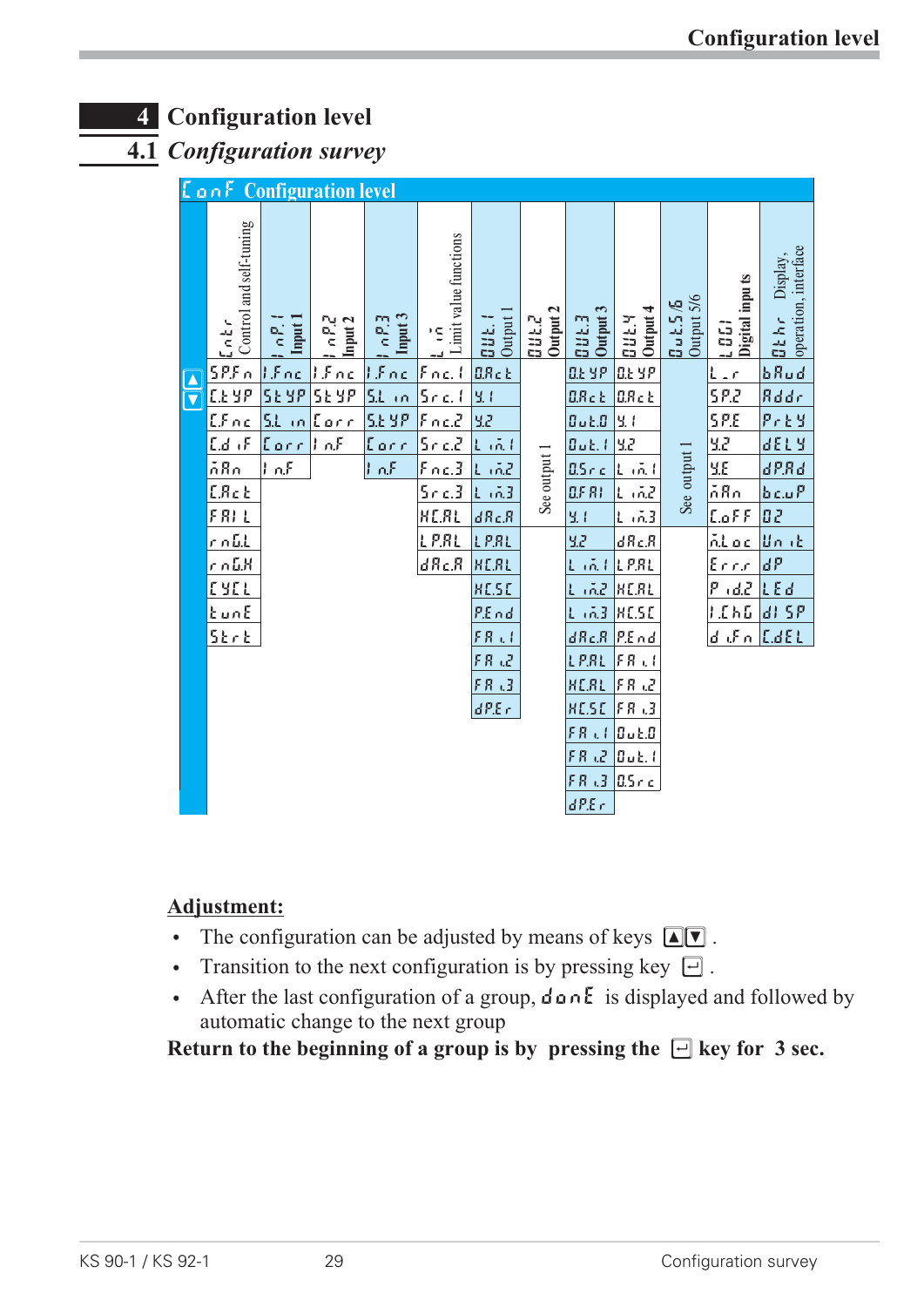# **4.2** *Configuration parameters*

## **Cntr**

| <b>Name</b>  | <b>Value range</b> | <b>Description</b>                                                                                                                           | <b>Default</b>   |
|--------------|--------------------|----------------------------------------------------------------------------------------------------------------------------------------------|------------------|
| 5P.F.n       |                    | <b>Basic configuration of setpoint processing</b>                                                                                            | $\theta$         |
|              | $\mathbf{0}$       | set-point controller can be switched over to external set-point<br>(-> $L \coprod L$ / $5$ P.E )                                             |                  |
|              | 8                  | standard controller with external offset $(5P.E)$                                                                                            |                  |
| <u>reyp</u>  |                    | <b>Calculation of the process value</b>                                                                                                      | $\overline{0}$   |
|              | $\boldsymbol{0}$   | standard controller (process value $= x1$ )                                                                                                  |                  |
|              | 1                  | ratio controller $(x1/x2)$                                                                                                                   |                  |
|              | $\overline{2}$     | difference $(x1 - x2)$                                                                                                                       |                  |
|              | $\overline{3}$     | Maximum value of x l and x 2. It is controlled with the bigger value. At sensor failure it is controlled with the remaining<br>actual value. |                  |
|              | $\overline{4}$     | Minimum value of x1 and x2. It is controlled with the smaller value. At sensor failure it is controlled with the remaining<br>actual value.  |                  |
|              | 5                  | Mean value $(x1, x2)$ . With sensor error, controlling is continued with the remaining process value.                                        |                  |
|              | 6                  | Switchover between x1 and x2 $(-\geq L \Box L)$ /: $[ h \Box )$                                                                              |                  |
|              | 7                  | function with constant sensor temperature                                                                                                    |                  |
|              | 8                  | O function with measured sensor temperature                                                                                                  |                  |
| LFac         |                    | <b>Control behaviour (algorithm)</b>                                                                                                         |                  |
|              | $\boldsymbol{0}$   | on/off controller or signaller with one output                                                                                               |                  |
|              |                    | PID controller (2-point and continuous)                                                                                                      |                  |
|              | $\overline{2}$     | $\Delta$ / Y / Off, or 2-point controller with partial/full load<br>switch-over                                                              |                  |
|              | $\overline{3}$     | $2 \times$ PID (3-point and continuous)                                                                                                      |                  |
|              | $\overline{4}$     | 3-point stepping controller                                                                                                                  |                  |
|              | 5                  | 3-point stepping controller with position feedback Yp                                                                                        |                  |
|              | 6                  | continuous controller with integrated positioner                                                                                             |                  |
| $L_d$ , $F$  |                    | Output action of the PID controller derivative action                                                                                        | $\mathbf{0}$     |
|              | $\boldsymbol{0}$   | Derivative action acts only on the measured value.                                                                                           |                  |
|              |                    | Derivative action only acts on the control deviation<br>(set-point is also differentiated)                                                   |                  |
| nRn          |                    | <b>Manual operation permitted</b>                                                                                                            | $\mathbf{0}$     |
|              | $\boldsymbol{0}$   | n <sub>0</sub>                                                                                                                               |                  |
|              |                    | $\gamma$ es $(\rightarrow$ [ 0.0 ] / n $R$ n )                                                                                               |                  |
| <b>C.Rct</b> |                    | <b>Method of controller operation</b>                                                                                                        | $\boldsymbol{0}$ |
|              | $\boldsymbol{0}$   | inverse, e.g. heating                                                                                                                        |                  |
|              |                    | The correcting variable increases with decreasing process<br>value and decreases with increasing process value.                              |                  |
|              | 1                  | direct, e.g. cooling<br>The correcting variable increases with increasing process<br>value and decreases with decreasing process value.      |                  |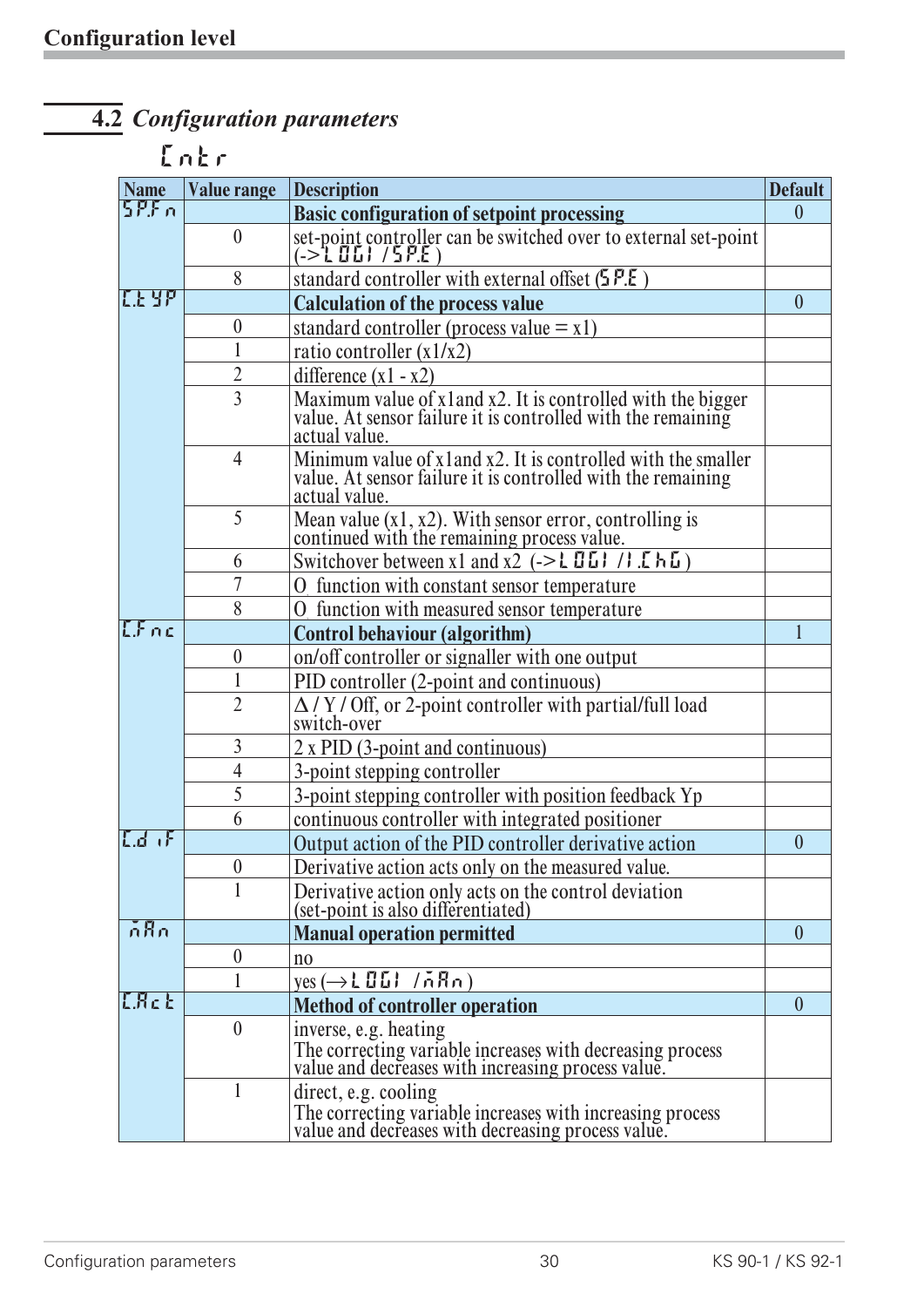| <b>Name</b> | <b>Value range</b> | <b>Description</b>                                                                                                                                                                                                                                       | <b>Default</b> |
|-------------|--------------------|----------------------------------------------------------------------------------------------------------------------------------------------------------------------------------------------------------------------------------------------------------|----------------|
| FRIL        |                    | <b>Behaviour at sensor break</b>                                                                                                                                                                                                                         |                |
|             | $\boldsymbol{0}$   | controller outputs switched off                                                                                                                                                                                                                          |                |
|             | 1                  | $y = Y2$                                                                                                                                                                                                                                                 |                |
|             | $\overline{2}$     | y = mean output. The maximum permissible output can be<br>adjusted with parameter $\exists n \cdot h$ . To prevent determination of<br>inadmissible values, mean value formation is only if the<br>control deviation is lower than parameter $\exists n$ |                |
| $r \cap L$  | $-19999999$        | $X0$ (start of control range) $\bigcirc$                                                                                                                                                                                                                 | $-100$         |
| $r_0 L$ K   |                    | $-19999999$ X100 (end of control range)                                                                                                                                                                                                                  | 1200           |
| <b>TYFL</b> |                    | <b>Characteristic for 2-point- and 3-point-controllers</b>                                                                                                                                                                                               | $\theta$       |
|             | $\boldsymbol{0}$   | standard                                                                                                                                                                                                                                                 |                |
|             |                    | water cooling linear (siehe Seite 45)                                                                                                                                                                                                                    |                |
|             | $\overline{2}$     | water cooling non-linear                                                                                                                                                                                                                                 |                |
|             | 3                  | with constant cycle                                                                                                                                                                                                                                      |                |
| $k$ un $E$  |                    | <b>Auto-tuning at start-up</b>                                                                                                                                                                                                                           | $\theta$       |
|             | $\boldsymbol{0}$   | At start-up with step attempt, at set-point with impulse attempt                                                                                                                                                                                         |                |
|             |                    | At start-up and at set-point with impulse attempt. Setting for<br>fast controlled systems (e.g. hot runner control)                                                                                                                                      |                |
|             | $\overline{2}$     | Always step attempt at start-up                                                                                                                                                                                                                          |                |
| 52 r E      |                    | <b>Start of auto-tuning</b>                                                                                                                                                                                                                              | $\theta$       |
|             | $\boldsymbol{0}$   | Manual start of auto-tuning                                                                                                                                                                                                                              |                |
|             |                    | Manual or automatic start of auto-tuning at power on or<br>when oscillating is detected                                                                                                                                                                  |                |
| Adt0        |                    | <b>Optimization of T1, T2</b> (only visible with BlueControl!)                                                                                                                                                                                           | $\theta$       |
|             | $\boldsymbol{0}$   | Automatic optimization                                                                                                                                                                                                                                   |                |
|             |                    | No optimization                                                                                                                                                                                                                                          |                |

1 rnG.L and rnG.H are indicating the range of control on which e.g. the self-tuning is refering

## **InP.1**

| <b>Name</b> | <b>Value range Description</b> |                                                                          | <b>Default</b> |
|-------------|--------------------------------|--------------------------------------------------------------------------|----------------|
| 1.5nc       |                                | <b>INP1</b> function selection                                           |                |
|             | $\mathbf{0}$                   | No function (following INP data are skipped)                             |                |
|             |                                | Heating current input                                                    |                |
|             | $\mathfrak{D}$                 | External set-point $5P.E$ (switch-over -> L 0 L 1 / 5 P.E)               |                |
|             |                                | Position feedback Yp                                                     |                |
|             | 4                              | Second process value x2 (ratio, min, max, mean)                          |                |
|             |                                | External positioning value Y.E (switch-over $\rightarrow$ L 0 L 1 / 4.E) |                |
|             | 6                              | No controller input (e.g. limit signalling instead)                      |                |
|             |                                | Process value x1                                                         |                |
| 5146        |                                | <b>Sensor type selection</b>                                             |                |
|             | $\theta$                       | thermocouple type $L(-100900^{\circ}C)$ , Fe-CuNi DIN                    |                |
|             |                                | thermocouple type J (-1001200°C), Fe-CuNi                                |                |
|             | $\mathcal{P}$                  | thermocouple type K (-1001350°C), NiCr-Ni                                |                |
|             |                                | thermocouple type N (-1001300°C), Nicrosil-Nisil                         |                |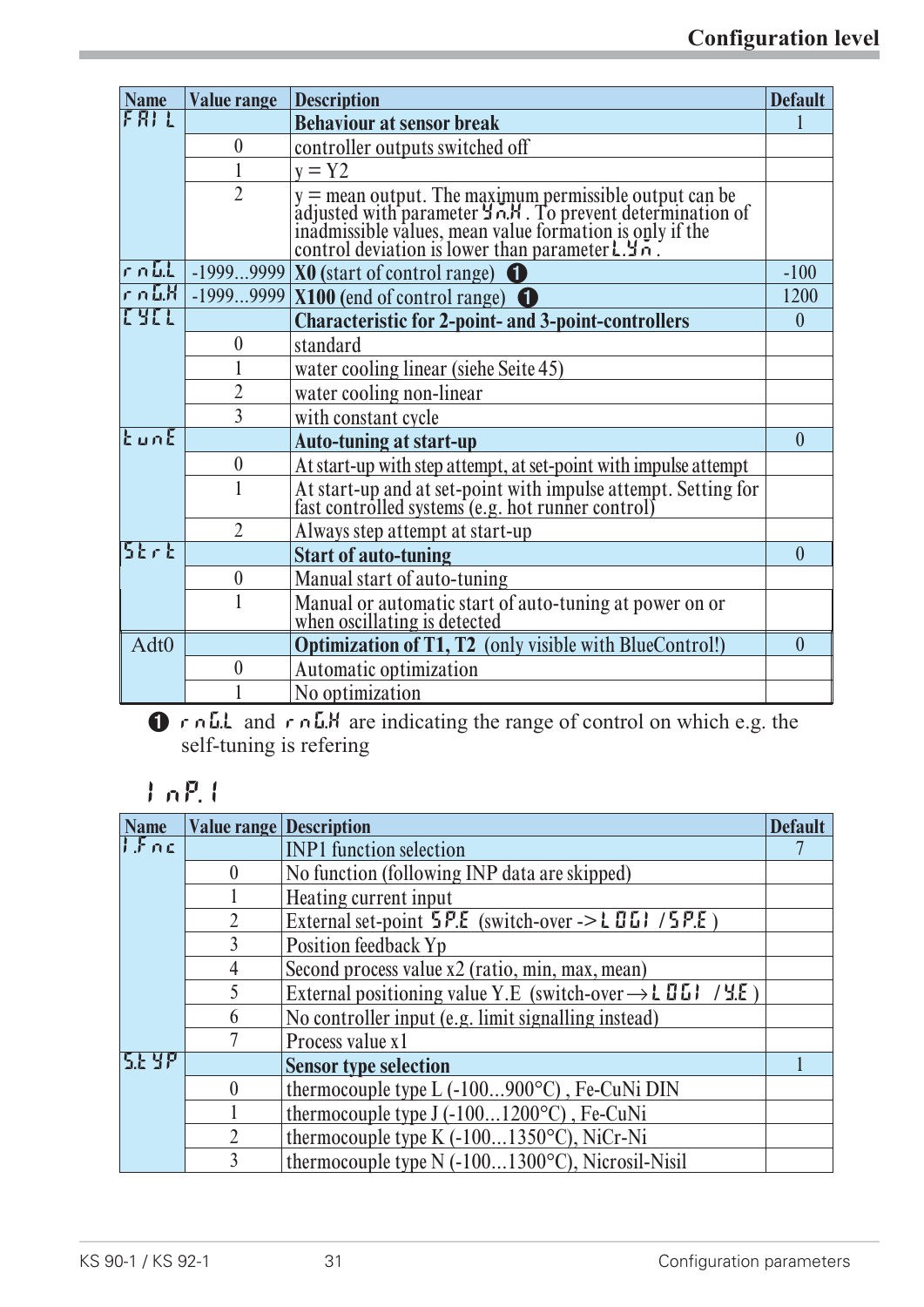| <b>Name</b> |                  | <b>Value range Description</b>                                                                                                                                                     | <b>Default</b> |
|-------------|------------------|------------------------------------------------------------------------------------------------------------------------------------------------------------------------------------|----------------|
|             | 4                | thermocouple type $S(01760^{\circ}C)$ , PtRh-Pt10%                                                                                                                                 |                |
|             | 5                | thermocouple type R $(01760^{\circ}C)$ , PtRh-Pt13%                                                                                                                                |                |
|             | 6                | thermocouple type T (-200400°C), Cu-CuNi                                                                                                                                           |                |
|             | $\overline{7}$   | thermocouple type C (02315°C), W5%Re-W26%Re                                                                                                                                        |                |
|             | 8                | thermocouple type D (02315°C), W3%Re-W25%Re                                                                                                                                        |                |
|             | 9                | thermocouple type E (-1001000°C), NiCr-CuNi                                                                                                                                        |                |
|             | 10               | thermocouple type B (0/1001820°C), PtRh-Pt6%                                                                                                                                       |                |
|             | 18               | special thermocouple                                                                                                                                                               |                |
|             | 20               | Pt100 (-200.0  100,0 °C)<br>(-200,0  150,0 °C with reduced lead resistance: measuring<br>resistance + lead resistance $\leq$ 160 $\Omega$ )                                        |                |
|             |                  |                                                                                                                                                                                    |                |
|             | 21               | Pt100 (-200.0  850,0 °C)                                                                                                                                                           |                |
|             | 22               | Pt1000 (-200.0  850.0 °C)                                                                                                                                                          |                |
|             | 23               | special 04500 Ohm (preset to KTY11-6)                                                                                                                                              |                |
|             | 24               | special 0450 Ohm                                                                                                                                                                   |                |
|             | 30               | $020$ mA / 420mA $\bullet$                                                                                                                                                         |                |
|             | 40               | $010V/210V$ $\bullet$                                                                                                                                                              |                |
|             | 41               | special $-2, 5115$ mV                                                                                                                                                              |                |
|             | 42               | special $-251150$ mV                                                                                                                                                               |                |
|             | 50               | potentiometer $0160$ Ohm $\bullet$                                                                                                                                                 |                |
|             | 51               | potentiometer $0450$ Ohm $\bullet$                                                                                                                                                 |                |
|             | 52               | potentiometer $01600$ Ohm $\bullet$                                                                                                                                                |                |
|             | 53               | potentiometer $04500$ Ohm $\bullet$                                                                                                                                                |                |
| $5.1$ in    |                  | Linearization (only at 5.1: $\frac{1}{2}P = 23$ (KTY 11-6), 24 (0450 $\Omega$ ), 30<br>$(020mA)$ , 40 $(010V)$ , 41 $(0100mV)$ and 42 $(Special -251150mV)$                        | $\mathbf{0}$   |
|             | $\boldsymbol{0}$ | none                                                                                                                                                                               |                |
|             | $\mathbf{1}$     | Linearization to specification. Creation of linearization table<br>with BlueControl (engineering tool) possible. The<br>characteristic for KTY 11-6 temperature sensors is preset. |                |
| Corr        |                  | <b>Measured value correction / scaling</b>                                                                                                                                         | $\theta$       |
|             | $\boldsymbol{0}$ | Without scaling                                                                                                                                                                    |                |
|             | 1                | Offset correction (at $E R L$ level)<br>(controller offset adjustment is at <b>L RL</b> level)                                                                                     |                |
|             | $\overline{2}$   | 2-point correction (at $E R$ level)<br>(calibration is at the controller $E H L$ level)                                                                                            |                |
|             | $\overline{3}$   | Scaling (at $\overline{PR} \cdot \overline{R}$ level)                                                                                                                              |                |
|             | $\overline{4}$   | Autom. calibration (only with position feedback Yp)                                                                                                                                |                |
| In.5        | $-1999999$       | <b>Alternative value for error at INP1</b>                                                                                                                                         | BFF            |
|             | 9                | If a value is adjusted, this value is used for display and<br>calculation in case of error (e.g. FAIL).                                                                            |                |
|             |                  |                                                                                                                                                                                    |                |
|             |                  | Before activating a substitute value, the effect in the<br>control loop should be considered!<br>$\bigwedge$                                                                       |                |
| fAI1        |                  | <b>Forcing INP1</b> (only visible with BlueControl!)                                                                                                                               | $\mathbf{0}$   |
|             | $\boldsymbol{0}$ | No forcing                                                                                                                                                                         |                |
|             |                  | Forcing via serial interface                                                                                                                                                       |                |

with current and voltage input signals,scaling is required (see chapter 5.3)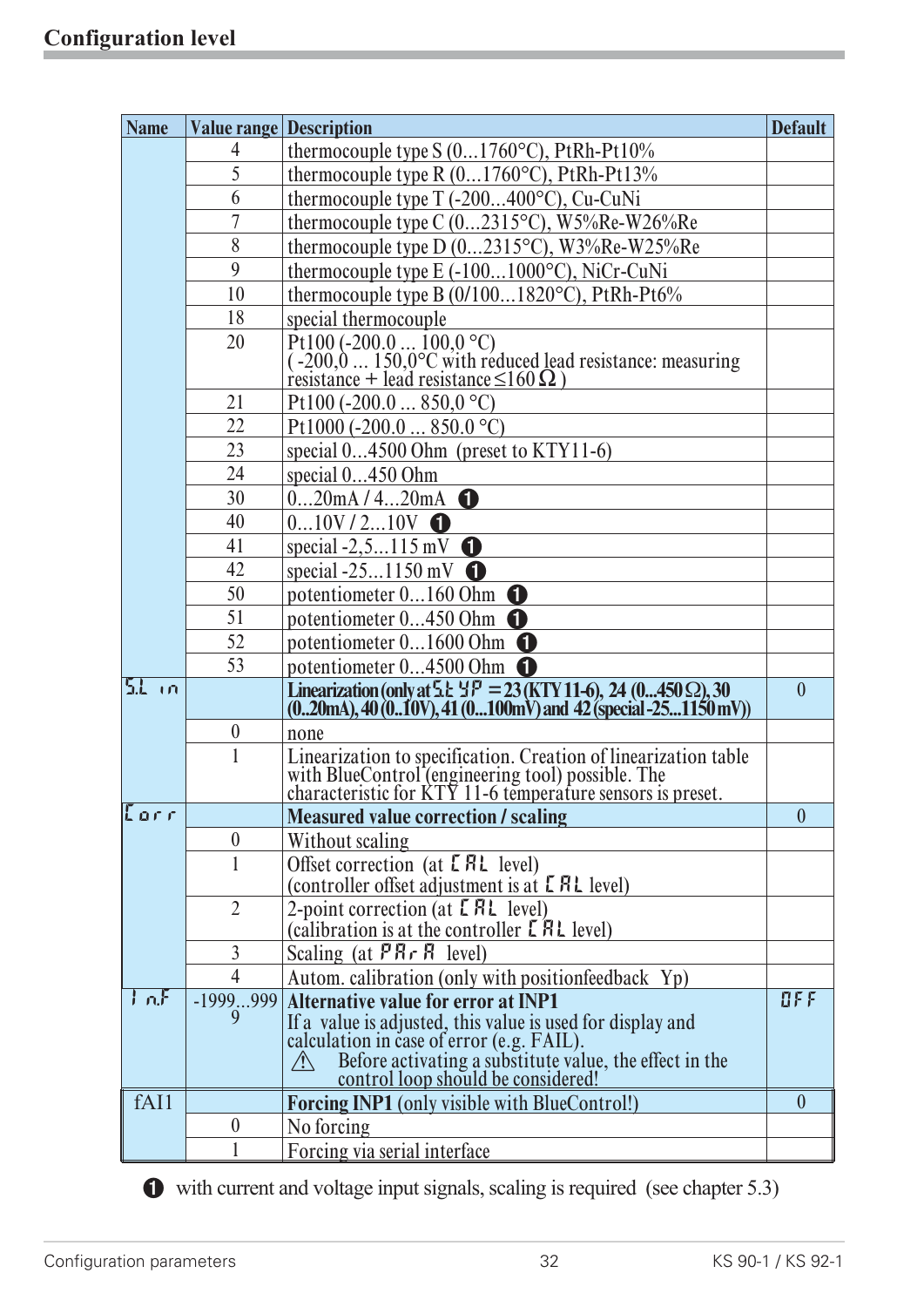## **InP.2**

| <b>Name</b> | <b>Value range Description</b> |                                                                                                      | <b>Default</b> |
|-------------|--------------------------------|------------------------------------------------------------------------------------------------------|----------------|
| 1.5nc       |                                | <b>Function selection of INP2</b>                                                                    |                |
|             | $\boldsymbol{0}$               | no function (subsequent input data are skipped)                                                      |                |
|             |                                | heating current input                                                                                |                |
|             | $\overline{2}$                 | external set-point $(5P.E)$                                                                          |                |
|             | $\overline{3}$                 | Yp input                                                                                             |                |
|             | $\overline{4}$                 | Second process value X2                                                                              |                |
|             | $\overline{5}$                 | External positioning value Y.E (switch-over $\rightarrow$ L 0 L l<br>/9E                             |                |
|             | 6                              | no controller input (e.g. transmitter input instead)                                                 |                |
|             |                                | Process value x1                                                                                     |                |
| 5.2 9 P     |                                | <b>Sensor type selection</b>                                                                         | 30             |
|             | 30                             | $020$ mA / 420mA $\bigodot$                                                                          |                |
|             | 31                             | $050$ mAAC $\bigodot$                                                                                |                |
|             | 50                             | Potentiometer (0160 Ohm)                                                                             |                |
|             | 51                             | Potentiometer $(0450$ Ohm)                                                                           |                |
|             | 52                             | Potentiometer (01600 Ohm)                                                                            |                |
|             | 53                             | Potentiometer (04500 Ohm)                                                                            |                |
| Earr        |                                | <b>Measured value correction / scaling</b>                                                           | $\theta$       |
|             | $\boldsymbol{0}$               | Without scaling                                                                                      |                |
|             |                                | Offset correction (at E RL level)                                                                    |                |
|             |                                | (offset entry is at controller $E R L$ level)                                                        |                |
|             | $\overline{2}$                 | 2-point correction (at E AL level)                                                                   |                |
|             |                                | (calibration is at controller <b>[RL</b> level)                                                      |                |
|             | 3                              | Scaling (at $\overline{PR} \cdot \overline{R}$ level)                                                |                |
| tan F       | $-1999999$<br>9                | <b>Alternative value for error at INP2</b>                                                           | BFE            |
|             |                                | If a value is adjusted, this value is used for display and calculation in case of error (e.g. FAIL). |                |
|             |                                |                                                                                                      |                |
|             |                                | A Before activating a substitute value, the effect in the control loop should be considered!         |                |
| fAI2        |                                | <b>Forcing INP2</b> (only visible with BlueControl!)                                                 | $\overline{0}$ |
|             | $\boldsymbol{0}$               | No forcing                                                                                           |                |
|             |                                | Forcing via serial interface                                                                         |                |

1 with current and voltage input signals, scaling is required (see chapter 5.3)

## **InP.3**

| <b>Name</b>           | <b>Value range Description</b> |                                                                         | <b>Default</b> |
|-----------------------|--------------------------------|-------------------------------------------------------------------------|----------------|
| $\prod_{i=1}^{n} n_i$ |                                | <b>Function selection of INP3</b>                                       |                |
|                       |                                | no function (subsequent input data are skipped)                         |                |
|                       |                                | heating current input                                                   |                |
|                       |                                | External set-point $5P.E$ (switch-over -> L 0.1 / 5 $P.E$ )             |                |
|                       |                                | Yp input                                                                |                |
|                       |                                | Second process value X2                                                 |                |
|                       |                                | External positioning value Y.E (switch-over $\rightarrow$ L 0.61 / 4.8) |                |
|                       |                                | no controller input (e.g. transmitter input instead)                    |                |
|                       |                                | Process value x1                                                        |                |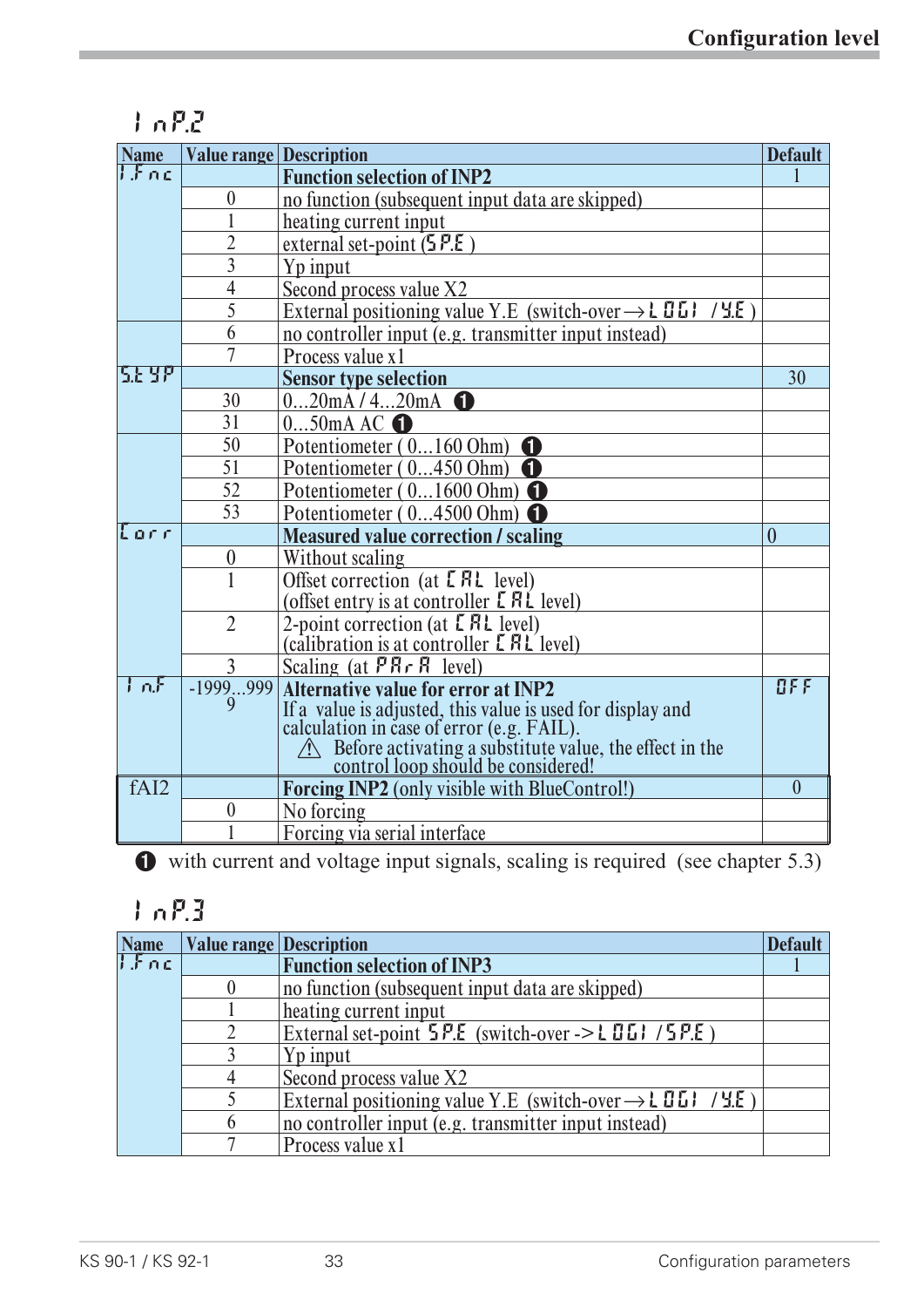| <b>Name</b> | <b>Value range Description</b> |                                                                                                                                                                                    | <b>Default</b> |
|-------------|--------------------------------|------------------------------------------------------------------------------------------------------------------------------------------------------------------------------------|----------------|
| 51 in       |                                | Linearization (only at $5.1 \pm 9 = 30(0.20)$ and 40 (010V) adjustable)                                                                                                            | $\theta$       |
|             | $\boldsymbol{0}$               | none                                                                                                                                                                               |                |
|             | $\mathbf{1}$                   |                                                                                                                                                                                    |                |
|             |                                | Linearization to specification. Creation of linearization table<br>with BlueControl (engineering tool) possible. The<br>characteristic for KTY 11-6 temperature sensors is preset. |                |
|             |                                |                                                                                                                                                                                    |                |
| 5.E Y.P     |                                | <b>Sensor type selection</b>                                                                                                                                                       | 30             |
|             | $\boldsymbol{0}$               | thermocouple type L (-100900°C), Fe-CuNi DIN                                                                                                                                       |                |
|             | 1                              | thermocouple type J (-1001200°C), Fe-CuNi                                                                                                                                          |                |
|             | $\overline{2}$                 | thermocouple type K (-1001350°C), NiCr-Ni                                                                                                                                          |                |
|             | $\overline{3}$                 | thermocouple type N (-1001300°C), Nicrosil-Nisil                                                                                                                                   |                |
|             | $\overline{4}$                 | thermocouple type S (01760°C), PtRh-Pt10%                                                                                                                                          |                |
|             | 5                              | thermocouple type R (01760°C), PtRh-Pt13%                                                                                                                                          |                |
|             | 6                              | thermocouple type T (-200400°C), Cu-CuNi                                                                                                                                           |                |
|             | $\overline{7}$                 | thermocouple type C $(02315^{\circ}C)$ , W5%Re-W26%Re                                                                                                                              |                |
|             | 8                              | thermocouple type D (02315°C), W3%Re-W25%Re                                                                                                                                        |                |
|             | 9                              | thermocouple type E (-1001000°C), NiCr-CuNi                                                                                                                                        |                |
|             | 10                             | thermocouple type B (0/1001820°C), PtRh-Pt6%                                                                                                                                       |                |
|             | 18                             | special thermocouple                                                                                                                                                               |                |
|             | 20                             | $\text{Pt100}$ (-200.0  100,0 °C)                                                                                                                                                  |                |
|             |                                | $(-200, 0  150, 0^{\circ}C)$ with reduced lead resistance: measuring<br>resistance + lead resistance $\leq$ 160 $\Omega$ )                                                         |                |
|             |                                |                                                                                                                                                                                    |                |
|             | 21                             | Pt100 (-200.0  850,0 °C)                                                                                                                                                           |                |
|             | 22                             | Pt1000 (-200.0  850.0 °C)                                                                                                                                                          |                |
|             | 23                             | special $04500$ Ohm (preset to KTY11-6)                                                                                                                                            |                |
|             | 24                             | special 0450 Ohm                                                                                                                                                                   |                |
|             | 30                             | $020$ mA / 420mA $\bullet$                                                                                                                                                         |                |
|             | 41                             | special $-2, 5115$ mV                                                                                                                                                              |                |
|             | 42                             | special $-25115$ 0mV                                                                                                                                                               |                |
|             | 50                             | potentiometer $0160$ Ohm $\bullet$                                                                                                                                                 |                |
|             | 51                             | potentiometer $0450$ Ohm $\bullet$                                                                                                                                                 |                |
|             | 52                             | potentiometer 01600 Ohm                                                                                                                                                            |                |
|             | 53                             | potentiometer $04500$ Ohm $\bullet$                                                                                                                                                |                |
| Earr        |                                | <b>Measured value correction / scaling</b>                                                                                                                                         | $\theta$       |
|             | $\boldsymbol{0}$               | Without scaling                                                                                                                                                                    |                |
|             | 1                              | Offset correction (at <b>ERL</b> level)                                                                                                                                            |                |
|             |                                | (offset entry is at controller [ R L level)                                                                                                                                        |                |
|             | $\overline{2}$                 | 2-point correction (at E RL level)                                                                                                                                                 |                |
|             |                                | (calibration is at controller <b>E</b> RL level)                                                                                                                                   |                |
|             | $\mathfrak{Z}$                 | Scaling (at $PR \nI R$ level)                                                                                                                                                      |                |
|             | $\overline{\mathcal{A}}$       | <b>Automatic calibration (DAC)</b>                                                                                                                                                 |                |
| 上元氏         | $-1999999$                     | <b>Alternative value for error at INP3</b>                                                                                                                                         | BFF            |
|             | 9                              | If a value is adjusted, this value is used for display and calculation in case of error (e.g. FAIL).                                                                               |                |
|             |                                |                                                                                                                                                                                    |                |
|             |                                | Before activating a substitute value, the effect in the<br>control loop should be considered!                                                                                      |                |
|             |                                |                                                                                                                                                                                    |                |
| fAI3        |                                | <b>Forcing INP3 (only visible with BlueControl!)</b>                                                                                                                               | $\theta$       |
|             | $\boldsymbol{0}$               | No forcing                                                                                                                                                                         |                |
|             |                                | Forcing via serial interface                                                                                                                                                       |                |
|             |                                | $\bullet$ with current and voltage input signals, scaling is required (see chapter 5.3)                                                                                            |                |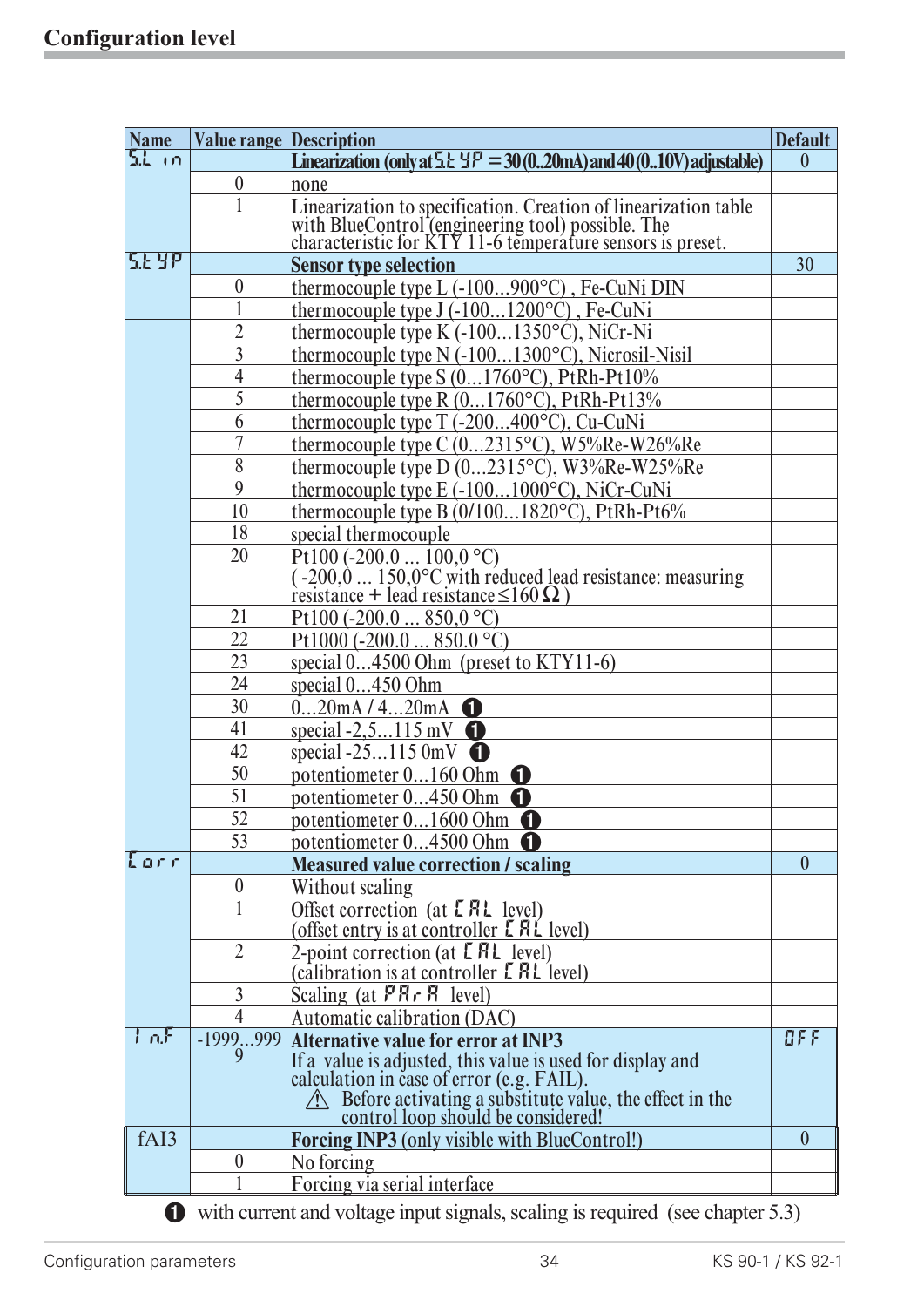## **Lim**

| <b>Name</b>            |                  | <b>Value range Description</b>                                                                                                                                                                                                                                        | <b>Default</b> |
|------------------------|------------------|-----------------------------------------------------------------------------------------------------------------------------------------------------------------------------------------------------------------------------------------------------------------------|----------------|
| Fnc.                   |                  | <b>Function of limit 1/2/3</b>                                                                                                                                                                                                                                        |                |
| Fnc. Z                 | $\boldsymbol{0}$ | switched off                                                                                                                                                                                                                                                          |                |
| Fnc.3                  | 1                | measured value monitoring                                                                                                                                                                                                                                             |                |
|                        | $\overline{2}$   | Measured value monitoring + alarm latch. A latched limit<br>value can be reset via error list or via a digital input, or by<br>pressing key $\circled{=}$ or $\circled{F}$ (-> L II L   / E r r r                                                                     |                |
|                        | $\mathfrak{Z}$   | signal change (change/minute)                                                                                                                                                                                                                                         |                |
|                        | $\overline{4}$   | signal change and storage (change/minute)                                                                                                                                                                                                                             |                |
| $5$ r c. l             |                  | <b>Source of Limit 1/2/3</b>                                                                                                                                                                                                                                          | $\overline{1}$ |
| $5 - c.2$              | $\boldsymbol{0}$ | process value                                                                                                                                                                                                                                                         |                |
| $5 - c.3$              | 1                | control deviation xw (process value - set-point)                                                                                                                                                                                                                      |                |
|                        | $\overline{2}$   | Control deviation $Xw$ (= relative alarm) with suppression after<br>start-up and setpoint change                                                                                                                                                                      |                |
|                        |                  | After switch-on or setpoint change, alarm output is suppressed,<br>until the process value was within the limits once. At the latest after<br>elapse of time 10 $\mathbf{k} \cdot \mathbf{l}$ the alarm is activated. ( $\mathbf{k} \cdot \mathbf{l}$ = integral<br>t |                |
|                        | $\overline{3}$   | measured value INP1                                                                                                                                                                                                                                                   |                |
|                        | $\overline{4}$   | measured value INP2                                                                                                                                                                                                                                                   |                |
|                        | 5                | measured value INP3                                                                                                                                                                                                                                                   |                |
|                        | 6                | effective setpoint Weff                                                                                                                                                                                                                                               |                |
|                        | 7                | correcting variable y (controller output)                                                                                                                                                                                                                             |                |
|                        | 8                | control variable deviation $xw$ (actual value - internal setpoint)<br>= deviation alarm to internal setpoint                                                                                                                                                          |                |
|                        | 9                | difference $x1 - x2$ (utilizable e.g. in combination with process value function "mean value" for recognizing aged thermocouples                                                                                                                                      |                |
|                        | 11               | Control deviation (=relative alarm) with suppression after<br>start-up and setpoint change without time limit<br>After switch-on or setpoint change, alarm output is suppressed, until the process was within the limits once.                                        |                |
| <b>HEAL</b>            |                  | <b>Alarm heat current function (INP2)</b>                                                                                                                                                                                                                             | $\theta$       |
|                        | $\boldsymbol{0}$ | switched off                                                                                                                                                                                                                                                          |                |
|                        | 1                | Overload short circuit monitoring                                                                                                                                                                                                                                     |                |
|                        | $\overline{2}$   | Break and short circuit monitoring                                                                                                                                                                                                                                    |                |
| LPRL                   |                  | Monitoring of control loop interruption for heating (see page 69)                                                                                                                                                                                                     | $\mathbf{0}$   |
|                        | $\boldsymbol{0}$ | switched off/inactive                                                                                                                                                                                                                                                 |                |
|                        | $\mathbf{1}$     |                                                                                                                                                                                                                                                                       |                |
|                        |                  | LOOP alarm active. A loop alarm is output, unless the process<br>value reacts accordingly after elapse of $2 \times 2 \cdot 1$ with<br>Y=100%.                                                                                                                        |                |
|                        |                  | With $\mathbf{t} \cdot \mathbf{l} = 0$ , the LOOP alarm is inactive.                                                                                                                                                                                                  |                |
| $\overline{d}R$ c. $R$ |                  | <b>DAC</b> alarm function (see page 69)                                                                                                                                                                                                                               | $\theta$       |
|                        | $\boldsymbol{0}$ | DAC alarm switched off / inactive                                                                                                                                                                                                                                     |                |
|                        | 1                | DAC alarm active                                                                                                                                                                                                                                                      |                |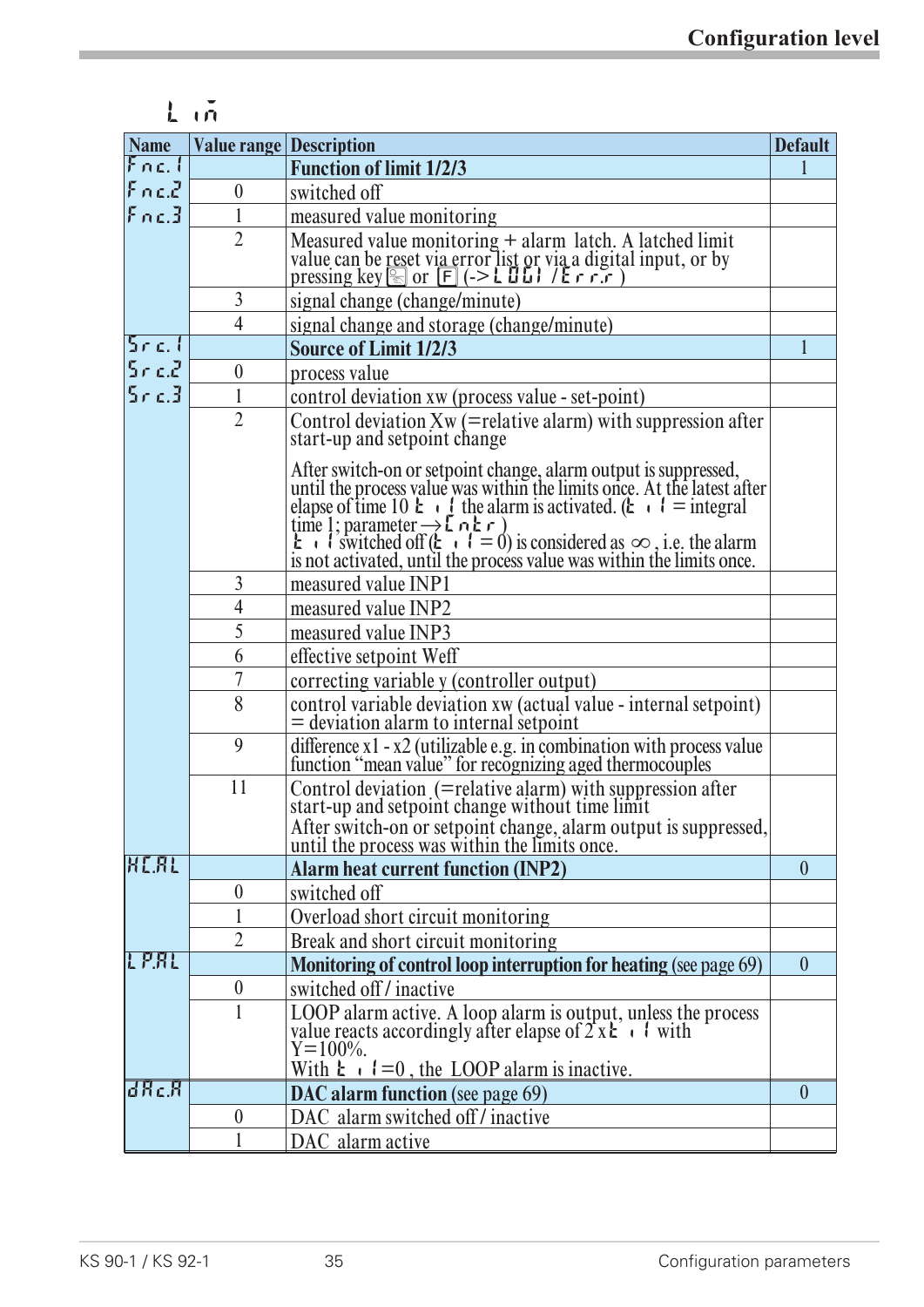| <b>Name</b> | Value range Description |                                                                                                                 | <b>Default</b> |
|-------------|-------------------------|-----------------------------------------------------------------------------------------------------------------|----------------|
|             |                         | $\parallel$ Hour $\vert$ OFF9999 <b>Operating hours</b> (only visible with BlueControl!)                        | <b>OFF</b>     |
| Swit        | 99                      | $\vert$ OFF <sub><math>\ldots</math></sub> 9999 <b>Output switching cycles</b> (only visible with BlueControl!) | <b>OFF</b>     |

## **Out.1 and Out.2**

| <b>Name</b>                              |                  | <b>Value range Description</b>                                      | <b>Default</b> |
|------------------------------------------|------------------|---------------------------------------------------------------------|----------------|
| <b>ARcE</b>                              |                  | <b>Method of operation of output OUT1</b>                           | $\theta$       |
|                                          | $\boldsymbol{0}$ | direct / normally open                                              |                |
|                                          | 1                | inverse / normally closed                                           |                |
| $\overline{3}$ .<br>32                   |                  | <b>Controller output Y1/Y2</b>                                      | $\mathbf{1}$   |
|                                          | $\mathbf{0}$     | not active                                                          |                |
|                                          | 1                | active                                                              |                |
| $\mathsf{L}$ in $\mathsf{L}$<br>$L$ $mZ$ |                  | Limit 1/2/3 signal                                                  | $\overline{0}$ |
|                                          | $\mathbf{0}$     | not active                                                          |                |
| $\sqrt{0.3}$                             | $\mathbf{1}$     | active                                                              |                |
| dReR                                     |                  | <b>Valve monitoring (DAC)</b>                                       | $\theta$       |
|                                          | $\boldsymbol{0}$ | not active                                                          |                |
|                                          | 1                | active                                                              |                |
| LPRL                                     |                  | <b>Interruption alarm signal (LOOP)</b>                             | $\overline{0}$ |
|                                          | $\boldsymbol{0}$ | not active                                                          |                |
|                                          | $\mathbf{1}$     | active                                                              |                |
| HERL                                     |                  | <b>Heat current alarm signal</b>                                    | $\overline{0}$ |
|                                          | $\mathbf{0}$     | not active                                                          |                |
|                                          | 1                | active                                                              |                |
| <b>HESE</b>                              |                  | Solid state relay (SSR) short circuit signal                        | $\overline{0}$ |
|                                          | $\boldsymbol{0}$ | not active                                                          |                |
|                                          | $\mathbf{1}$     | active                                                              |                |
| $FA$ , $l$<br>FR LZ                      |                  | <b>INP1/INP2/INP3</b> error signal                                  | $\overline{0}$ |
|                                          | $\theta$         | not active                                                          |                |
| FR.3                                     | $\mathbf{1}$     | active                                                              |                |
| dP.Er                                    |                  | <b>PROFIBUS</b> error                                               | $\theta$       |
|                                          | $\boldsymbol{0}$ | not active                                                          |                |
|                                          | $\mathbf{1}$     | active: Profibus trouble, no communication with this<br>instrument. |                |
| fOut                                     |                  | Forcing OUT1 (only visible with BlueControl!)                       | $\overline{0}$ |
|                                          | $\boldsymbol{0}$ | No forcing                                                          |                |
|                                          | 1                | Forcing via serial interface                                        |                |

Configuration parameters Out. $2 =$ Out.1 except for:

**Default**  $\frac{9}{2}$ ,  $1 = 0$   $\frac{9}{2}$ ,  $\frac{7}{2} = 1$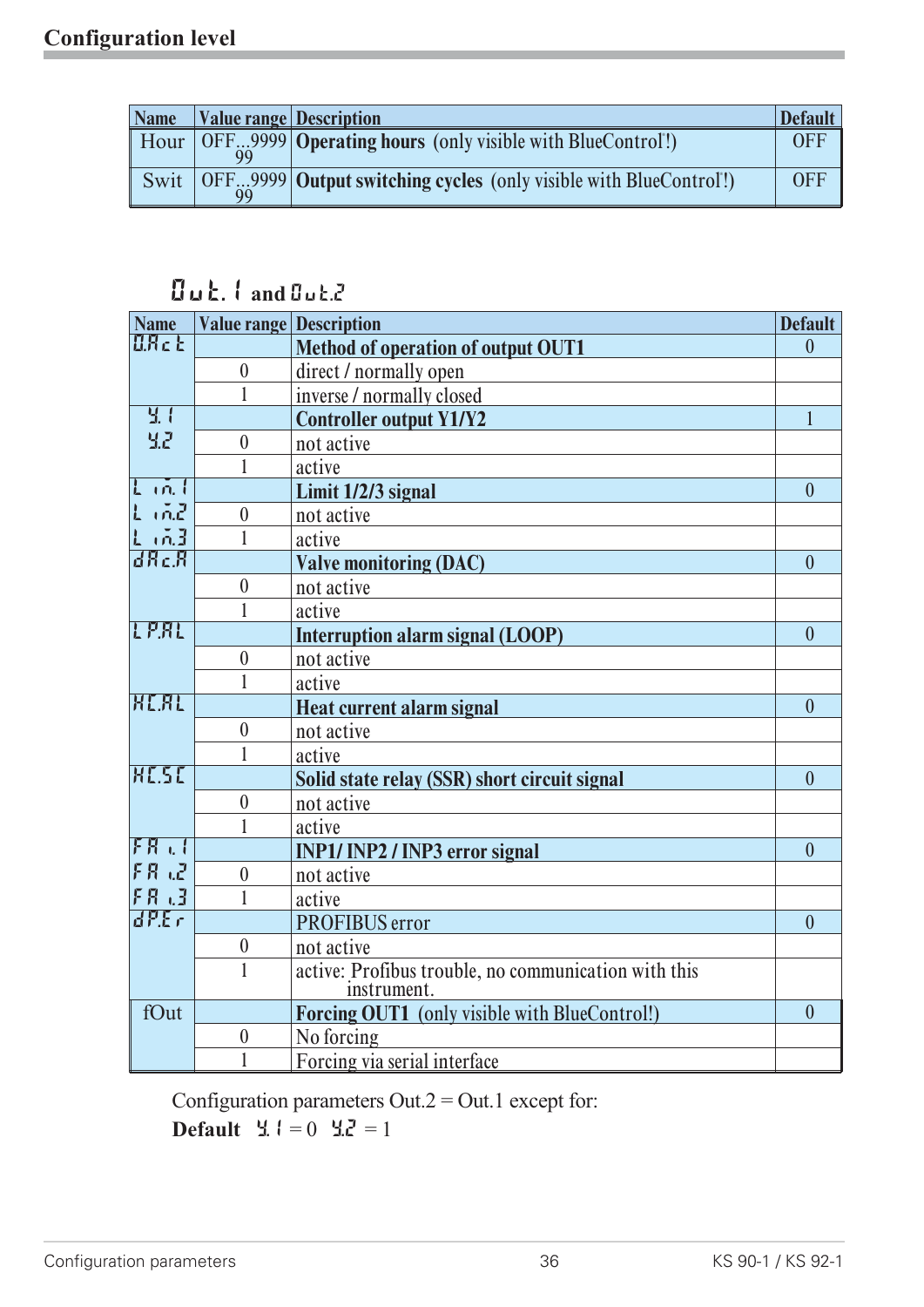| <b>Name</b>     | <b>Value range</b> | <b>Description</b><br><b>Default</b>                                                                                                          |                |  |
|-----------------|--------------------|-----------------------------------------------------------------------------------------------------------------------------------------------|----------------|--|
| <b>D.E. Y.P</b> |                    | <b>Signal type selection OUT3</b>                                                                                                             | $\mathbf{0}$   |  |
|                 | $\boldsymbol{0}$   | relay / logic (only visible with current/logic voltage)                                                                                       |                |  |
|                 |                    | 0 20 mA continuous (only visible with current/logic/voltage)                                                                                  |                |  |
|                 | $\overline{2}$     | 4 20 mA continuous (only visible with current/logic/voltage)                                                                                  |                |  |
|                 | $\overline{3}$     | 010 V continuous (only visible with current/logic/voltage)                                                                                    |                |  |
|                 | $\overline{4}$     | 210 V continuous (only visible with current/logic/voltage)                                                                                    |                |  |
|                 | 5                  | transmitter supply (only visible without OPTION)                                                                                              |                |  |
| <b>D.R.E.</b>   |                    | Method of operation of output OUT3 (only visible when O.TYP=0)                                                                                | $\mathbf{1}$   |  |
|                 | $\boldsymbol{0}$   | direct / normally open                                                                                                                        |                |  |
|                 |                    | inverse / normally closed                                                                                                                     |                |  |
| 8.1             | $-19999999$        | Scaling of the analog output for 0% (0/4mA or 0/2V, only visible when O.TYP=15)                                                               | $\theta$       |  |
| $B$ ut. (       | -19999999          | Scaling of the analog output for 100% (20mA or 10V, only visible when O.TYP=15)                                                               | 100            |  |
| <b>BSrc</b>     |                    | Signal source of the analog output OUT3 (only visible<br>when O.TYP=15)                                                                       | $\mathbf{1}$   |  |
|                 | $\boldsymbol{0}$   | not used                                                                                                                                      |                |  |
|                 | 1                  | controller output y1 (continuous)                                                                                                             |                |  |
|                 | $\overline{2}$     | controller output y2 (continuous)                                                                                                             |                |  |
|                 | 3                  | process value                                                                                                                                 |                |  |
|                 | 4                  | effective set-point Weff                                                                                                                      |                |  |
|                 | 5                  | control deviation xw (process value - set-point)                                                                                              |                |  |
|                 | 6                  | measured value position feedback Yp                                                                                                           |                |  |
|                 | 7                  | measured value INP1                                                                                                                           |                |  |
|                 | 8                  | measured value INP2                                                                                                                           |                |  |
|                 | 9                  | measured value INP3                                                                                                                           |                |  |
| BFR             |                    | Failbehaviour, behaviour of the analog output, if the signal source $(\mathbf{0} \cdot \mathbf{S} \mathbf{r} \cdot \mathbf{c})$ is disturbed. | $\overline{0}$ |  |
|                 | $\boldsymbol{0}$   | upscale                                                                                                                                       |                |  |
|                 | 1                  | downscale                                                                                                                                     |                |  |
| <u>प्र ।</u>    |                    | Controller output $Y1/Y2$ (only visible when $O. TYP=0$ )                                                                                     | $\theta$       |  |
| 55              | $\boldsymbol{0}$   | not active                                                                                                                                    |                |  |
|                 | 1                  | active                                                                                                                                        |                |  |
| $L$ in $l$      |                    | Limit $1/2/3$ signal (only visible when $0. TYP=0$ )                                                                                          |                |  |
| 上前足             | $\boldsymbol{0}$   | not active                                                                                                                                    |                |  |
| 1, m, 3         |                    | active                                                                                                                                        |                |  |
| $dR$ c. $R$     |                    | Valve monitoring (DAC) (only visible when O.TYP=0)                                                                                            | $\overline{0}$ |  |
|                 | $\mathbf{0}$       | not active                                                                                                                                    |                |  |
|                 |                    | active                                                                                                                                        |                |  |
| LPAL            |                    | Interruption alarm signal (LOOP) (only visible when<br>O.TYP=0) (Loop-Alarm)                                                                  | $\overline{0}$ |  |
|                 | $\mathbf{0}$       | not active                                                                                                                                    |                |  |
|                 |                    | active                                                                                                                                        |                |  |

**Out.3 and Out4**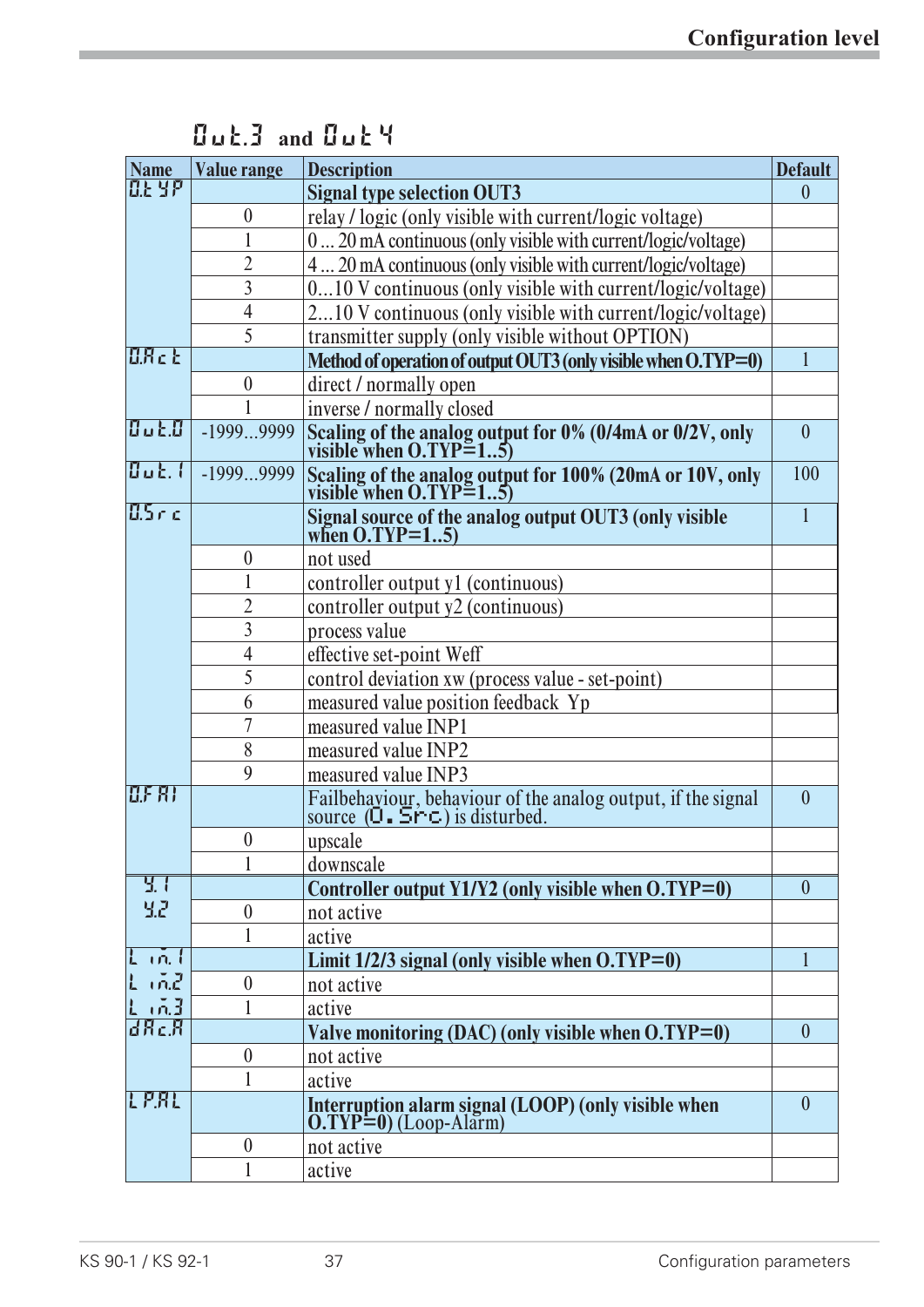| <b>Name</b>     | <b>Value range</b> | <b>Description</b>                                                            | <b>Default</b> |
|-----------------|--------------------|-------------------------------------------------------------------------------|----------------|
| <b>HEAL</b>     |                    | Heating current alarm signal (only visible when O.TYP=0)                      | $\theta$       |
|                 | $\overline{0}$     | not active                                                                    |                |
|                 |                    | active                                                                        |                |
| <b>HESE</b>     |                    | Solid state relay (SSR) short circuit signal (only visible when<br>$O(TYP=0)$ | $\mathbf{0}$   |
|                 | 0                  | not active                                                                    |                |
|                 |                    | active                                                                        |                |
| FA <sub>1</sub> |                    | INP1/INP2 / INP3 error (only visible when $O(TYP=0)$                          |                |
| $FA$ $2$        | 0                  | not active                                                                    |                |
| FR.3            |                    | active                                                                        |                |
| dP.E.c          |                    | PROFIBUS error                                                                | $\bf{0}$       |
|                 | $\theta$           | not active                                                                    |                |
|                 |                    | active: Profibus trouble, no communication with this<br>instrument.           |                |
| fOut            |                    | <b>Forcing OUT3</b> (only visible with BlueControl!)                          | 0              |
|                 | 0                  | No forcing                                                                    |                |
|                 |                    | Forcing via serial interface                                                  |                |

## **Out.5/ Out.6**

Configuration parameters Out.2 = Out.1 except for: Default  $\ddot{ }$   $\dot{ }$   $\dot{ }$  = 0  $\dot{ }$   $\dot{ }$   $\dot{ }$  = 0

## g **Method of operation and usage of output Out.1 to Out.6:**

Is more than one signal chosen active as source, those signals are OR-linked.

## **LOGI**

| <b>Name</b>  | <b>Value range Description</b> |                                                                                     | <b>Default</b> |
|--------------|--------------------------------|-------------------------------------------------------------------------------------|----------------|
| $L \times r$ |                                | Local / Remote switching (Remote: adjusting of all values by front keys is blocked) |                |
|              | $\theta$                       | no function (switch-over via interface is possible)                                 |                |
|              |                                | always active                                                                       |                |
|              |                                | DI1 switches                                                                        |                |
|              | 3                              | DI2 switches (basic instrument or OPTION)                                           |                |
|              | 4                              | DI3 switches (only visible with OPTION)                                             |                |
|              |                                | $\boxed{\mathsf{F}}$ - key switches                                                 |                |
| 582          |                                | Switching to second setpoint 5 P.2                                                  |                |
|              | 0                              | no function (switch-over via interface is possible)                                 |                |
|              | $\mathfrak{D}$                 | DI1 switches                                                                        |                |
|              | 3                              | DI2 switches (only visible with OPTION)                                             |                |
|              |                                | DI3 switches (only visible with OPTION)                                             |                |
|              |                                | $[F]$ - key switches                                                                |                |
|              |                                |                                                                                     |                |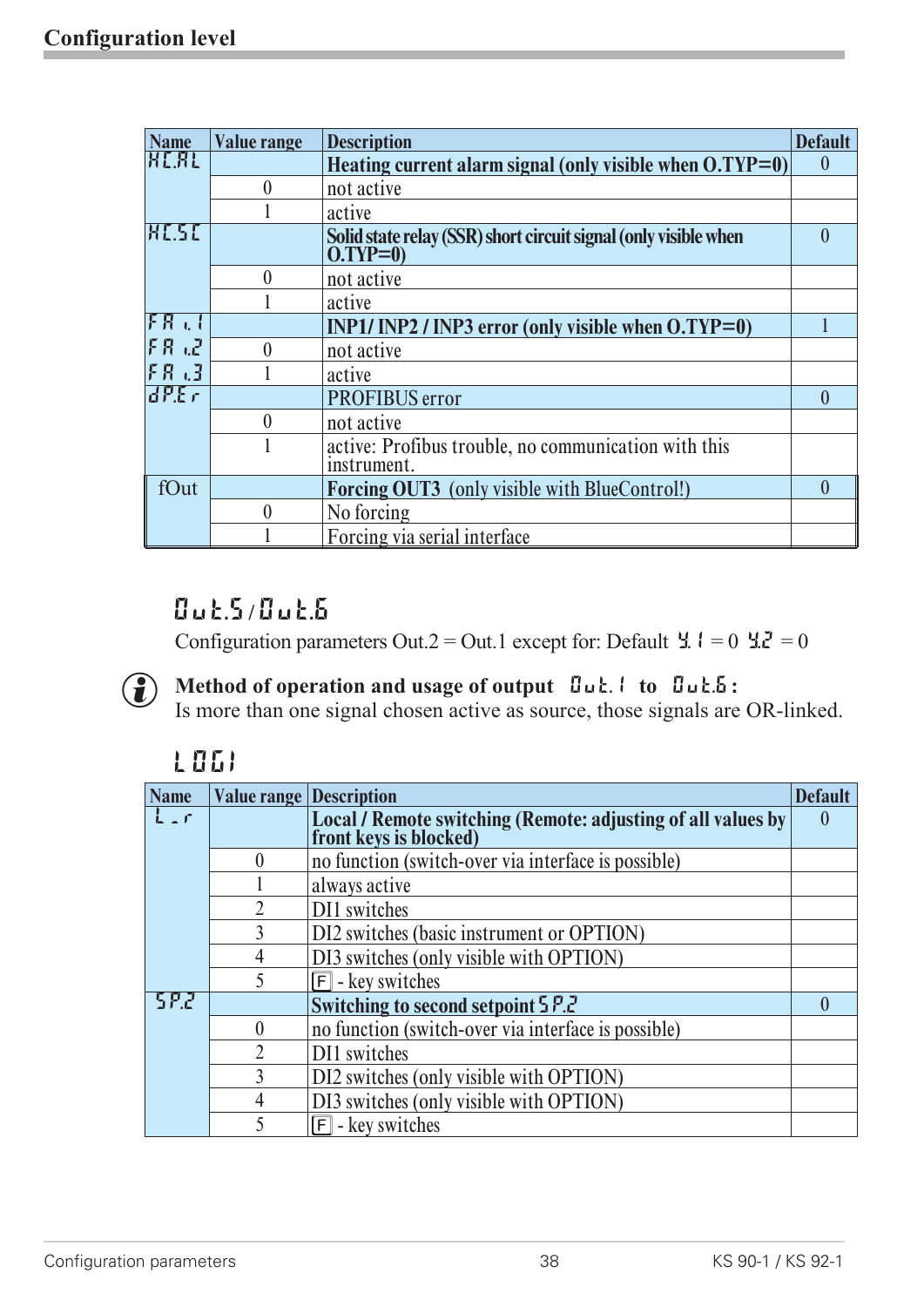| <b>Name</b>      |                  | <b>Value range Description</b><br><b>Default</b>    |                |  |  |
|------------------|------------------|-----------------------------------------------------|----------------|--|--|
| <b>SP.E</b>      |                  | Switching to external setpoint 5 P.E                | $\theta$       |  |  |
|                  | $\boldsymbol{0}$ | no function (switch-over via interface is possible) |                |  |  |
|                  | $\mathbf{1}$     | always active                                       |                |  |  |
|                  | $\overline{2}$   | DI1 switches                                        |                |  |  |
|                  | $\overline{3}$   | DI2 switches (only visible with OPTION)             |                |  |  |
|                  | $\overline{4}$   | DI3 switches (only visible with OPTION)             |                |  |  |
|                  | 5                | $\boxed{\mathsf{F}}$ - key switches                 |                |  |  |
| पुर              |                  | Y/Y2 switching                                      | $\theta$       |  |  |
|                  | $\boldsymbol{0}$ | no function (switch-over via interface is possible) |                |  |  |
|                  | $\overline{2}$   | DI1 switches                                        |                |  |  |
|                  | $\overline{3}$   | DI2 switches (only visible with OPTION)             |                |  |  |
|                  | $\overline{4}$   | DI3 switches (only visible with OPTION)             |                |  |  |
|                  | 5                | $\boxed{\mathsf{F}}$ - key switches                 |                |  |  |
|                  | 6                | $\boxed{\circledcirc}$ - key switches               |                |  |  |
| <b>YE</b>        |                  | <b>Switching to fixed control output Y.E</b>        | $\mathbf{0}$   |  |  |
|                  | $\boldsymbol{0}$ | no function (switch-over via interface is possible) |                |  |  |
|                  | $\mathbf{1}$     | always activated (manual station)                   |                |  |  |
|                  | $\overline{2}$   | DI1 switches                                        |                |  |  |
|                  | $\overline{3}$   | DI2 switches (only visible with OPTION)             |                |  |  |
|                  | $\overline{4}$   | DI3 switches (only visible with OPTION)             |                |  |  |
|                  | 5                | $\boxed{F}$ - key switches                          |                |  |  |
|                  | 6                | $\boxed{\circledcirc}$ - key switches               |                |  |  |
| $\overline{ABn}$ |                  | <b>Automatic/manual switching</b>                   | $\theta$       |  |  |
|                  | $\boldsymbol{0}$ | no function (switch-over via interface is possible) |                |  |  |
|                  | 1                | always activated (manual station)                   |                |  |  |
|                  | $\overline{2}$   | DI1 switches                                        |                |  |  |
|                  | $\overline{3}$   | DI2 switches (only visible with OPTION)             |                |  |  |
|                  | $\overline{4}$   | DI3 switches (only visible with OPTION)             |                |  |  |
|                  | 5                | $\boxed{\mathsf{F}}$ - key switches                 |                |  |  |
|                  | 6                | $\sqrt{2}$ - key switches                           |                |  |  |
| $L$ off          |                  | <b>Switching off the controller</b>                 | $\overline{0}$ |  |  |
|                  | $\boldsymbol{0}$ | no function (switch-over via interface is possible) |                |  |  |
|                  | $\overline{2}$   | DI1 switches                                        |                |  |  |
|                  | $\overline{3}$   | DI2 switches (only visible with OPTION)             |                |  |  |
|                  | $\overline{4}$   | DI3 switches (only visible with OPTION)             |                |  |  |
|                  | 5                | $[F]$ - key switches                                |                |  |  |
|                  | 6                | $\sqrt{2}$ - key switches                           |                |  |  |
| ni ac            |                  | <b>Blockage of hand function</b>                    | $\mathbf{0}$   |  |  |
|                  | $\boldsymbol{0}$ | no function (switch-over via interface is possible) |                |  |  |
|                  | $\overline{2}$   | DI1 switches                                        |                |  |  |
|                  | $\overline{3}$   | DI2 switches (only visible with OPTION)             |                |  |  |
|                  | $\overline{4}$   | DI3 switches (only visible with OPTION)             |                |  |  |
|                  | 5                | $\boxed{\mathsf{F}}$ - key switches                 |                |  |  |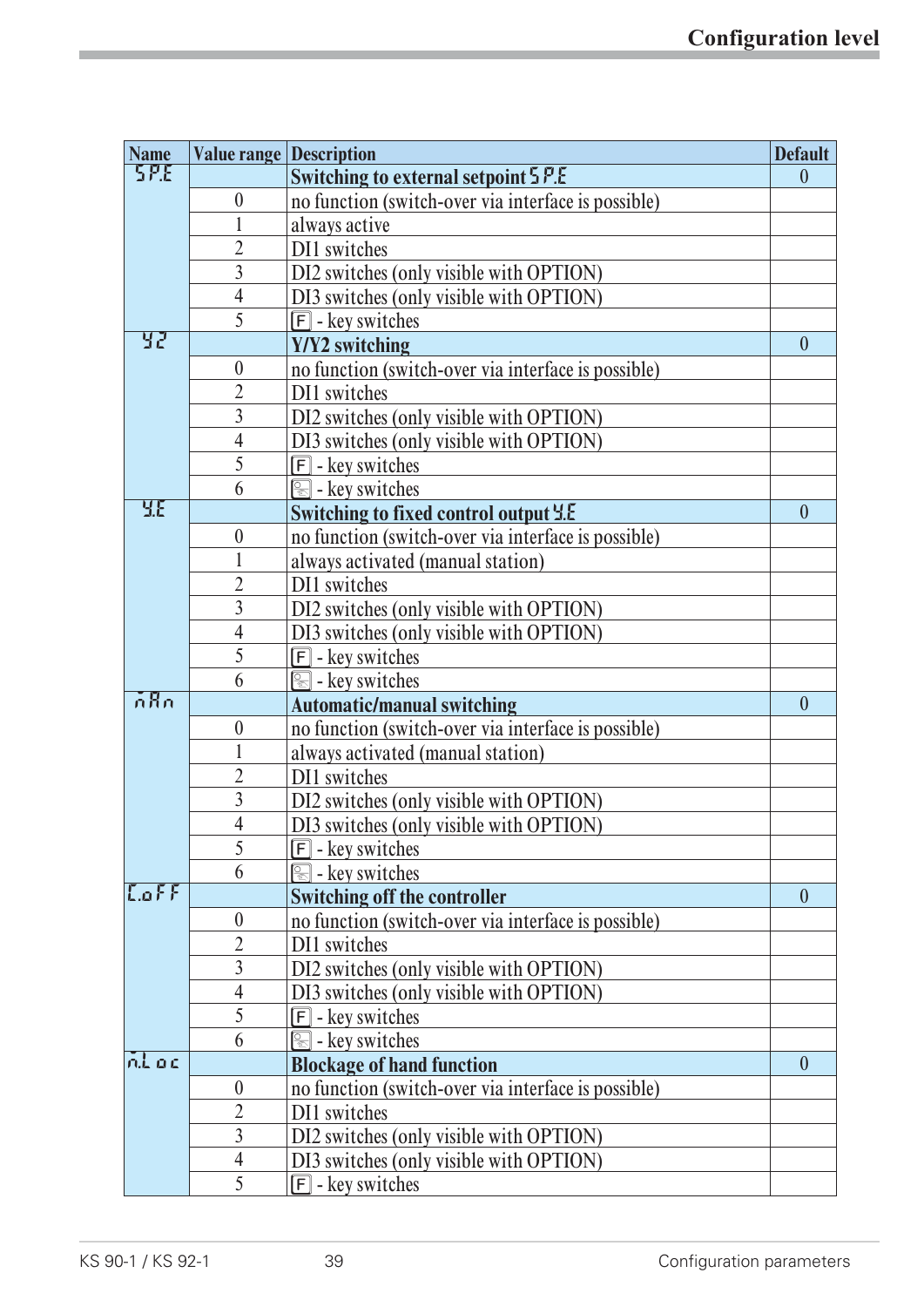| <b>Name</b>           | <b>Value range Description</b> |                                                           | <b>Default</b> |
|-----------------------|--------------------------------|-----------------------------------------------------------|----------------|
| Errr                  |                                | <b>Reset of all error list entries</b>                    | $\theta$       |
|                       | $\boldsymbol{0}$               | no function (switch-over via interface is possible)       |                |
|                       | $\overline{2}$                 | DI1 switches                                              |                |
|                       | $\overline{3}$                 | DI2 switches (only visible with OPTION)                   |                |
|                       | $\overline{4}$                 | DI3 switches (only visible with OPTION)                   |                |
|                       | 5                              | $\boxed{\mathsf{F}}$ - key switches                       |                |
|                       | 6                              | $\circled{2}$ - key switches                              |                |
| nd2                   |                                | Switching of parameter set (Pb, ti, td)                   | $\theta$       |
|                       | $\boldsymbol{0}$               | no function (switch-over via interface is possible)       |                |
|                       | $\overline{2}$                 | DI1 switches                                              |                |
|                       | $\overline{3}$                 | DI2 switches (only visible with OPTION)                   |                |
|                       | $\overline{4}$                 | DI3 switches (only visible with OPTION)                   |                |
|                       | 5                              | $\boxed{\mathsf{F}}$ - key switches                       |                |
| 1.EK5                 |                                | Switching of the actual process value between Inp1 and X2 | $\overline{0}$ |
|                       | $\boldsymbol{0}$               | no function (switch-over via interface is possible)       |                |
|                       | $\overline{2}$                 | DI1 switches                                              |                |
|                       | $\overline{3}$                 | DI2 switches (only visible with OPTION)                   |                |
|                       | $\overline{4}$                 | DI3 switches (only visible with OPTION)                   |                |
|                       | 5                              | $\boxed{F}$ - key switches                                |                |
| $d \sqrt{r}$ $\alpha$ |                                | <b>Function of digital inputs (valid for all inputs)</b>  | $\theta$       |
|                       | $\boldsymbol{0}$               | direct                                                    |                |
|                       | $\mathbf{1}$                   | inverse                                                   |                |
|                       | $\overline{2}$                 | toggle key function                                       |                |
| fDI1                  |                                | Forcing di1/2/3 (only visible with BlueControl!)          | $\mathbf{0}$   |
| f <sub>D</sub> 12     | $\boldsymbol{0}$               | No forcing                                                |                |
| fDI3                  |                                | Forcing via serial interface                              |                |

## **othr**

| <b>Name</b> | <b>Value range</b> | <b>Description</b>                                          | <b>Default</b> |
|-------------|--------------------|-------------------------------------------------------------|----------------|
| bRud        |                    | <b>Baudrate of the interface (only visible with OPTION)</b> |                |
|             |                    | <b>2400 Baud</b>                                            |                |
|             |                    | <b>4800 Baud</b>                                            |                |
|             |                    | <b>9600 Baud</b>                                            |                |
|             |                    | 19200 Baud                                                  |                |
| Rddr        | 1247               | Address on the interace (only visible with OPTION)          |                |
| ይራኑሃ        |                    | Data parity on the interface (only visible with OPTION)     |                |
|             |                    | no parity (2 stop bits)                                     |                |
|             |                    | even parity                                                 |                |
|             |                    | odd parity                                                  |                |
|             |                    | no parity (1 stopbit)                                       |                |
| 12 E L 4    | 0200               | Delay of response signal [ms] (only visible with OPTION)    |                |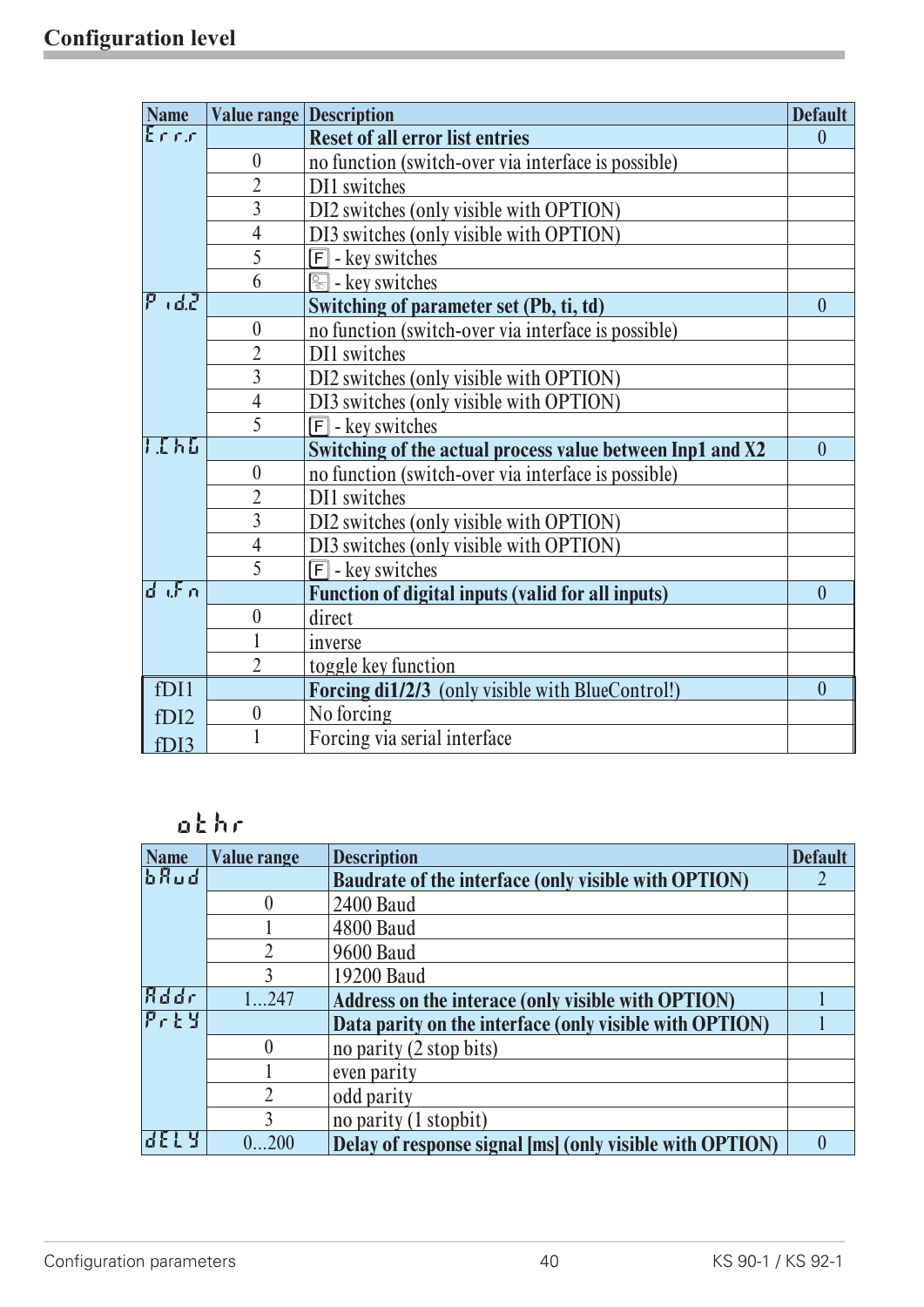| <b>Name</b>     | <b>Value range</b> | <b>Description</b><br><b>Default</b>                                                                                                                                  |                |  |  |
|-----------------|--------------------|-----------------------------------------------------------------------------------------------------------------------------------------------------------------------|----------------|--|--|
| dP.Rd           | 0126               | <b>Profibus address</b>                                                                                                                                               | 126            |  |  |
| $b$ c.u $P$     |                    | Behaviour as backup controller (see page)                                                                                                                             | $\theta$       |  |  |
|                 | $\boldsymbol{0}$   | No backup functionality                                                                                                                                               |                |  |  |
|                 | 1                  | With backup functionality                                                                                                                                             |                |  |  |
| पर              |                    | Entering parameter for O in ppm or %                                                                                                                                  | $\mathbf{0}$   |  |  |
|                 | $\boldsymbol{0}$   | Parameter for O-function in ppm                                                                                                                                       |                |  |  |
|                 |                    | Parameter for O-function in %                                                                                                                                         |                |  |  |
| $\ln k$         |                    | Unit                                                                                                                                                                  |                |  |  |
|                 | $\boldsymbol{0}$   | without unit                                                                                                                                                          |                |  |  |
|                 |                    | $\rm ^{\circ}C$                                                                                                                                                       |                |  |  |
|                 | $\overline{2}$     | $\mathrm{P}$                                                                                                                                                          |                |  |  |
| $\overline{dP}$ |                    | Decimal point (max. number of digits behind the decimal point)                                                                                                        | $\mathbf{0}$   |  |  |
|                 | $\boldsymbol{0}$   | no digit behind the decimal point                                                                                                                                     |                |  |  |
|                 | 1                  | 1 digit behind the decimal point                                                                                                                                      |                |  |  |
|                 | $\overline{2}$     | 2 digits behind the decimal point                                                                                                                                     |                |  |  |
|                 | $\overline{3}$     | 3 digits behind the decimal point                                                                                                                                     |                |  |  |
| LEd             |                    | Function allocation of status LEDs 1/2/3/4                                                                                                                            | $\overline{0}$ |  |  |
|                 | 10                 | OUT1, OUT2, OUT3, OUT4                                                                                                                                                |                |  |  |
|                 | 11                 | Heating, alarm 1, alarm 2, alarm 3                                                                                                                                    |                |  |  |
|                 | 12                 | Heating, cooling, alarm 1, alarm 2                                                                                                                                    |                |  |  |
|                 | 13                 | Cooling, heating, alarm 1, alarm 2                                                                                                                                    |                |  |  |
|                 | 14                 | Bus error                                                                                                                                                             |                |  |  |
| <u>ri 26</u>    | 010                | <b>Display luminosity</b>                                                                                                                                             | 5              |  |  |
| LdEL            | 0.200              | <b>Modem delay [ms]</b>                                                                                                                                               | $\overline{0}$ |  |  |
|                 |                    |                                                                                                                                                                       |                |  |  |
|                 |                    | Additional delay time, before the received message is<br>evaluated in the Modbus. This time is required, unless<br>messages are transferred continuously during modem |                |  |  |
|                 |                    | transmission.                                                                                                                                                         |                |  |  |
| FrEq            |                    | Switching 50 Hz / 60 Hz (only visible with BlueControl!)                                                                                                              | $\mathbf{0}$   |  |  |
|                 | $\boldsymbol{0}$   | 50 Hz                                                                                                                                                                 |                |  |  |
|                 |                    | 60 Hz                                                                                                                                                                 |                |  |  |
| <b>MAst</b>     |                    | Modbus master/slave (see page) (visible only with BlueControl)                                                                                                        | $\mathbf{0}$   |  |  |
|                 | $\boldsymbol{0}$   | N <sub>0</sub>                                                                                                                                                        |                |  |  |
|                 |                    | Yes                                                                                                                                                                   |                |  |  |
| CycL            | 0240               | Master cycle (sec.) (see page) (visible only with BlueControl!)                                                                                                       | 120            |  |  |
| AdrO            | $-3276832767$      | Destination address (see page) (visible only with BlueControl!)                                                                                                       | 1100           |  |  |
| AdrU            | $-3276832767$      | Source address (see page) (visible only with BlueControl!)                                                                                                            | 1100           |  |  |
| Numb            | 0100               | Number of data (see page) (visible only with BlueControl!)                                                                                                            | 1              |  |  |
| <b>ICof</b>     |                    | <b>Block controller off</b> (only visible with BlueControl!)                                                                                                          | $\mathbf{0}$   |  |  |
|                 | $\boldsymbol{0}$   | Released                                                                                                                                                              |                |  |  |
|                 |                    | <b>Blocked</b>                                                                                                                                                        |                |  |  |
| IAda            |                    | <b>Block auto tuning</b> (only visible with BlueControl!)                                                                                                             | $\mathbf{0}$   |  |  |
|                 | $\boldsymbol{0}$   | Released                                                                                                                                                              |                |  |  |
|                 |                    |                                                                                                                                                                       |                |  |  |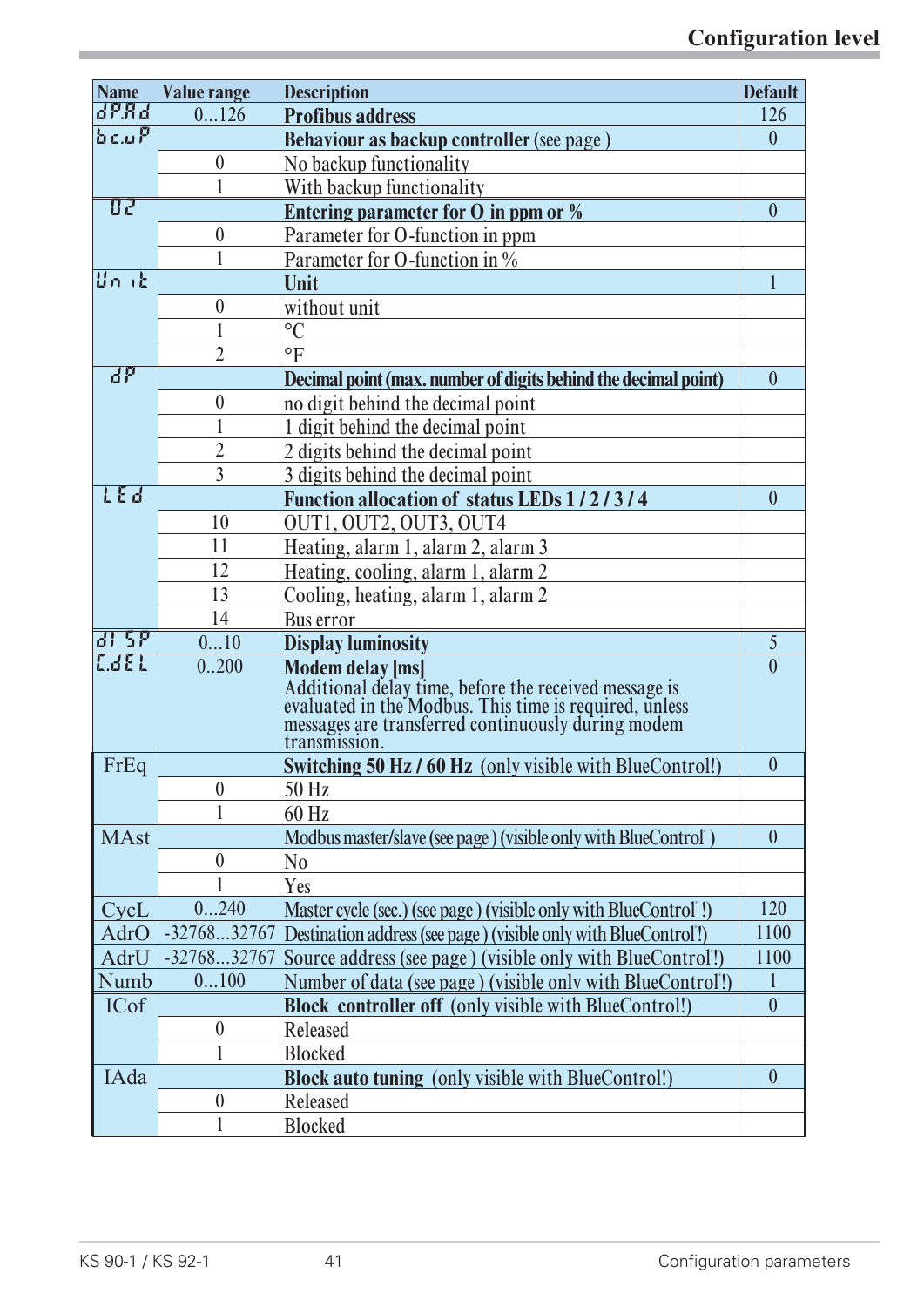| <b>Name</b>        | <b>Value range</b> | <b>Description</b>                                                             | <b>Default</b> |
|--------------------|--------------------|--------------------------------------------------------------------------------|----------------|
| <b>IExo</b>        |                    | <b>Block extended operating level</b> (only visible with BlueControl!)         | $\overline{0}$ |
|                    | $\boldsymbol{0}$   | Released                                                                       |                |
|                    |                    | <b>Blocked</b>                                                                 |                |
| <b>ILat</b>        |                    | Suppression error storage (visible only with BlueControl!)                     | $\mathbf{0}$   |
|                    | $\theta$           | error message remain in the error list until<br>acknowledgement.<br>No:        |                |
|                    | 1                  | alarms are deleted from the error list as soon as<br>Yes<br>corrected          |                |
| Pass               | OFF9999            | Password (only visible with BlueControl!)                                      | <b>OFF</b>     |
| <b>IPar</b>        |                    | <b>Block parameter level</b> (only visible with BlueControl!)                  | $\theta$       |
|                    | $\boldsymbol{0}$   | Released                                                                       |                |
|                    |                    | <b>Blocked</b>                                                                 |                |
| ICnf               |                    | <b>Block configuration level</b> (only visible with BlueControl!)              | $\mathbf{0}$   |
|                    | $\boldsymbol{0}$   | Released                                                                       |                |
|                    |                    | <b>Block</b>                                                                   |                |
| <b>ICal</b>        |                    | <b>Block calibration level</b> (only visible with BlueControl!)                | $\overline{0}$ |
|                    | $\theta$           | Released                                                                       |                |
|                    |                    | <b>Blocked</b>                                                                 |                |
| CDis3              |                    | <b>Display 3 controller operating level</b> (only visible with BlueControl!)   | $\overline{2}$ |
|                    | $\theta$           | No value / only text                                                           |                |
|                    |                    | Display of value                                                               |                |
|                    | $\overline{2}$     | Output value as bargraph                                                       |                |
|                    | $\overline{3}$     | Control deviation as bargraph                                                  |                |
|                    | $\overline{4}$     | Process value as bargraph                                                      |                |
| TDis3              | 260                | <b>Display 3 display alternation time [s]</b> (only visible with BlueControl!) | 10             |
| T.dis3             | 8 Zeichen          | Text display 3 (only visible with BlueControl!)                                |                |
| T.InF1             | 8 Zeichen          | <b>Text Inf.1</b> (only visible with BlueControl!)                             |                |
| T <sub>Im</sub> F2 | 8 Zeichen          | <b>Text Inf.2 (only visible with BlueControl!)</b>                             |                |

 $\mathsf{L}$  in (only visible with BlueControl®

| <b>Name</b> | <b>Value range</b>          | <b>Description</b>                                                                                                                                                                                                           | <b>Default</b> |  |  |
|-------------|-----------------------------|------------------------------------------------------------------------------------------------------------------------------------------------------------------------------------------------------------------------------|----------------|--|--|
| $L \cap$    |                             | <b>Linearization for inputs INP1 or INP3</b>                                                                                                                                                                                 |                |  |  |
|             |                             |                                                                                                                                                                                                                              |                |  |  |
|             |                             |                                                                                                                                                                                                                              |                |  |  |
|             |                             | Access to this table is always with selection special<br>thermocouple for $\ln P$ . $\ln P$ or $\ln P$ . $\ln P$ or with setting<br>5.1 $\ln$ = 1: special linearization for linearization.<br>Default: KTY 11-6 (04,5 kOhm) |                |  |  |
| LLL int     |                             | Unit of linearization table                                                                                                                                                                                                  |                |  |  |
|             | $\theta$                    | No unit                                                                                                                                                                                                                      |                |  |  |
|             |                             | In Celsius $[°C]$                                                                                                                                                                                                            |                |  |  |
|             | 2                           | In Fahrenheit $[°C]$                                                                                                                                                                                                         |                |  |  |
| l n. l      | -999.099999   Input value 1 |                                                                                                                                                                                                                              | 1036           |  |  |
|             |                             | The signal is in $\left[\mu V\right]$ or in $\left[\Omega\right]$ dependent of input type                                                                                                                                    |                |  |  |
| $B$ at $I$  | 0,0019999                   | <b>Output value 1</b>                                                                                                                                                                                                        | $-49,94$       |  |  |
|             |                             | Signal assigned to $\ln l$                                                                                                                                                                                                   |                |  |  |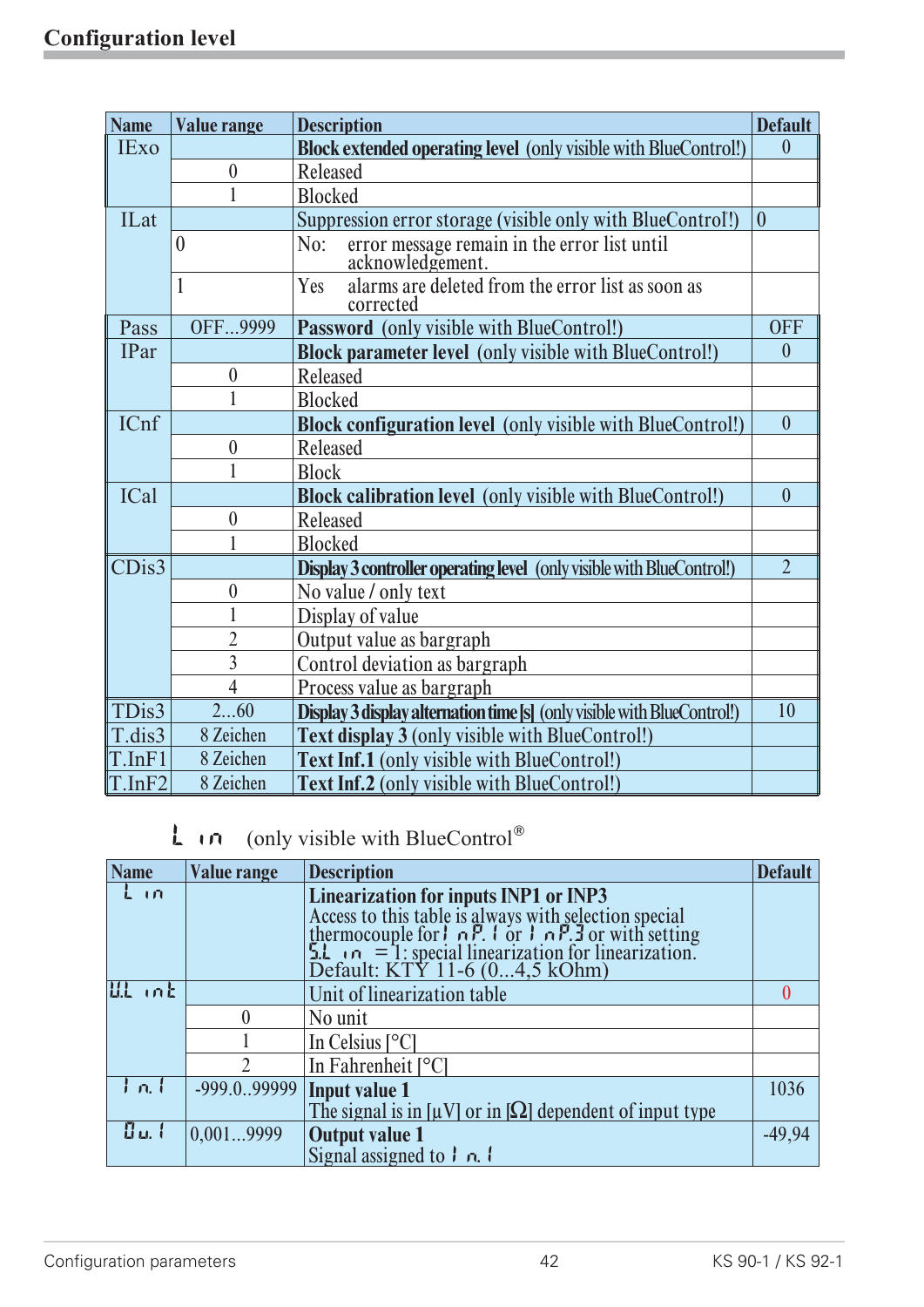| <b>Name</b>   | <b>Value range</b>           | <b>Description</b>                                                                          | <b>Default</b> |
|---------------|------------------------------|---------------------------------------------------------------------------------------------|----------------|
| $tan^2$       | $-999.0.99999$ Input value 2 |                                                                                             | 1150           |
|               |                              | The signal is in $\lceil \mu V \rceil$ or in $\lceil \Omega \rceil$ dependent of input type |                |
| BuJ           | $\vert 0.0019999 \vert$      |                                                                                             | $-38,94$       |
|               |                              | <b>Output value 2</b><br>Signal assigned to $\frac{1}{2}$ n.2                               |                |
|               |                              |                                                                                             |                |
|               |                              |                                                                                             |                |
| 1n.15         |                              | $-999.0.99999$ Input value 16                                                               | 4470           |
|               |                              | The signal is in $\lceil \mu V \rceil$ or in $\lceil \Omega \rceil$ dependent of input type |                |
| <b>Du. 15</b> | 0.0019999                    |                                                                                             | 150,0          |
|               |                              | <b>Output value 1</b> 6<br>Signal assigned to $\frac{1}{2}$ $n$ , 16                        |                |



**BlueControl - the engineering tool for the BluePort<sup>®</sup> controller series**<br>
3 engineering tools with different functionality facilitating the device contrient and nonpretent estimating are symilable. (see abouter 0) decono 3 engineering tools with different functionality facilitating the device configuration and parameter setting are available (see chapter 9: *Accessory equipment with ordering information*).

In addition to configuration and parameter setting, blue control<sup>®</sup> is used for data acquisition and offers long-term storage and print functions. Blue control is connected to the device via the front-panel interface "BluePort<sup>®</sup>" by means of PC (Windows 95 / 98 / NT) and a PC adaptor.

Description BlueControl<sup>®</sup>: see chapter 8: *BlueControl*<sup>®</sup> (page 71).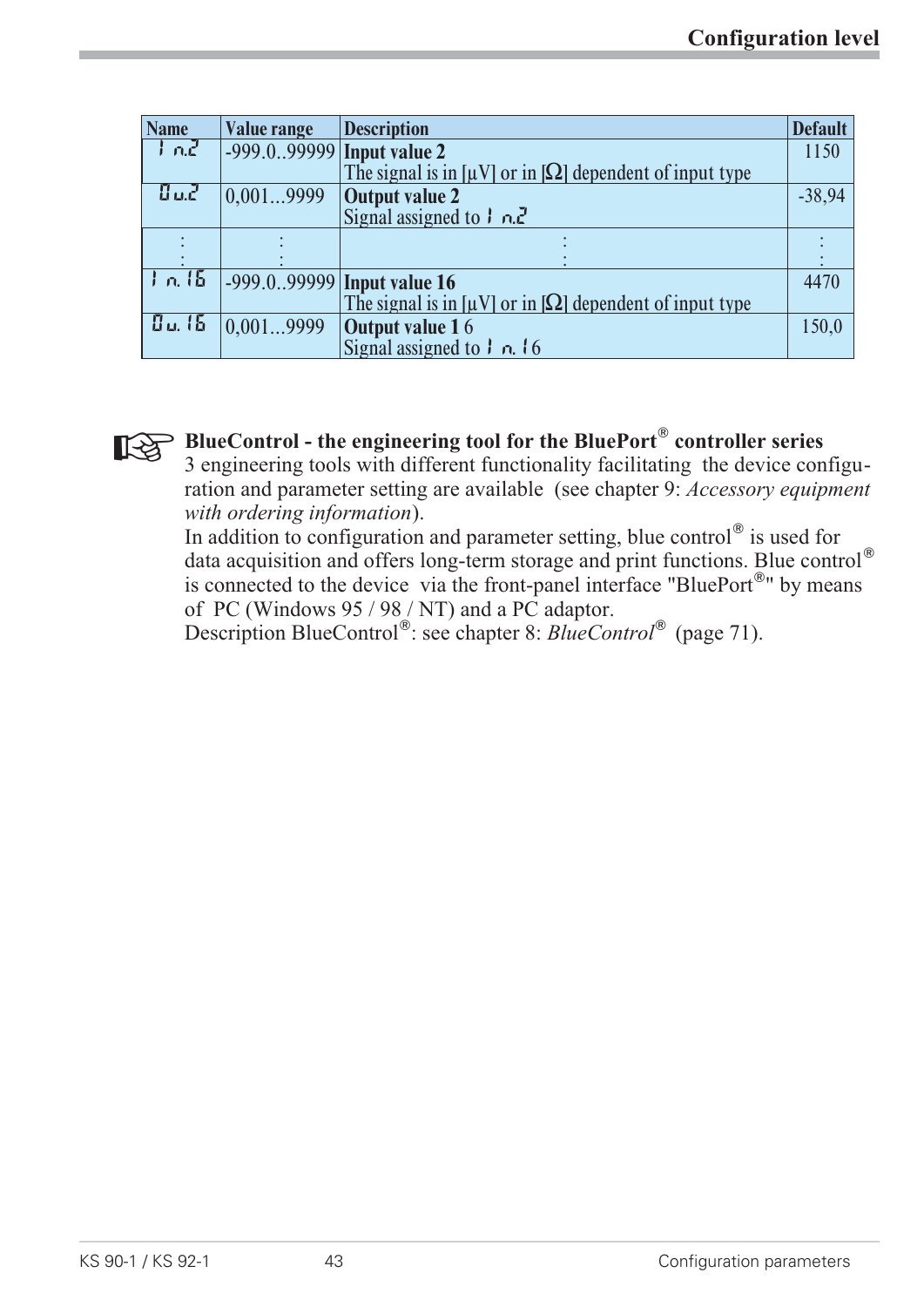## **4.3** *Set-point processing*

The set-point processing structure is shown in the following picture:



#### *4.3.1* **Set-point gradient / ramp**

To prevent setpoint step changes, a maximum rate of change is adjustable for parameter  $\rightarrow$  setpoint  $\rightarrow$  r.5P. This gradient acts both in positive and negative direction. direction.

With parameter  $r.5P$  set to DFF as in the factory setting, the gradient is switched off and setpoint changes are made directly.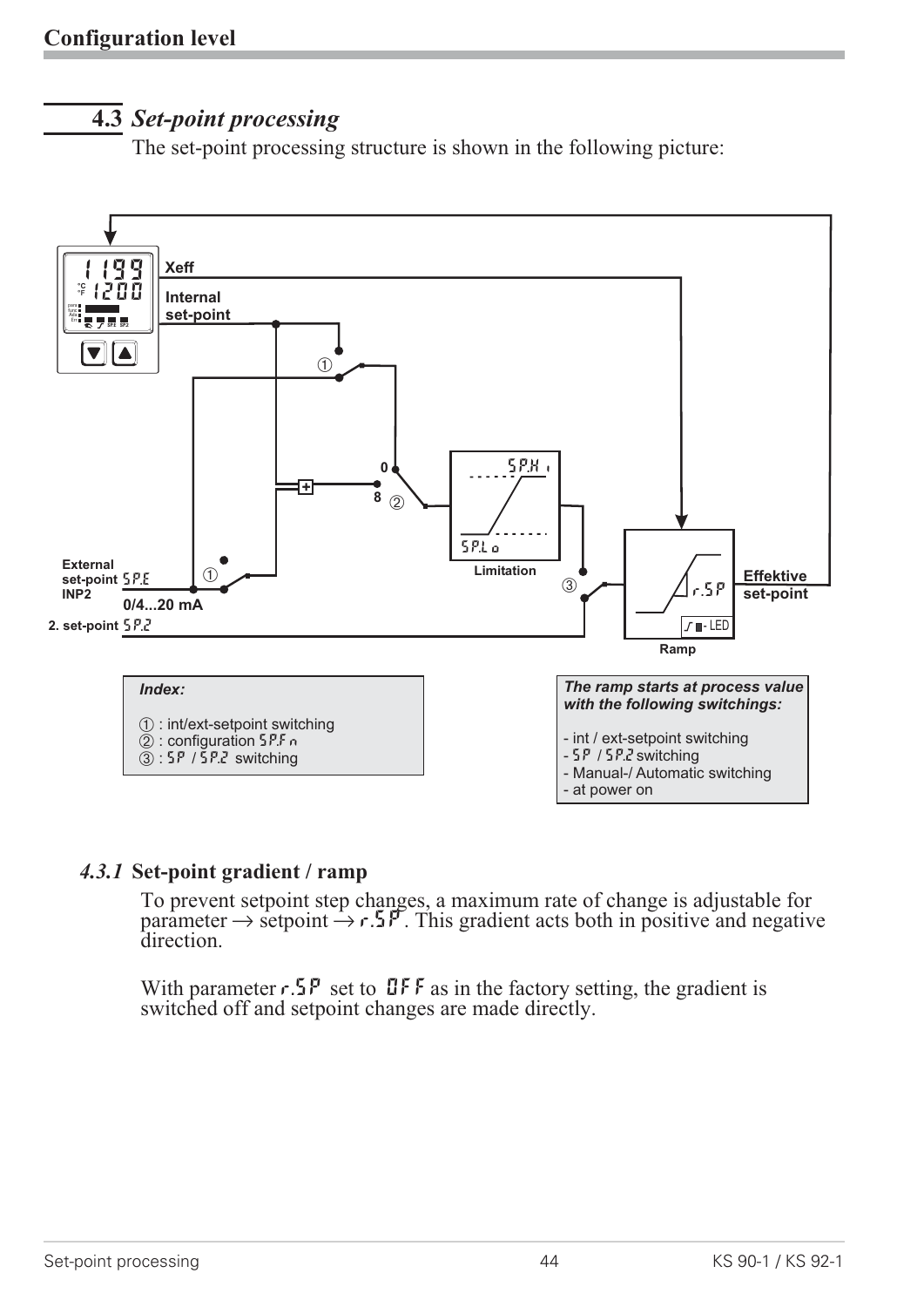## **4.4** *Switching behaviuor*

With these controllers, configuration parameter  $E YEL$  (Lone / Lone / CYCL) can be used for matching the cycle time of 2-point and 3-point controllers. This can be done using the following 4 methods.

#### *4.4.1* **Standard ( CyCl= 0 )**

The adjusted cycle times  $\frac{1}{2}$  and  $\frac{1}{2}$  are valid for 50% or -50% correcting variable. With very small or very high values, the effective cycle time is extended to prevent unreasonably short on and off pulses. The shortest pulses result from  $\frac{1}{4}$  $x \t{t}$  or  $\frac{1}{4}x \t{t}$ . The characteristic curve is also called "bath tub curve"



*Parameters to be adjusted:*  $\mathbf{k}$  : min. cycle time 1 (heating) [s]  $(\overline{PRr}R/\overline{LRr})$  t  $\overline{Z}$  : min. cycle time 2 (cooling) [s]

#### *4.4.2* **Switching attitude linear ( CyCl= 1 )**

For heating  $(Y, \cdot)$ , the standard method (see chapter 4.4.1) is used. For cooling  $(\frac{4}{5})$ , a special algorithm for cooling with water is used. Generally, cooling is enabled only at an adjustable process temperature  $(E.HZI)$ , because low temperatures prevent evaporation with related cooling, whereby damage to the plant is avoided. The cooling pulse length is adjustable using parameter  $\mathbf{h} \cdot \mathbf{a}$  and is fixed for all output values.

The "off" time is varied dependent of output value. Parameter  $\mathbf{t} \cdot \mathbf{a}$  FF is used for determining the min "off" time. For output of a shorter off pulse, this pulse is suppressed, i.e. the max. effective cooling output value is calculated according to formula  $\tan/(k \cdot \omega n + k \cdot \omega F) \cdot 100\%.$ 

|             | <b>Parameters to be adjusted:</b> E.H.Z.D: minimum temperature for water cooling |
|-------------|----------------------------------------------------------------------------------|
| (PRrR/LnEr) | <b>E.o.</b> pulse duration water cooling                                         |
|             | <b>E.</b> $\alpha$ $\beta$ $\beta$ : minimum pause water cooling                 |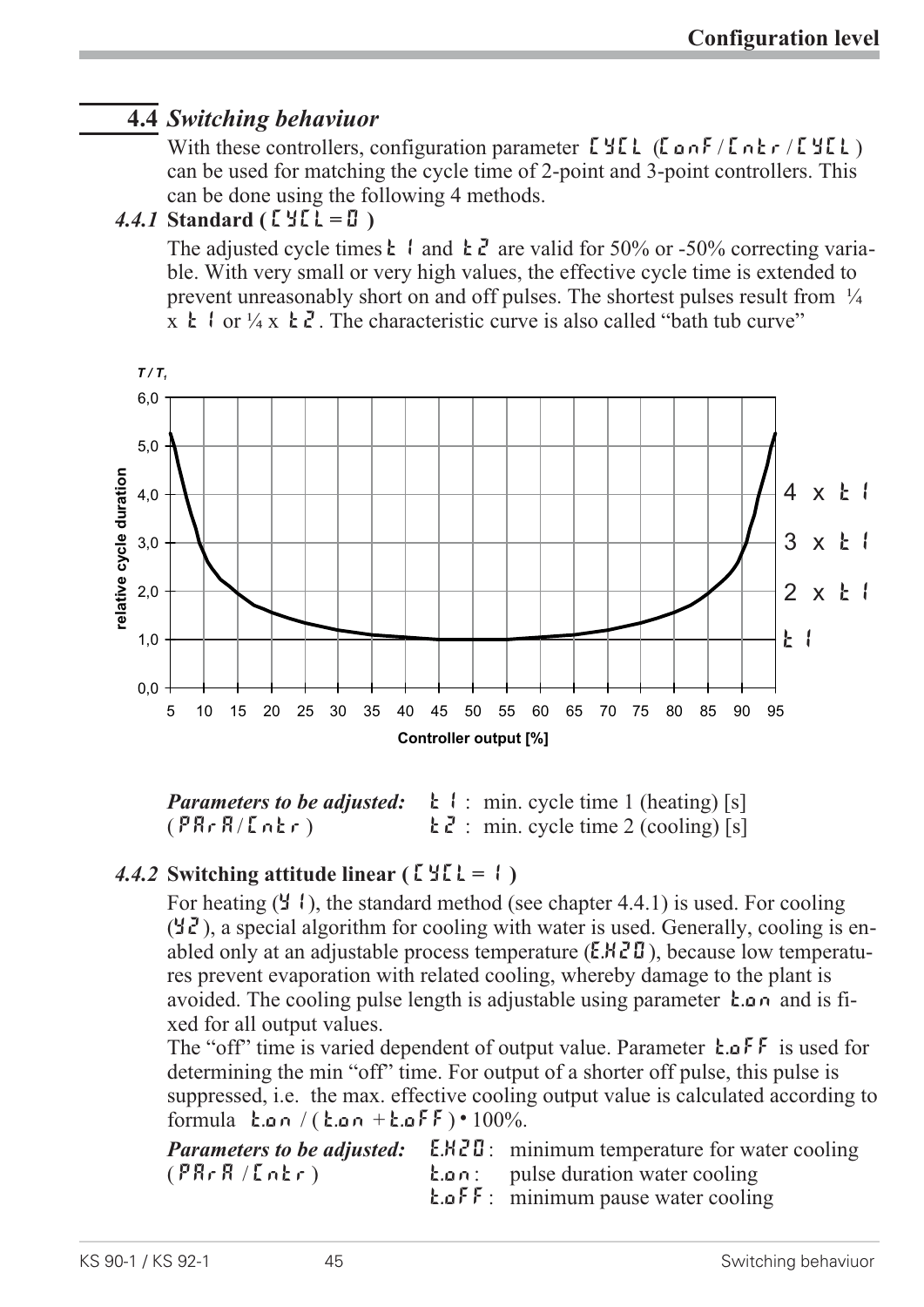#### 4.4.3 Switching attitude non-linear  $(E \leq \ell = \ell)$

With this method, the cooling power is normally much higher than the heating power, i.e. the effect on the behaviour during transition from heating to cooling may be negative. The cooling curve ensures that the control intervention with 0 to -70% correcting variable is very weak. Moreover, the



correcting variable increases very quickly to max. possible cooling. Parameter  $F.HZU$  can be used for changing the characteristic curve. The standard method (see section 4.4.1) is also used for heating. Cooling is also enabled dependent of process temperature .



 $(PR \cdot R / L \cdot k)$  Water cooling

- *Parameters to be adjusted:* F.H2O: adaptation of (non-linear) characteristic
	- t.on: Pulse duration water cooling
	- t.off: min. pause water cooling
	- E.H2O: min. temperature for water cooling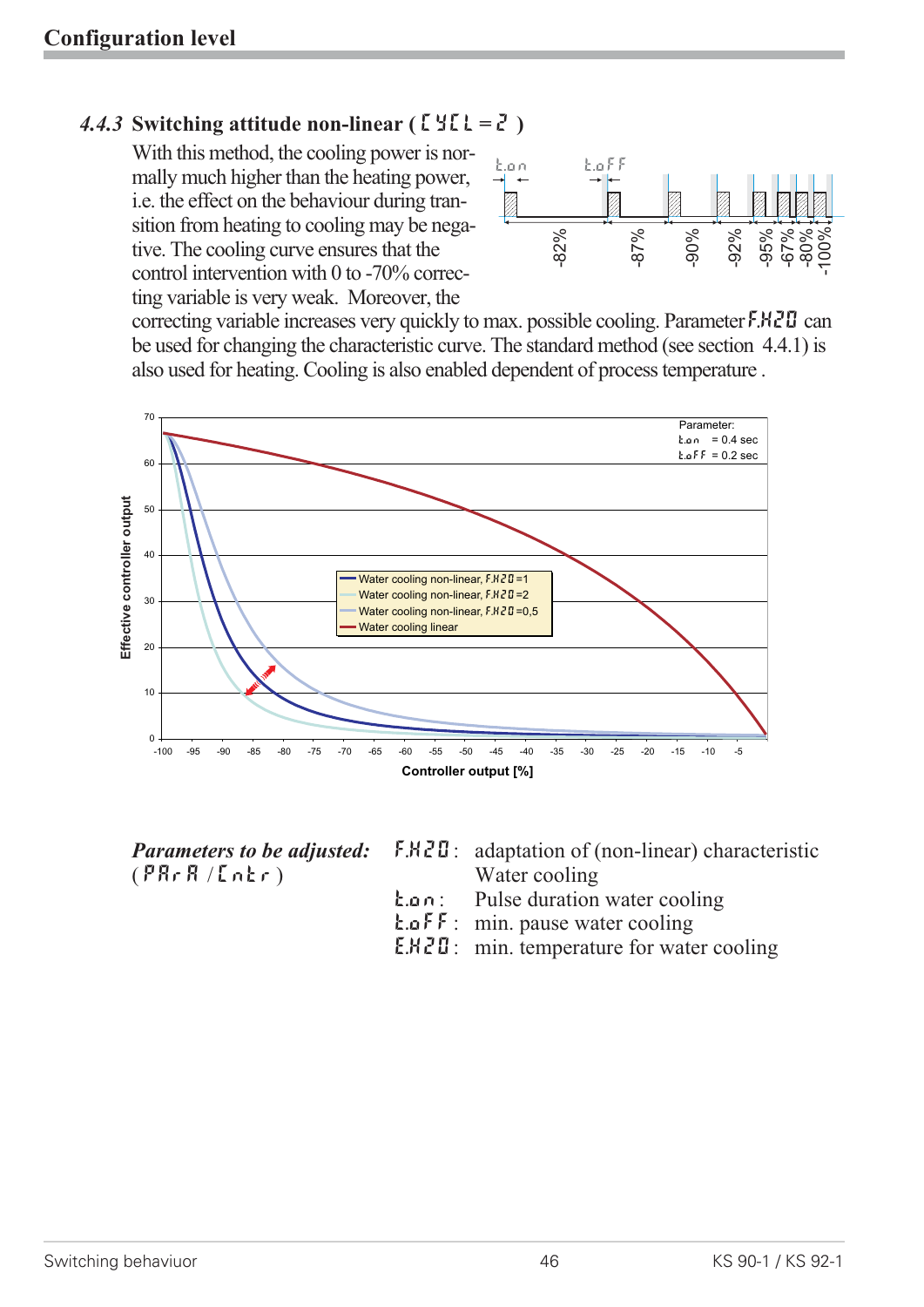#### *4.4.4* **Heating and cooling with constant period (** $\lceil \frac{1}{2}\rceil = 3$ **)**

1 and  $\frac{1}{2}$  are met in the overall output range . To prevent unreasonably short pulses, parameter  $\mathbf{E} \mathbf{P}$  is used for adjusting the shortest pulse duration. With small correcting values which require a pulse shorter than the value adjusted in  $E_{\mathcal{P}}$ , this pulse is suppressed. However, the controller stores the pulse and totalizes further pulses, until a pulse of duration  $\mathbf{E} \mathbf{P}$  can be output.

*Parameters to be adjusted:*  $\begin{array}{ll} \n\text{L1:} & \text{Min. cycle time 1 (heating) [s]} \\
\text{(PRr R/Lnkr)} & \text{L2:} & \text{min. cycle time 2 (cooling) [s]} \\
\end{array}$ 



- 
- $\mathbf{E} \cdot \mathbf{Z}$ : min. cycle time 2 (cooling) [s]<br> $\mathbf{E} \cdot \mathbf{P}$ : min. pulse length [s]
	- $min.$  pulse length  $[s]$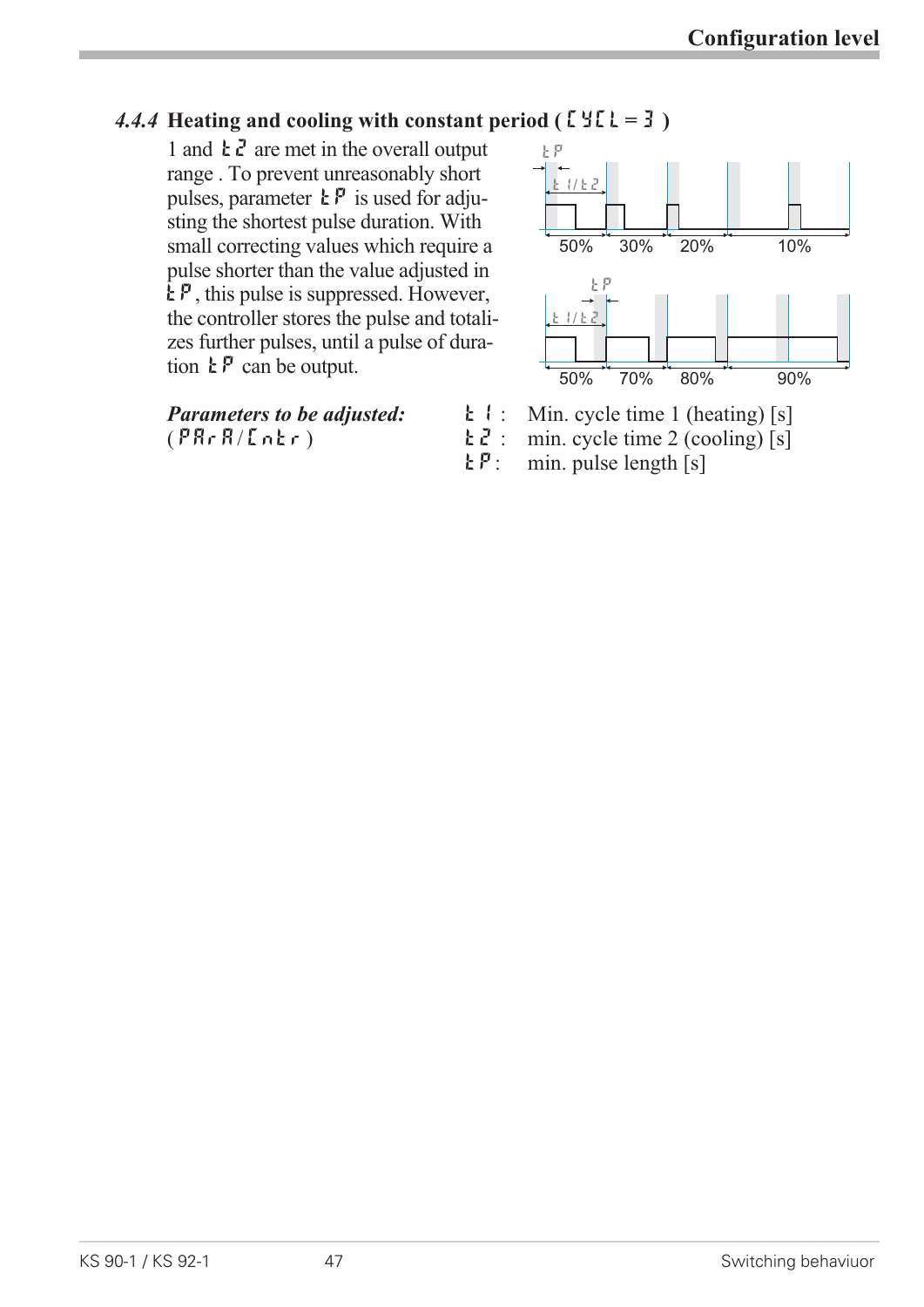## **4.5** *Configuration examples*

*4.5.1* **On-Off controller / Signaller (inverse)**



 $\left( \widehat{\mathbf{f}}\right)$  For direct signaller action, the controller action must be changed  $(ConF / Iner / E. ReE = 1)$ 

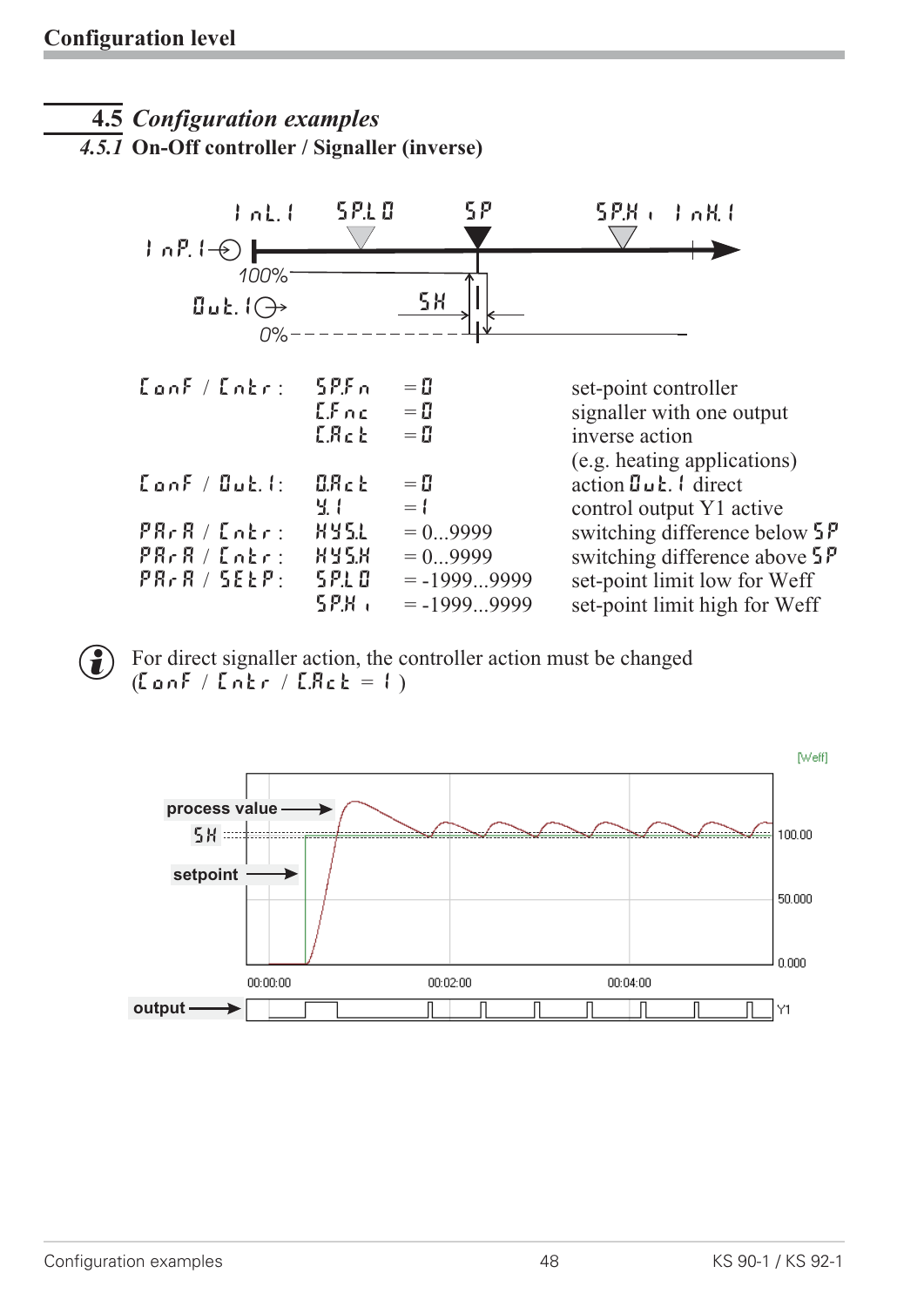#### *4.5.2* **2-point controller (inverse)**



 $\left( \begin{array}{c} \bullet \end{array} \right)$  For direct action, the controller action must be changed  $(ConF / Inter / E. ReE = 1).$ 

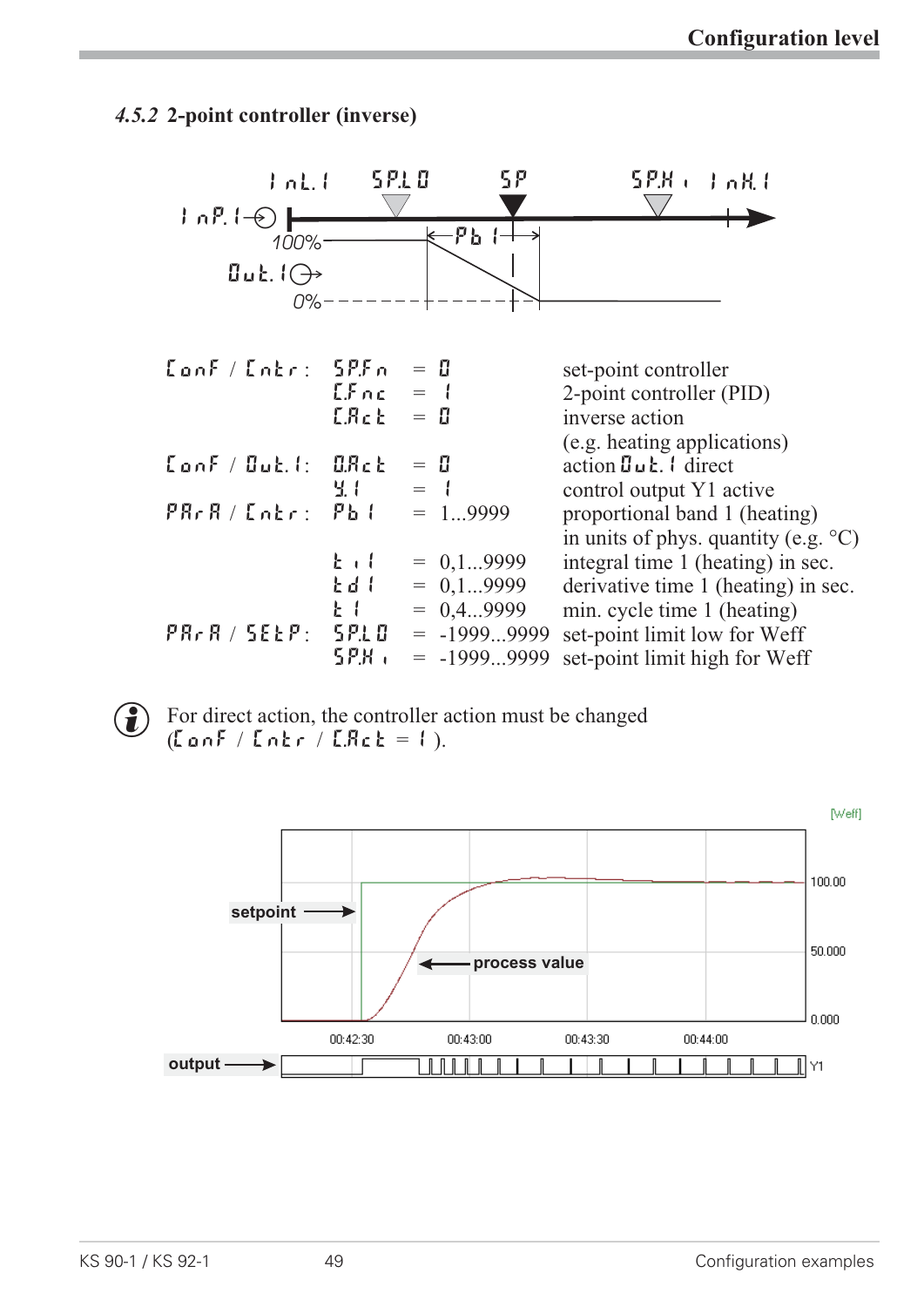# *4.5.3* **3-point controller (relay & relay)** InL.1 SP.LO SP. SP.H. InH.1



| ${{\sf CanF}} / {{\sf Entr}}$ : ${{\sf SPF}}$ n |                     | $=$ H         | set-point controller                                    |
|-------------------------------------------------|---------------------|---------------|---------------------------------------------------------|
|                                                 | $E.$ $F \nc$        | $=$ 3         | 3-point controller (2xPID)                              |
|                                                 | E.R.c.t.            | $=$ H         | action inverse                                          |
|                                                 |                     |               | (e.g. heating applications)                             |
| $\tt {C}$ and $\tt /$ $\tt {D}$ at $\tt {C}$    | <b>ORct</b>         | $=$ H         | action $\mathbf{u}$ $\mathbf{L}$ $\mathbf{l}$ direct    |
|                                                 | М. I                | $=$           | control output Y1 active                                |
|                                                 | 55                  | $=$ H         | control output Y2 not active                            |
| $\tt {Cont} / \t {But}$ $\mathcal{C}$ :         | $\mathfrak{A}R$ c E | $=$ H         | action $\mathbf{u} \mathbf{L}$ . $\mathbf{v}$ direct    |
|                                                 | <u>ч. н</u>         | $=$ H         | control output Y1 not active                            |
|                                                 |                     | - 1<br>$=$    | control output Y2 active                                |
| PRrR / Lnkr: Pb!                                |                     | $= 19999$     | proportional band 1 (heating)                           |
|                                                 |                     |               | in units of phys. quantity (e.g. $\rm{^{\circ}C}$ )     |
|                                                 | ዖኔ21                | $= 19999$     | proportional band 2 (cooling)                           |
|                                                 |                     |               | in units of phys. quantity (e.g. $\mathrm{^{\circ}C}$ ) |
|                                                 | $k + l$             | $= 0, 19999$  | integral time 1 (heating) in sec.                       |
|                                                 | $E \cdot E$         | $= 0, 19999$  | derivative time 2 (cooling) in sec.                     |
|                                                 | Edd                 | $= 0, 19999$  | integral time 1 (heating) in sec.                       |
|                                                 | t d2 -              | $= 0, 19999$  | derivative time 2 (cooling) in sec.                     |
|                                                 | $\mathbf{E}$        | $= 0, 49999$  | min. cycle time 1 (heating)                             |
|                                                 | ኔረ                  | $= 0, 49999$  | min. cycle time 2 (cooling)                             |
|                                                 | 5X -                | $= 09999$     | neutr. zone in units of phys.quantity                   |
| $PAR$ $R$ / <code>SELP: SPLO</code>             |                     | $= -19999999$ | set-point limit low for Weff                            |
|                                                 | 5 P.H.,             | $= -19999999$ | set-point limit high for Weff                           |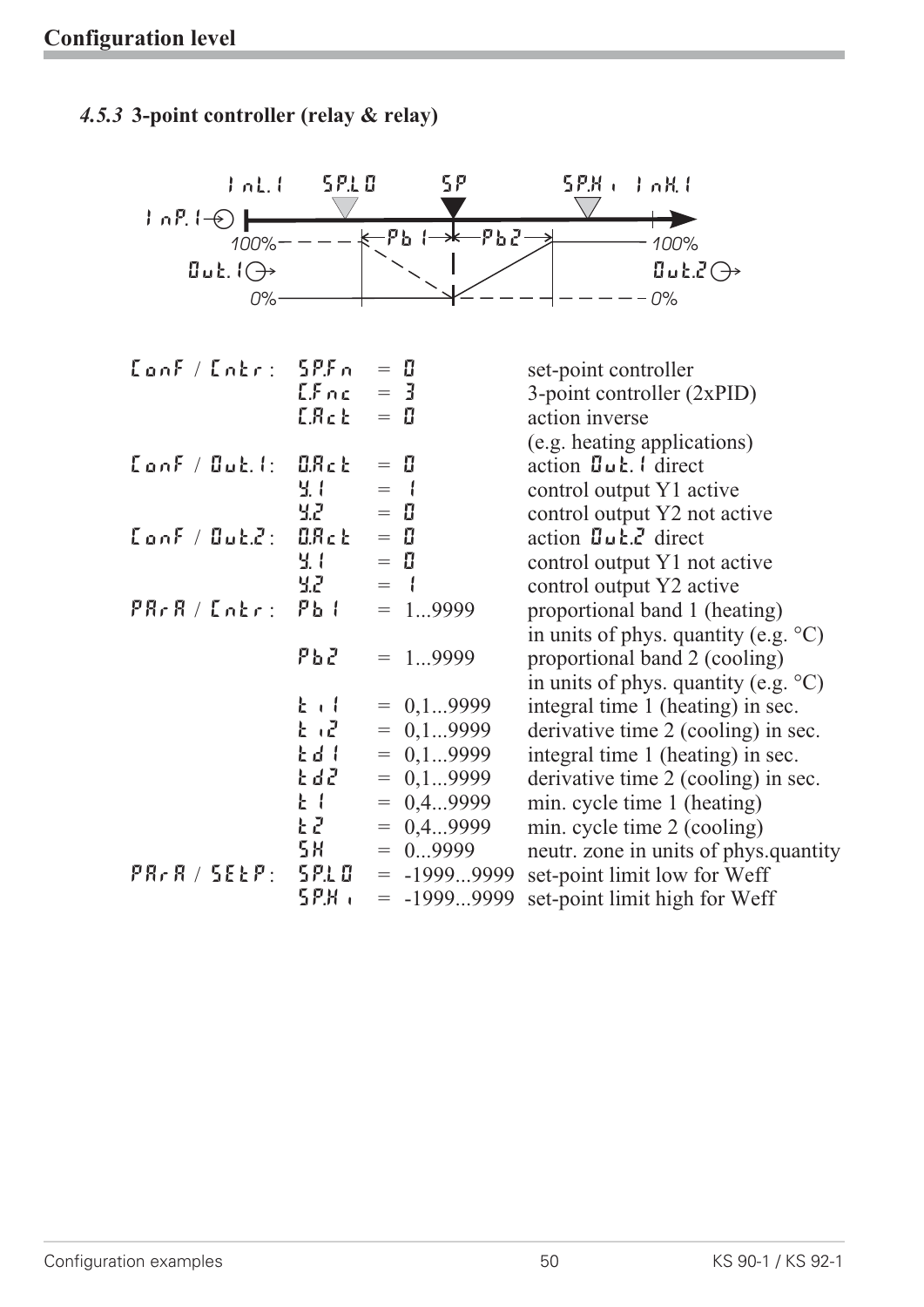

#### *4.5.4* **3-point stepping controller (relay & relay)**

 $\left( \bullet \right)$  For direct action of the 3-point stepping controller, the controller output action must be changed ( $\text{LanF}$  /  $\text{Lahr}$  /  $\text{LRe} k = 1$ ).

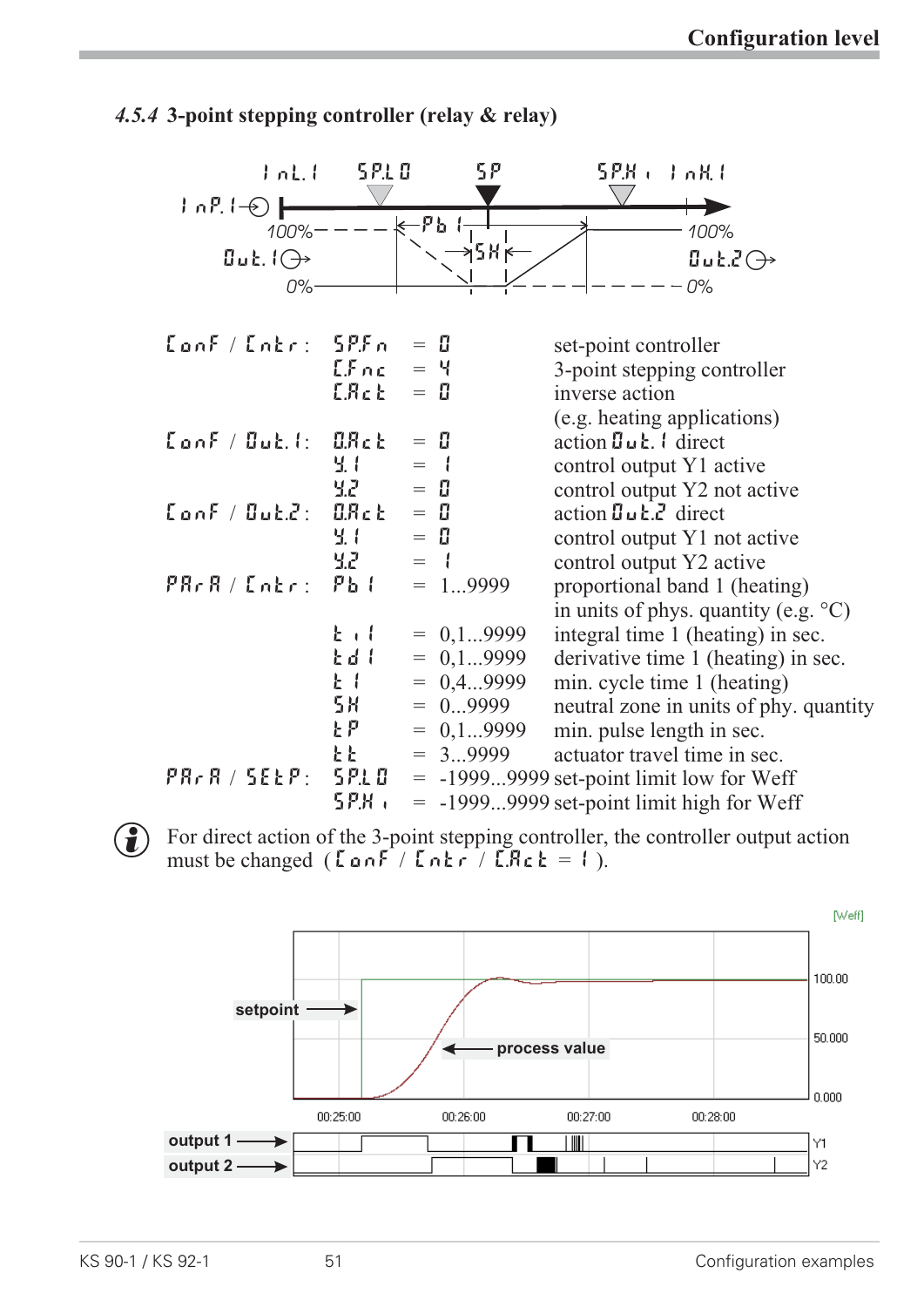#### *4.5.5* **Continuous controller (inverse)**



- $\left( \widehat{\mathbf{f}} \right)$  For direct action of the continuous controller, the controller action must be changed ( $\text{Conf}$  /  $\text{Left}$  /  $\text{Left}$  = 1).
- To prevent control outputs  $\mathbf{I} \cup \mathbf{E}$ . I and  $\mathbf{I} \cup \mathbf{E}$ . I of the continuous controller from switching simultaneously, the control function of outputs  $\mathbf{0}$   $\mu$  **L**. 1 and  $\mathbf{0}$   $\mu$  **L.** 2 must be switched off ( $\vec{L}$  on F / Out. 1 and Out. 2 / Y. 1 and Y. 2 = O ).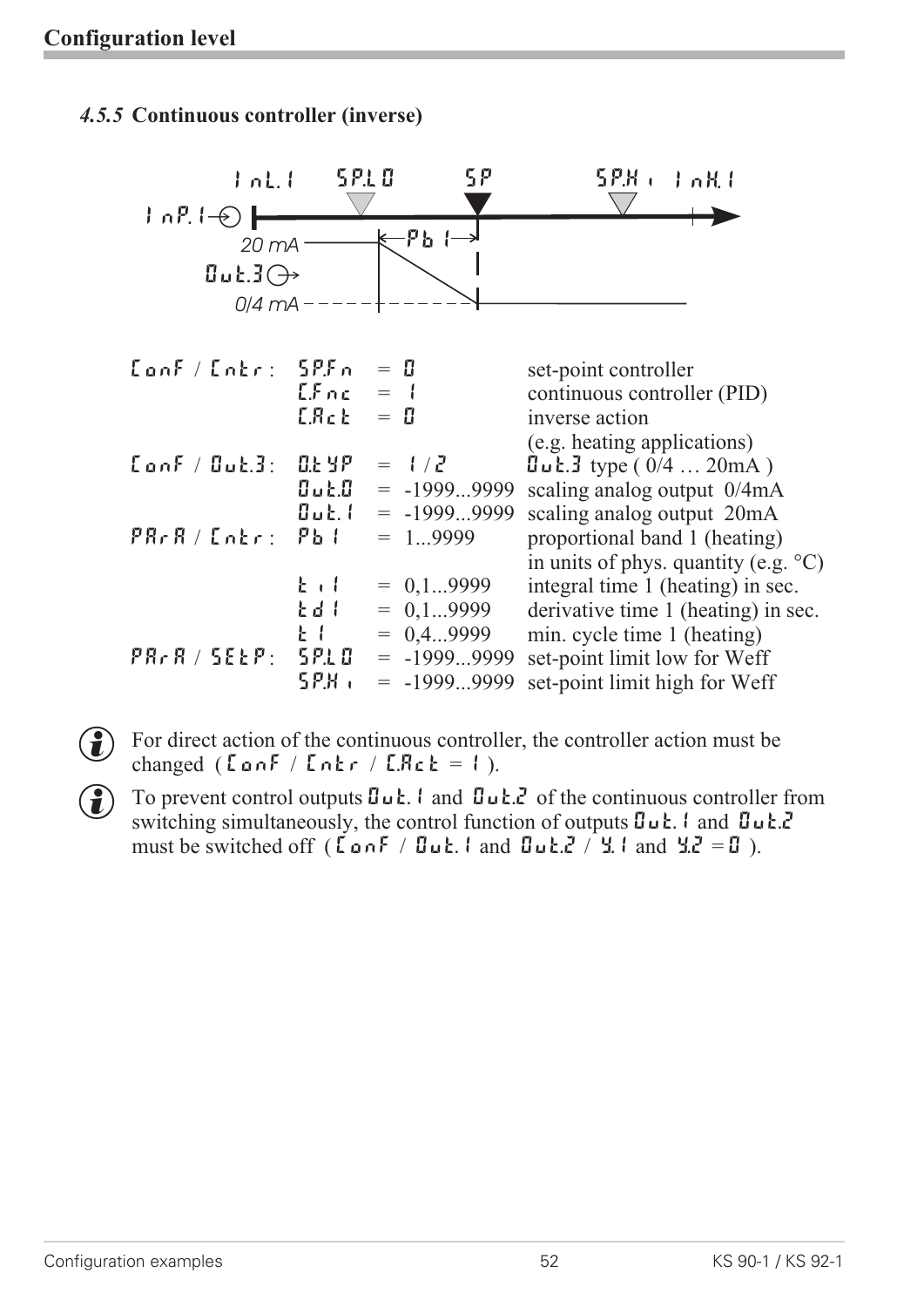

|  |  |  |  |  |  | 4.5.6 $\triangle$ $\mathbb{Z}$ Y - Off controller / 2-point controller with pre-contact |
|--|--|--|--|--|--|-----------------------------------------------------------------------------------------|
|--|--|--|--|--|--|-----------------------------------------------------------------------------------------|

| $\tanh /$ $\text{Loh}$ : $5P$ . $Fn$ |             | $=$ H                        | set-point controller                                        |
|--------------------------------------|-------------|------------------------------|-------------------------------------------------------------|
|                                      | $LEnc = Z$  |                              | $\Delta$ -Y-Off controller                                  |
|                                      | $L R$ c $E$ | $=$ H                        | inverse action                                              |
|                                      |             |                              | (e.g. heating applications)                                 |
| $\tt$ onf / Out. $:$ $\tt$ O.Ret     |             | $=$ $\mathbb{I}$             | action $\mathbf{g}_{\mathbf{u}}$ <b>t</b> . I direct        |
|                                      | H. I        | $=$ $\pm$                    | control output Y1 active                                    |
|                                      | 55          | $=$ H                        | control output Y2 not active                                |
| $\tt Conf / GukZ:$                   | <b>ORct</b> | $=$ H                        | action $\mathbf{I} \cup \mathbf{k}$ . direct                |
|                                      | М. I        | $=$ H                        | control output Y1 not active                                |
|                                      | 52 - 10     | $=$ $\left  \right $         | control output Y2 active                                    |
| PRrR / [nEr:                         | $Pb$ (      | $= 19999$                    | proportional band 1 (heating)                               |
|                                      |             |                              | in units of phys. quantity (e.g. $\mathrm{^{\circ}C}$ )     |
|                                      | $E + I$     | $= 0, 19999$                 | integral time 1 (heating) in sec.                           |
|                                      | Edd I       | $= 0, 19999$                 | derivative time 1 (heating) in sec.                         |
|                                      | $k +$       | $= 0, 49999$                 | min. cycle time 1 (heating)                                 |
|                                      | 58 -        | $= 09999$                    | switching difference                                        |
|                                      | d.5 P       | $= -19999999$                | trigg. point separation suppl. cont.                        |
|                                      |             |                              | $\Delta$ / Y / Off in units of phys. quanti-                |
| ty $PR \nmid R / SEEP$ :             |             | 5 P.L 0                      |                                                             |
| -19999999                            |             | set-point limit low for Weff |                                                             |
|                                      |             |                              | $5P.H$ $\epsilon$ = -19999999 set-point limit high for Weff |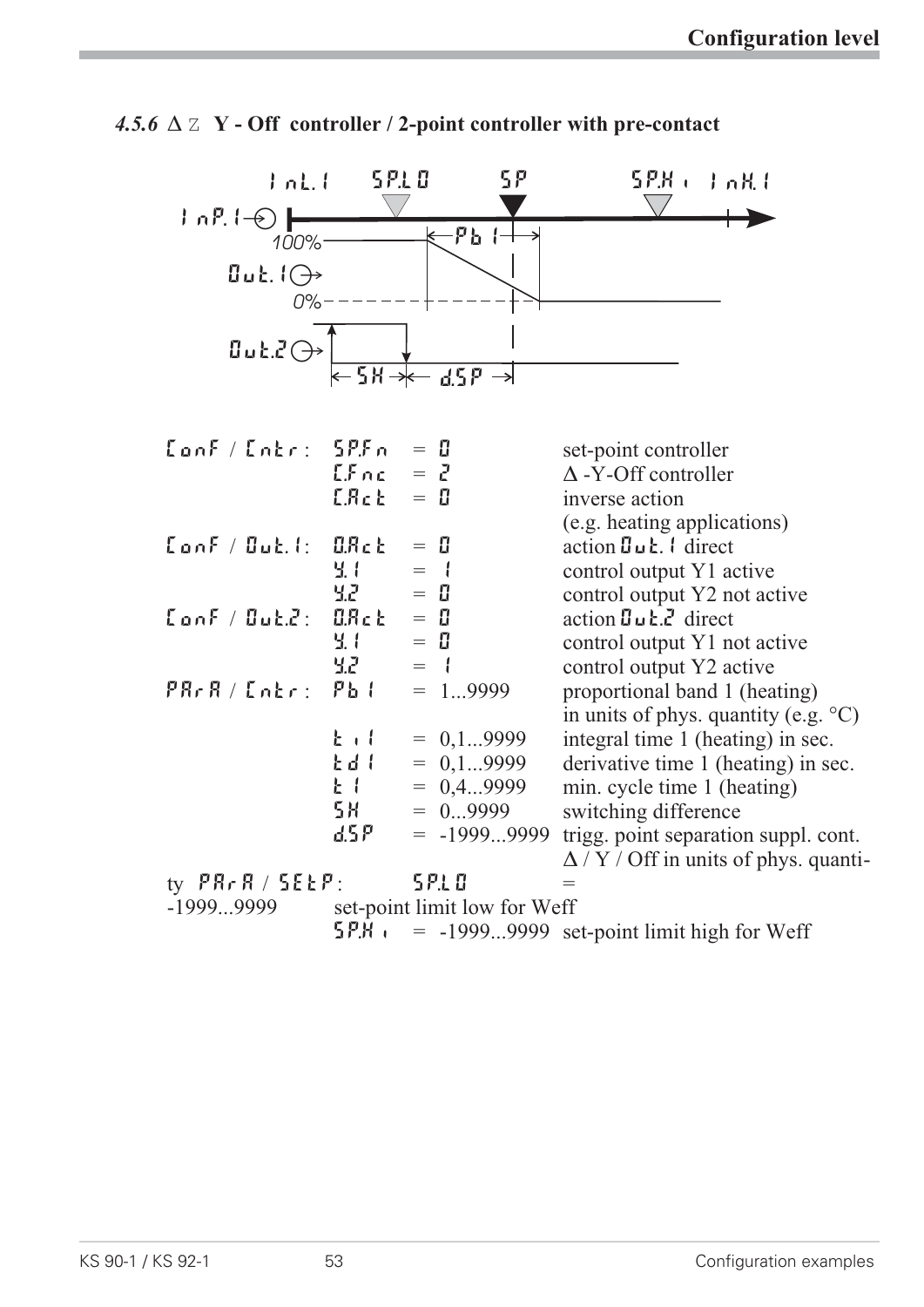

*4.5.7* **Continuous controller with position controller**

Basically, this controller function is a cascade. A slave controller with three-point stepping behaviour working with position feedback Yp as process value (INP2 or INP3) is added to a continuous controller.

| ${{\sf CanF}/{{\sf Ent}} = {\sf SPF}}$ n = 0 | $LFnc = 5$          |                                                    | setpoint controller<br>continuous controller with<br>position controller                                              |
|----------------------------------------------|---------------------|----------------------------------------------------|-----------------------------------------------------------------------------------------------------------------------|
|                                              | E.R.c. E            | $=$ H                                              | inverse output action<br>(e.g. heating applications)                                                                  |
| $\tanh /lnP.E:$ $\tan 5$                     | 56 9 P              | $=$ 3<br>$= 50$                                    | position feedback Yp<br>sensor e.g. potentiometer $0.160 \Omega$                                                      |
| $\tt {LonF / Guk.}$ : $\tt {BRck}$           | 9.1<br>52 - 1       | $=$ H<br>$=$ $\left  \right $<br>$=$ H             | direct output action $\mathbf{u} \mathbf{u}$ .<br>control output Y1 active<br>control output Y2 not active            |
| $\tt$ onf / Out.2: $\tt$ O.Ret               | М. I<br>5.2 Million | $=$ $\mathbb{I}$<br>$=$ H<br>$=$ $\left\{ \right.$ | direct output action $\mathbf{u} \mathbf{u} \mathbf{k}$ .<br>control output Y1 not active<br>control output Y2 active |
| PRrR / LnEr: Pb!                             |                     | $= 0.19999$                                        | proportional band 1 (heating)<br>in units of the physical quantity<br>(e.g. °C)                                       |
|                                              | $k + l$             | $= 19999$                                          | integral time 1 (heating) in sec.                                                                                     |
|                                              | Edd                 | $= 19999$                                          | derivative time 1 (heating) in sec.                                                                                   |
|                                              | $E = 1$             | $= 0, 49999$                                       | min. cycle tim 1 (heating)                                                                                            |
|                                              | 58                  | $= 09999$                                          | switching difference                                                                                                  |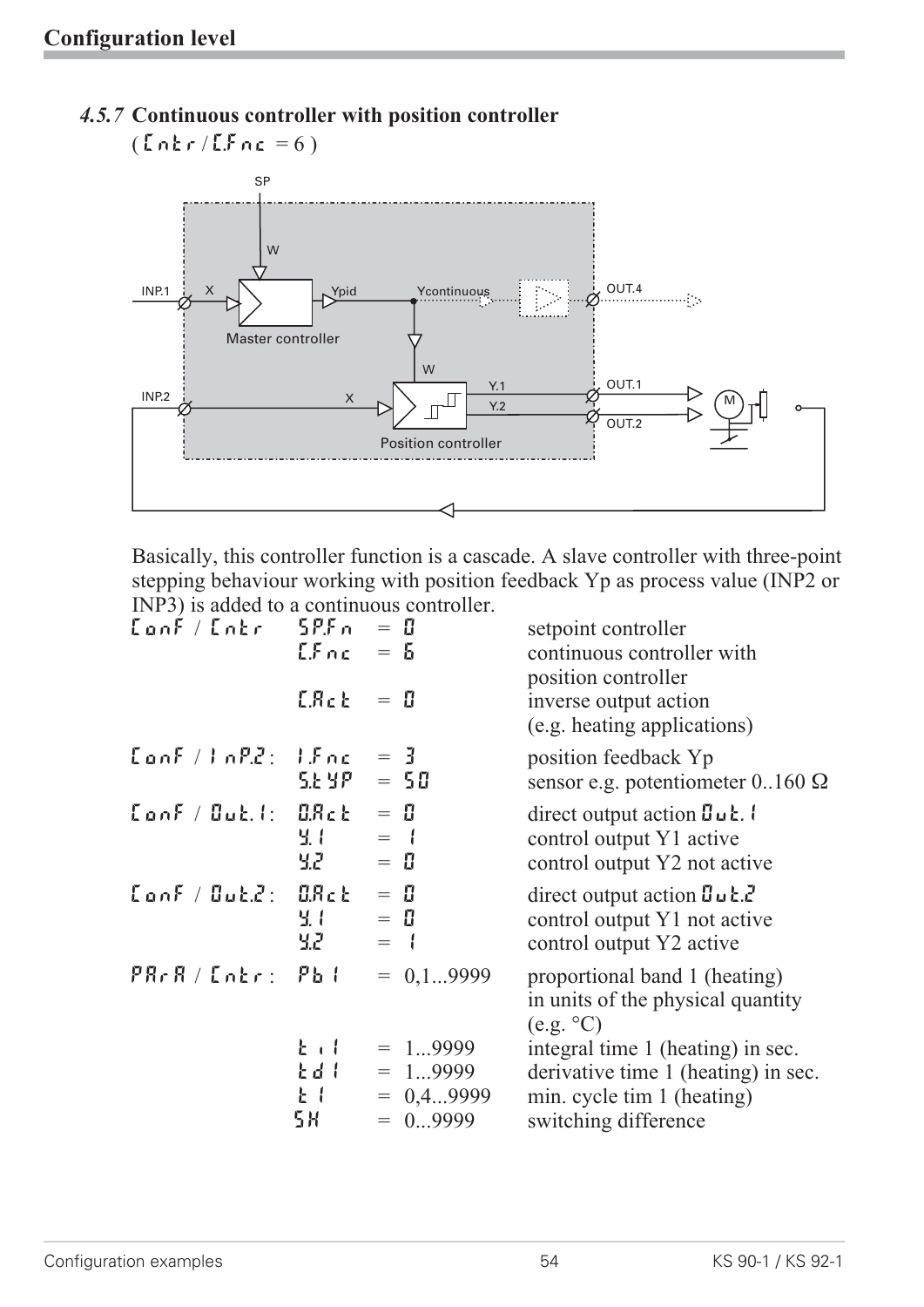#### *4.5.8* **Measured value output**



 $\begin{array}{rcl} \text{L} \text{ on } F \text{ /} \text{ G} \text{ of } G \text{ in } G \text{ in } G \text{ in } G \text{ in } G \text{ in } G \text{ in } G \text{ in } G \text{ in } G \text{ in } G \text{ in } G \text{ in } G \text{ in } G \text{ in } G \text{ in } G \text{ in } G \text{ in } G \text{ in } G \text{ in } G \text{ in } G \text{ in } G \text{ in } G \text{ in } G \text{ in } G \text{ in } G \text{ in } G \text{ in } G \text{ in } G \text{ in } G \text{ in } G \text{ in } G \text{ in }$  $=$   $\frac{7}{3}$   $=$   $\frac{8}{3}$   $\frac{8}{3}$   $\frac{11}{3}$   $\frac{4}{3}$   $\frac{4}{3}$   $\frac{10}{3}$   $\frac{10}{3}$  continuous  $=$  3  $=$   $\frac{6}{10}$   $\frac{13}{4}$   $\frac{4}{2}$   $\frac{10V}{2}$  continuous  $=$  4  $\frac{d}{dx}$   $\frac{d}{dx}$   $\frac{d}{dx}$   $\frac{d}{dx}$   $\frac{d}{dx}$   $\frac{d}{dx}$   $\frac{d}{dx}$   $\frac{d}{dx}$   $\frac{d}{dx}$   $\frac{d}{dx}$   $\frac{d}{dx}$   $\frac{d}{dx}$   $\frac{d}{dx}$   $\frac{d}{dx}$   $\frac{d}{dx}$   $\frac{d}{dx}$   $\frac{d}{dx}$   $\frac{d}{dx}$   $\frac{d}{dx}$   $\frac{d}{dx}$   $\frac{d}{dx}$   $\frac{d$  $\text{Quk.D}$  = -1999...9999 scaling  $\text{Quk.3}/4$ for 0/4mA or 0/2V  $\text{Out.1} = -1999...9999$  scaling  $\text{Out.3}/\text{4}$ for 20mA or 10V  $0.5r c = 3$  signal source for  $0u \cdot 3/4$  is the process value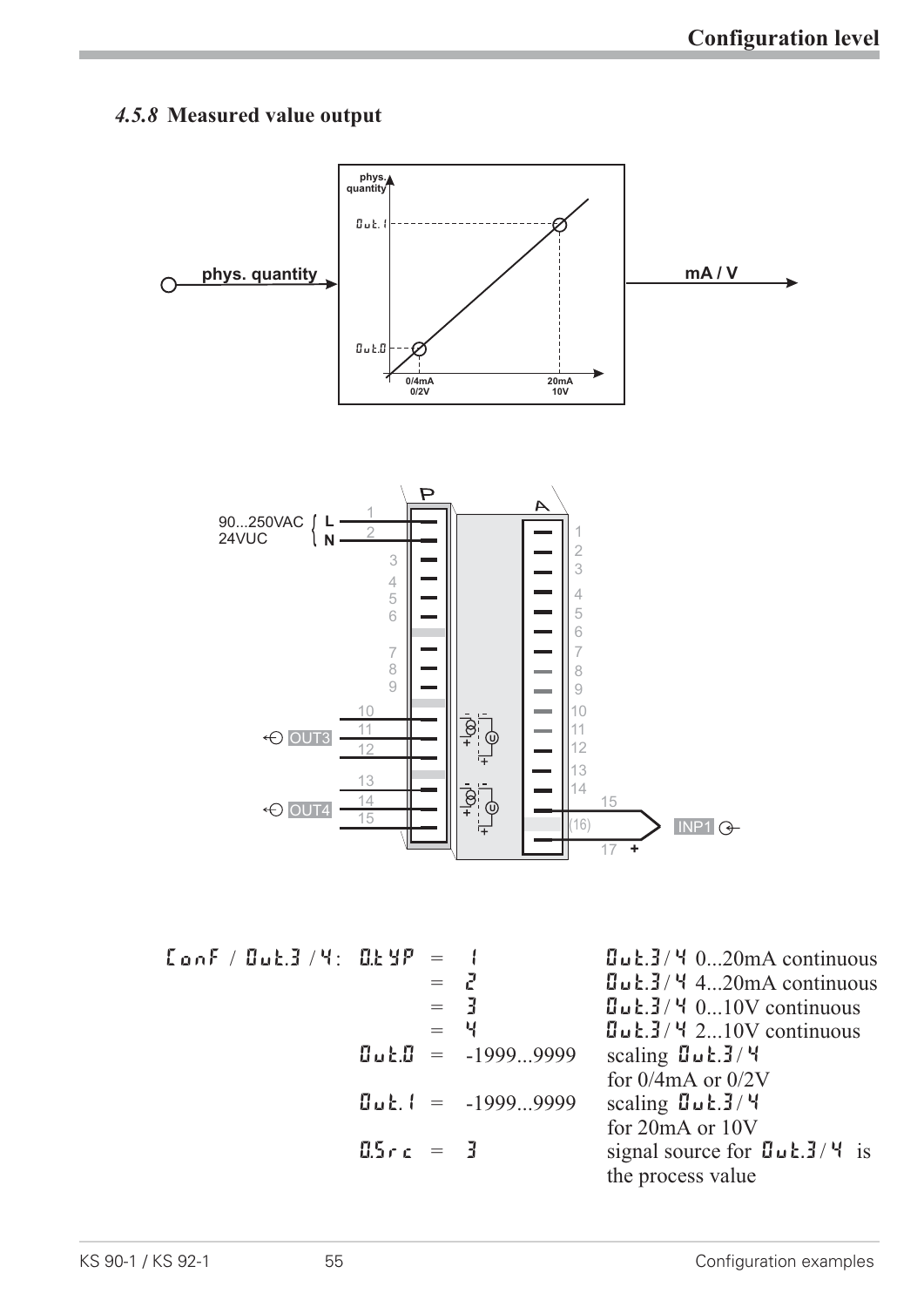

#### **5.1** *Parameter survey*

|                            | <b>PR. R</b> Parameter setting level                                   |                              |                                            |                       |                  |                            |                                        |        |
|----------------------------|------------------------------------------------------------------------|------------------------------|--------------------------------------------|-----------------------|------------------|----------------------------|----------------------------------------|--------|
|                            | $\begin{bmatrix} c & b \\ c & d \end{bmatrix}$ control and self-tuning | 2. set of parameters<br>3.48 | <b>5ELP</b> Set-point and<br>process value | Input 1<br>$\sim P$ . | Input 2<br>n P.Z | Input 3<br>10 <sup>1</sup> | Limit value functions<br>$\frac{1}{2}$ | p<br>S |
| $\boxed{\color{blue}\Box}$ | $Pb$ (                                                                 | <u>Pb 12</u>                 | 5P.Lo                                      | InL.1                 | 10L <sub>2</sub> | 1 nL.3                     | L, l                                   |        |
| $\overline{\textbf{v}}$    | <u>рьг</u>                                                             | 625                          | <b>SP.H.</b>                               | $B$ uL. (             | $5.1 \times 10$  | 0.13                       | H <sub>1</sub>                         |        |
|                            | $k + l$                                                                | 21.12                        | <u>5P.2</u>                                | 1 nRt                 | 10R2             | $ 1 \n0.113 $              | 895.1                                  |        |
|                            | E (2                                                                   | E (22                        | r.5P                                       | B u R                 | 0.012            | $\overline{u}$ uK3         | dEL.1                                  |        |
|                            | Ed I                                                                   | <u>Ed 12</u>                 |                                            | E.51                  | E F.2            | E.5.3                      | L2                                     |        |
|                            | <u>Ed2</u>                                                             | £d22                         |                                            | <u>E.E.c.</u>         |                  | E.E.c                      | R.Z                                    |        |
|                            | E I                                                                    |                              |                                            |                       |                  |                            | 895.2                                  |        |
|                            | 53                                                                     |                              |                                            |                       |                  |                            | 8.13b                                  |        |
|                            | <b>5H</b>                                                              |                              |                                            |                       |                  |                            | L.3                                    |        |
|                            | <b>HY5.L</b>                                                           |                              |                                            |                       |                  |                            | H <sub>2</sub>                         |        |
|                            | <b>HYSH</b>                                                            |                              |                                            |                       |                  |                            | 8953                                   |        |
|                            | dSP                                                                    |                              |                                            |                       |                  |                            | dE L.3                                 |        |
|                            | ŁΡ                                                                     |                              |                                            |                       |                  |                            | <b>HER</b>                             |        |
|                            | ŁŁ                                                                     |                              |                                            |                       |                  |                            |                                        |        |
|                            | 9.1.0                                                                  |                              |                                            |                       |                  |                            |                                        |        |
|                            | ЧΗ,                                                                    |                              |                                            |                       |                  |                            |                                        |        |
|                            | 92                                                                     |                              |                                            |                       |                  |                            |                                        |        |
|                            | 90                                                                     |                              |                                            |                       |                  |                            |                                        |        |
|                            | yax                                                                    |                              |                                            |                       |                  |                            |                                        |        |
|                            | LYA                                                                    |                              |                                            |                       |                  |                            |                                        |        |
|                            | E.H.20                                                                 |                              |                                            |                       |                  |                            |                                        |        |
|                            | <u>k.on</u>                                                            |                              |                                            |                       |                  |                            |                                        |        |
|                            | E.aFF                                                                  |                              |                                            |                       |                  |                            |                                        |        |
|                            | FR2                                                                    |                              |                                            |                       |                  |                            |                                        |        |
|                            | oFF5                                                                   |                              |                                            |                       |                  |                            |                                        |        |

#### **Adjustment:**

tEmp

- The parameters can be adjusted by means of keys  $\Box \Box$
- Transition to the next parameter is by pressing key  $\Box$
- After the last parameter of a group,  $\text{d}$  an E is displayed, followed by automatic change to the next group.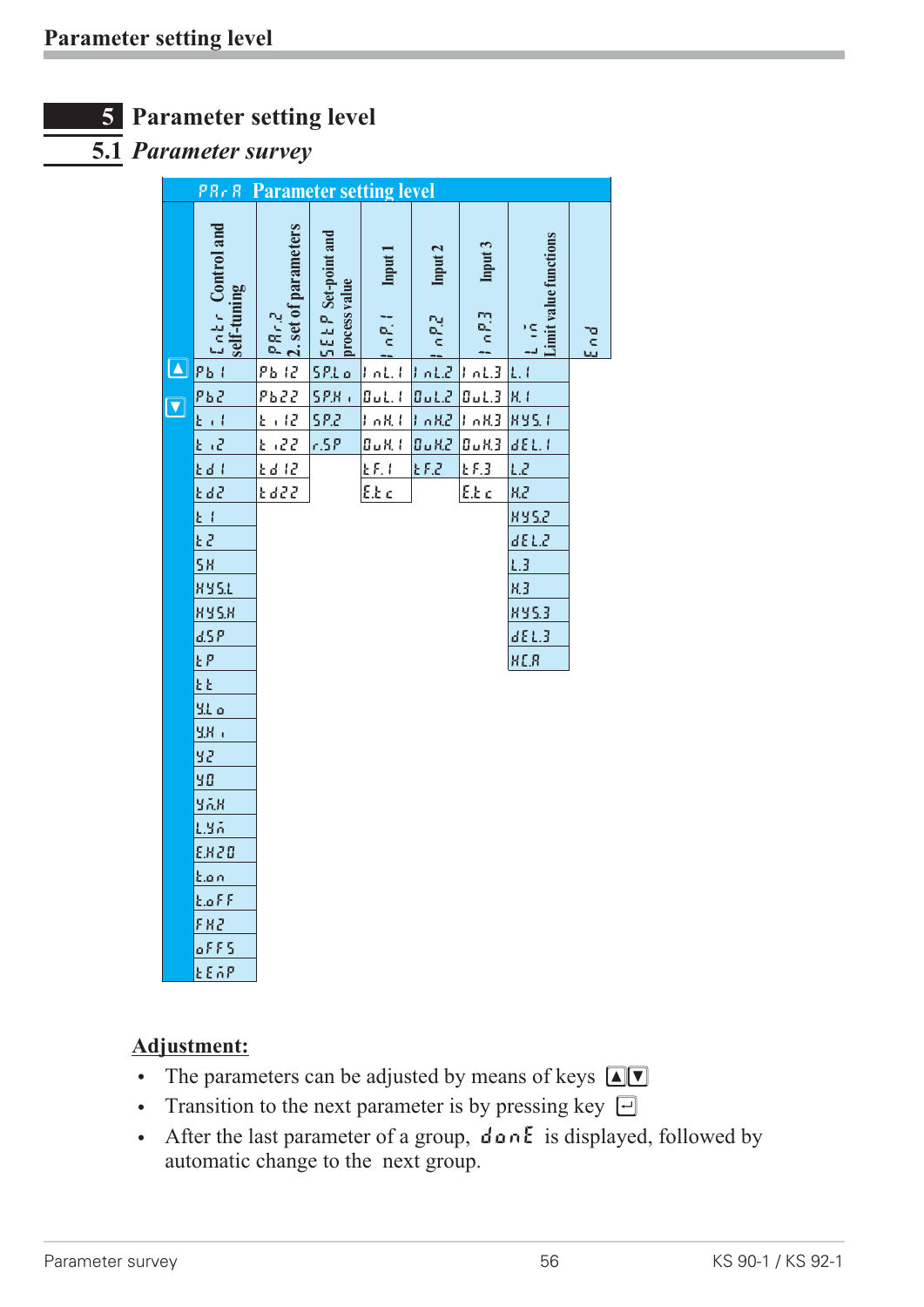## **(c)** Return to the beginning of a group is by pressing the  $\Box$  key for 3 sec.

If for 30 sec. no keypress is excecuted the controler returns to the process value and setpoint display (Time Out =  $30$  sec.)

## **5.2** *Parameters*

### **Cntr**

| <b>Name</b>     | Value range       | <b>Description</b>                                                                                                                   | <b>Default</b>           |
|-----------------|-------------------|--------------------------------------------------------------------------------------------------------------------------------------|--------------------------|
| <u>የኤ (</u>     | $19999$ $\bullet$ | Proportional band 1 (heating) in phys. dimensions (e.g. $\degree$ C)                                                                 | 100                      |
| ምኔም             | 19999             | Proportional band 2 (cooling) in phys. dimensions (e.g. $\degree$ C)                                                                 | 100                      |
| $E + I$         | 0,19999           | Integral action time 1 (heating) [s]                                                                                                 | 180                      |
| k <sup>2</sup>  | 0, 19999          | Integral action time 2 (cooling) [s]                                                                                                 | 180                      |
| $kd$ $l$        | 0, 19999          | Derivative action time 1 (heating) [s]                                                                                               | 180                      |
| t de'           | 0.19999           | Derivative action time 2 (cooling) [s]                                                                                               | 180                      |
| F               | 0,49999           | Minimal cycle time 1 (heating) [s]. The minimum impulse<br>is $1/4x$ t1                                                              | 10                       |
| E               | 0,49999           | Minimal cycle time 2 (heating) [s]. The minimum impulse<br>is $1/4$ x t2                                                             | 10                       |
| 58              | 09999             | Neutral zone or switching differential for on-off control<br>(phys. dimensions)                                                      | $\overline{2}$           |
| <b>HY51</b>     | 09999             | Switching difference Low signaller [engineering unit]                                                                                | 1                        |
| <b>HY5.K</b>    | 09999             | Switching difference High signaller [engineering unit]                                                                               | $\mathbf{1}$             |
| dSP             | $-19999999$       | Trigger point seperation for additional contact $\Delta$ / Y /<br>Off <i>Tphys.</i> dimensions                                       | 100                      |
| $F_{\rm h}$     | 0, 19999          | Minimum impulse [s]                                                                                                                  | $\overline{\mathbb{C}F}$ |
| k               | 39999             | Motor travel time [s]                                                                                                                | 60                       |
| $9.1\sigma$     | $-120120$         | Lower output limit $[\%]$                                                                                                            | $\mathbf{0}$             |
| 38 (            | $-120120$         | Upper output limit $[\%]$                                                                                                            | 100                      |
| 32.             | $-100100$         | 2. correcting variable                                                                                                               | $\theta$                 |
| 30              | $-100100$         | Working point for the correcting variable [%]                                                                                        | $\boldsymbol{0}$         |
| YAK             | $-100100$         | Limitation of the mean value Ym $[\%]$                                                                                               | $\overline{5}$           |
| 1.95            | 09999             | Max. deviation xw at the start of mean value calculation<br>[phys. dimensions]                                                       | 8                        |
| EXZO            | $-19999999$       | Min. temperature for water cooling. Below the set<br>temperature no water cooling happens                                            | $\theta$                 |
| tan             | 0.19999           | Impulse lenght for water cooling. Fixed for all values of<br>controller output. The pause time is varied.                            | $\mathbf{1}$             |
| $E \circ FF$    | 19999             | Min. pause time for water cooling. The max. effective<br>controller output results from<br>$\tan/($ c.on $+$ c.of $F$ ) $\Box 100\%$ | 10                       |
| F.H.Z.O         | 0, 19999          | Modification of the (non-linear) water cooling<br>characteristic (see page 46)                                                       | $\mathbf{1}$             |
| $0$ $F$ $F$ $S$ | $-120120$         | Zero offset                                                                                                                          | $\mathbf{0}$             |
| <b>FEVA</b>     | 09999             | Sensor temperature (in engineering units e.g. $^{\circ}$ C)<br>With oxygen measurement $(0)$ (see page 66)                           | 750                      |

**11Valid for**  $\lceil \frac{1}{2} \rceil$  **d**  $\lceil \frac{1}{2} \rceil$  **d**  $\lceil \frac{1}{2} \rceil$  **d**  $\lceil \frac{1}{2} \rceil$  **d**  $\lceil \frac{1}{2} \rceil$  **d**  $\lceil \frac{1}{2} \rceil$  **d**  $\lceil \frac{1}{2} \rceil$  **d**  $\lceil \frac{1}{2} \rceil$  **d**  $\lceil \frac{1}{2} \rceil$  **d**  $\lceil \frac{1}{2} \rceil$  **d**  $\l$ **0,001 is possible.**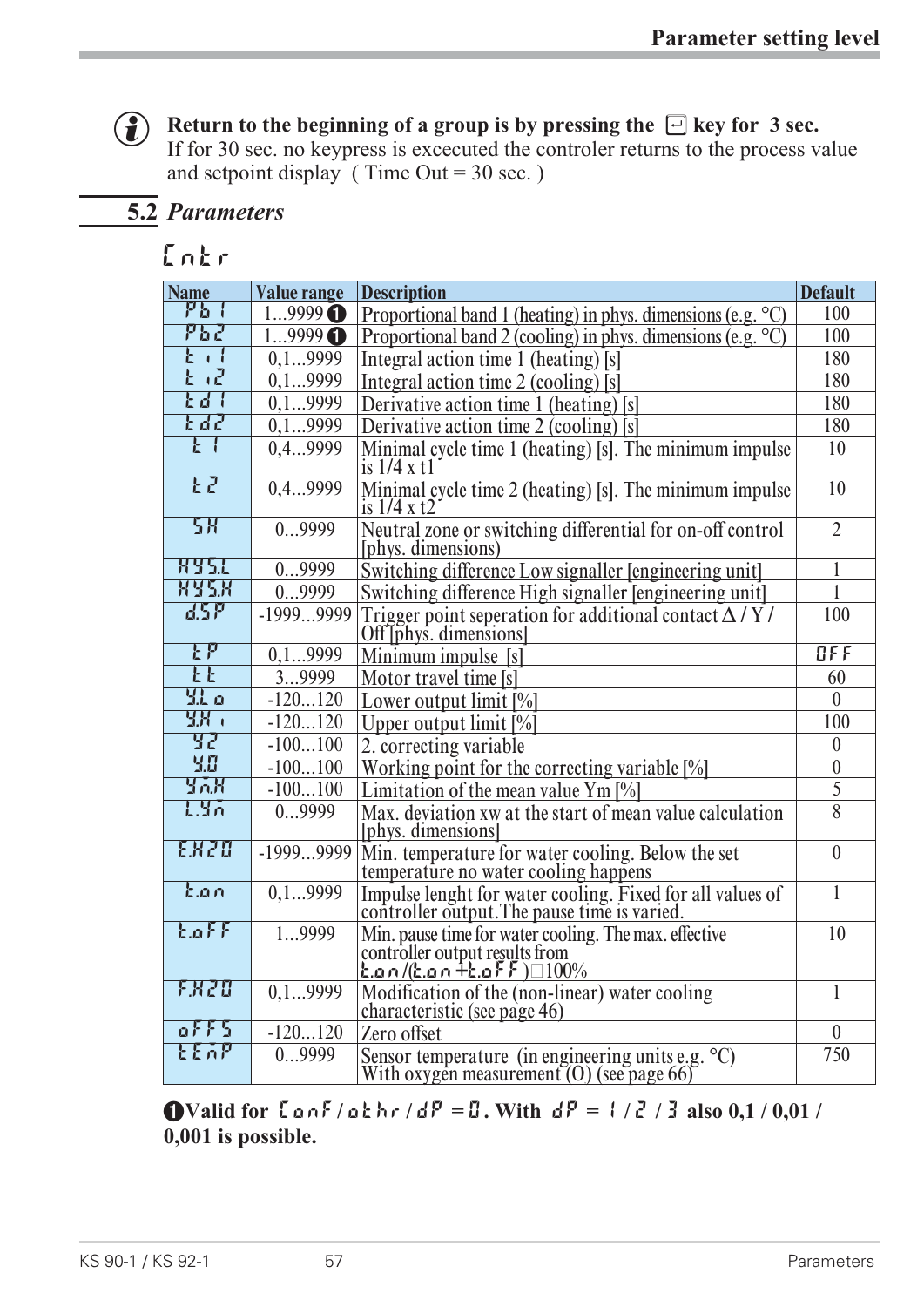| пп | AГ 1 |  |
|----|------|--|
|    |      |  |

| <b>Name</b> | <b>Value range</b> | <b>Description</b>                                                                                   | <b>Default</b> |
|-------------|--------------------|------------------------------------------------------------------------------------------------------|----------------|
| $Pb$ $l$    | $19999$ $\bullet$  | Proportional band 1 (heating) in phys. dimensions (e.g. <sup>o</sup> C), 2. parameter set            | 100            |
| PbZZ        |                    | 19999 $\bullet$ Proportional band 2 (cooling) in phys. dimensions (e.g. $\circ$ C), 2. parameter set | 100            |
| $1 - 27$    | 0, 19999           | Integral action time 2 (cooling) [s], 2. parameter set                                               | 10             |
| $1 - 12$    | 0, 19999           | Integral action time 1 (heating) [s], 2. parameter set                                               | 10             |
| E d R       | 0, 19999           | Derivative action time 1 (heating) [s], 2. parameter set                                             | 10             |
| E dZZ       | 0.19999            | Derivative action time 2 (cooling) [s], 2. parameter set                                             | 10             |

## **SEtP**

| Name      | Value range Description  |                                                      | <b>Default</b> |
|-----------|--------------------------|------------------------------------------------------|----------------|
| 5210      |                          | $-19999999$ Set-point limit low for Weff             |                |
| 5P.       |                          | $-19999999$ Set-point limit high for Weff            | 900            |
| 582       | $-19999999$ Set-point 2. |                                                      |                |
| r.5P      | 09999                    | Set-point gradient [/min]                            | B F F          |
| <b>SP</b> |                          | -19999999 Set-point (only visible with BlueControl!) |                |



**G** SP.L D and SP.H is should be within the limits of r nGH and r nGL see configuration  $\rightarrow$  Controller page

## **InP.1**

| <b>Name</b> | Value range Description |                                                        | <b>Default</b> |
|-------------|-------------------------|--------------------------------------------------------|----------------|
| JnLL        |                         | -19999999 Input value for the lower scaling point      |                |
| Bult.1      |                         | -19999999 Displayed value for the lower scaling point  |                |
| JnR         |                         | -19999999 Input value for the upper scaling point      | 20             |
| 86K (       |                         | -19999999 Displayed value for the lower scaling point  | 20             |
| EFT         |                         | $0.09999$   Filter time constant [s]                   | 0,5            |
| $E_{E}$ .   | $0100$ (°C)             | External cold-junction reference temperature (external | BFE            |
|             | $32212$ (°F) TC)        |                                                        |                |

## **InP.2**

| <b>Name</b> | <b>Value range Description</b> |                                                       | <b>Default</b> |
|-------------|--------------------------------|-------------------------------------------------------|----------------|
| Ind.        |                                | -19999999 Input value for the lower scaling point     |                |
| Bult.       |                                | -19999999 Displayed value for the lower scaling point |                |
| l nH2       |                                | -19999999 Input value for the upper scaling point     | 50             |
| <b>OuK2</b> |                                | -19999999 Displayed value for the upper scaling point | 50             |
| <b>EFZ</b>  |                                | $0.09999$   Filter time constant [s]                  | 0.5            |

**InP.3**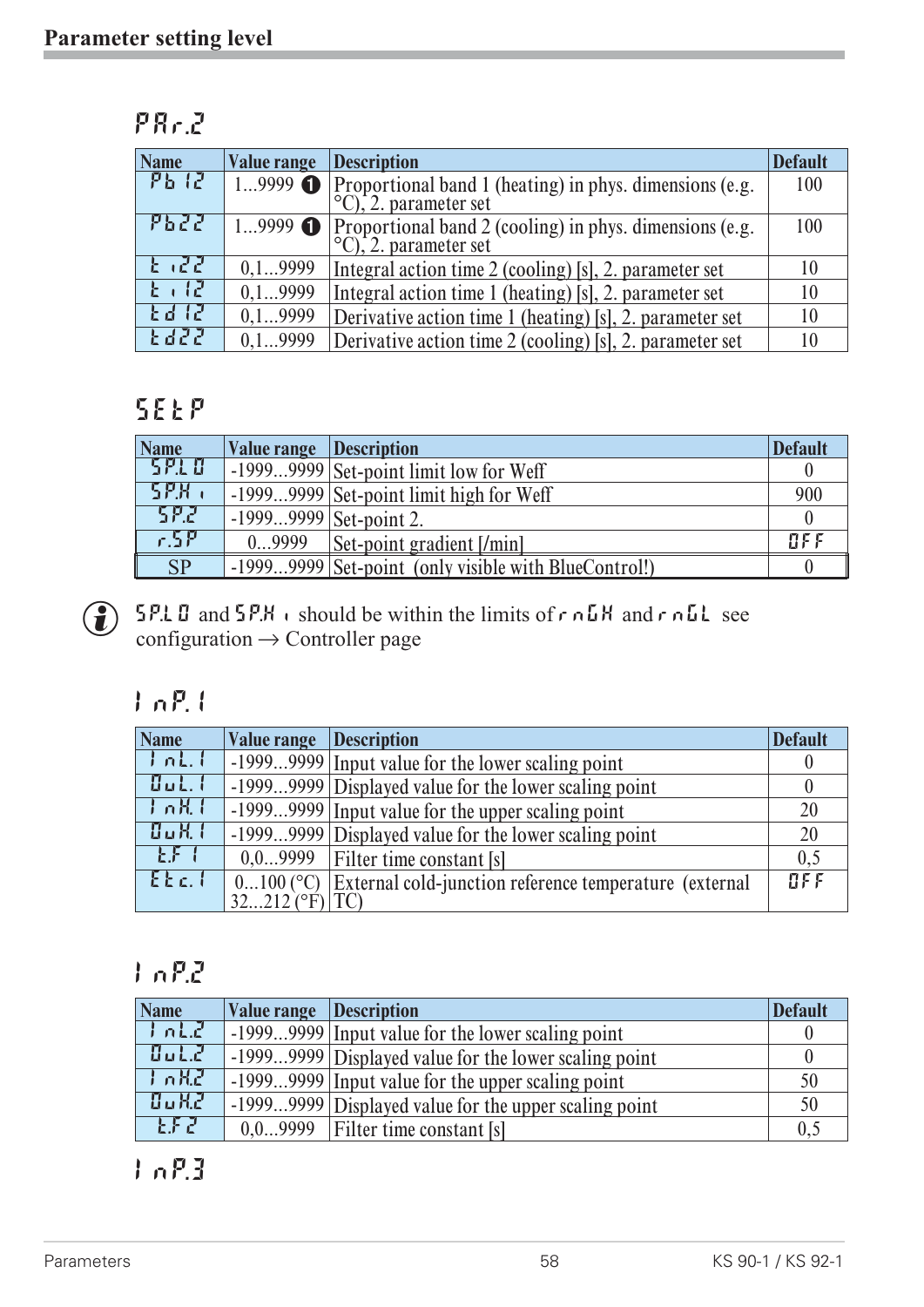| <b>Name</b> | <b>Value range Description</b> |                                                                    | <b>Default</b> |
|-------------|--------------------------------|--------------------------------------------------------------------|----------------|
| JnL3        |                                | 19999999 Input value for the lower scaling point                   |                |
| Bult.3      |                                | -19999999 Displayed value for the lower scaling point              |                |
| $J_0RJ$     |                                | -19999999 Input value for the upper scaling point                  | 20             |
| 8.K3        |                                | -19999999 Displayed value for the upper scaling point              | 20             |
| EFT         |                                | $-19999999$ Filter time constant [s]                               |                |
| $E_{k,d}$   |                                | $0100$ (°C) External cold-junction reference temperature (external | BFE            |
|             | $32212$ (°F   TC)              |                                                                    |                |

## **Lim**

| <b>Name</b>    | Value range | <b>Description</b>             | <b>Default</b> |
|----------------|-------------|--------------------------------|----------------|
| L, I           |             | $-19999999$ Lower limit 1      | 10             |
| H <sub>1</sub> |             | $-19999999$ Upper limit 1      | 10             |
| <b>HY5.1</b>   | 09999       | Hysteresis limit 1             |                |
| dEL.1          | 09999       | Alarm delay from limit value 1 | $\theta$       |
| LZ             |             | $-19999999$ Lower limit 2      | BFF            |
| <b>H.2</b>     |             | $-19999999$ Upper limit 2      | BFF            |



#### Resetting the controller configuration to factory setting (Default) or<br>resetting to the customer-specific default data set<br> $\rightarrow$  chanter 11 1 (Page 80) **resetting to the customer-specific default data set**  $\rightarrow$  chapter 11.1 (Page 80)<sup></sup>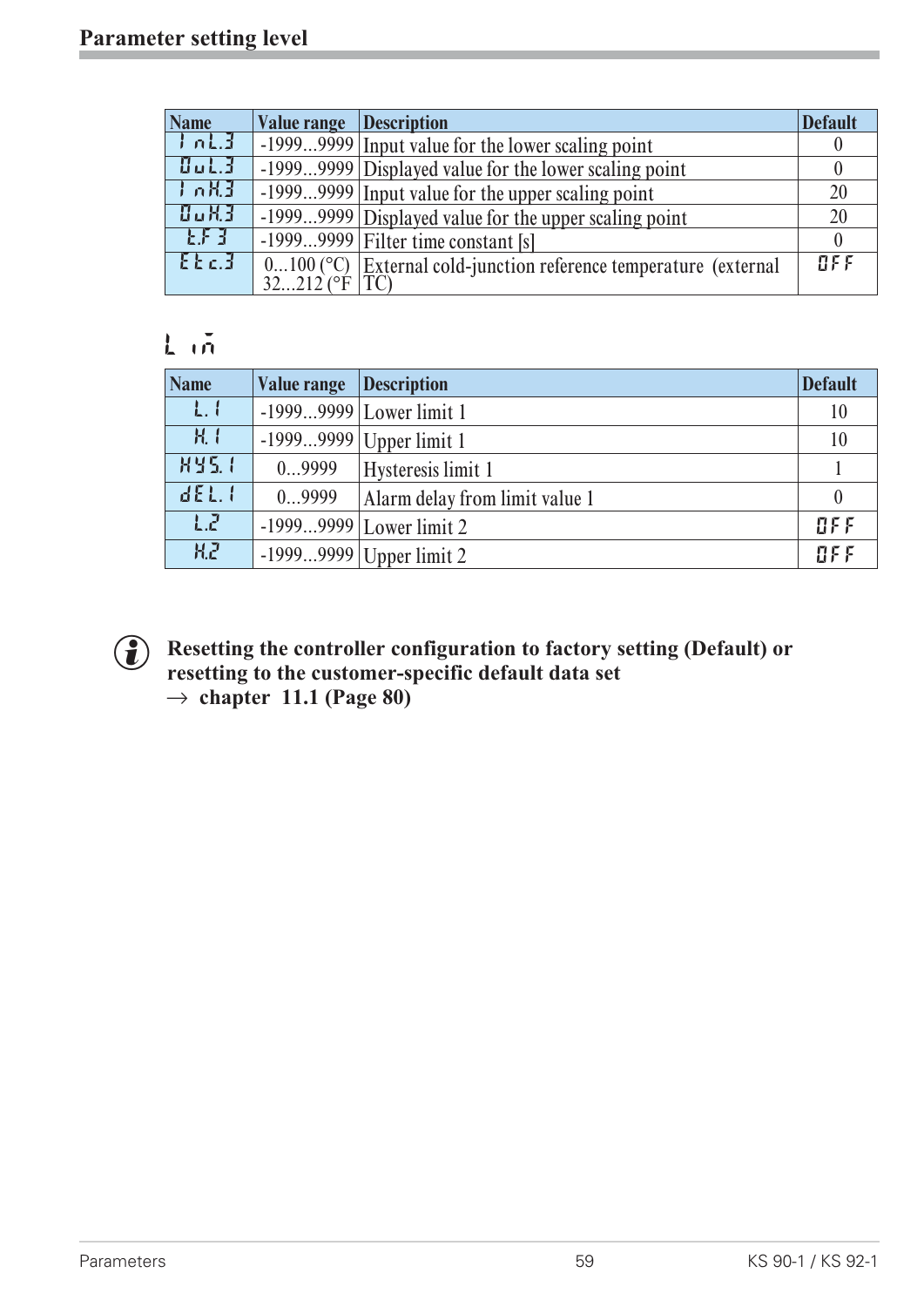## **5.3** *Input scaling*

When using current, voltage or resistance signals as input variables for  $\vert \cdot \vert nP. \vert$ , InP.2 or/and InP.3 scaling of input and display values at parameter setting level is required. Specification of the input value for lower and higher scaling point is in the relevant electrical unit (mA/V/ $\Omega$ ).



| 5.29P | Input signal    | $\bigcap L.X$ | $\Box$ $L$ .x | 直邑X | 0.14x |
|-------|-----------------|---------------|---------------|-----|-------|
| 30    | 20 <sub>m</sub> |               | any           | ∠∪  | any   |
| 20mA  | 420mA           |               | any           | 20  | any   |
| 40    | 010V            |               | any           |     | any   |
| 010   | 10V             |               | any           |     | any   |

#### *5.3.1* **Input Inp.1 and InP.3**

Parameters  $\int$  nLx,  $\int$ uLx,  $\int$  nHx and  $\int$ uHx are only visible if  $\text{LanF}/\text{LanP.x}/\text{Lar}r = 3$  is chosen.

In addition to these settings,  $\vert \cdot \vert$   $\vert nL \cdot x \vert$  and  $\vert \cdot \vert nH \cdot x \vert$  can be adjusted in the range  $(0...20mA/0...10V/\Omega)$  determined by selection of  $5.1 \text{ yr}$ .

For using the predetermined scaling with thermocouple and resistance<br>thermometer (Pt100), the settings for  $\int nL \cdot x$  and  $\int uL \cdot x$  and for  $\int nL \cdot x$  and for  $\int nL \cdot x$ thermometer (Pt100), the settings for  $| \cdot nL \times \text{ and } \mathbf{u} \cdot \mathbf{L} \times \text{ and for } |\cdot nH \times \text{ and } \mathbf{u} \cdot \mathbf{L} \times \text{ and for } |\cdot nH \times \text{ and } \mathbf{u} \cdot \mathbf{L} \times \text{ and for } |\cdot nH \times \text{ and for } |\cdot nH \times \text{ and for } |\cdot nH \times \text{ and for } |\cdot nH \times \text{ and for } |\cdot nH \times \text{ and for } |\cdot nH \times \text{ and for } |\cdot nH \times \text{ and$  $\mathbf{I}$ u H $\mathbf{x}$  must have the same value.



( $\bullet$ ) Input scaling changes at calibration level ( $\rightarrow$  page 61) are displayed by input scaling at parameter setting level. After calibration reset  $(\mathbb{J} \mathsf{F} \mathsf{F})$ , the scaling parameters are reset to default.

#### *5.3.2* **Input InP.2**

| $\sim$<br>-- | 'nput signal<br>mput                                  | -<br>. | .   | <b>1.2</b>    | .   |
|--------------|-------------------------------------------------------|--------|-----|---------------|-----|
| 30           | $\sim$<br><b>mA</b><br>4V.<br>$\bullet\bullet\bullet$ |        | any | $\sim$ $\vee$ | any |

In addition to these settings,  $\vert \cdot \vert n \vert$ .  $\vert \cdot \vert n \vert$ .  $\vert \cdot \vert n \vert$ .  $\vert \cdot \vert n \vert$ .  $\vert \cdot \vert \cdot \vert n \vert$  can be adjusted in the range  $(0...20/50mA/\Omega)$  determined by selection of  $5.1 \text{ YP}$ .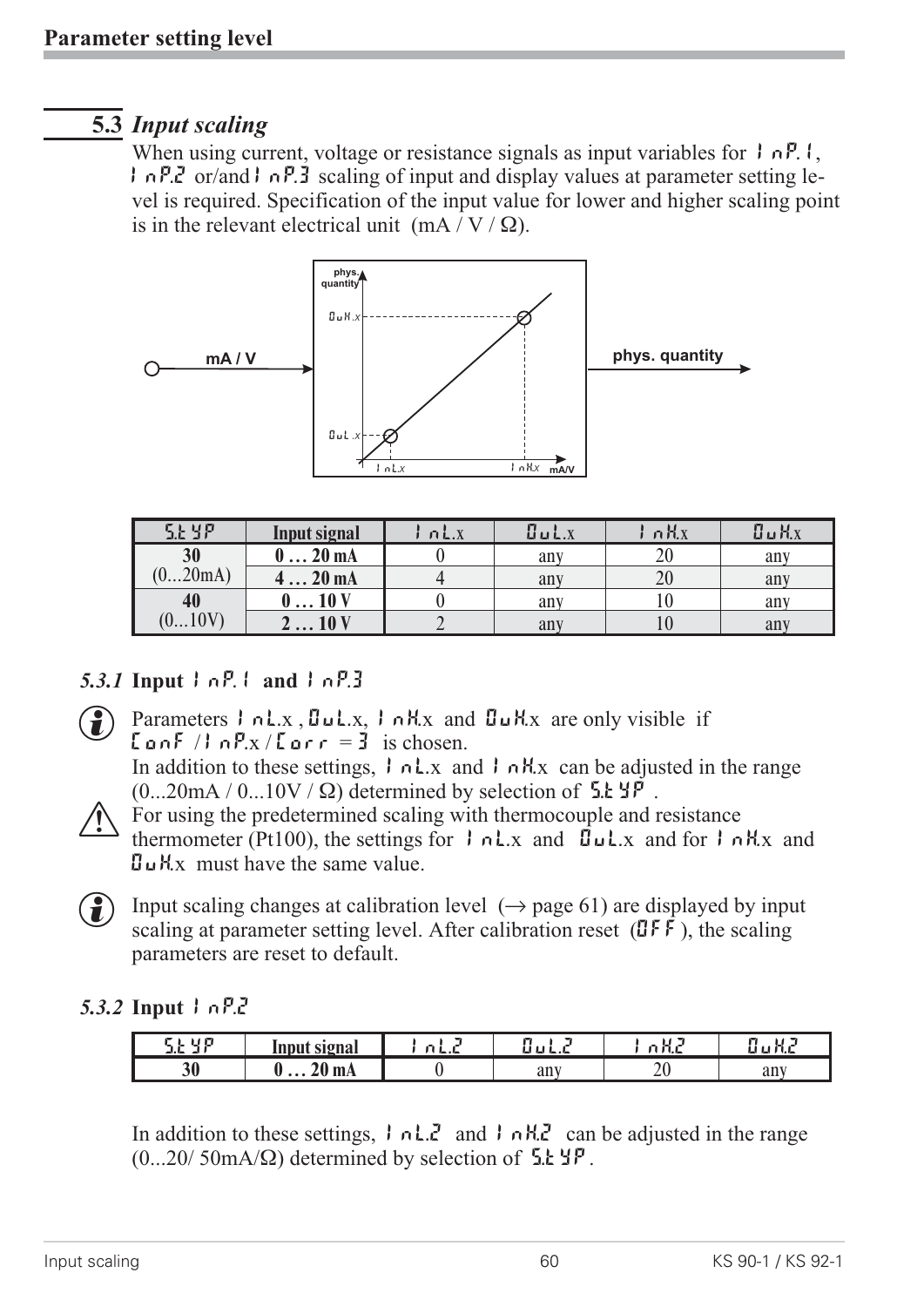*X*

InL.1 InH.1

## **6 Calibration level**

Measured value correction  $(ERL)$  is only visible if  $L$  on F / I n P. I / L or  $r = 1$ or  $\vec{e}$  is chosen.

The measured value can be matched in the calibration menu ( $\textsf{[FR]}$ ). Two methods are available:



OuL.1*old*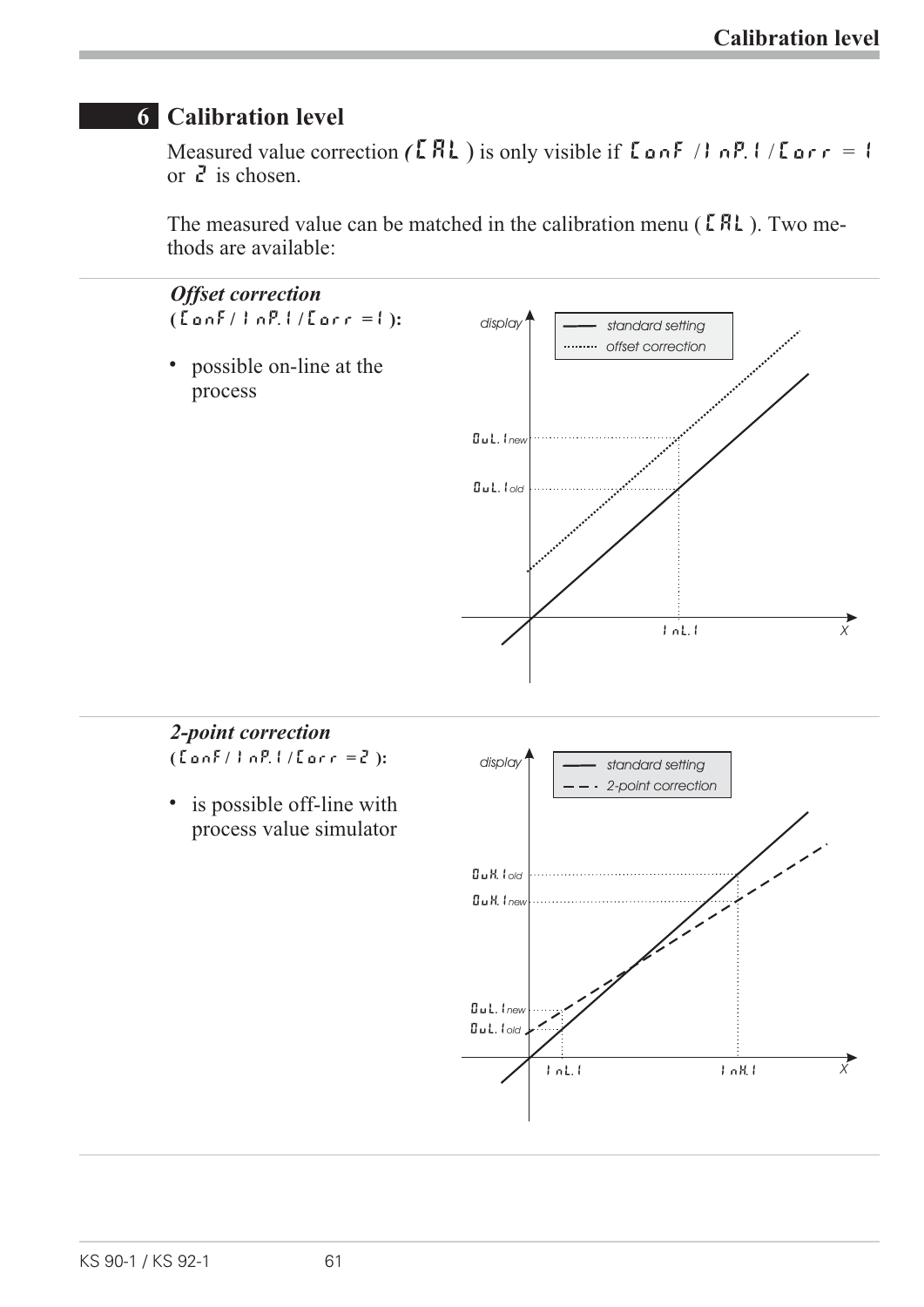*Offset correction* **( ConF/ InP.1 / Corr =1 ):**



- **InL.1:** The input value of the scaling point is displayed. The operator must wait, until the process is at rest. Subsequently, the operator acknowledges the input value by pressing key  $\overline{\Box}$ .
- **OuL.1:** The display value of the scaling point is displayed. Before calibration,  $\mathbf{I} \cup \mathbf{L}$ . I is equal to  $\mathbf{I} \cap \mathbf{L}$ . The operator can correct the display value by pressing keys  $\boxed{\blacktriangle$   $\blacktriangledown$ . Subsequently, he confirms the display value by pressing key  $\Box$ .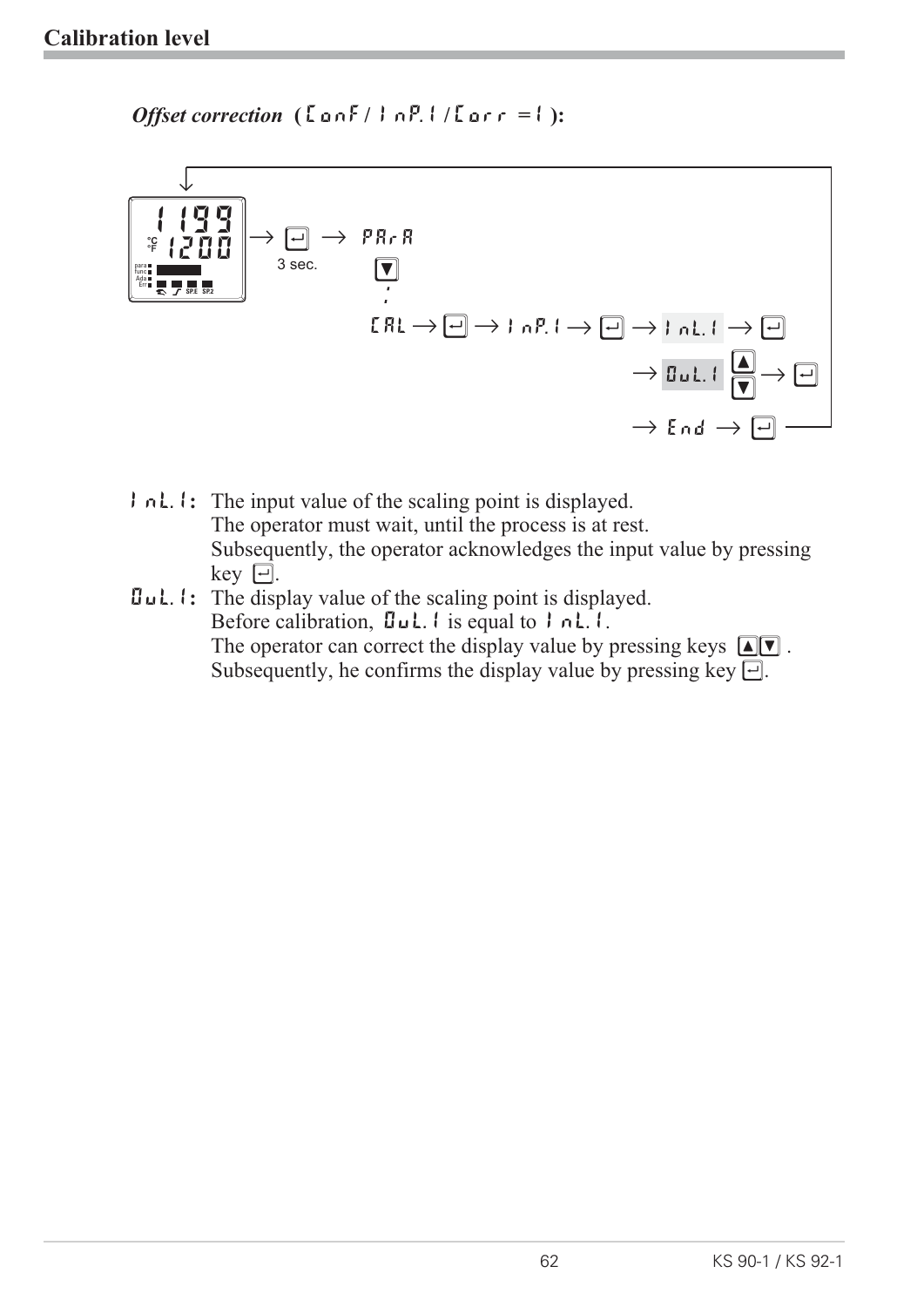

*2-point correction* **( ConF/ InP.1 / Corr = 2):**

- **InL.1:** The input value of the lower scaling point is displayed. The operator must adjust the lower input value by means of a process value simulator and confirm the input value by pressing key  $\Box$ .
- **OuL.1:** The display value of the lower scaling point is displayed. Before calibration, UuL.1 equals 1 nL.1. The operator can correct the lower display value by pressing the  $\blacksquare$ keys. Subsequently, he confirms the display value by pressing key  $\Box$ .
- **I**  $nH$ **!**: The input value of the upper scaling point is displayed. The operator must adjust the upper input value by means of the process value simulator and confirm the input value by pressing key  $\Box$ .
- OuH.1**:** The display value of the upper scaling point is displayed. Before calibration  $\mathbf{Q}_\mu$ H. I equals *InH. I.* The operator can correct the upper display value by pressing keys  $\blacksquare$ Subsequently, he confirms the display value by pressing key  $\Box$ .
- (a) The parameters ( $\mathbf{G} \cup \mathbf{L}$ . I,  $\mathbf{G} \cup \mathbf{H}$ . I) changed at **LAL** level can be reset by adjusting the parameters below the lowest adjustment value  $(\mathbb{J}^{\mathsf{F}} \mathbb{F})$  by means of decrement  $key$   $\boxed{\bullet}$ .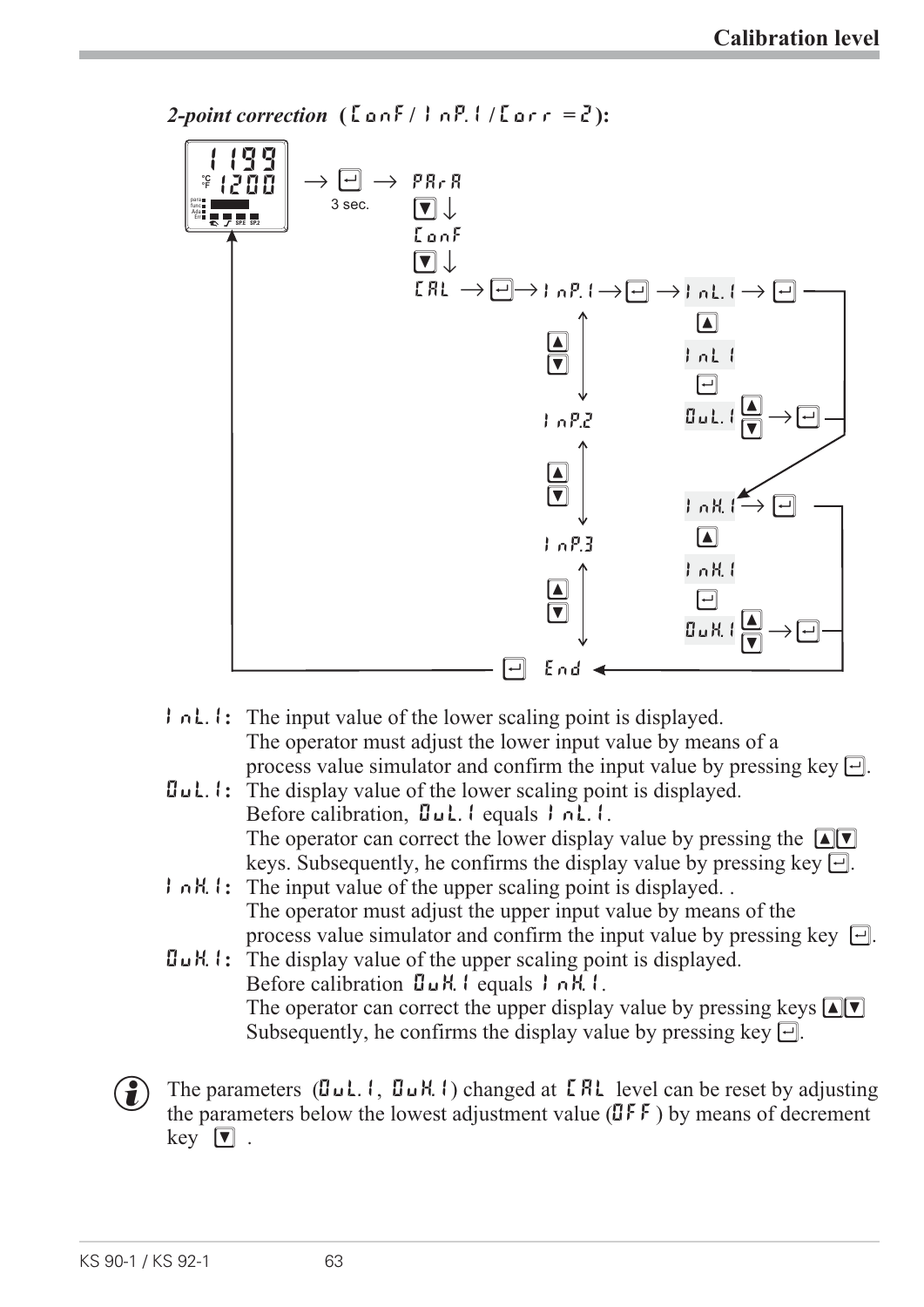#### **7 Special functions**

## **7.1** *DAC®– motor actuator monitoring (Digital Actor Control DAC®)*

With all controllers with position feedback Yp, the motor actuator can be monitored for functional troubles. The DAC*®* function can be started by chosing the parameter  $\mathbf{L} \cdot \mathbf{r} = 5$  or  $\mathbf{5}$  at the configuration level ( $\mathbf{L} \cdot \mathbf{r} = \mathbf{r} \cdot \mathbf{r}$ ):

| $\bullet$ [anf / [ntr / [ $F$ nc = 5] | 3-point-stepping controller with<br>position feedback Yp as potentiometer                        |
|---------------------------------------|--------------------------------------------------------------------------------------------------|
| $\bullet$ [anf / [ntr / [fnc = $5$    | Continuous controller with integrated<br>positioner and position feedback Yp as<br>potentiometer |

If an error occures, the controller switches to manual operation ( $\mathbb{R}$  - LED blinks) and no impulses are given out any longer. If one of the relays shall switch when a DAC<sup>®</sup> error occures, parameter  $dRLR = 1$  and inverse action  $\Box R c \underline{b} = 1$  must be selected for the relevant output **OUT.** 1 ... **OUT.** 4 in the LonF menu (  $UUE.3$  and 4 only possible if  $U.E YP = U$  [relay/logic]):

• LonF / OUt.x /  $dRcR = 1$  Motor actuator monitoring (DAC) aktive

The system detects the following stepping controller errors:

- $\cdot$  defective motor
- defective capacitor (wrong rotating direction)
- wrong phase followers (wrong rotating direction)
- defective force transmission at spindle or drive
- excessive backlash due to wear
- $\cdot$  jamming of the control valve e.g. due to foreign body

In these cases the controller will change to manual operation and the outputs will be switched off. Is the controller switched to automatic operation again or any modification is done the controller activates the DAC function again and the outputs will be setted.

#### *Resetting of a DAC error*:

After solving the technical problem the DAC errror can be acknowledged in the error list. Thereafter the controller works again in normal operation mode.

See also chapter 3.4 *"Mainenance manager / Error list"*, page 12 ff.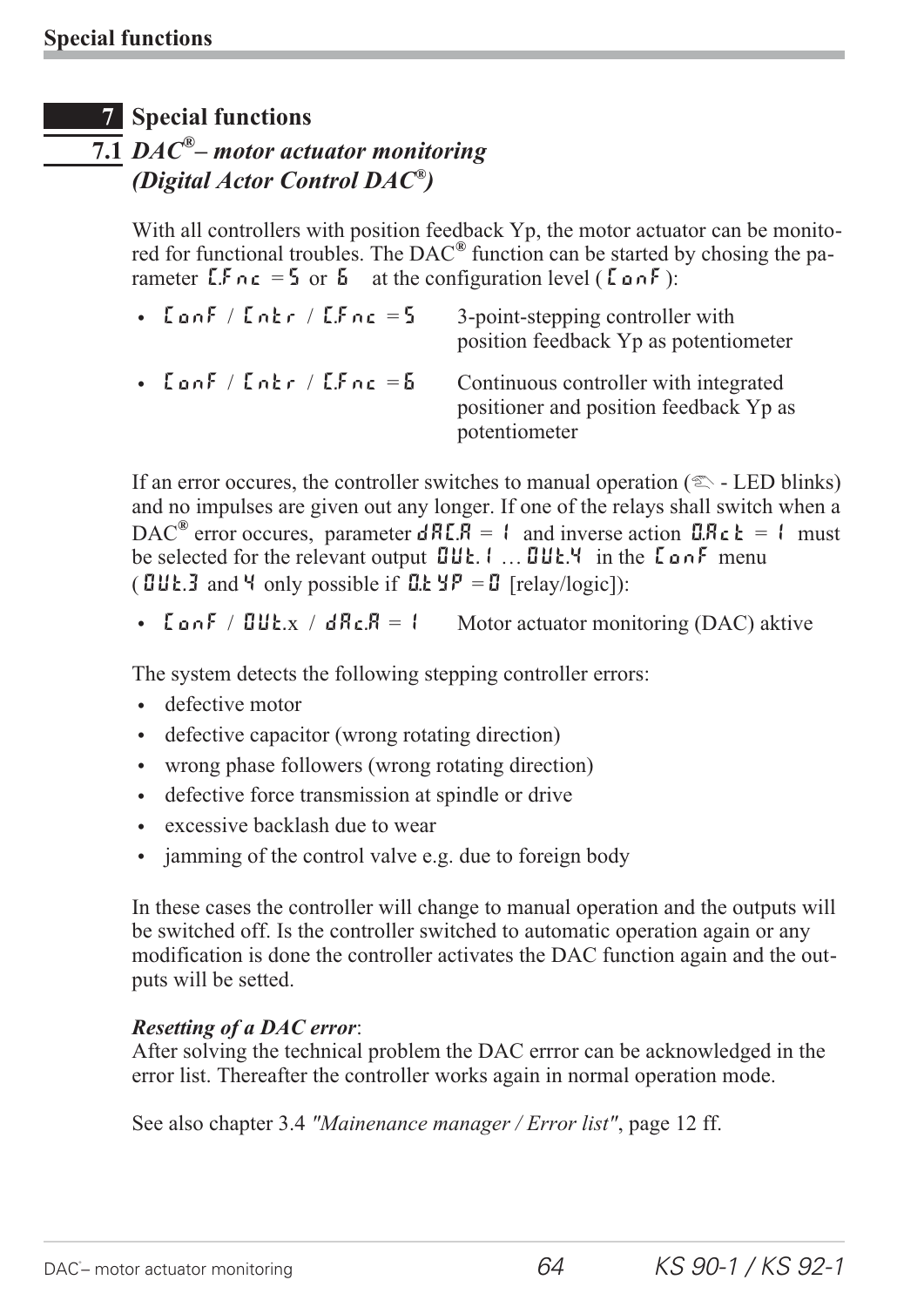#### **Functioning of the DAC function**

No input filter should be defined for the Yp input ( $P R r R / I n P x / L F x = 0$ ). Therewith no wrong detection of blocking or wrong method of operation can be recognized.

The automatic calibration can be used with drives outfitted with spring assembly.

#### **Execution of the calibration:**

It is controlled if the mean alteration between two messurements is enough for the DAC monitoring. The calibration will be stopped if the alteration between two messurements is too small.

The position of 0% is searched. Therefor the drive will be closed until there is no changing of the input signal for 0,5 sec.

Assuming that the drive is outfitted with spring assembly, the drive is opened for 2,8 sec. The drive should then still be within the spring assembly. This position is allocated and stored as 0%.

With the same procedure the position for  $100\%$  is allocated and stored.

Simultaneously the motor running time is determined and saved as parameter  $\mathbf{E} \cdot \mathbf{E}$ . Afterwards the controller sets the drive in the position before calibration. Was the controller in automatic mode before calibration it will be set to automatic mode again otherwise it remains in manual mode.

#### **The following errors can be occure during calibration:**

- $\bullet$  the change of the Yp input is to small, no monitoring is possible
- the motion is in wrong direction<br>• the Yp input is broken
- the Yp input is broken

In these cases the automatic calibration will be stopped and the controller remains in manual mode.

 $\left(\begin{matrix} \bullet \\ \bullet \end{matrix}\right)$  If the automatic calibration leads to no resonable results the calibration of the Yp input can be done manual.

 $\left(\frac{1}{2}\right)$  If the conroller reaches the positions of 0% or 100% the outputs will be switched off. Also in manual mode it is not possible to exceed these limits.



**(2)** Because no controller with continuouse output and Yp input is defined there **won't be the DAC function for this controlling type.**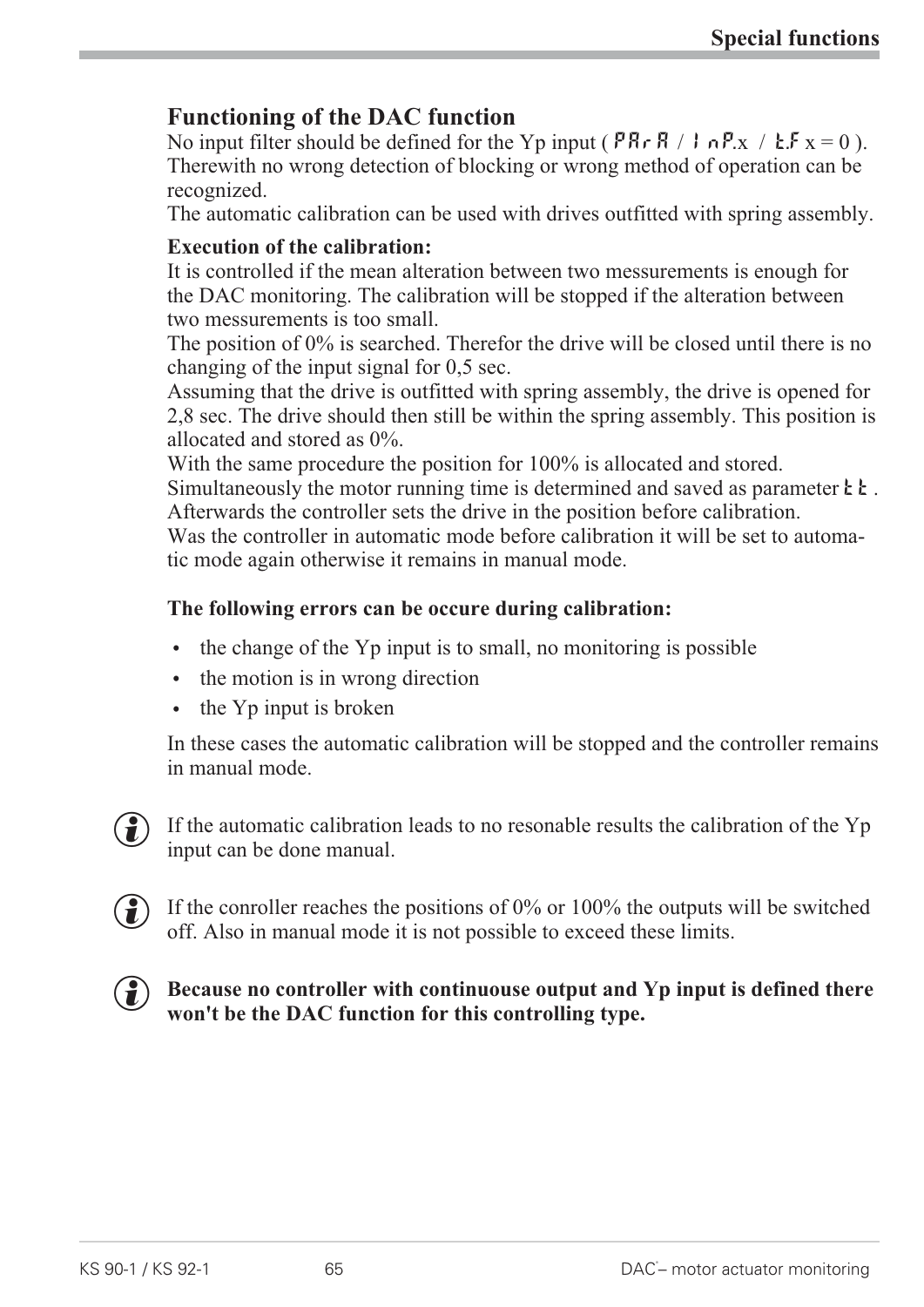## **7.2** *O2 measurement*

This function is available only on the instrument version with INP3.

As the  $O_2$ -measurement result range can extend over many decades, automatic display switch-over between " % " and "ppm" was realized.



The instantaneous unit is displayed in the lower line.

With set-point changing via keys  $\boxed{\blacktriangle}$  or  $\blacktriangledown$ , the unit of the set-point and of the other parameters is displayed.

Lambda probes  $(\lambda)$  probes) are used as sensors.

The electromotive force (in Volts) generated by  $\lambda$  probes is dependent of instantaneous oxygen content and temperature. Therefore, KS 9x-1 can only evaluate exact measurement results, if it knows the sensor temperature.

Distinction of heated and non-heated lambda probes is made. Both can be evaluated by KS 9x-1.

Heated lambda probes

Controlled heating which ensures constant temperature is integrated in the heated  $\lambda$  probe. This temperature must be entered in KS 9x-1 parameter Probe temperature.

Parameter  $\rightarrow$  Controller  $\rightarrow$  Probe temperature  $\rightarrow$  .....°C (/°F - dependent of configuration)

|  | $LnE r \rightarrow LE AP$ |  |  |
|--|---------------------------|--|--|
|--|---------------------------|--|--|

#### **Non-heated lambda probes**

With the probe always operated at a fixed, known temperature, a procedure as used for a heated probe can be used.

A non-heated  $\lambda$  probe is used, unless the temperature is constant. In this case, the probe temperature in addition to the probe mV value must be measured. For this purpose, any temperature measurement with one of the analog inputs INP2 or INP3 can be used. During function selection, the input must be set to X2 (second process value).

#### *7.2.1* **Connection**

Connect the input for the lambda probe to INP1.

Use terminals A15 and A17.

If necessary, temperature measurement must be connected to INP2 or INP3.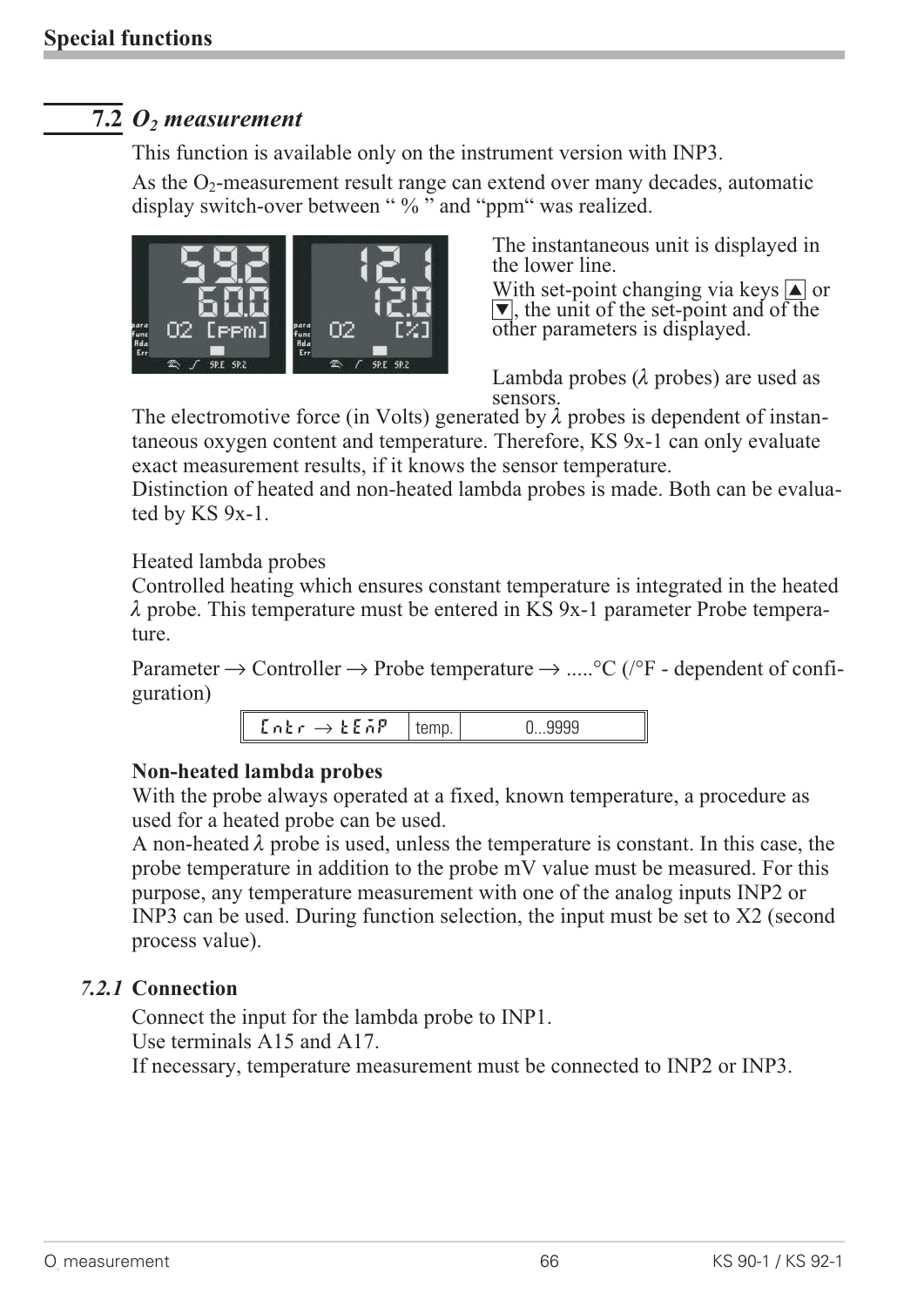#### *7.2.2* **Configuration:**

#### **Oxygen measurement**

Oxygen measurement with **heated** lambda probe

Controller  $\rightarrow$  Process value processing  $\rightarrow$  7: O<sub>2</sub> functions with constant probe temperature

| and i<br>$\sim$ |  |
|-----------------|--|
|                 |  |

Oxygen measurement with **non-heated** lambda probe

Controller  $\rightarrow$  Process value processing  $\rightarrow$  O<sub>2</sub> functions with measured probe temperature

| $\overline{\phantom{0}}$<br>$\overline{a}$ |  |
|--------------------------------------------|--|
|                                            |  |

Input  $1 \rightarrow$  Function INP1  $\rightarrow$  7: process value X1

| $\overline{\phantom{a}}$ |  |  |
|--------------------------|--|--|
|                          |  |  |

In **input** 1, the sensor type is set for one of the high-impedance voltage inputs: Input  $1 \rightarrow$  Sensor type  $\rightarrow$  42: special (-25...1150 mV) or  $41 \cdot \text{special}$  (-2.5..115 mV)

|                                                                   |  | $T1.9pcc$ and $(2,9119)$ in v |
|-------------------------------------------------------------------|--|-------------------------------|
| $\parallel$   nP.( $\rightarrow$ 5.69P)                           |  | $115 \text{ mV}$              |
| $\parallel$ la $\textsf{P}\!,\textsf{L}\rightarrow\parallel$ SEYP |  | 1150 mV                       |
|                                                                   |  |                               |

Input  $1 \rightarrow$  meas. value correction  $\rightarrow$  0: no correction

|--|--|--|--|

**Temperature measurement (required with non-heated lambda probe)**

Any temperature measurement with one of analog inputs INP2 or INP3 can be used. Select input X2 during function selection (second set-point).



With  $O_2$  measurement, evaluation in ppm or % must be specified for all parameters related to the process value. This is done centrally during configuration.

Other  $\rightarrow$  Parameter unit for O<sub>2</sub> $\rightarrow$  0: parameter for O<sub>2</sub> function in ppm

1: parameter for  $O_2$  function in  $\%$ 

| othr $\rightarrow$ 02. |  | unit : $ppm$ |
|------------------------|--|--------------|
| othr $\rightarrow$ 02  |  | unit : $%$   |
|                        |  |              |

( $\bullet$ ) Whether the temperature of the non-heated  $\lambda$  probe is specified in °C or °F can be selected during configuration.

Other  $\rightarrow$  Unit  $\rightarrow$  1: in Celsius

| 2: in Fahrenheit        |  |
|-------------------------|--|
| $akhr \rightarrow$ Unit |  |
| $akhr \rightarrow Unik$ |  |
|                         |  |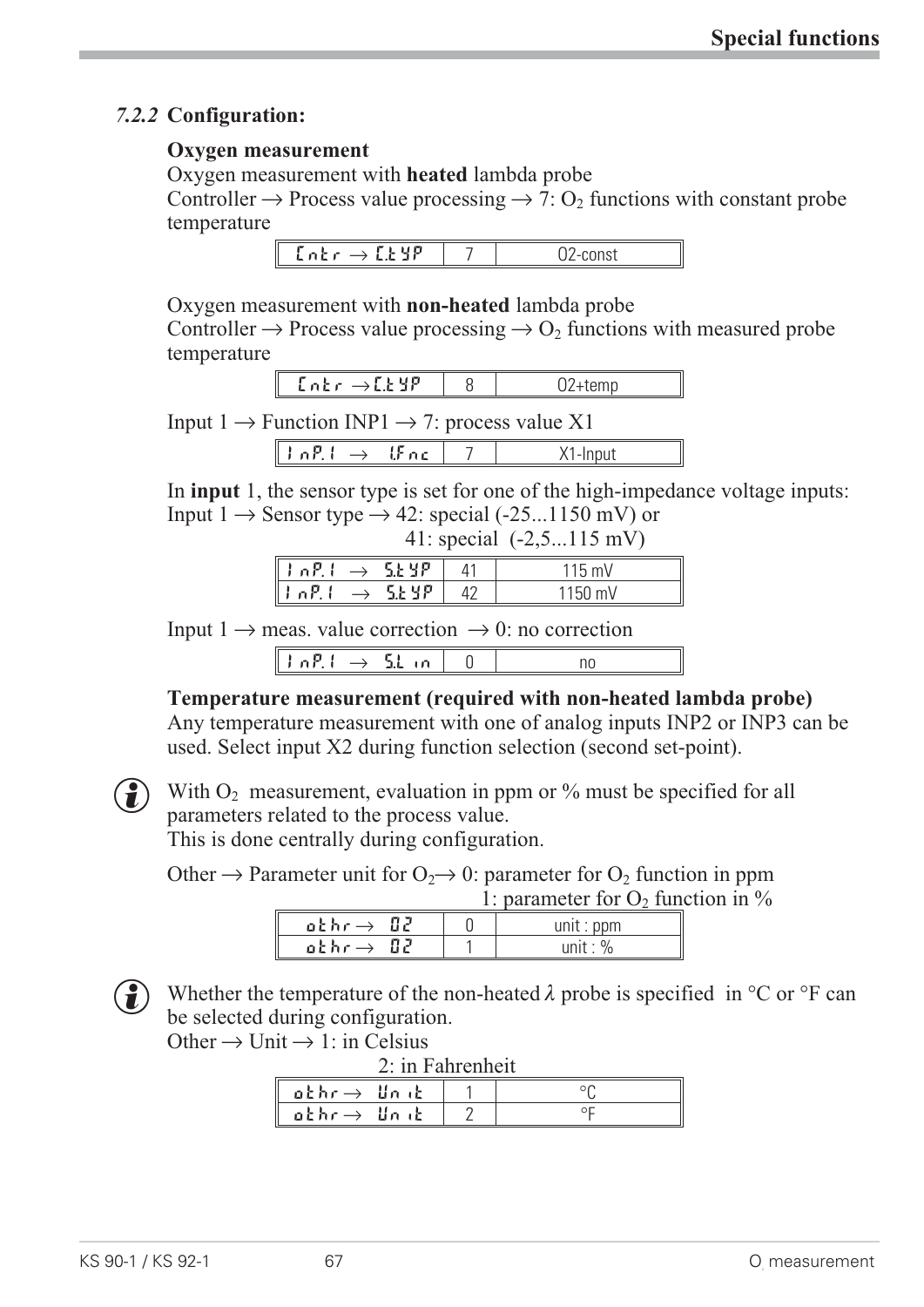### **7.3** *Linearization*

Linearization for inputs INP1 or INP3

Access to table " $\bf{L}$  in" is always with selection of sensor type S.TYP = 18: special thermocouple in INP1 or INP3, or with selection of linearization  $5.1 \cdot n$ 1: special linearization.

Dependent of input type, the input signals are specified in  $\mu$ V or in Ohm dependent of input type.

With up to 16 segment points, non-linear signals can be simulated or linearized.<br>Every segment point comprises an input  $(1, 0, 1, \ldots, 1, 0, 15)$  and an output  $(0, 1, 1)$  $\overline{B}$  .  $\overline{B}$  . These segment points are interconnected automatically by means of straight lines. The straight line between the first two segments is extended downwards and the straight line between the two largest segments is extended upwards. I.e. a defined output value is also provided for each input value. When switching an  $\vert \cdot$   $\rho$ , x value to  $\mathbb{J}$  F  $\mathsf{F}$ , all other ones are switched off. Condition for these configuration parameters is an ascending order.  $|n_1| < |n_2| < ... < |n_1|$  is and  $|n_2| < |n_3|$ ....  $|n_4|$  is  $|n_5|$ .

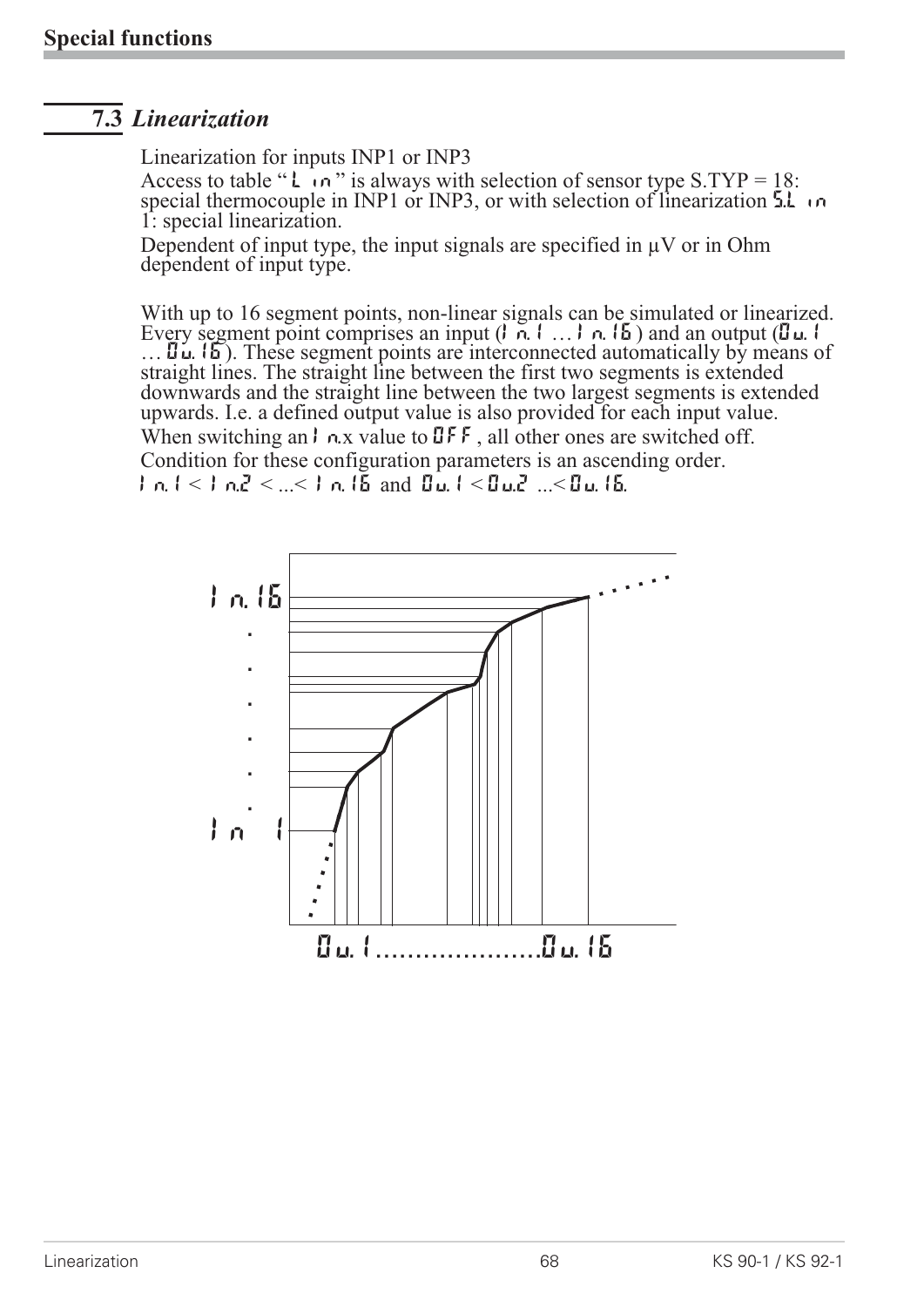## **7.4** *Loop alarm*

The loop alarm monitors the control loop for interruption (not with three-point stepping controller and not with signallers.) With parameter  $\mathsf{LP}$ .  $\mathsf{PL}$  switched to  $\mathbf{1}$  (= loop alarm active), an interruption of the control loop is detected, unless the process value reacts accordingly with Y=100% after elapse of 2xTi.

The loop alarm shows that the control loop is interrupted. You should check heating or cooling circuit, sensor, controller and motor actuator.

During self-tuning, the control loop is not monitored (loop alarm is not active).

## **7.5** *Heating current input / heating current alarm*

The heating current alarm monitors the heating current.

In addition to short circuit monitoring, checking either for overload (current > heating current limit value) or for interruption (current < heating current limit value) is done.

Each of the analog inputs can be used as measurement input.

If electrical heating is concerned, INP2 which is always provided can be configured for measuring range 0...50mA AC and connected directly using a heating current transformer.



With  $\epsilon$  1 < 400 ms or  $\epsilon P$  < 200 ms (effective time!), heating current monitoring is ineffective.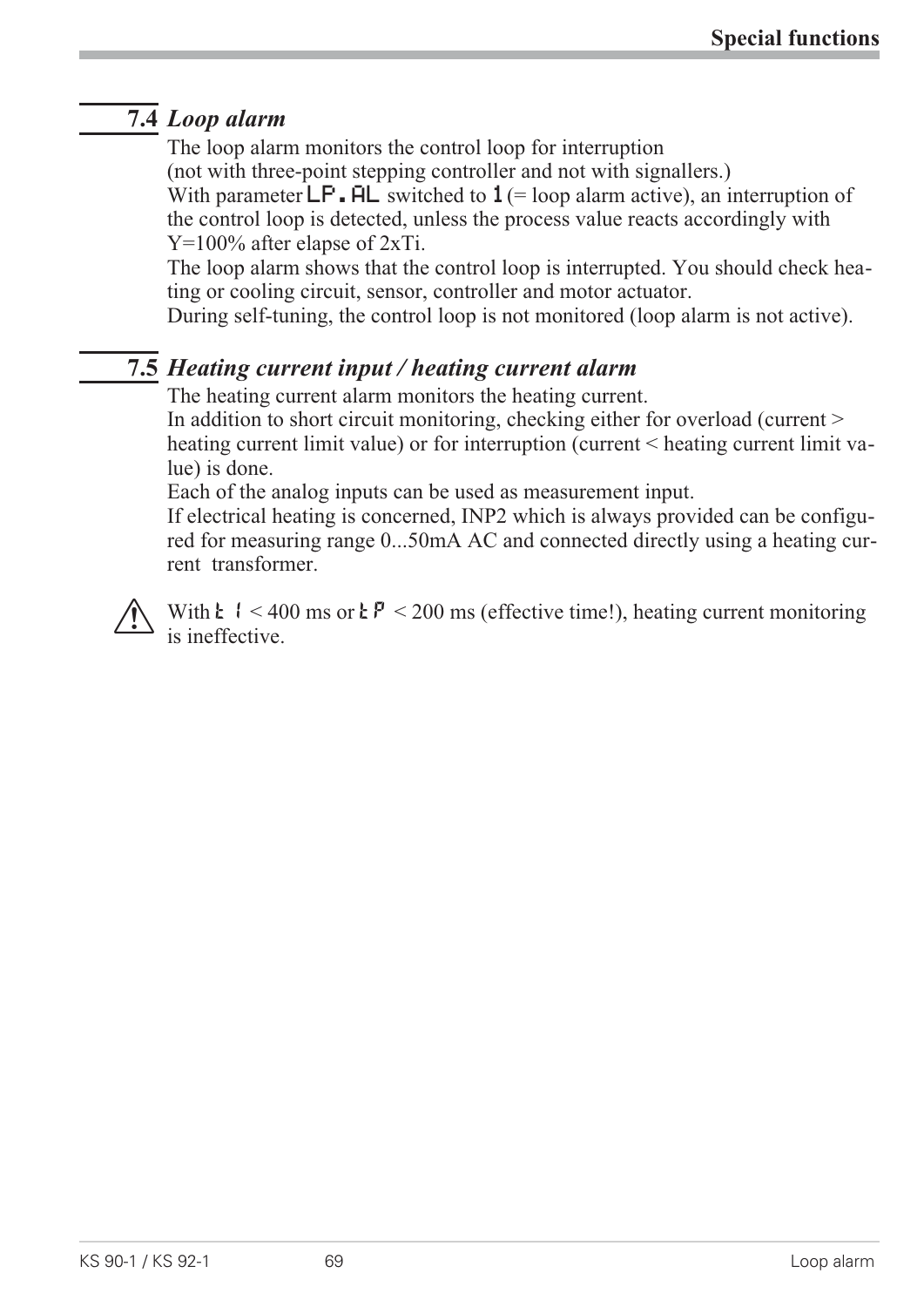#### **7.6** *KS9x-1 as Modbus master*

a **This function is only selectable with BlueControl (engineering tool)!**

| <b>Name</b> | <b>Value range</b> | <b>Description</b>                                                                   | <b>Default</b> |
|-------------|--------------------|--------------------------------------------------------------------------------------|----------------|
| <b>MASt</b> |                    | <b>Controller is used as Modbus master</b>                                           | $\theta$       |
|             |                    | <b>Slave</b>                                                                         |                |
|             |                    | <b>Master</b>                                                                        |                |
| Cycl        | 0200               | Cycle time [ms] for the Modbus master to transmit its<br>data to the bus.            | 60             |
| AdrO        | 165535             | Target address to which the with <b>AdrU</b> specified data is given out on the bus. |                |
| AdrU        | 165535             | Modbus address of the data that Modbus master gives<br>to the bus.                   |                |

|  | Additions $a \in h \cap$ (only visible with BlueControl!) |
|--|-----------------------------------------------------------|
|--|-----------------------------------------------------------|

The KS9x-1 can be used as Modbus master ( $\[\text{LonF}/\text{aE}\]$  hr / **MASt** = 1). The Modbus master sends ist data to all slaves (Broadcast message, controller adress 0). It transmits its data (modbus adress **AdrU**) cyclic with the cycle time **Cycl** to the bus. The slave controller receives the data transmitted by the masters and allocates it to the modbus target adress **AdrO**. If more than one data should be transmitted by the master controller ( **Numb** > 1) , the modbus adress **AdrU** indicates the start adress of the data that should be transmitted and **AdrO** indicates the first target adress where the received data should be stored. The following data will be stored at the logically following modbus target adresses. With this it is possible e.g. to specify the process value of the master controller as set-point for the slave controllers.

### **7.7** *Back-up controller (PROFIBUS)*

Back-up operation: calculation of the control outputs is in the master. The controller is used for process value measurement, correcting variable output and for display.

With master or communication failure, control is taken over independently and bumplessly by the controller.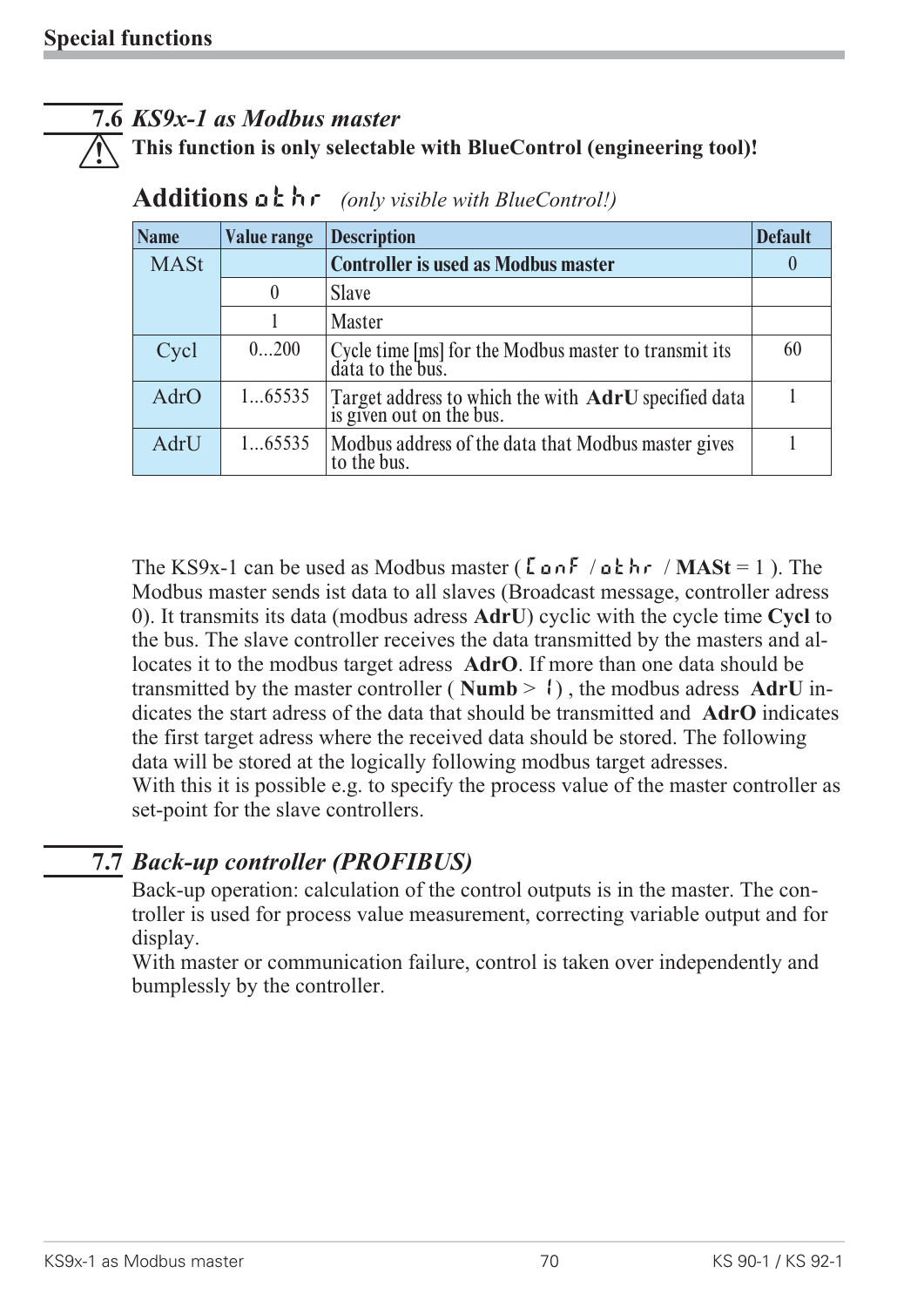## **8 BlueControl**

BlueControl is the projecting environment for the BluePort<sup>®</sup> controller series of PMA. The following 3 versions with graded functionality are available:

| <b>Functionality</b>                                   | <b>Mini</b>     | <b>Basic</b> | <b>Expert</b> |
|--------------------------------------------------------|-----------------|--------------|---------------|
| <b>Parameter and configuration setting</b>             | <b>ves</b>      | yes          | yes           |
| <b>Controller and loop simulation</b>                  | <b>ves</b>      | yes          | yes           |
| Download: transfer of an engineering to the controller | yes             | yes          | yes           |
| Online mode / visualization                            | SIM only        | <b>ves</b>   | <b>ves</b>    |
| Defining an application specific linearization         | <b>ves</b>      | <b>ves</b>   | <b>ves</b>    |
| Configuration in the extended operating level          | yes             | yes          | yes           |
| Upload: reading an engineering from the controller     | <b>SIM only</b> | yes          | yes           |
| <b>Basic diagnostic functions</b>                      | no              | no           | yes           |
| Saving data file and engineering                       | no              | <b>ves</b>   | yes           |
| <b>Printer function</b>                                | no              | yes          | yes           |
| <b>Online documentation, help</b>                      | <b>ves</b>      | yes          | yes           |
| Implementation of measurement value correction         | <b>ves</b>      | <b>ves</b>   | <b>ves</b>    |
| Data acquisition and trend display                     | <b>SIM only</b> | <b>ves</b>   | yes           |
| <b>Wizard function</b>                                 | yes             | yes          | <b>ves</b>    |
| <b>Extended simulation</b>                             | no              | no           | yes           |
| Customer-specific default data-set                     | no              | no           | yes           |
| Programeditor (KS 90-1programmer only)                 | no              | no           | yes           |
| Support for the "railline"-system                      | no              | no           | yes           |

The mini version is - free of charge - at your disposal as download at PMA homepage *www.pma-online.de* or on the PMA-CD (please ask for).

At the end of the installation the licence number has to be stated or DEMO mode must be chosen.

At DEMO mode the licence number can be stated subsequently under  $Help \rightarrow Li$  $cence \rightarrow Change.$ 

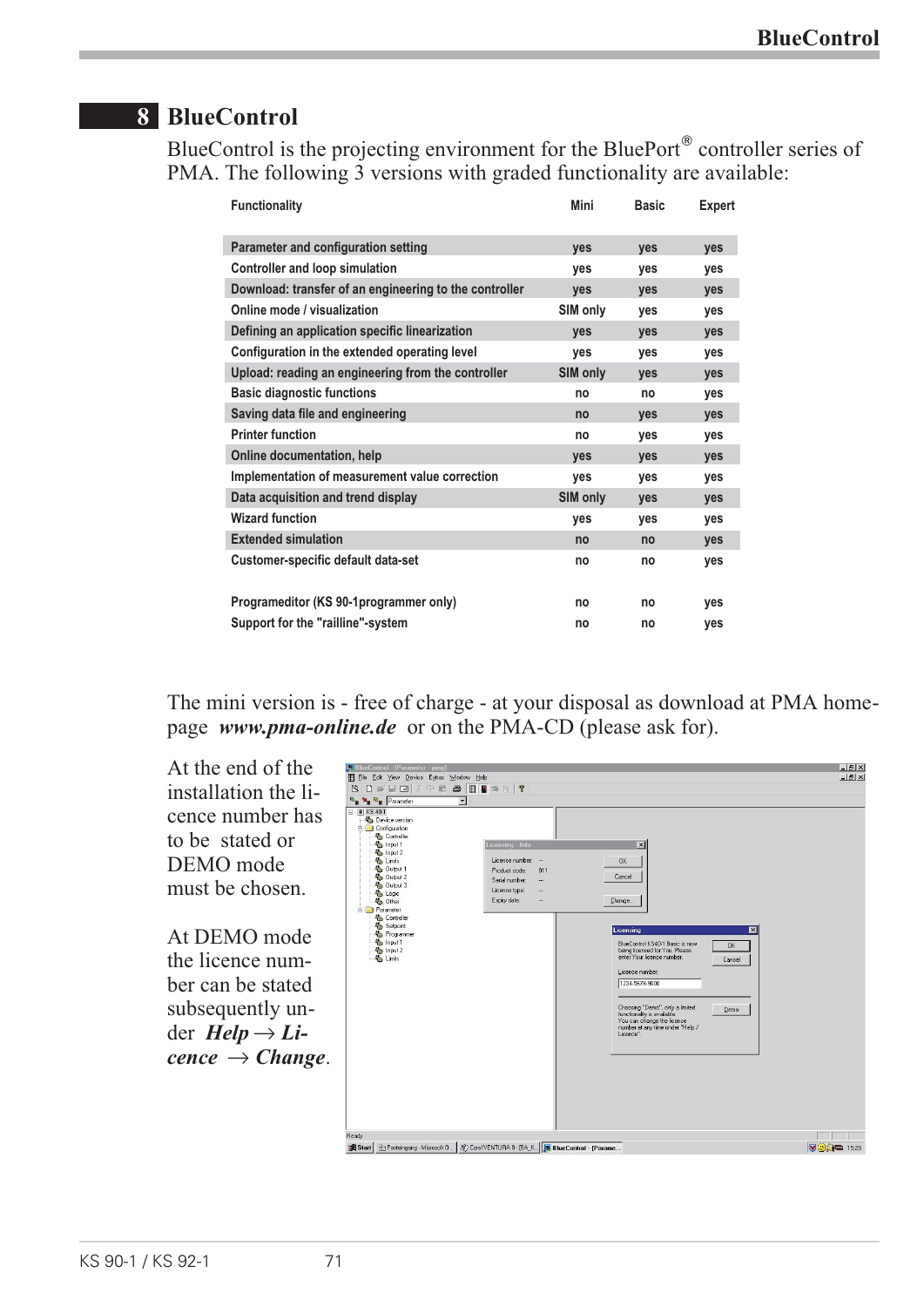## **9 Versions**

|                                                | K S 9          |                | $\bf{0}$ |   | $\boldsymbol{00}$ |
|------------------------------------------------|----------------|----------------|----------|---|-------------------|
| KS 90-1 Format 48 x 96                         | 0              |                |          |   |                   |
| KS 92-1 Format 96 x 96                         | $\overline{2}$ |                |          |   |                   |
| Flat-pin connectors                            | 0              |                |          |   |                   |
| <b>Screw terminals</b>                         |                | $\mathbf{1}$   |          |   |                   |
| 90.250V AC, 4 relays                           |                | 0              |          |   |                   |
| 24VAC / 18.30V DC, 4 relays                    |                |                |          |   |                   |
| $90250V$ AC, 3 relays + mA/logic               |                | $\overline{2}$ |          |   |                   |
| 24V AC / 18.30V DC, 3 relays + mA/logic        |                | 3              |          |   |                   |
| $90.250V$ AC, 2 relays + 2x mA/logic           |                | 4              |          |   |                   |
| 24V AC / 18.30V DC, 2 relays + 2x mA/logic     |                | 5              |          |   |                   |
| no option                                      |                | 0              |          |   |                   |
| RS422/485 + $U_T$ + di2, di3 + OUT5, OUT6      |                | 1              |          |   |                   |
| $PROFIBUS-DP + UT + di2, di3 + OUT5, OUT6$     |                | $\overline{2}$ |          |   |                   |
| INP1 and INP2                                  |                |                | 0        |   |                   |
| INP1, INP2 and INP3 incl. $O_2$ measurement    |                |                |          |   |                   |
| Standard configuration                         |                |                | $\bf{0}$ |   |                   |
| Configuration to specification                 |                |                | 9        |   |                   |
| no manual                                      |                |                |          | 0 |                   |
| manual german                                  |                |                |          | D |                   |
| manual english                                 |                |                |          | E |                   |
| manual french                                  |                |                |          | F |                   |
| Standard (CE-certified)                        |                |                |          | 0 |                   |
| cULus-certified (with screw-terminals only)    |                |                |          | U |                   |
| EN 14597 (replaces DIN 3440) certified         |                |                |          | D |                   |
| Unit/front according to customer specification |                |                |          |   | XX                |

#### **Accessories delivered with the unit**

Operating manual (if selected by the ordering code)

- $\cdot$  2 fixing clamps
- operating note in 12 languages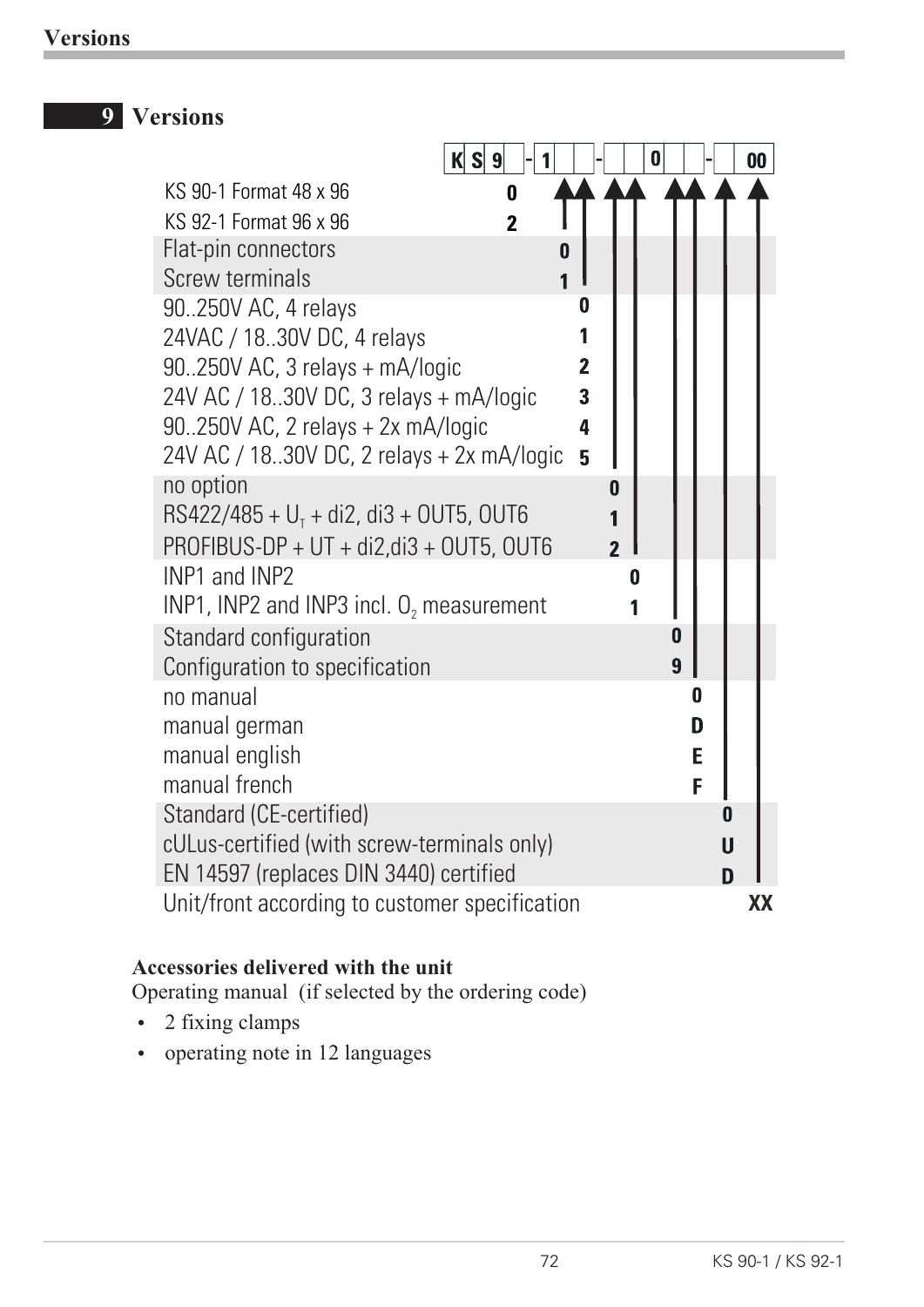| <b>Description</b>                       |              |          | Order no.         |
|------------------------------------------|--------------|----------|-------------------|
| Heating current transformer 50A AC       |              |          | 9404-407-50001    |
| PC-adaptor for the front-panel interface |              |          | 9407-998-00001    |
| Standard rail adaptor                    |              |          | 9407-998-00061    |
| Operating manual                         | German       |          | 9499-040-62918    |
| Operating manual                         | English      |          | 9499-040-62911    |
| Operating manual                         | French       |          | 9499-040-62932    |
| Operating manual                         | Russian      |          | 9499-040-62965    |
| <b>Interface description Modbus RTU</b>  | German       |          | 9499-040-63718    |
| <b>Interface description Modbus RTU</b>  | English      |          | 9499-040-63711    |
| BlueControl (engineering tool)           | Mini         | Download | www.pma-online.de |
| BlueControl (engineering tool)           | <b>Basic</b> |          | 9407-999-11001    |
| BlueControl (engineering tool)           | Expert       |          | 9407-999-11011    |

# **Accessory equipment with ordering information**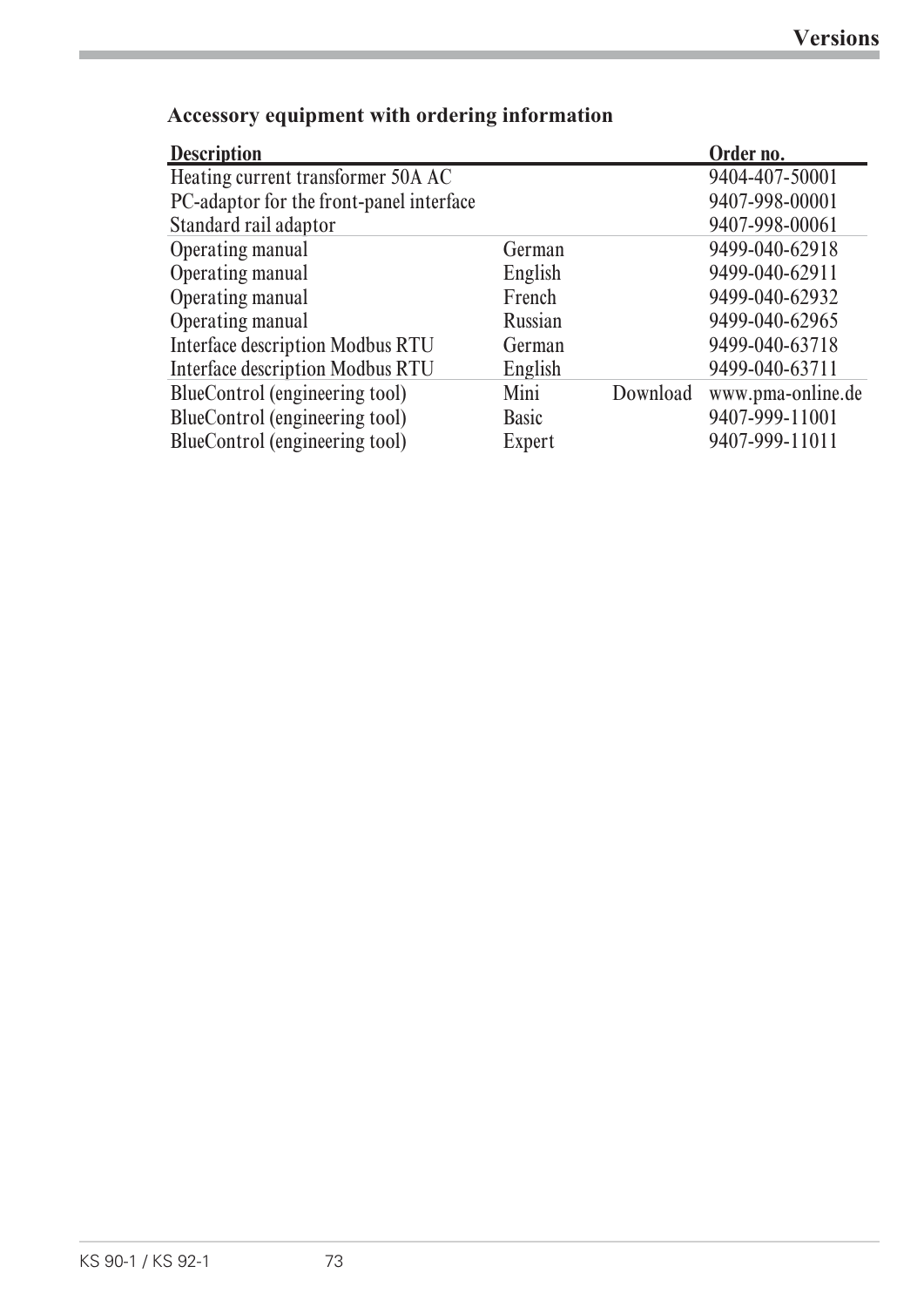# **10 Technical data**

## *INPUTS*

## *PROCESS VALUE INPUT INP1*

| Resolution:                   | $>$ 14 bits                               |
|-------------------------------|-------------------------------------------|
| Decimal point:                | 0 to 3 digits behind the decimal<br>point |
| Dig. input filter:            | adjustable 0,0009999 s                    |
| Scanning cycle:               | $100 \text{ ms}$                          |
| Measured value<br>correction: | 2-point or offset correction              |

## *Thermocouples*

 $\rightarrow$  Table 1 (page 77)

Internal and external temperature compensation

| Input resistance:            | $\geq 1$ M $\Omega$ |
|------------------------------|---------------------|
| Effect of source resistance: | $1 \mu V/\Omega$    |

#### *Internal temperature compensation*

#### *Sensor break monitoring*

| Sensor current:            | $\leq 1 \mu A$ |
|----------------------------|----------------|
| Configurable output action |                |

#### *Thermocouple to specification*

Measuring range -25...75mV in conjunction with the linearization can be used for connecting thermocouples which are not included in Table 1.

#### *Resistance thermometer*

 $\rightarrow$  Table 2 (page 77)

| Connection:            | 3-wire                  |
|------------------------|-------------------------|
| Lead resistance:       | max. 30 Ohm             |
| Input circuit monitor: | break and short circuit |

#### *Special measuring range*

BlueControl (engineering tool) can be used to match the input to sensor KTY 11-6 (characteristic is stored in the controller).

| Physical measuring range: | 04500 Ohm |
|---------------------------|-----------|
| Linearization segments    | 16        |

#### *Current and voltage signals*

 $\rightarrow$  Table 3 (page 77)

|                        | Span start, end of span: anywhere within measuring range |
|------------------------|----------------------------------------------------------|
| Scaling:               | selectable -19999999                                     |
| Linearization:         | 16 segments, adaptable with<br>BlueControl               |
| Decimal point:         | adjustable                                               |
| Input circuit monitor: | 12.5% below span start (2mA, 1V)                         |

## *SUPPLEMENTARY INPUT INP2*

 $Resolution:$  > 14 hits Scanning cycle: 100 ms

#### *Heating current measurement*

via current transformer ( $\rightarrow$  Accessory equipment)

Measuring range: 0...50mA AC Scaling: adjustable -1999...0.000...9999 A

#### *Current measuring range*

Technical data as for INP1

#### *Potentiometer*

|  | $\rightarrow$ Table 2 (page 77) |  |
|--|---------------------------------|--|
|  |                                 |  |

| Connection:            | 2-wire       |
|------------------------|--------------|
| Lead resistance:       | max. 30 Ohm  |
| Input circuit monitor: | <b>Break</b> |

### *SUPPLEMENTARY INPUT INP3 (OPTION)*

 $Resolution:$  > 14 hits Scanning cycle: 100 ms

Technical data as for INP1 except 10V range.

## *CONTROL INPUTS DI1, DI2*

Configurable as switch or push-button! Connection of a potential-free contact suitable for switching "dry" circuits.

| Switched voltage: | 5V          |
|-------------------|-------------|
| Current:          | 100 $\mu$ A |

## *CONTROL INPUTS DI2, DI3 (OPTION)*

The functions of control input di2 on the analog card and of di2 on the options card are logically **OR**ed.

Configurable as direct or inverse switches or keys. Optocoupler input for active triggering.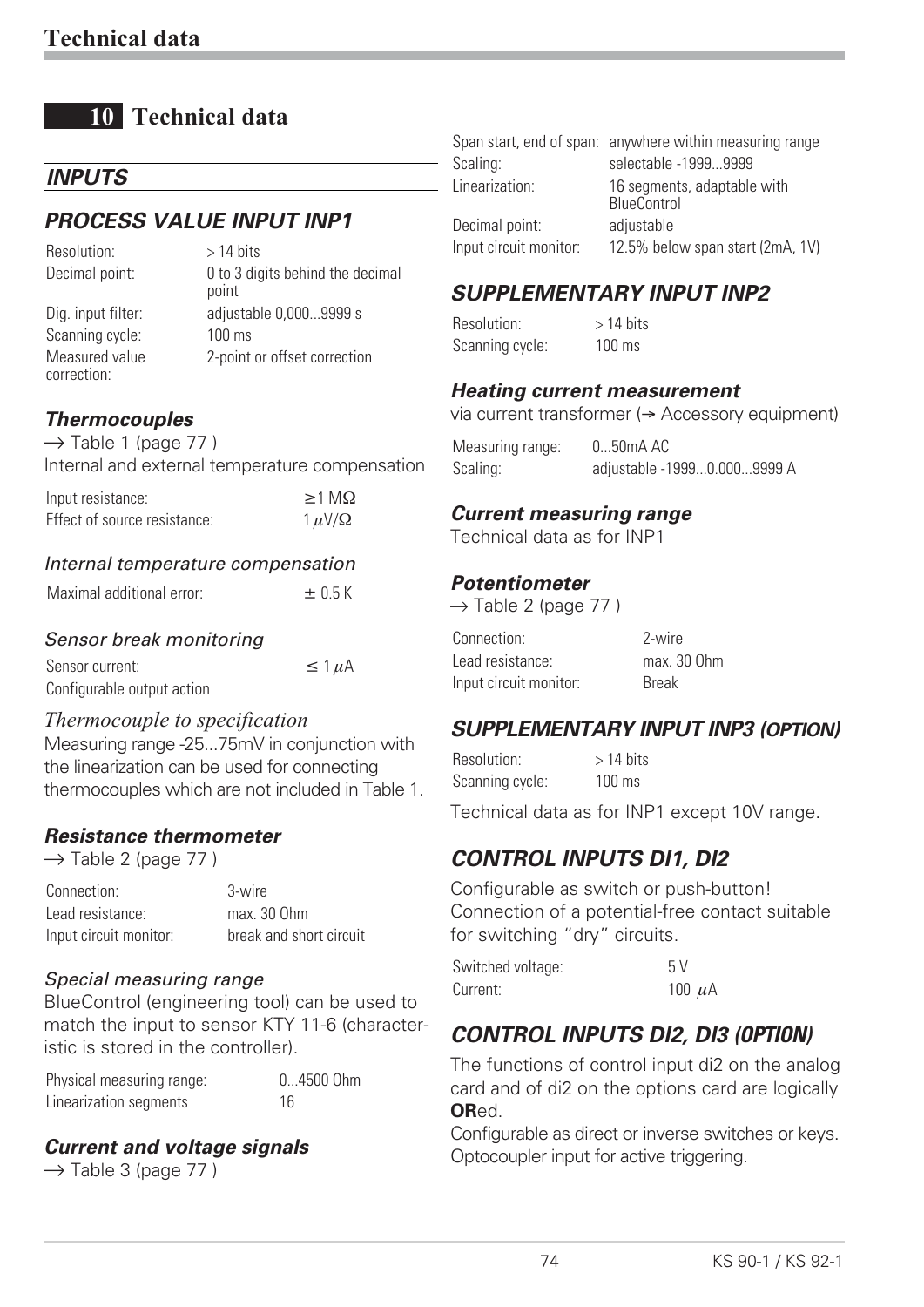Nominal voltage 24 V DC external Current sink (IEC 1131 type 1) Logic "0"  $-3...5$  V Logic "1" 15...30 V Current requirement approx.. 5 mA

## *TRANSMITTER SUPPLY UT (OPTION)*

Power:  $22 \text{ mA} / \geq 18 \text{ V}$ 

As analog outputs OUT3 or OUT4 and transmitter supply  $U_T$  are connected to different voltage potentials, an external galvanic connection between OUT3/4 and  $U_T$  is not permissible with analog outputs.

## *GALVANIC ISOLATION*

Safety isolation Function isolation

| <b>Mains supply</b> | Process value input INP1<br>Supplementary input INP2<br>Optional input INP3<br>Digital input di1, di2 |
|---------------------|-------------------------------------------------------------------------------------------------------|
| <b>Relay OUT1</b>   | RS422/485 interface                                                                                   |
| Relay OUT2          | Digital inputs di2, 3                                                                                 |
| <b>Relay OUT3</b>   | Universal output OUT3                                                                                 |
| Relay OUT4          | Universal output OUT4                                                                                 |
|                     | Transmitter supply U                                                                                  |

# *OUTPUTS*

# *RELAY OUTPUTS OUT1...OUT4*

Contact type: potential-free changeover contact

Min. contact rating: 6V, 1mA DC Number of electical switching cycles:

Max.contact rating: 500 VA, 250 V, 2A at 48...62 Hz, resistive load for  $I = 1A/2A$ : 800,000 / 500,000 (at ~ 250V (resistive load)

#### **Note:**

If the relays operate external contactors, these must be fitted with RC snubber circuits to manufacturer specifications to prevent excessive switch-off voltage peaks.

# *OUT3, 4 AS UNIVERSAL OUTPUT*

Galvanically isolated from the inputs.

Freely scalable resolution: 11 bits

#### *Current output*

| 0/420 mA configurable. |                     |
|------------------------|---------------------|
| Signal range:          | 0approx.22mA        |
| Max. load:             | $\leq 500 \Omega$   |
| Load effect:           | no effect           |
| Resolution:            | $\leq$ 22 µA (0.1%) |
| Accuracy               | $\leq$ 40 µA (0.2%) |
|                        |                     |

### *Voltage output*

| 0/210V configurable |                         |
|---------------------|-------------------------|
| Signal range:       | 011V                    |
| Min. load:          | $2 \, \mathrm{k}\Omega$ |
| Load effect:        | no effect               |
| Resolution:         | $\leq$ 11 mV (0.1%)     |
| Accuracy            | $\leq$ 20 mV (0.2%)     |
|                     |                         |

### *OUT3, 4 used as transmitter supply*

Output power:  $22 \text{ mA} / \geq 13 \text{ V}$ 

## *OUT3, 4 used as logic output*

Load  $\leq$  500  $\Omega$  0/  $\leq$  20 mA  $Load > 500 \Omega$  0/> 13 V

# *OUTPUTS OUT5/6 (OPTION)*

Galvanically isolated opto-coupler outputs. Grounded load: common positive voltage. Output rating: 18...32 VDC; 70 mA Internal voltage drop: 1 V with Imax Protective circuit: built-in against short circuit, overload, reversed polarity (free-wheel diode for relay loads).

## *POWER SUPPLY*

Dependent of order:

### *AC SUPPLY*

| Voltage:          | 90250 V AC    |
|-------------------|---------------|
| Frequency:        | 4862 Hz       |
| Power consumption | approx. 10 VA |

## *UNIVERSAL SUPPLY 24 V UC*

AC voltage: 20.4...26.4 V AC Frequency: 48...62 Hz DC voltage:  $18...31$  V DC class 2 Power consumption: approx.. 10 VA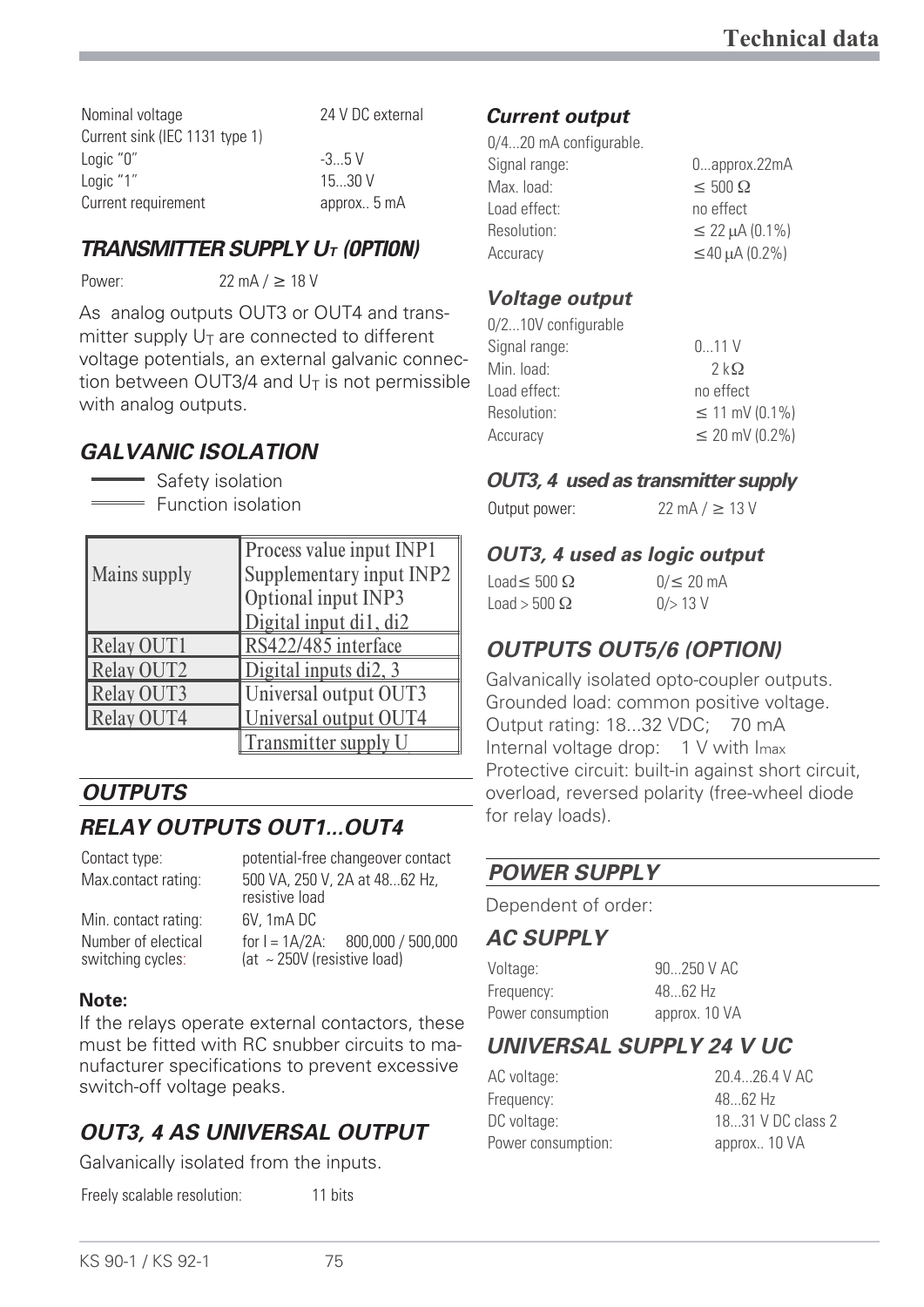## *BEHAVIOUR WITH POWER FAILURE*

Configuration, parameters and adjusted set-points, control mode: Non-volatile storage in EEPROM

## *BLUEPORT FRONT INTERFACE*

Connection of PC via PC adapter (see "Accessory equipment"). The BlueControl software is used to configure, set parameters and operate the device.

## *BUS INTERFACE (OPTION)*

Galvanically isolated Physical: RS 422/485 Protocol: Modbus RTU Transmission speed: 2400, 4800, 9600, 19.200 bits/sec Address range: 1...247 Number of controllers per bus: 32 Repeaters must be used to connect a higher number of controllers.

## *ENVIRONMENTAL CONDITIONS*

#### *Protection modes*

Front panel: IP 65 (NEMA 4X) Housing: IP 20 Terminals: IP 00

### *Permissible temperatures*

For specified accuracy: 0...60°C Warm-up time:  $\geq 15$  minutes For operation:  $-20...65$ °C For storage:  $-40...70^{\circ}$ C

### *Humidity*

75% yearly average, no condensation

#### *Altitude*

To 2000 m above sea level

### *Shock and vibration*

#### *Vibration test Fc (DIN 68-2-6)*

| Frequency:             | $10150$ Hz     |
|------------------------|----------------|
| Unit in operation:     | 1g or 0.075 mm |
| Unit not in operation: | 2g or 0.15 mm  |

#### *Shock test Ea (DIN IEC 68-2-27)*

Shock: 15g Duration: 11ms

#### *Electromagnetic compatibility*

Complies with EN 61 326-1 (for continuous, non-attended operation)

## *GENERAL*

#### *Housing*

Material: Makrolon 9415 flame-retardant Flammability class: UL 94 VO, self-extinguishing

Plug-in module, inserted from the front

#### *Safety test*

Complies with EN 61010-1 (VDE 0411-1): Overvoltage category II Contamination class 2 Working voltage range 300 V Protection class II

#### *Certifications*

#### *Type tested to EN 14597 (replaces DIN 3440)*

With certified sensors applicable for:

- Heat generating plants with outflow<br>temperatures up to 120°C to DIN 47 temperatures up to 120°C to DIN 4751
- Hot-water plants with outflow temperatures above 110°C to DIN 4752
- Thermal transfer plants with organic transfer media to DIN 4754
- Oil-heated plants to DIN 4755

#### *cULus-certification*

(Type 1, indoor use) File: E 208286

## **Electrical connections**

- flat-pin terminals  $1 \times 6.3$ mm or  $2 \times 2.8$ mm to DIN 46 244 or
- screw terminals for 0.5 to 2.5mm<sup>2</sup> On instruments with screw terminals, the insulation must be stripped by min.12 mm. Choose end crimps accordingly.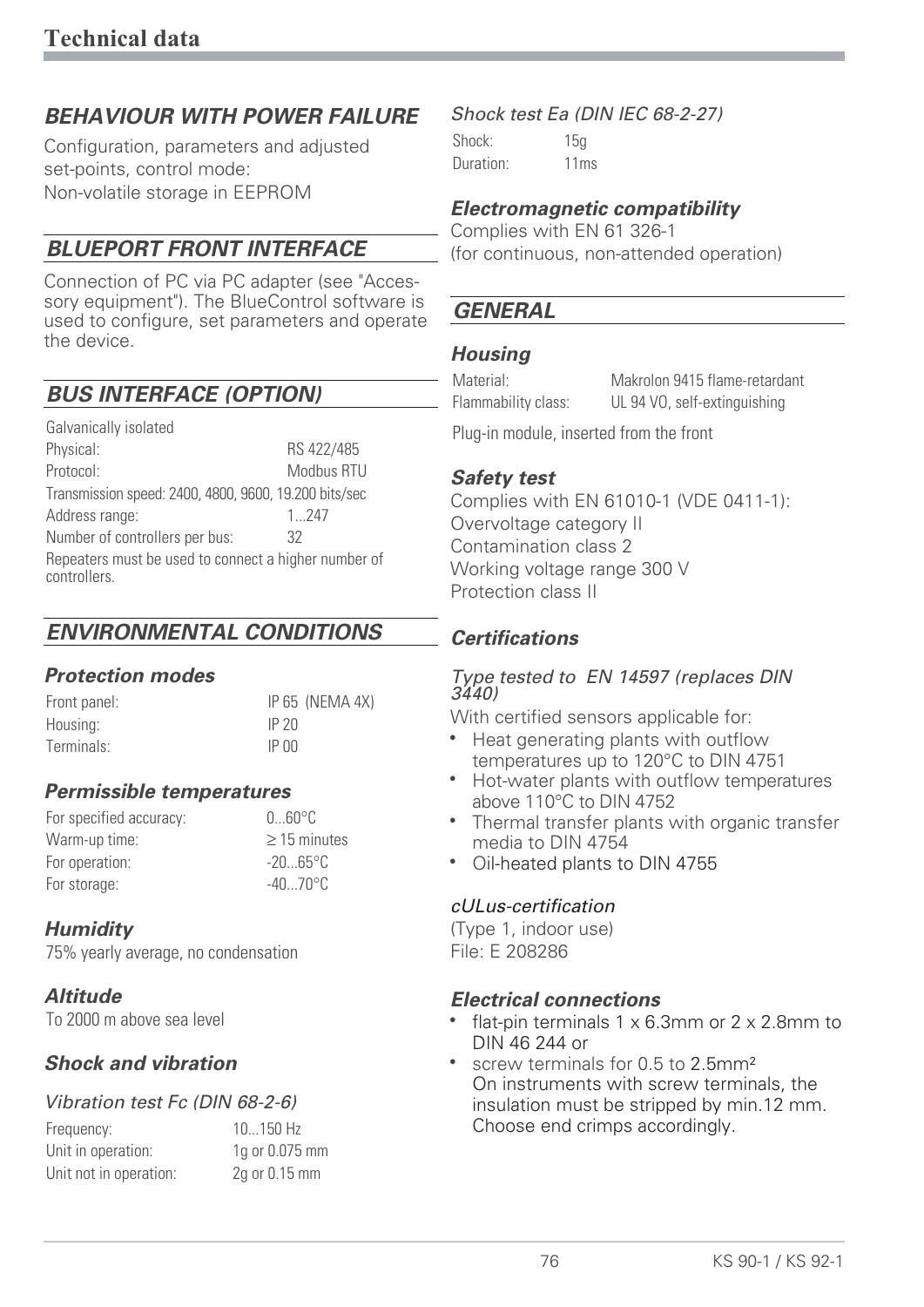## *Mounting*

Panel mounting with two fixing clamps at top/ bot-Operating manual tom or right/left, high-density mounting possible

# *Accessories delivered with the unit*

Fixing clamps

| Mounting position: | uncritical |
|--------------------|------------|
| Weight:            | $0.27$ kg  |

| Table 1 Thermocouples measuring ranges |                                  |                           |                  |           |                          |  |  |  |  |
|----------------------------------------|----------------------------------|---------------------------|------------------|-----------|--------------------------|--|--|--|--|
|                                        | Thermoelementtype                | Measuring range           |                  | Accuracy  | Resolution $(\emptyset)$ |  |  |  |  |
|                                        | Fe-CuNi (DIN)                    | $-100900$ °C              | $-1481652$ °F    | $\leq 2K$ | 0.1 K                    |  |  |  |  |
|                                        | Fe-CuNi                          | $-1001200$ °C             | $-1482192$ °F    | $\leq 2K$ | 0.1 K                    |  |  |  |  |
| K                                      | NiCr-Ni                          | $-1001350$ °C             | $-1482462$ °F    | $\leq$ 2K | 0.2 K                    |  |  |  |  |
| N                                      | Nicrosil/Nisil                   | $-1001300$ °C             | $-1482372$ °F    | $\leq$ 2K | 0.2 K                    |  |  |  |  |
| S                                      | PtRh-Pt 10%                      | $01760$ °C                | 323200°F         | $\leq$ 2K | 0.2 K                    |  |  |  |  |
| $\mathbb{R}$                           | PtRh-Pt 13%                      | $01760$ <sup>o</sup> C    | $323200$ °F      | $\leq 2K$ | 0.2 K                    |  |  |  |  |
| T                                      | Cu-CuNi                          | $-200400$ °C              | $-328752$ °F     | $\leq$ 2K | 0.05K                    |  |  |  |  |
| $\mathcal{C}$                          | W5%Re-W26%Re                     | $02315$ °C                | 324199°F         | $\leq 2K$ | 0.4 K                    |  |  |  |  |
| D                                      | W3%Re-W25%Re                     | $02315$ °C                | 324199°F         | $\leq$ 2K | 0.4 K                    |  |  |  |  |
| E                                      | NiCr-CuNi                        | $-1001000$ <sup>o</sup> C | $-1481832$ °F    | $\leq$ 2K | 0.1 K                    |  |  |  |  |
| $B^*$                                  | PtRh-Pt6%                        | $0(100)1820$ °C           | $32(212)3308$ °F | $\leq$ 2K | 0.3 K                    |  |  |  |  |
|                                        | * Specifications valid for 400°C |                           |                  |           |                          |  |  |  |  |

| Table 2 Resistance transducer measuring ranges |  |  |
|------------------------------------------------|--|--|
|                                                |  |  |

| <b>Type</b>    | Signal Current | Measuring range               | Accuracy                  | Resolution $(\emptyset)$ |          |  |  |
|----------------|----------------|-------------------------------|---------------------------|--------------------------|----------|--|--|
| Pt100          |                | $-200100^{\circ}C(150^{**})$  | $-140212$ °F<br>$\leq$ 1K |                          |          |  |  |
| Pt100          |                | $-200850$ °C                  | $-1401,562$ °F            | $\leq$ 1K                | 0.1K     |  |  |
| Pt1000         |                | $-200850$ °C<br>$-1401562$ °F |                           | $\leq 2K$                | 0.1K     |  |  |
| $KTY11-6*$     |                | $-50150$ °C<br>$-58302$ °F    |                           | $\leq 2K$                | 0.05K    |  |  |
| Spezial        |                | 04,500                        |                           |                          |          |  |  |
| <b>Spezial</b> | 0,2mA          | 0450                          |                           |                          |          |  |  |
| Poti           |                | 0160                          |                           |                          |          |  |  |
| Poti           |                | 0450                          |                           | $\leq 0.1\%$             | $0.01\%$ |  |  |
| Poti           |                | 01,600                        |                           |                          |          |  |  |
| Poti           |                | 04,500                        |                           |                          |          |  |  |

\* Or special

\*\*Measuring range 150°C with reduced lead resistance. Max. 160  $\Omega$  for meas. and lead resistances (150 $^{\circ}$ C  $\triangleq$  157,33  $\Omega$ ).

|  |  | Table 3 Current and voltage measuring ranges |  |
|--|--|----------------------------------------------|--|
|  |  |                                              |  |

| Measuring range | Input impedance                  | Accuracy     | Resolution ( $\varnothing$ ) |
|-----------------|----------------------------------|--------------|------------------------------|
| $ 0-10$ Volt    | $\approx 110 \,\mathrm{k}\Omega$ | $\leq 0.1\%$ | $0.6 \text{ mV}$             |
| $-2,5-115$ mV   | $\geq 1 \text{M}\Omega$          | $\leq 0.1\%$ | $6 \mu V$                    |
| $-25-1,150$ mV  | $\geq 1 \text{M}\Omega$          | $\leq 0.1\%$ | $60 \mu V$                   |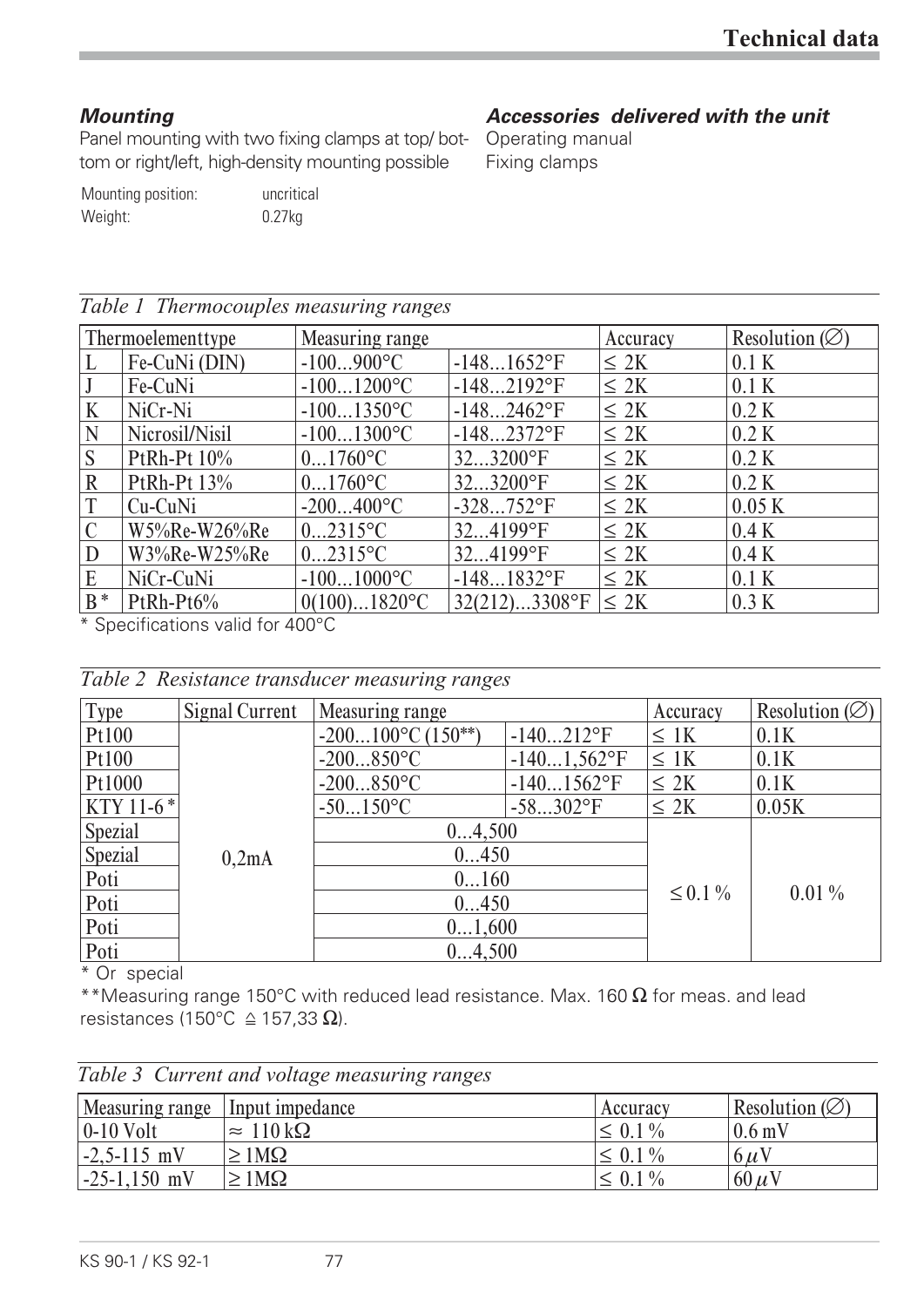# **11 Safety hints**

This unit was

- built and tested in compliance with VDE 0411-1 / EN 61010-1 and
- delivered in safe condition.
- complies European guideline 89/336/EWG (EMC) and is provided with CE marking.
- tested before delivery and passed the tests required by test schedule.
- To maintain this condition and to ensure safe operation, the user must follow the hints and warnings given in this operating manual.
- The unit is intended exclusively for use as a measurement and control instrument in technical installations.



**1** Warning<br>If the unit<br>must not If the unit is damaged to an extent that safe operation seems impossible, the unit must not be taken into operation.

## **ELECTRICAL CONNECTIONS**

- The electrical wiring must conform to local standards (e.g. VDE 0100).
- The input measurement and control leads must be kept separate from signal and power supply leads.
- In the installation of the controller a switch or a circuit-breaker must be used and signified.
- The switch or circuit-breaker must be installed near by the controller and the user must have easy access to the controller.

### **COMMISSIONING**

Before instrument switch-on, check that the following information is taken into account:

- w Ensure that the supply voltage corresponds to the specifications on the type label.
- If All covers required for contact protection must be fitted.
- If the controller is connected with other units in the same signal loop, check that the equipment in the output circuit is not affected before switch-on. If necessary, suitable protective measures must be taken.
- The unit may be operated only in installed condition.
- w Before and during operation, the temperature restrictions specified for controller operation must be met.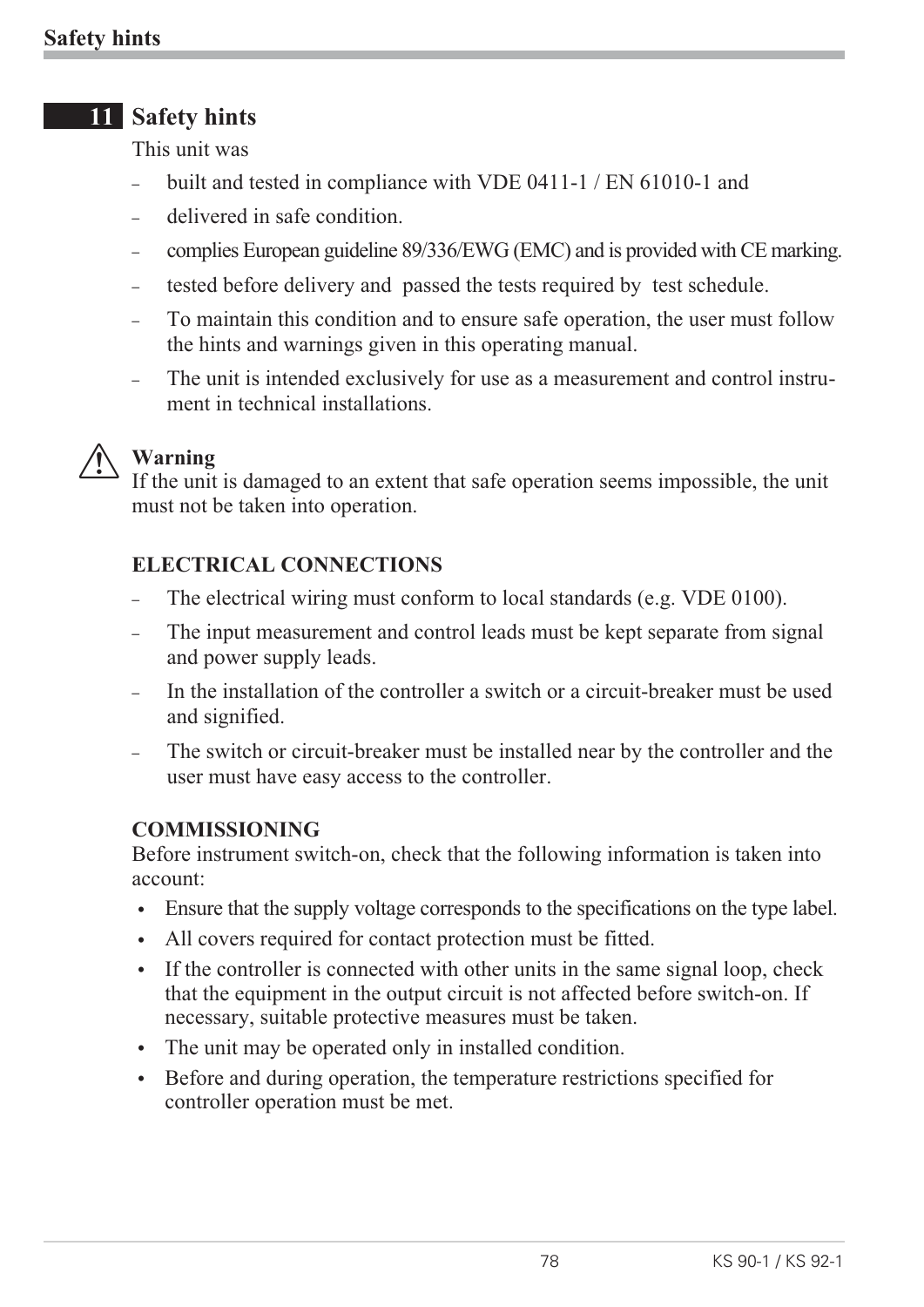## **SHUT-DOWN**

For taking the unit out of operation, disconnect it from all voltage sources and protect it against accidental operation.

If the controller is connected with other equipment in the same signal loop, check that other equipment in the output circuit is not affected before switch-off. If necessary, suitable protective measures must be taken.

## **MAINTENANCE, REPAIR AND MODIFICATION**

The units do not need particular maintenance.



**1 Warning**<br>When ope<br>terminals When opening the units, or when removing covers or components, live parts and terminals may be exposed.

#### **Before starting this work, the unit must be disconnected completely.**

After completing this work, re-shut the unit and re-fit all covers and components. Check if specifications on the type label must be changed and correct them, if necessary.



**Caution**<br>When op When opening the units, components which are sensitive to electrostatic discharge (ESD) can be exposed. The following work may be done only at workstations with suitable ESD protection.

Modification, maintenance and repair work may be done only by trained and authorized personnel. For this purpose, the PMA service should be contacted.



The cleaning of the front of the controller should be done with a dry or a wetted (spirit, water) handkerchief.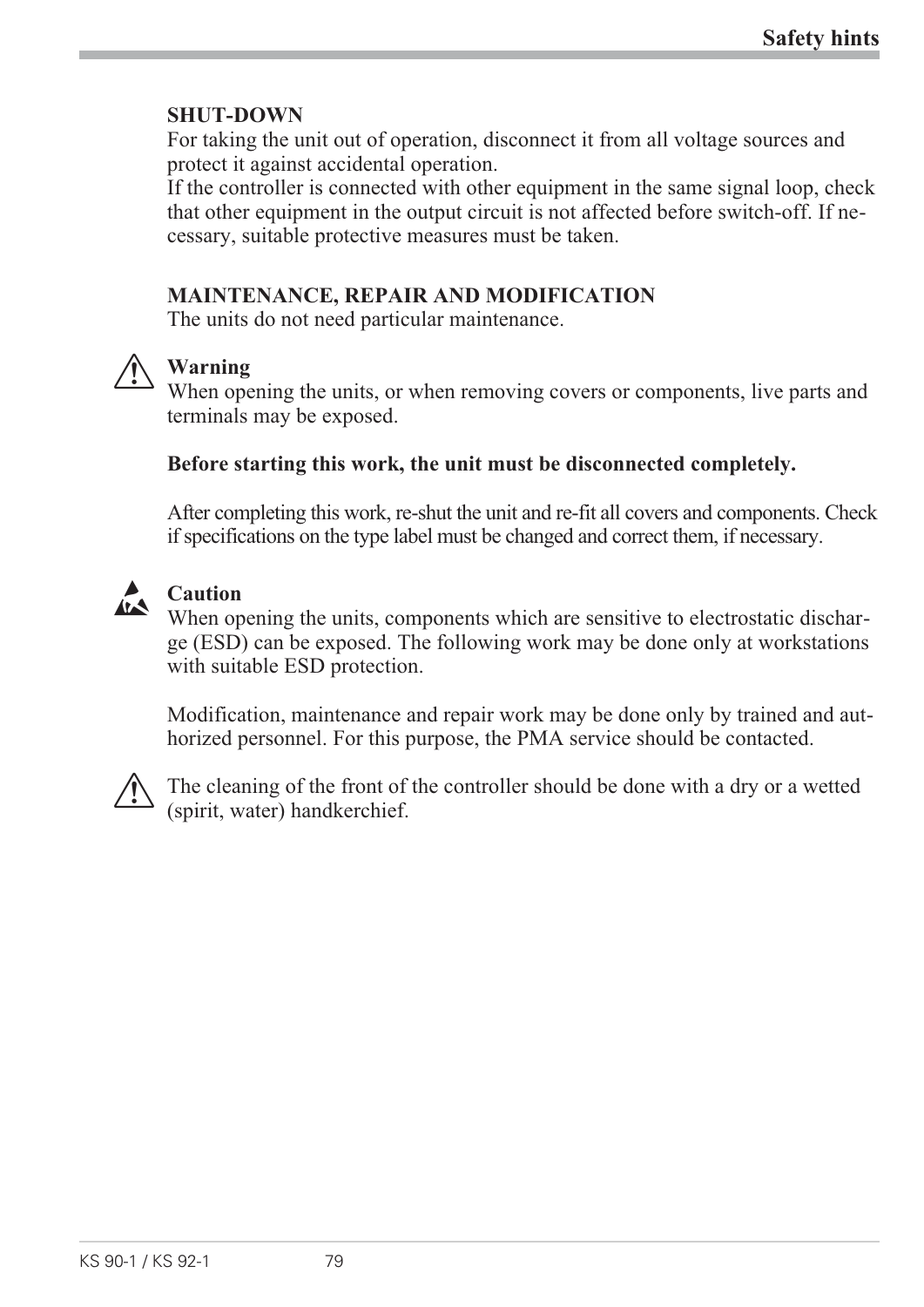# **11.1** *Resetting to factory setting,*

#### or to a customer-specific data set

In case of faultyconfiguration, the device can be reset to a default condition. Unless changed, this basic setting is the manufacturer-specific controller default setting.

However, this setting may have been changed by means of the BlueControl® software. This is recommendable e.g. when completing commissioning in order to cancel accidental alteration easily.

Resetting can be activated as follows:



- Press keys  $\Box$  and  $\nabla$  simultaneously FRC  $\tan \theta$  is displayed after power on, after approx. 2 seconds, the display changes to  $F R L \cap \mathfrak{a}$ .
- Keys  $\boxed{\triangle}$  and  $\boxed{\triangledown}$  can be used for switch-over between no and  $\frac{1}{2}$  f in the second line.
- When pressing the Enter key with " $\alpha$ ", the unit starts without copying the default data.
- When pressing the Enter key with " $\frac{1}{2}$  E 5", there are four possibilities:

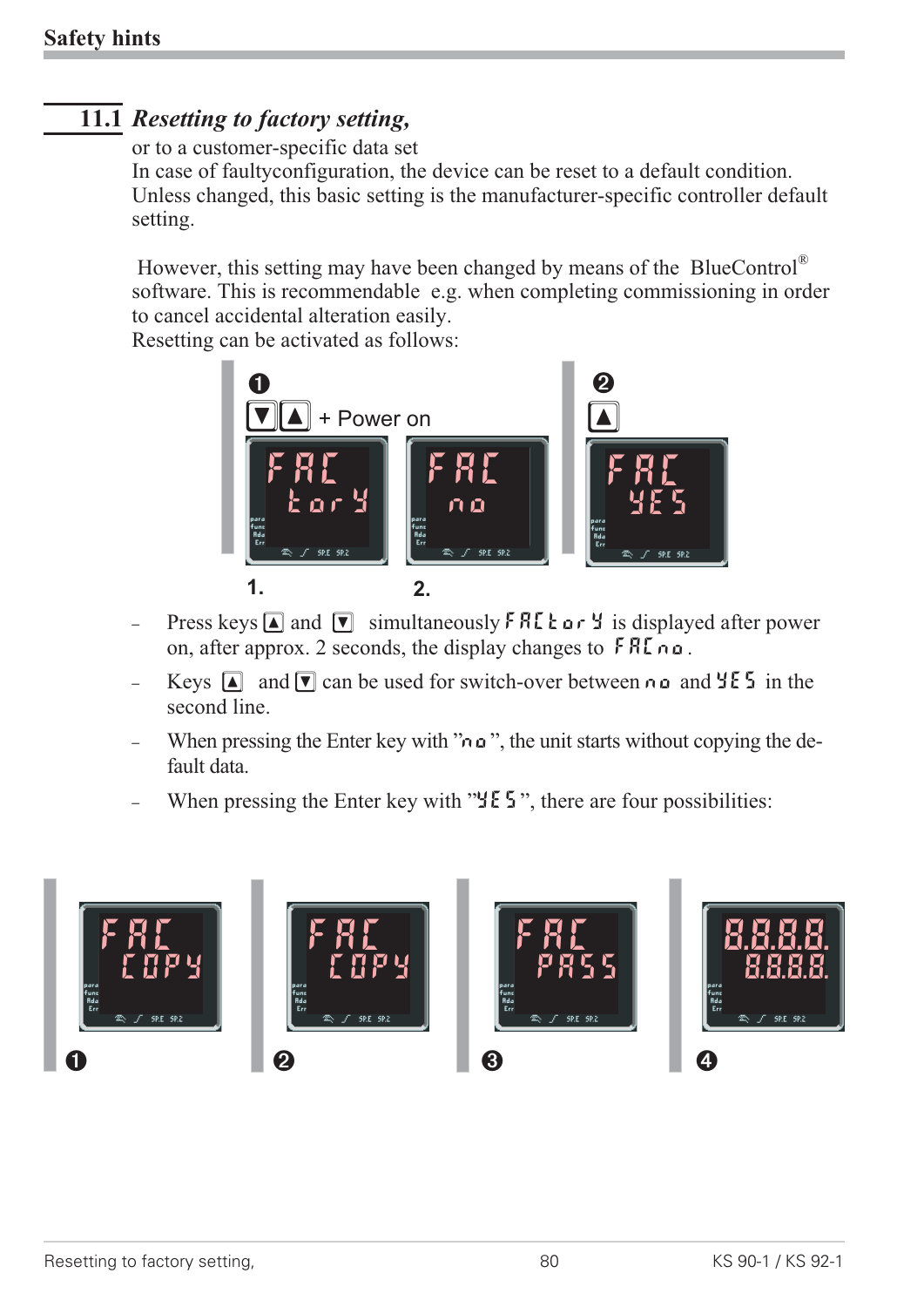|                            | Safety<br>switches | Levels            | Password | Instrument reaction after confirming<br>" $\sharp$ E 5" by pressing $\Box$ |
|----------------------------|--------------------|-------------------|----------|----------------------------------------------------------------------------|
|                            | closed             | any               | any      | always factory reset                                                       |
| $\boldsymbol{\mathcal{Q}}$ | open               | free              | none     | Factory reset without prompt for the password                              |
| 0                          | open               | free              | defined  | Factory reset after entry of the correct pass<br>number                    |
|                            | open               | min.1<br>disabled | any      | Factory reset is <b>omitted</b>                                            |



# **f** Timeout

Unless a key is pressed during 10 seconds, a timeout occurs and the instruments starts without copying the default data.

The process **COPY** can take several seconds.<br>Subsequently, the instrument changes to norm Subsequently, the instrument changes to normal operation.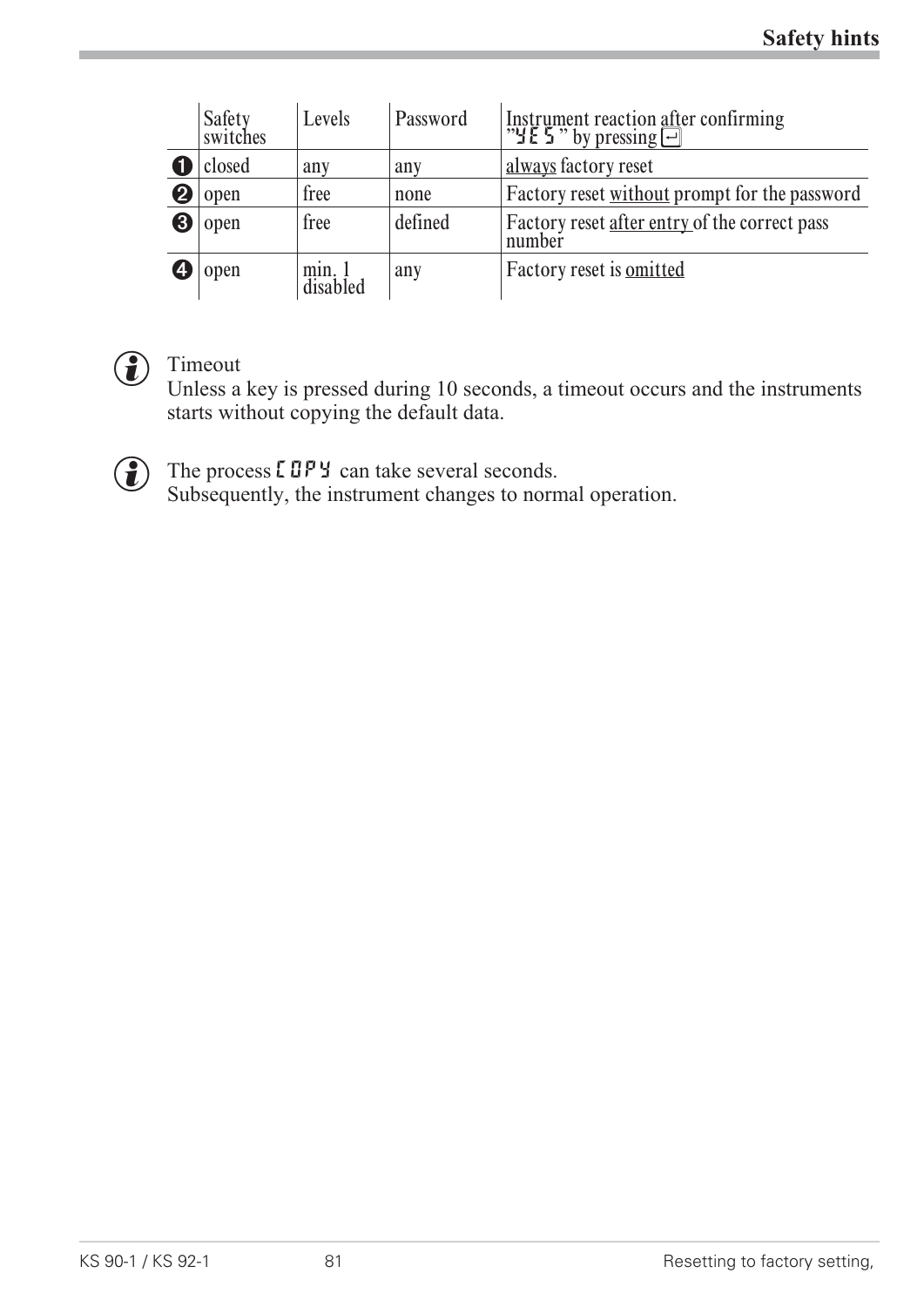# **0-9**

| 2-point correction. $\ldots \ldots \ldots \ldots 61$ |  |  |  |  |  |  |
|------------------------------------------------------|--|--|--|--|--|--|
|                                                      |  |  |  |  |  |  |

# **A**

| Alarm handling $\ldots \ldots \ldots \ldots 26 - 27$ |  |  |  |  |  |  |  |  |  |  |  |  |
|------------------------------------------------------|--|--|--|--|--|--|--|--|--|--|--|--|
|------------------------------------------------------|--|--|--|--|--|--|--|--|--|--|--|--|

# **B**

| Bargraph 11                                       |  |  |  |  |  |  |
|---------------------------------------------------|--|--|--|--|--|--|
|                                                   |  |  |  |  |  |  |
| Bus interface                                     |  |  |  |  |  |  |
| - Technical Data $\ldots \ldots \ldots \ldots 76$ |  |  |  |  |  |  |

# **C**

| Calibration level $(ERL)$ . 61 - 63              |  |
|--------------------------------------------------|--|
| Certifications 76                                |  |
| Configuration examples                           |  |
| - 2-point controller 49                          |  |
| - 3-point controller 50                          |  |
| 3-point stepping controller $\ldots$ 51          |  |
| - Continuous controller 52                       |  |
| $D - Y$ -Off controller 53                       |  |
| - Measured value output 55                       |  |
| Signaller.<br>48<br>$\sim$                       |  |
| Configuration level                              |  |
| - Configuration parameters 30 - 43               |  |
| - Parameter survey 29                            |  |
| Connecting diagram 6                             |  |
| Connecting examples                              |  |
| $di2/3$ , 2-wire transmitter supply $\ldots$ 8   |  |
| INP2 current transformer. 7                      |  |
| - OUT1/2 heating/cooling 7                       |  |
| - OUT3 as logic output $\ldots \ldots \ldots 10$ |  |
| - OUT3 transmitter supply. $\ldots$ 9            |  |
| RS485 interface. 9                               |  |
| Control inputs di1, di2, di3                     |  |
| Technical data 74                                |  |
| Cooling functions                                |  |
| - Constant period 47                             |  |
| - Standard. 45                                   |  |
| - Water cooling non-linear 46                    |  |

|  | Current signal measuring range 74 |  |  |  |  |  |
|--|-----------------------------------|--|--|--|--|--|
|--|-----------------------------------|--|--|--|--|--|

# **D**

| $DAC \dots \dots \dots \dots \dots \dots \dots 64 - 65$ |  |
|---------------------------------------------------------|--|
| Digital inputs di1, di2, di3                            |  |
| - Configuration 38                                      |  |
| - Technical data 74                                     |  |
|                                                         |  |

# **E**

| Environmental conditions $\ldots \ldots \ldots$ 76        |  |  |  |  |  |  |  |  |  |
|-----------------------------------------------------------|--|--|--|--|--|--|--|--|--|
| Equipment 73                                              |  |  |  |  |  |  |  |  |  |
| Error list $\ldots \ldots \ldots \ldots \ldots \ldots 13$ |  |  |  |  |  |  |  |  |  |

# **F**

| Front view<br>. 11 |
|--------------------|
|--------------------|

# **I**

| Input INP1                                            |  |  |  |  |  |  |
|-------------------------------------------------------|--|--|--|--|--|--|
| - Configuration 31                                    |  |  |  |  |  |  |
| - Parameters. 58                                      |  |  |  |  |  |  |
| - Technical data 74                                   |  |  |  |  |  |  |
| Input INP2                                            |  |  |  |  |  |  |
| - Configuration 33                                    |  |  |  |  |  |  |
| - Parameters. 58                                      |  |  |  |  |  |  |
| - Technical data 74                                   |  |  |  |  |  |  |
| Input INP3                                            |  |  |  |  |  |  |
| - Configuration 33                                    |  |  |  |  |  |  |
| - Parameters. 59                                      |  |  |  |  |  |  |
| - Technical data 74                                   |  |  |  |  |  |  |
| Input scaling $\ldots \ldots \ldots \ldots \ldots 60$ |  |  |  |  |  |  |
|                                                       |  |  |  |  |  |  |

# **L**

| LED                                               |  |  |  |  |  |  |
|---------------------------------------------------|--|--|--|--|--|--|
| $- \text{Ada} - \text{LED}$ 11                    |  |  |  |  |  |  |
| - Err - LED 11                                    |  |  |  |  |  |  |
| $-$ func $-$ LED $\ldots \ldots \ldots \ldots 11$ |  |  |  |  |  |  |
| $ \sqrt{ }$ - LED 11                              |  |  |  |  |  |  |
| - LED colours. 11                                 |  |  |  |  |  |  |
| $ \infty$ - LED 11                                |  |  |  |  |  |  |
| - para - LED $\ldots$ 11                          |  |  |  |  |  |  |
| $- SP.2 - LED 11$                                 |  |  |  |  |  |  |
| $- SP.x - LED$                                    |  |  |  |  |  |  |
|                                                   |  |  |  |  |  |  |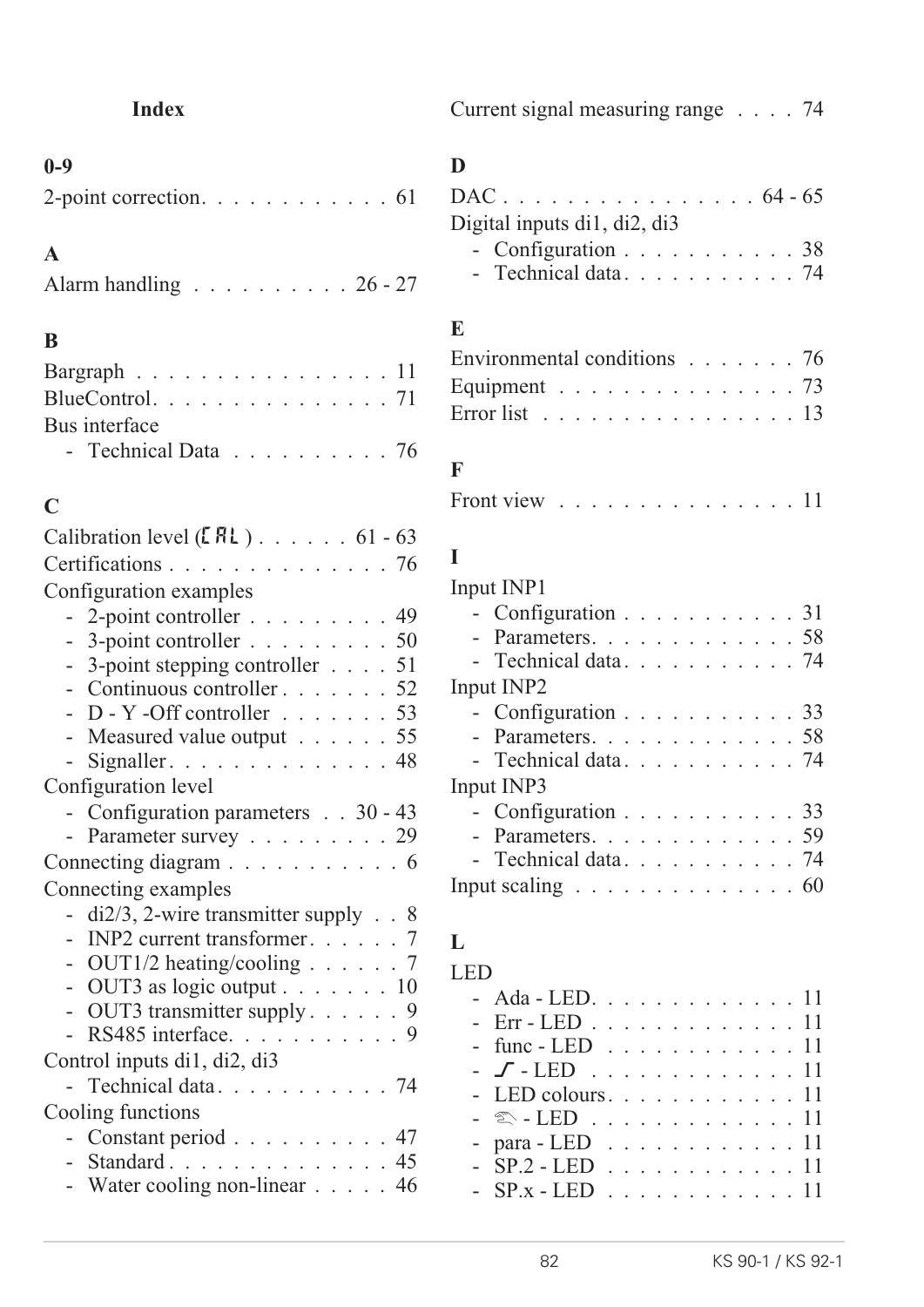| Linearization $\ldots \ldots \ldots \ldots \ldots 68$ |  |  |  |  |  |  |  |  |  |  |  |  |  |  |  |
|-------------------------------------------------------|--|--|--|--|--|--|--|--|--|--|--|--|--|--|--|
|-------------------------------------------------------|--|--|--|--|--|--|--|--|--|--|--|--|--|--|--|

# **M**

| Mainenance manager 13 - 15                            |  |
|-------------------------------------------------------|--|
| Manual tuning 24                                      |  |
| Modbus master $\ldots \ldots \ldots \ldots \ldots$ 70 |  |
| Mounting. $\dots \dots \dots \dots \dots \dots \dots$ |  |

## **O**

| O2-measurement $\ldots \ldots \ldots \ldots \ldots 66$ |  |  |  |  |  |
|--------------------------------------------------------|--|--|--|--|--|
| Offset correction $\ldots \ldots \ldots \ldots 61$     |  |  |  |  |  |
| Optimization at the setpoint 18                        |  |  |  |  |  |
| Output OUT1                                            |  |  |  |  |  |
| - Configuration 36                                     |  |  |  |  |  |
| - Technical data 75                                    |  |  |  |  |  |
| Output OUT2                                            |  |  |  |  |  |
| - Technical data 75                                    |  |  |  |  |  |
| Output OUT3                                            |  |  |  |  |  |
| - Configuration 37                                     |  |  |  |  |  |
| - Technical data 75                                    |  |  |  |  |  |
| Output OUT4                                            |  |  |  |  |  |
| - Technical data 75                                    |  |  |  |  |  |
| Output OUT5                                            |  |  |  |  |  |
| - Configuration 38                                     |  |  |  |  |  |
| - Technical data 75                                    |  |  |  |  |  |
| Output OUT6                                            |  |  |  |  |  |
| - Configuration 38                                     |  |  |  |  |  |
| - Technical data 75                                    |  |  |  |  |  |
| Oxygen measurement $\ldots \ldots \ldots$ 66           |  |  |  |  |  |
|                                                        |  |  |  |  |  |

# **P**

Parameter setting level

| - Parameter survey $\ldots \ldots \ldots 56$ |  |
|----------------------------------------------|--|
| - Parameters 57 - 59                         |  |
|                                              |  |

# **R**

| Ramp44                                          |  |
|-------------------------------------------------|--|
| Resetting to factory setting $\ldots$ . 80 - 81 |  |
|                                                 |  |
|                                                 |  |

# **S**

| Safety hints $\ldots \ldots \ldots \ldots \ldots 78 - 81$ |  |
|-----------------------------------------------------------|--|
| Safety switch. $\ldots$ 5                                 |  |
| Safety test. $\ldots$ 76                                  |  |
| Self-tuning                                               |  |
| - Cancelation 21                                          |  |
| - Cancelation causes 22                                   |  |
|                                                           |  |
| Set-point 58                                              |  |
| Set-point gradient. 44                                    |  |
| Set-point processing 44                                   |  |

# **T**

Thermocouple measuring range . . . . 74

## **V**

| Versions 72 - 73                             |  |  |  |  |  |  |  |  |
|----------------------------------------------|--|--|--|--|--|--|--|--|
| Voltage signal measuring range $\ldots$ . 74 |  |  |  |  |  |  |  |  |